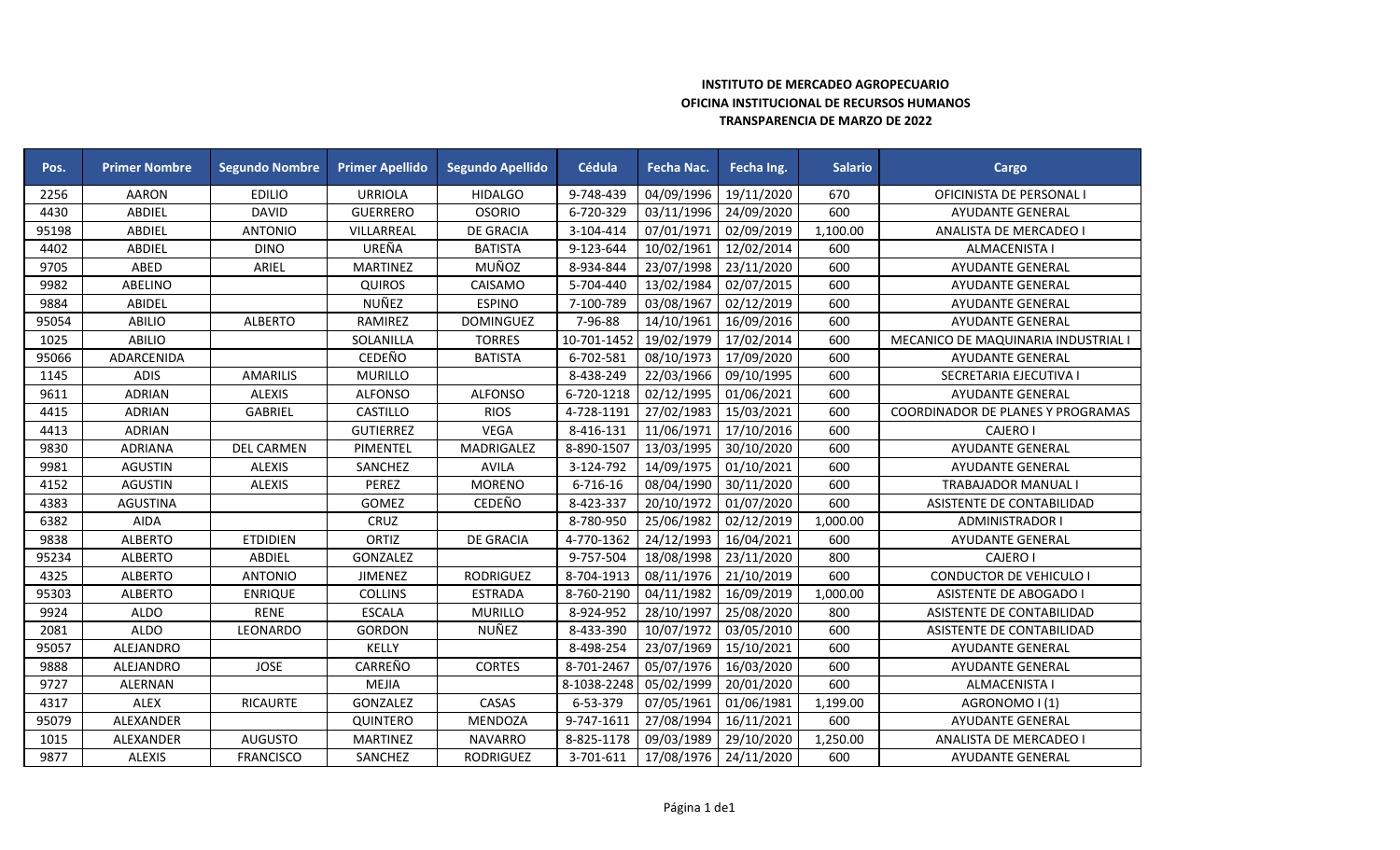| 95317 | <b>ALEXIS</b>   |                  | MONTENEGRO        | <b>BARRAGAN</b>  | 8-822-280   | 01/11/1988 | 02/05/2018 | 650      | <b>CAJERO I</b>                          |
|-------|-----------------|------------------|-------------------|------------------|-------------|------------|------------|----------|------------------------------------------|
| 95196 | <b>ALEXIS</b>   | <b>ANTONIO</b>   | <b>CORDOBA</b>    | <b>BEDOYA</b>    | 5-14-1473   | 05/02/1965 | 01/07/2017 | 600      | AYUDANTE GENERAL                         |
| 95128 | <b>ALEXIS</b>   | <b>ARTURO</b>    | <b>TAHUILAN</b>   | <b>CHONG</b>     | 9-727-826   | 19/09/1987 | 27/10/2014 | 600      | AYUDANTE GENERAL                         |
| 1137  | <b>ALEXIS</b>   |                  | <b>MACIAS</b>     | <b>VERGARA</b>   | 9-198-948   | 21/12/1972 | 01/06/2011 | 2,049.00 | INGENIERO AGRONOMO I (1)                 |
| 95003 | <b>ALFREDO</b>  | <b>ANTONIO</b>   | <b>FRANCESCHI</b> | <b>MARIN</b>     | 4-97-19     | 05/12/1943 | 16/06/2015 | 2,500.00 | COORDINADOR DE PLANES Y PROGRAMAS        |
| 4210  | <b>ALNIDIO</b>  | <b>RAUL</b>      | <b>GARCIA</b>     | <b>GARCIA</b>    | 7-88-805    | 18/12/1966 | 02/04/2012 | 633      | INGENIERO AGRONOMO I (5)                 |
| 6384  | <b>ALONSO</b>   |                  | VARGAS            | <b>BERNAL</b>    | 2-83-1648   | 21/08/1956 | 01/03/2018 | 600      | TRABAJADOR MANUAL I                      |
| 4123  | <b>ALONSO</b>   |                  | <b>FLORES</b>     | <b>MARIN</b>     | 6-48-2655   | 30/10/1954 | 01/08/2014 | 3,367.00 | INGENIERO AGRONOMO II (1)                |
| 9899  | <b>AMADO</b>    |                  | <b>GUERRA</b>     | LEZCANO          | 4-828-1500  | 11/12/1999 | 01/04/2021 | 600      | AYUDANTE GENERAL                         |
| 95070 | AMANDA          | <b>ELIZABETH</b> | <b>BENNETT</b>    | <b>ALVARADO</b>  | 8-842-936   | 05/12/1990 | 01/06/2021 | 600      | AYUDANTE GENERAL                         |
| 4272  | AMARELIS        |                  | PINEDA            | PINEDA           | 9-720-2250  | 02/10/1984 | 22/10/2012 | 2,155.00 | INGENIERO AGRONOMO II (3)                |
| 1003  | <b>AMARILIS</b> | <b>YENETH</b>    | UREÑA             | RUIZ             | 8-883-2444  | 17/01/1993 | 02/12/2019 | 800      | ANALISTA DE MERCADEO I                   |
| 95059 | AMBAR           | LARITZA          | DE GRACIA         | <b>TUÑON</b>     | 8-773-2177  | 18/04/1982 | 17/10/2016 | 600      | <b>AYUDANTE GENERAL</b>                  |
| 95172 | <b>AMBROSIO</b> |                  | <b>PINTO</b>      | GONZALEZ         | 6-43-449    | 07/12/1952 | 01/07/2020 | 1,000.00 | ASISTENTE DE CONTABILIDAD                |
| 95232 | AMETH           | <b>ESTEBAN</b>   | <b>LINARES</b>    | <b>GIRON</b>     | 5-711-1638  | 13/06/1994 | 16/01/2020 | 650      | <b>CAJERO I</b>                          |
| 2090  | ANA             | LIZETH           | DE LA ROSA        | <b>RODRIGUEZ</b> | 8-896-772   | 29/08/1995 | 01/10/2021 | 600      | <b>AYUDANTE GENERAL</b>                  |
| 95113 | <b>ANA</b>      | <b>MARIA</b>     | <b>CACERES</b>    | <b>MEDINA</b>    | 18/05/2739  | 20/01/1971 | 30/10/2020 | 1,800.00 | ASISTENTE ADMINISTRATIVO I               |
| 9848  | <b>ANA</b>      | <b>MATILDE</b>   | <b>TAYLOR</b>     | MENDEZ           | 4-225-486   | 25/11/1970 | 16/03/2020 | 700      | AYUDANTE GENERAL                         |
| 95094 | ANA             | <b>PATRICIA</b>  | <b>AGUIRRE</b>    | <b>MENDOZA</b>   | 8-922-935   | 27/06/1997 | 02/12/2019 | 600      | AYUDANTE GENERAL                         |
| 9975  | ANA             | CLORINDA         | MUÑOZ             | <b>FLORES</b>    | 8-502-632   | 31/08/1961 | 01/03/2013 | 600      | AYUDANTE GENERAL                         |
| 2257  | ANABELITA       |                  | LOPEZ             | <b>FABREGA</b>   | 10-703-1821 | 16/06/1968 | 02/01/2013 | 600      | SECRETARIA EJECUTIVA I                   |
| 3267  | ANDRES          | <b>ANTONIO</b>   | SAEZ              | VERGARA          | 7-708-2180  | 18/06/1993 | 01/10/2014 | 1,208.00 | TECNICO AGROPECUARIO I (3)               |
| 4301  | <b>ANDRES</b>   |                  | HERNANDEZ         | CORDOBA          | 9-708-2431  | 22/07/1979 | 01/11/2012 | 1,199.00 | AGRONOMO I (1)                           |
| 9898  | ANEL            | <b>ALFREDO</b>   | <b>MORALES</b>    | VILLARREAL       | 4-766-179   | 21/02/1993 | 01/04/2021 | 600      | <b>AYUDANTE GENERAL</b>                  |
| 95009 | ANEL            | ARMANDO          | PINEDA            | <b>RODRIGUEZ</b> | 8-834-1296  | 23/01/1990 | 01/07/2020 | 700      | <b>COORDINADOR DE PLANES Y PROGRAMAS</b> |
| 4131  | ANGEL           |                  | MUÑOZ             |                  | 4-198-548   | 24/04/1968 | 02/01/2013 | 600      | <b>CELADOR</b>                           |
| 9642  | ANGELICA        | <b>MARIA</b>     | <b>DOMINGUEZ</b>  | VOLTIZANO        | 8-899-1210  | 01/12/1995 | 02/12/2019 | 2,000.00 | COORDINADOR DE PLANES Y PROGRAMAS        |
| 1020  | ANGELICA        | ARGELLYS         | ANSOLA            | <b>MORAN</b>     | 8-759-1823  | 18/09/1982 | 21/10/2019 | 3,000.00 | JEFE DE INFORMACION Y REL. PUBLICAS      |
| 1143  | ANGELINA        |                  | ABREGO            | ROMERO           | 9-124-1397  | 02/01/1963 | 01/03/1984 | 900      | ADMINISTRADOR REGIONAL                   |
| 2258  | ANGELO          | <b>KARONI</b>    | <b>ZEBALLOS</b>   | <b>HILL</b>      | 9-728-313   | 16/12/1987 | 01/04/2016 | 600      | AGENTE DE SEGURIDAD I                    |
| 9817  | <b>ANNIKA</b>   | MAIREL           | <b>BEITIA</b>     | MELENDEZ         | 8-825-1845  | 30/04/1989 | 02/12/2019 | 600      | ANALISTA DE MERCADEO I                   |
| 95055 | ANPHERNY        | <b>JESUA</b>     | <b>RICO</b>       | <b>BARRIA</b>    | 8-908-322   | 31/05/1996 | 02/03/2022 | 600.00   | AYUDANTE GENERAL                         |
| 2043  | <b>ANTHONY</b>  | <b>STEVEN</b>    | SAEZ              | ORTEGA           | 7-710-608   | 28/12/1995 | 01/06/2021 | 800      | <b>ADMINISTRADOR II</b>                  |
| 6317  | <b>ANTONIO</b>  |                  | <b>BATISTA</b>    | CASTILLO         | 7-96-43     | 28/11/1965 | 21/10/2019 | 1,500.00 | ASISTENTE DE ABOGADO I                   |
| 9954  | <b>ANTONIO</b>  |                  | HERNANDEZ         |                  | 8-752-665   | 04/09/1980 | 01/02/2018 | 900      | <b>AYUDANTE GENERAL</b>                  |
| 2191  | <b>ANTONIO</b>  | RAUL             | <b>CEBALLOS</b>   | CORDOBA          | 8-707-583   | 24/12/1958 | 06/12/1975 | 600      | TRABAJADOR MANUAL II                     |
| 6381  | <b>AQUILINO</b> |                  | <b>TEJEIRA</b>    | QUIROZ           | 8-247-232   | 17/12/1965 | 28/09/2020 | 5,000.00 | <b>ASESOR I</b>                          |
| 9714  | ARARGELIS       | <b>TATIANA</b>   | <b>FLORES</b>     | <b>GARCIA</b>    | 6-725-1190  | 30/07/1990 | 02/12/2019 | 600      | <b>AYUDANTE GENERAL</b>                  |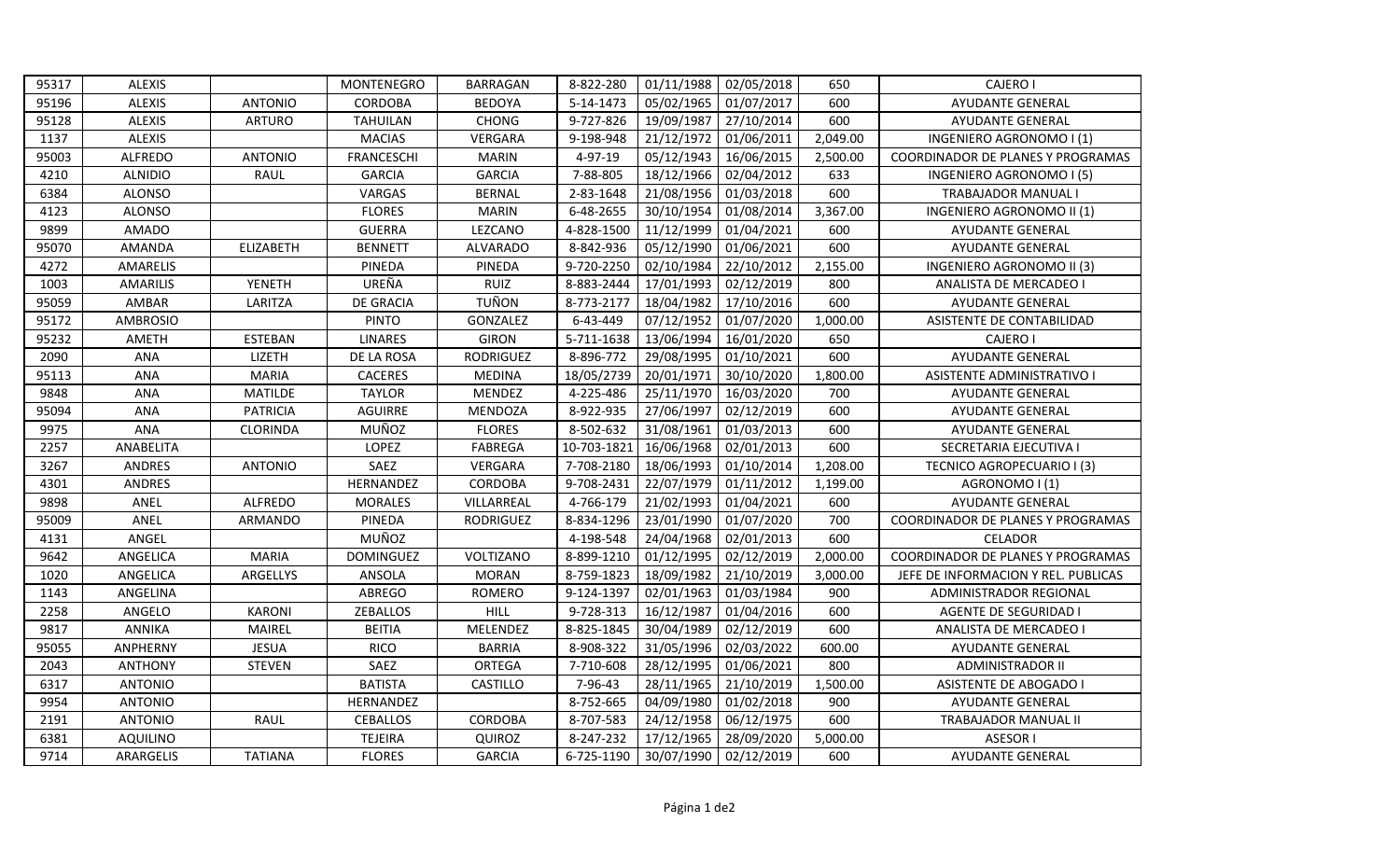| 1014  | ARELYS           | <b>ELIZABETH</b> | <b>GARCIA</b>   | <b>BATISTA</b>   | 8-731-1615   | 06/09/1979 | 01/08/2005 | 650      | ANALISTA DE MERCADEO I            |
|-------|------------------|------------------|-----------------|------------------|--------------|------------|------------|----------|-----------------------------------|
| 9800  | ARGELYS          | MAGALY           | DE GRASSE       | AGRAZALES        | 4-281-973    | 16/09/1960 | 16/03/2022 | 950.00   | <b>SECRETARIA III</b>             |
| 95121 | <b>ARIADNA</b>   | ARCELIA          | HERNANDEZ       | ASPRILLA         | 8-530-2265   | 07/11/1968 | 16/02/2017 | 600      | AYUDANTE GENERAL                  |
| 95214 | ARIEL            | <b>OSCAR</b>     | <b>ARJONA</b>   |                  | 4-702-254    | 19/04/1976 | 01/04/2021 | 1,057.00 | <b>ASISTENTE AGROPECUARIO I</b>   |
| 9722  | ARIEL            | ABILIO           | BARRAGAN        | CABALLERO        | 8-897-1281   | 15/07/1995 | 28/09/2020 | 1,000.00 | <b>AGENTE DE MERCADEO</b>         |
| 2225  | ARIEL            | <b>ALBERTO</b>   | <b>HERAZO</b>   | SOLIS            | 8-230-1035   | 09/06/1964 | 23/11/1994 | 2,426.00 | INGENIERO AGRONOMO I (1)          |
| 2253  | <b>ARISTIDES</b> |                  | <b>TREJOS</b>   | <b>FLORES</b>    | $6 - 63 - 9$ | 23/03/1962 | 23/07/1997 | 600      | <b>AGENTE DE SEGURIDAD I</b>      |
| 9891  | ARMANDO          |                  | GONZALEZ        | <b>RODRIGUEZ</b> | 9-167-505    | 22/03/1970 | 16/01/2020 | 600      | <b>AYUDANTE GENERAL</b>           |
| 9932  | ARMANDO          |                  | <b>BAKER</b>    |                  | 1-722-2181   | 01/11/1980 | 07/02/2013 | 600      | AYUDANTE GENERAL                  |
| 9989  | ARQUIMEDES       |                  | <b>RIOS</b>     | <b>ALMANZA</b>   | 6-706-1418   | 21/12/1981 | 05/07/2018 | 600      | <b>AYUDANTE GENERAL</b>           |
| 9971  | <b>ARTURO</b>    | <b>ANTONIO</b>   | <b>CAMPOS</b>   | <b>AGUILAR</b>   | 8-811-775    | 20/12/1987 | 16/07/2015 | 600      | <b>AYUDANTE GENERAL</b>           |
| 95036 | <b>AUGBERTO</b>  |                  | MUÑOZ           | CAMAÑO           | 9-186-902    | 16/02/1972 | 03/02/2020 | 600      | <b>AYUDANTE GENERAL</b>           |
| 9708  | <b>AURELIO</b>   | <b>ISAAC</b>     | RODRIGUEZ       | RIVERA           | 8-762-881    | 23/12/1982 | 01/07/2020 | 600      | <b>AYUDANTE GENERAL</b>           |
| 95024 | <b>AYANA</b>     |                  | <b>LUCERO</b>   | <b>URRUTIA</b>   | 8-856-2372   | 05/03/1991 | 16/01/2014 | 600      | AYUDANTE GENERAL                  |
| 9725  | <b>AYNETH</b>    | <b>GUADALUPE</b> | <b>BATISTA</b>  | VASQUEZ          | 7-706-1864   | 23/08/1989 | 02/12/2021 | 700      | ALMACENISTA I                     |
| 95299 | AZAEL            | <b>EDGARDO</b>   | SARCO           |                  | 8-833-199    | 01/10/1989 | 02/05/2019 | 600      | <b>CAJERO I</b>                   |
| 95263 | <b>BELIS</b>     | <b>ANTONIO</b>   | JARAMILLO       | VARGAS           | 6-717-1025   | 22/11/1993 | 04/08/2021 | 1,500.00 | COORDINADOR DE PLANES Y PROGRAMAS |
| 2158  | <b>BELIS</b>     | YANETH           | <b>REYES</b>    | <b>ALVARADO</b>  | 5-702-752    | 28/08/1981 | 20/01/2014 | 745      | ANALISTA DE MERCADEO I            |
| 2206  | <b>BELKIS</b>    | <b>HAYDEE</b>    | <b>REYES</b>    |                  | 8-440-328    | 10/10/1972 | 02/07/1997 | 600      | <b>OFICINISTA I</b>               |
| 9734  | BENJAMIN         |                  | <b>VEGA</b>     | LANDAVERDE       | 8-846-1880   | 22/04/1991 | 10/09/2020 | 755      | ANALISTA DE MERCADEO I            |
| 95376 | <b>BERTILIO</b>  |                  | CARPINTERO      | CASTRELLON       | 4-779-976    | 25/08/1994 | 10/12/2020 | 600      | <b>CONDUCTOR DE VEHICULO I</b>    |
| 4203  | <b>BETSY</b>     | <b>XIOMARA</b>   | VILLARREAL      | FERNANDEZ        | 8-422-543    | 11/11/1972 | 21/10/2019 | 1,875.00 | SECRETARIA EJECUTIVA I            |
| 9913  | <b>BETZAIDA</b>  | <b>IVETH</b>     | VILLALAZ        | <b>MORALES</b>   | 8-712-993    | 12/09/1977 | 02/12/2019 | 950      | <b>SECRETARIA I</b>               |
| 9712  | <b>BLADIMIR</b>  | <b>ENRIQUE</b>   | LABARSA         | GONZALEZ         | 8-951-1968   | 12/11/1999 | 20/11/2020 | 600      | <b>AYUDANTE GENERAL</b>           |
| 1009  | <b>BLANCA</b>    | EILEEN           | <b>ROQUER</b>   | GONZALEZ         | 8-497-84     | 01/03/1974 | 19/10/2021 | 1,300.00 | SECRETARIA III                    |
| 95004 | <b>BLEIXEN</b>   | <b>VERONICA</b>  | <b>MARTINEZ</b> | <b>TEJEIRA</b>   | 8-786-1503   | 16/05/1985 | 19/03/2015 | 1,000.00 | COORDINADOR DE PLANES Y PROGRAMAS |
| 2224  | <b>BOLIVAR</b>   | <b>OSCAR</b>     | GONZALEZ        | GONZALEZ         | 9-728-949    | 11/04/1988 | 01/08/2019 | 1,600.00 | <b>DIRECTOR REGIONAL</b>          |
| 9967  | <b>BOLIVAR</b>   |                  | <b>JIMENEZ</b>  | ADAMES           | 9-738-4      | 19/08/1981 | 02/03/2017 | 600      | <b>AYUDANTE GENERAL</b>           |
| 9876  | <b>BOLIVAR</b>   |                  | <b>FLORES</b>   |                  | 7-704-2048   | 11/12/1967 | 02/01/2015 | 600      | <b>AYUDANTE GENERAL</b>           |
| 6304  | <b>BORIS</b>     | PAUL             | <b>MIRANDA</b>  | ORTEGA           | 8-836-253    | 10/05/1990 | 09/05/2012 | 600      | ASISTENTE DE CONTABILIDAD         |
| 4399  | <b>BRITANIA</b>  | <b>DESIRETH</b>  | <b>ODA</b>      | ORTEGA           | 7-709-2096   | 15/01/1995 | 06/10/2020 | 600      | ASISTENTE DE CONTABILIDAD         |
| 9996  | <b>BRYAN</b>     | <b>MAIR</b>      | SERRACIN        | <b>PALACIOS</b>  | 4-740-768    | 27/06/1986 | 10/08/2021 | 600      | AYUDANTE GENERAL                  |
| 9839  | <b>BRYANT</b>    | <b>JHOMAR</b>    | <b>GUERRERO</b> | <b>ARROCHA</b>   | 8-966-846    | 28/12/2000 | 26/10/2020 | 600      | AYUDANTE GENERAL                  |
| 1001  | CARLOS           | <b>ALBERTO</b>   | <b>MOTTA</b>    | <b>NUQUES</b>    | 4-239-423    | 03/09/1971 | 01/02/2021 | 5,000.00 | <b>DIRECTOR GENERAL</b>           |
| 95255 | CARLOS           | <b>MARTIN</b>    | <b>NIETO</b>    | HERNANDEZ        | 6-71-714     | 09/12/1970 | 26/10/2020 | 1,200.00 | ASISTENTE DE CONTABILIDAD         |
| 95249 | CARLOS           |                  | <b>GUEVARA</b>  | GONZALEZ         | 3-709-123    | 03/06/1981 | 24/09/2020 | 600      | AYUDANTE GENERAL                  |
| 95062 | CARLOS           | MANUEL           | <b>ABREGO</b>   | CANTILLANO       | 9-750-1059   | 29/07/1997 | 16/01/2020 | 600      | <b>AYUDANTE GENERAL</b>           |
| 9911  | CARLOS           |                  | <b>MENDIETA</b> | <b>ALVARADO</b>  | 8-529-844    | 04/09/1960 | 03/10/2017 | 600      | <b>AYUDANTE GENERAL</b>           |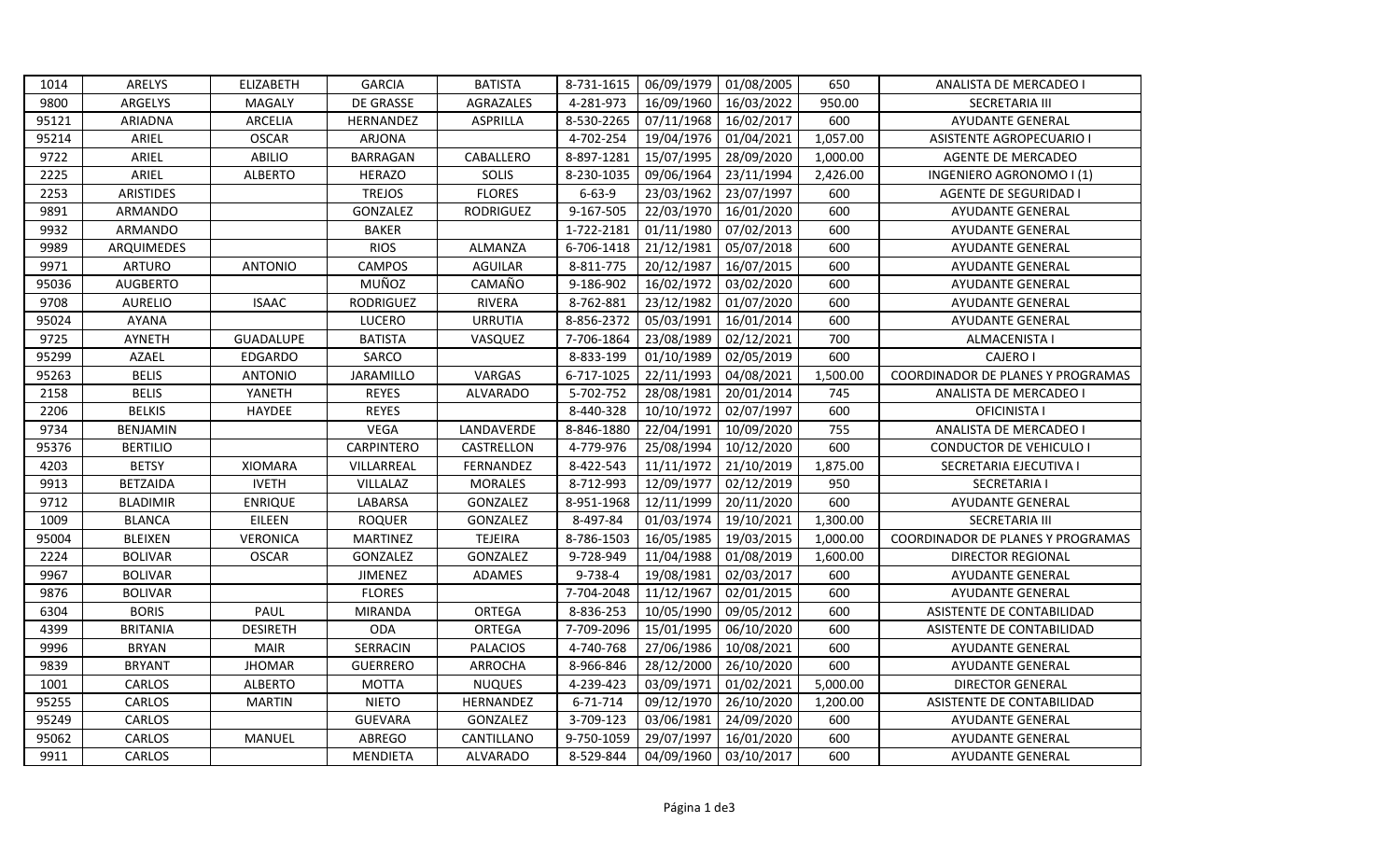| 95033 | CARLOS          | <b>ALBERTO</b>    | <b>RUIZ</b>     | <b>DIAZ</b>       | 8-908-2381 | 24/10/1995 | 16/01/2014 | 600      | <b>AYUDANTE GENERAL</b>                 |
|-------|-----------------|-------------------|-----------------|-------------------|------------|------------|------------|----------|-----------------------------------------|
| 6379  | CARLOS          | <b>ENRIQUE</b>    | <b>VEGA</b>     |                   | 4-160-467  | 13/09/1963 | 02/10/1997 | 3,367.00 | INGENIERO AGRONOMO II (1)               |
| 2237  | CARLOS          | ANIBAL            | GONZALEZ        | <b>BONILLA</b>    | 9-122-318  | 06/11/1959 | 02/01/1996 | 1,199.00 | AGRONOMO I (1)                          |
| 9835  | CARLOS          | <b>ESTEBAN</b>    | CARDENAS        | DE LEON           | 8-984-1115 | 27/03/2002 | 16/03/2022 | 600.00   | <b>AYUDANTE GENERAL</b>                 |
| 9880  | CARMELO         | <b>ISAAC</b>      | <b>BAYARD</b>   | <b>RIVERA</b>     | 8-750-2236 | 23/10/1981 | 21/08/2019 | 1,000.00 | COORDINADOR DE PLANES Y PROGRAMAS       |
| 9828  | CARMEN          | <b>UBALDINA</b>   | <b>IBARRA</b>   | <b>MIRANDA</b>    | 4-295-20   | 17/04/1967 | 16/04/2021 | 600      | <b>SECRETARIA I</b>                     |
| 4386  | CARMEN          | ZOILA             | <b>GUERRA</b>   | <b>BUSTAMANTE</b> | 7-119-446  | 16/09/1974 | 26/10/2020 | 600      | OFICINISTA I                            |
| 1008  | CAROL           | ARIADNA           | CHAVEZ          | <b>ESPINOSA</b>   | 4-719-1999 | 07/10/1980 | 06/01/2015 | 1,150.00 | JEFE DE COMPRA Y PROVEEDURIA            |
| 4418  | CATALINO        |                   | <b>BARCENAS</b> | <b>ARONA</b>      | 8-157-1859 | 07/03/1951 | 02/01/2013 | 600      | <b>CAJERO I</b>                         |
| 2210  | <b>CECILIA</b>  | <b>ISABEL</b>     | QUINTERO        | CARRASCO          | 2-89-277   | 19/11/1958 | 20/04/1981 | 3,367.00 | <b>INGENIERO AGRONOMO II (2)</b>        |
| 9866  | <b>CECILIO</b>  | <b>ELIECER</b>    | <b>MORA</b>     | <b>GOMEZ</b>      | 7-705-918  | 15/12/1986 | 01/07/2020 | 600      | <b>AYUDANTE GENERAL</b>                 |
| 95261 | <b>CELESTE</b>  | <b>MACIELL</b>    | GONZALEZ        | CASTRELLON        | 8-847-1016 | 16/04/1991 | 16/03/2018 | 600      | <b>AYUDANTE GENERAL</b>                 |
| 9983  | <b>CELIA</b>    | <b>MATILDE</b>    | SANCHEZ         | <b>MORENO</b>     | 8-837-890  | 02/06/1990 | 03/02/2020 | 600      | <b>AYUDANTE GENERAL</b>                 |
| 9997  | <b>CESAR</b>    | <b>AUDINO</b>     | CARDENAS        | <b>DOMINGUEZ</b>  | 7-88-537   | 15/11/1966 | 02/12/2019 | 600      | AYUDANTE GENERAL                        |
| 4295  | CESAR           | <b>AURELIO</b>    | PINILLA         | SANCHEZ           | 6-41-2207  | 21/04/1955 | 19/11/1979 | 1,199.00 | AGRONOMO I (1)                          |
| 9605  | <b>CIARA</b>    | <b>MASSIEL</b>    | <b>DIAZ</b>     | OLIVARREN         | 8-809-1103 | 25/09/1987 | 16/01/2017 | 850      | <b>AUDITOR I</b>                        |
| 9616  | <b>CIBIA</b>    | ANABEL            | <b>PUGA</b>     | SAMANIEGO         | 8-439-958  | 23/09/1971 | 02/02/2017 | 700      | AYUDANTE GENERAL                        |
| 4309  | <b>CLARISSA</b> | <b>ISABEL</b>     | PASCO           | CARDENAS          | 6-720-110  | 17/09/1996 | 26/10/2020 | 600      | ASISTENTE DE CONTABILIDAD               |
| 9929  | <b>CLARIXZA</b> | <b>YINIBETH</b>   | GOMEZ           | MENDOZA           | 2-738-895  | 29/11/1996 | 01/07/2020 | 600      | AYUDANTE GENERAL                        |
| 95227 | <b>CLEMENTE</b> |                   | SERRANO         | MUNUNIQUIDEBO     | 1-24-1556  | 18/12/1963 | 02/12/2019 | 600      | <b>CAJERO I</b>                         |
| 9832  | CORNELIA        |                   | GOMEZ           | GONZALEZ          | 8-205-299  | 03/06/1958 | 16/09/2014 | 600      | SECRETARIA I                            |
| 2069  | <b>CRICERIA</b> |                   | ANIPE           | <b>UPIGAMA</b>    | 5-714-561  | 12/10/1989 | 21/04/2015 | 600      | CONDUCTOR DE VEHICULO IV (DE EJECUTIVO) |
| 4287  | <b>CRISTIN</b>  | <b>ROBERTO</b>    | ARAUZ           | GONZALEZ          | 4-169-197  | 03/01/1964 | 24/04/1984 | 1,199.00 | AGRONOMO I (1)                          |
| 2035  | <b>DAFNEE</b>   | <b>JOHANA</b>     | GONZALEZ        | CABALLERO         | 4-725-2265 | 20/07/1982 | 10/08/2017 | 1,000.00 | JEFE DE ORG. Y SISTEMAS ADMINISTRATIVOS |
| 2170  | <b>DALIACH</b>  | <b>DASIEL</b>     | VALDES          | GONZALEZ          | 1-730-862  | 06/01/1993 | 13/12/2021 | 600.00   | <b>ASISTENTE DE ESTADISTICA I</b>       |
| 9868  | <b>DALVIS</b>   | <b>DEL CARMEN</b> | QUINTERO        | <b>MIRANDA</b>    | 9-165-74   | 15/08/1969 | 26/10/2020 | 600      | <b>AYUDANTE GENERAL</b>                 |
| 9875  | <b>DALYS</b>    | <b>JACKELINE</b>  | GOMEZ           |                   | 9-717-1503 | 09/11/1982 | 30/10/2020 | 600      | AYUDANTE GENERAL                        |
| 95212 | <b>DAMARIS</b>  | <b>VIOLETA</b>    | <b>BENNETT</b>  | <b>BAKER</b>      | 26/01/2410 | 29/07/1967 | 01/10/2021 | 600      | <b>AYUDANTE GENERAL</b>                 |
| 2229  | <b>DAMARIS</b>  | MARIBEL           | <b>OSORIO</b>   | ORTEGA            | 8-249-485  | 21/02/1966 | 20/10/2009 | 800      | RELACIONISTA PUBLICO                    |
| 9619  | <b>DANIEL</b>   | <b>ADAN</b>       | VELARDE         | <b>ELDEMIRE</b>   | 8-904-2045 | 27/03/1996 | 01/06/2021 | 600      | <b>AYUDANTE GENERAL</b>                 |
| 9976  | DANIEL          |                   | MAGALLON        | <b>ANDRION</b>    | 2-97-1966  | 24/10/1966 | 01/07/2020 | 600      | AYUDANTE GENERAL                        |
| 4359  | <b>DANIEL</b>   |                   | SANCHEZ         | <b>MARTINEZ</b>   | 2-123-44   | 08/12/1968 | 04/03/1997 | 600      | SOLDADOR I                              |
| 96395 | <b>DANILO</b>   | <b>ANTONIO</b>    | HERNANDEZ       | <b>ARJONA</b>     | 7-121-519  | 05/07/1975 | 16/09/2019 | 3,000.00 | <b>CONTADOR I</b>                       |
| 9984  | DANNEL          | SARAY             | VERGARA         | <b>RAMOS</b>      | 3-705-1232 | 27/05/1979 | 01/10/2021 | 600      | AYUDANTE GENERAL                        |
| 95273 | <b>DARIO</b>    | <b>ANTONIO</b>    | <b>ACOSTA</b>   | <b>BECERRA</b>    | 8-770-1156 | 31/10/1983 | 20/03/2018 | 600      | <b>AYUDANTE GENERAL</b>                 |
| 95243 | <b>DARLING</b>  | <b>ADRIANA</b>    | NUÑEZ           | <b>BELLIDO</b>    | 8-949-1769 | 09/11/1999 | 01/07/2020 | 600      | AYUDANTE GENERAL                        |
| 95086 | <b>DAVID</b>    |                   | LEZCANO         | <b>ROJAS</b>      | 4-83-23    | 23/02/1944 | 16/01/2020 | 600      | <b>AYUDANTE GENERAL</b>                 |
| 95328 | <b>DAVID</b>    | <b>OLIVERIO</b>   | <b>DIAZ</b>     | <b>GOMEZ</b>      | 8-366-49   | 05/01/1971 | 01/10/2019 | 2,000.00 | ING. EN SISTEMAS COMPUTACIONALES        |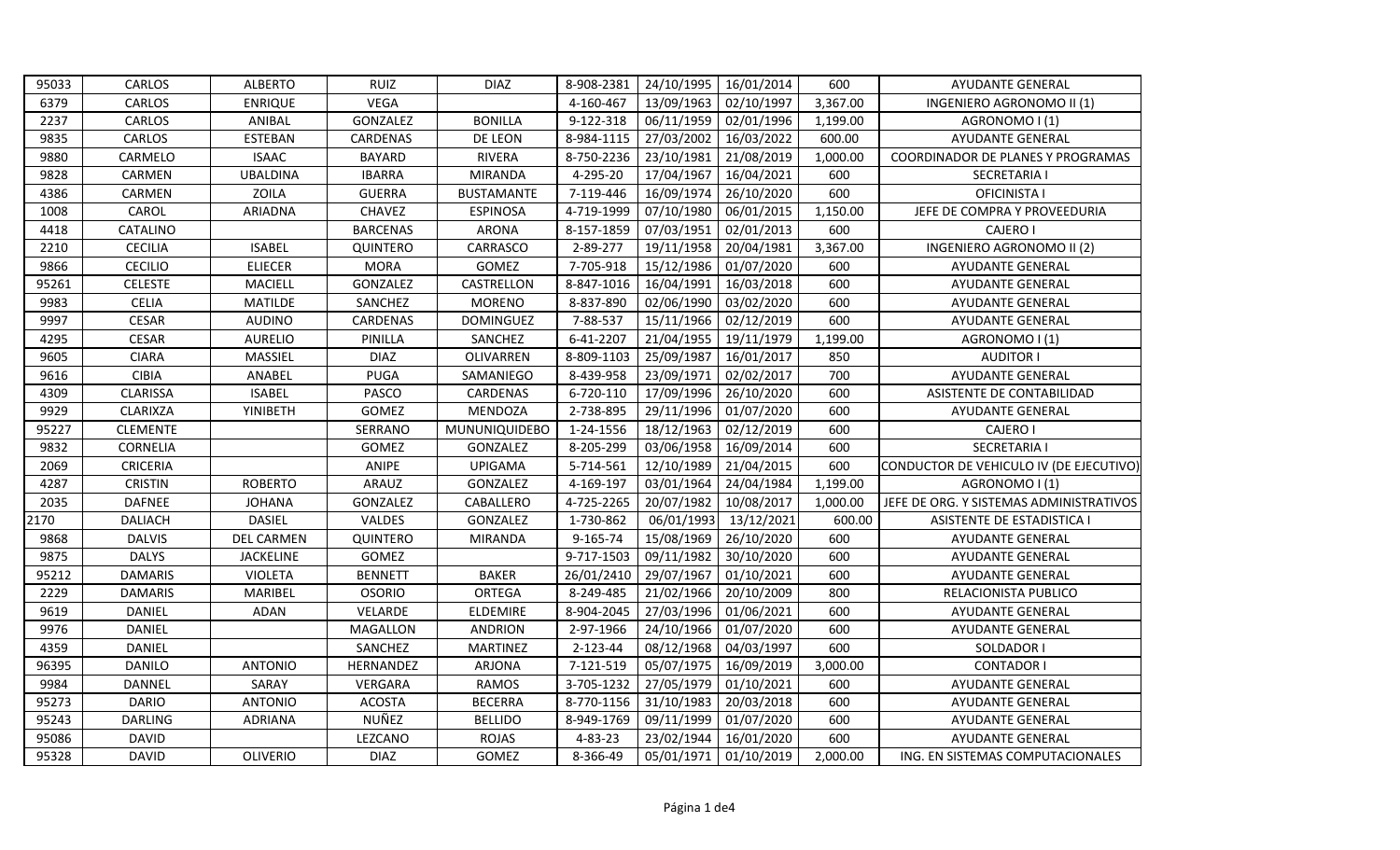| 4407  | <b>DAVID</b>    | <b>AARON</b>      | HERRERA          | <b>TORRES</b>    | 8-918-1017  | 03/05/1997 | 17/05/2017 | 600      | <b>AYUDANTE GENERAL</b>                 |
|-------|-----------------|-------------------|------------------|------------------|-------------|------------|------------|----------|-----------------------------------------|
| 95350 | <b>DAYRA</b>    |                   | <b>MARTINEZ</b>  | <b>FIGUEROA</b>  | 2-738-1928  | 10/11/1996 | 02/12/2019 | 600      | <b>AYUDANTE GENERAL</b>                 |
| 2231  | <b>DAYSI</b>    | <b>ITZEL</b>      | <b>ROJAS</b>     | <b>RIVERA</b>    | 9-126-285   | 22/09/1964 | 02/09/1996 | 800      | OFICINISTA DE PERSONAL I                |
| 2226  | <b>DEBORA</b>   |                   | <b>BATISTA</b>   | SANCHEZ          | 9-128-360   | 06/05/1965 | 01/11/1991 | 3,367.00 | INGENIERO AGRONOMO II (2)               |
| 9841  | <b>DEIDIS</b>   | DEIDANIA          | <b>MENDIETA</b>  | PIMENTEL         | 8-858-1510  | 26/03/1991 | 01/11/2019 | 600      | <b>AYUDANTE GENERAL</b>                 |
| 4146  | <b>DEIVIS</b>   | <b>DIONICIO</b>   | MADRID           | <b>MADRID</b>    | 9-741-1829  | 30/08/1993 | 28/10/2020 | 600      | <b>TRABAJADOR MANUAL I</b>              |
| 95162 | <b>DELFINA</b>  |                   | <b>JAEN</b>      | <b>PINTO</b>     | 9-212-137   | 16/11/1974 | 01/07/2020 | 600      | <b>TRABAJADOR MANUAL I</b>              |
| 95179 | <b>DELSY</b>    | YASMIN            | <b>NAVARRO</b>   | <b>REYNA</b>     | 8-720-389   | 16/05/1978 | 20/11/2020 | 700      | <b>COORDINADOR DE FERIAS</b>            |
| 9821  | <b>DEMESIO</b>  |                   | GUZMAN           |                  | 8-1178-1046 | 24/08/1976 | 01/03/2018 | 700      | CONDUCTOR DE VEHICULO I                 |
| 9958  | <b>DEMETRIO</b> | <b>URSINO</b>     | <b>RAMOS</b>     | PERALTA          | 6-69-407    | 09/11/1969 | 16/03/2020 | 600      | <b>AYUDANTE GENERAL</b>                 |
| 9600  | <b>DENILKA</b>  | <b>DEL CARMEN</b> | <b>DE GRACIA</b> | <b>GUERRA</b>    | 4-179-859   | 26/12/1963 | 08/09/2021 | 975      | SECRETARIA EJECUTIVA I                  |
| 9946  | <b>DENYS</b>    | MARIELA           | SANCHEZ          | ORTEGA           | 8-521-1599  | 22/08/1973 | 02/12/2019 | 600      | <b>AYUDANTE GENERAL</b>                 |
| 1010  | DEUSDEDITH      | <b>FERNANDO</b>   | <b>ESCOBAR</b>   | SANCHEZ          | 8-176-181   | 04/04/1957 | 03/08/2020 | 2,900.00 | DIRECTOR DE ASESORIA JURIDICA           |
| 95112 | <b>DIANA</b>    | <b>HAYDETH</b>    | QUINTERO         | <b>MORALES</b>   | 7-704-2318  | 15/02/1986 | 03/05/2021 | 600      | <b>AYUDANTE GENERAL</b>                 |
| 9921  | <b>DIANA</b>    | LIZ               | <b>NAVARRO</b>   | ORTIZ            | 8-801-2026  | 02/12/1986 | 03/02/2020 | 600      | AYUDANTE GENERAL                        |
| 9614  | <b>DIANA</b>    | YANETH            | <b>GUARDIA</b>   | <b>FLORES</b>    | 2-710-2019  | 23/06/1982 | 02/12/2019 | 700      | <b>CONDUCTOR DE VEHICULO I</b>          |
| 9966  | <b>DIMILEY</b>  | <b>IBETH</b>      | LOPEZ            |                  | 8-886-11    | 20/04/1994 | 03/05/2021 | 600      | <b>AYUDANTE GENERAL</b>                 |
| 1005  | <b>DIONICIO</b> |                   | <b>ROSERO</b>    | DE LA FLOR       | 8-179-950   | 05/05/1954 | 01/01/1981 | 600      | <b>ASISTENTE AGROPECUARIO I</b>         |
| 2153  | <b>DIONISIO</b> | ANEL              | <b>MORAN</b>     | <b>VISUETE</b>   | 8-179-879   | 31/07/1954 | 02/05/1979 | 2,426.00 | INGENIERO AGRONOMO I (1)                |
| 4305  | <b>DOLORES</b>  | <b>RIGOBERTO</b>  | <b>MURILLO</b>   | PINILLA          | 6-75-224    | 28/10/1959 | 01/11/1991 | 1,199.00 | AGRONOMO I (1)                          |
| 95266 | <b>DOMINGO</b>  |                   | <b>MENESES</b>   | <b>MORENO</b>    | 2-99-2151   | 04/11/1963 | 02/12/2019 | 600      | AYUDANTE GENERAL                        |
| 4356  | <b>DOMINGO</b>  |                   | NUÑEZ            | <b>BARRIOS</b>   | 2-109-316   | 20/12/1952 | 01/06/1977 | 600      | OPERADOR DE MAQUINA INDUSTRIAL          |
| 9926  | <b>DOMITILO</b> |                   | <b>GARCIA</b>    | QUINTERO         | 9-101-2788  | 07/05/1957 | 20/02/2017 | 600      | <b>AYUDANTE GENERAL</b>                 |
| 95173 | <b>DORIS</b>    | <b>MARIA</b>      | <b>DIAZ</b>      | <b>RODRIGUEZ</b> | 9-739-2389  | 21/03/1993 | 04/08/2021 | 1,200.00 | ANALISTA DE MERCADEO I                  |
| 9934  | <b>DORIS</b>    | YANETH            | <b>MARIN</b>     | <b>DE GRACIA</b> | 7-112-498   | 23/10/1971 | 03/06/2021 | 600      | <b>AYUDANTE GENERAL</b>                 |
| 9618  | <b>DORIS</b>    | <b>EDITH</b>      | <b>MORALES</b>   | DE SALAS         | 8-230-239   | 16/06/1963 | 01/07/2020 | 600      | <b>AYUDANTE GENERAL</b>                 |
| 4426  | <b>DORIS</b>    | <b>MIGDALIA</b>   | <b>MORENO</b>    | SAMANIEGO        | 2-99-1344   | 10/07/1963 | 03/10/2016 | 600      | <b>COORDINADOR DE FERIAS</b>            |
| 95001 | <b>DORIS</b>    | <b>EDITH</b>      | GONZALEZ         | HERNANDEZ        | 8-312-144   | 03/05/1968 | 03/06/2015 | 1,300.00 | COORDINADOR DE PLANES Y PROGRAMAS       |
| 9709  | <b>EDGAR</b>    | ABDIEL            | OROZCO           | <b>HALMAN</b>    | 8-942-2436  | 30/03/1999 | 01/06/2021 | 600      | OFICINISTA DE RECURSOS HUMANOS          |
| 9937  | <b>EDGAR</b>    | ALEJANDRO         | ABREGO           |                  | 9-743-1244  | 20/10/1993 | 16/01/2020 | 600      | AYUDANTE GENERAL                        |
| 95224 | <b>EDGAR</b>    | <b>ENRIQUE</b>    | <b>MEDINA</b>    | <b>JIMENEZ</b>   | 7-700-1577  | 05/11/1977 | 02/12/2019 | 600      | <b>CAJERO I</b>                         |
| 9613  | <b>EDGAR</b>    |                   | CHAVARRIA        | <b>BATISTA</b>   | 8-499-851   | 02/01/1976 | 21/08/2019 | 1,000.00 | <b>CONDUCTOR DE VEHICULO I</b>          |
| 95209 | <b>EDGHAR</b>   | <b>ALLAN</b>      | <b>VAN VEGA</b>  | SAMUDIO          | 4-732-2087  | 02/05/1984 | 16/04/2021 | 2,000.00 | ING. EN SISTEMAS COMPUTACIONALES        |
| 4312  | <b>EDIER</b>    | AMETH             | HERNANDEZ        | <b>BENITEZ</b>   | 8-842-1634  | 12/12/1990 | 09/03/2015 | 600      | OFICINISTA I                            |
| 2171  | <b>EDIGIO</b>   | <b>ESTEBAN</b>    | <b>OBALDIA</b>   | <b>ROBINSON</b>  | 3-736-1974  | 09/05/1996 | 02/12/2021 | 700      | ASISTENTE DE ESTADISTICA                |
| 6319  | <b>EDMILIAN</b> | <b>JOEL</b>       | GONZALEZ         | CRUZ             | 2-721-2443  | 01/10/1987 | 16/01/2020 | 1,000.00 | CONDUCTOR DE VEHICULO IV (DE EJECUTIVO) |
| 95090 | EDUARDO         | <b>JOSUE</b>      | <b>MARTINEZ</b>  | <b>OLIVARES</b>  | 8-937-545   | 07/11/1998 | 03/02/2020 | 600      | <b>AYUDANTE GENERAL</b>                 |
| 3114  | EDUARDO         | ALFREDO           | HERRERA          | <b>GARCIA</b>    | 8-880-407   | 20/05/1994 | 21/10/2019 | 1,300.00 | JEFE DE PRESUPUESTO                     |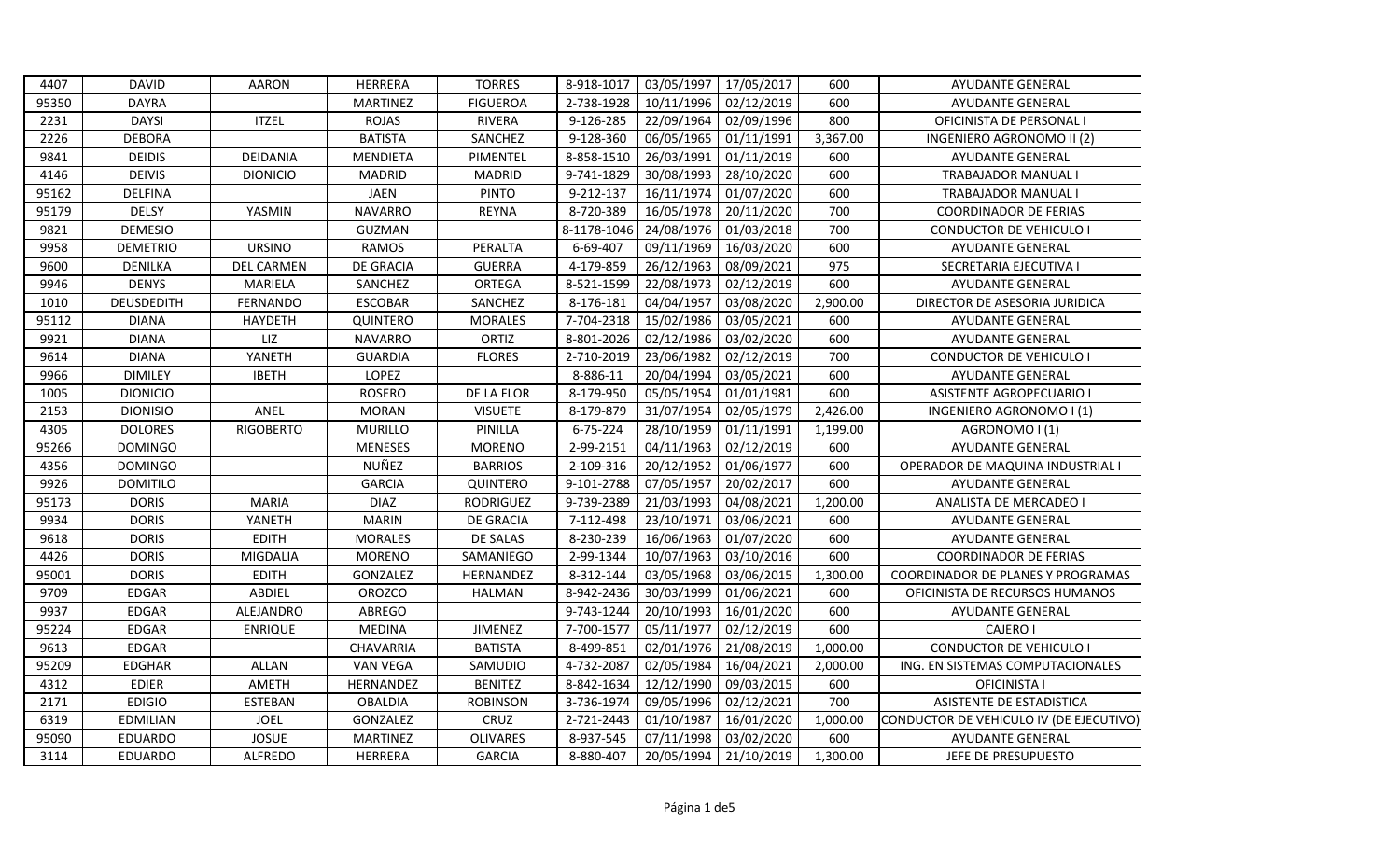| 95320 | <b>EDUARDO</b>    | LUIS           | VERGARA           | GONZALEZ         | 8-830-2278 | 08/12/1989 | 01/10/2019 | 2,500.00 | COORDINADOR DE PLANES Y PROGRAMAS |
|-------|-------------------|----------------|-------------------|------------------|------------|------------|------------|----------|-----------------------------------|
| 95242 | EDUARDO           | AHMED          | CANTON            | <b>POMARES</b>   | 8-957-919  | 26/05/2000 | 18/03/2019 | 600      | <b>AYUDANTE GENERAL</b>           |
| 2166  | EDUARDO           | MIGUEL         | <b>MONTENEGRO</b> | PINZON           | 6-79-474   | 01/02/1973 | 11/09/2009 | 2,468.00 | INGENIERO AGRONOMO II (2)         |
| 9941  | EDWARD            | <b>ELIAS</b>   | <b>ESPINOSA</b>   | PAZ              | 5-703-1940 | 10/07/1983 | 06/08/2020 | 800      | <b>ADMINISTRADOR I</b>            |
| 95074 | EDWARD            |                | <b>MACIAS</b>     | PEÑALBA          | 8-321-271  | 01/11/1968 | 18/04/2017 | 600      | <b>AYUDANTE GENERAL</b>           |
| 9927  | EDWARDO           |                | <b>THOMPSON</b>   |                  | 8-884-1376 | 20/05/1993 | 16/01/2013 | 600      | AYUDANTE GENERAL                  |
| 95229 | <b>EDWIN</b>      | DEMOSTENES     | SAAVEDRA          | <b>RIOS</b>      | 6-712-1380 | 20/12/1987 | 15/03/2021 | 600      | <b>CAJERO I</b>                   |
| 9718  | EDWIN             | ARMANDO        | <b>RIOS</b>       | <b>VERGARA</b>   | 7-98-50    | 21/06/1966 | 30/10/2020 | 600      | AYUDANTE GENERAL                  |
| 95360 | <b>EFRAIN</b>     |                | <b>DIAZ</b>       | SANCHEZ          | 8-718-1309 | 12/06/1978 | 02/12/2019 | 700      | COORDINADOR DE PLANES Y PROGRAMAS |
| 4378  | <b>EIRA</b>       | <b>DENIS</b>   | ORTEGA            | <b>BEITIA</b>    | 4-151-1009 | 17/05/1966 | 07/06/2011 | 600      | TRABAJADOR MANUAL I               |
| 95151 | <b>EISYS</b>      | YENYSET        | <b>REYES</b>      | <b>GUZMAN</b>    | 8-701-962  | 10/07/1976 | 15/03/2021 | 600      | ALMACENISTA I                     |
| 2026  | ELBA              |                | <b>GORDON</b>     | <b>CHIARI</b>    | 2-49-713   | 31/10/1943 | 16/09/2019 | 2,800.00 | DIRECTOR DE FINANZAS              |
| 1013  | <b>ELENA</b>      |                | LIMA              | GONZALEZ         | 9-175-654  | 19/10/1970 | 23/11/2020 | 800      | <b>ASISTENTE AGROPECUARIO I</b>   |
| 95352 | <b>ELENA</b>      | <b>ESTHER</b>  | SALCEDO           | <b>MIRO</b>      | 8-768-1706 | 20/08/1983 | 02/12/2019 | 600      | AYUDANTE GENERAL                  |
| 1140  | <b>ELEUTERIO</b>  |                | SANTIMATEO        | SERRACIN         | 8-333-297  | 25/02/1961 | 01/10/1984 | 900      | <b>ASISTENTE AGROPECUARIO I</b>   |
| 9808  | <b>ELIAS</b>      | ALEXANDER      | <b>MARCIAGA</b>   | GOMEZ            | 6-705-1189 | 04/01/1981 | 13/12/2021 | 800      | <b>CONDUCTOR DE VEHICULO I</b>    |
| 4307  | <b>ELIDA</b>      | <b>ANTONIA</b> | <b>BURGOS</b>     | <b>ATENCIO</b>   | 6-47-2301  | 23/11/1955 | 01/05/1985 | 600      | ASISTENTE DE CONTABILIDAD         |
| 9806  | <b>ELIECER</b>    | <b>AUGUSTO</b> | PEREZ             | <b>BATISTA</b>   | 8-720-753  | 03/08/1978 | 02/12/2019 | 1,500.00 | COORDINADOR DE PLANES Y PROGRAMAS |
| 95260 | <b>ELIECER</b>    |                | <b>TUÑON</b>      | <b>CHAVEZ</b>    | 8-750-604  | 18/09/1981 | 03/04/2019 | 600      | AYUDANTE GENERAL                  |
| 4150  | <b>ELIECER</b>    |                | <b>AIZPRUA</b>    | <b>VEGA</b>      | 8-708-166  | 05/05/1977 | 23/07/2014 | 900      | ANALISTA DE MERCADEO I            |
| 9701  | ELIEZER           |                | <b>BOSQUEZ</b>    |                  | 9-219-1521 | 14/07/1967 | 05/08/2013 | 600      | AYUDANTE GENERAL                  |
| 95117 | <b>ELIZABETH</b>  |                | GUZMAN            | <b>RAMEA</b>     | 8-898-2469 | 03/09/1995 | 02/12/2019 | 600      | <b>AYUDANTE GENERAL</b>           |
| 4205  | <b>ELIZABETH</b>  |                | VASQUEZ           | NUÑEZ            | 9-717-321  | 07/02/1983 | 16/10/2016 | 841      | AGRONOMO I (5)                    |
| 4127  | <b>ELIZALDE</b>   |                | LOPEZ             | LANDECHO         | 8-197-101  | 03/07/1947 | 16/10/1969 | 1,100.00 | ECONOMISTA III (SUPERVISOR)       |
| 95183 | <b>ELSA</b>       |                | JIMENEZ           | <b>GARCIA</b>    | 8-817-116  | 17/06/1988 | 01/11/2021 | 700      | <b>SECRETARIA I</b>               |
| 4151  | <b>ELVA MARIA</b> | <b>EDITH</b>   | VASQUEZ           | GONZALEZ         | 2-114-166  | 18/07/1956 | 16/06/2021 | 700      | SECRETARIA EJECUTIVA I            |
| 95250 | <b>EMERSON</b>    | <b>JOSE</b>    | PINEDA            | RODRIGUEZ        | 9-752-1725 | 11/07/1998 | 16/01/2020 | 600      | AYUDANTE GENERAL                  |
| 4279  | <b>EMIGDIO</b>    |                | <b>ESCUDERO</b>   | ORTEGA           | 7-84-851   | 17/01/1958 | 06/04/1981 | 600      | <b>ELECTRICISTA I</b>             |
| 2042  | <b>EMILA</b>      | LELIS          | <b>DUARTE</b>     | PEREZ            | 4-166-244  | 18/07/1967 | 06/08/1986 | 3,112.00 | TRABAJADOR SOCIAL IX              |
| 95353 | <b>EMILIN</b>     | GUADALUPE      | CASTILLO          | SAMUDIO          | 8-906-1722 | 07/06/1996 | 16/09/2019 | 1,100.00 | ASISTENTE DE CONTABILIDAD         |
| 2075  | <b>EMILIO</b>     |                | <b>ALMANZA</b>    | HERNANDEZ        | 9-94-118   | 15/10/1952 | 06/01/2003 | 1,000.00 | <b>AUDITOR III (SUPERVISOR)</b>   |
| 95123 | <b>ENILDA</b>     |                | ARAUZ             | LONDOÑO          | 8-202-1992 | 01/05/1958 | 03/06/2021 | 600      | <b>AYUDANTE GENERAL</b>           |
| 95342 | <b>ENIVALDO</b>   |                | <b>HENRIQUEZ</b>  | <b>JIMENEZ</b>   | 8-362-717  | 03/10/1953 | 21/08/2019 | 1,000.00 | ANALISTA DE MERCADEO I            |
| 95020 | <b>ENRIQUE</b>    | <b>EDUARDO</b> | <b>DAWKINS</b>    | <b>MORENO</b>    | 8-951-1853 | 13/09/1998 | 08/09/2021 | 600      | <b>AYUDANTE GENERAL</b>           |
| 4308  | <b>ENRIQUE</b>    | ALEJANDRO      | <b>BERNAL</b>     | <b>BONILLA</b>   | 9-723-983  | 16/11/1985 | 19/11/2020 | 600      | AGENTE DE SEGURIDAD I             |
| 4369  | <b>ENRIQUE</b>    | <b>IVAN</b>    | <b>RIVERA</b>     | VARGAS           | 4-115-826  | 29/11/1955 | 23/11/1994 | 2,426.00 | INGENIERO AGRONOMO I (1)          |
| 4421  | ERASMO            |                | <b>MORALES</b>    | <b>RODRIGUEZ</b> | 9-84-288   | 25/11/1956 | 02/01/2014 | 600      | AYUDANTE GENERAL                  |
| 4145  | <b>ERIC</b>       | <b>ARTURO</b>  | FERNANDEZ         | <b>CAMARGO</b>   | 8-431-176  | 28/02/1968 | 30/10/2020 | 600      | <b>TRABAJADOR MANUALI</b>         |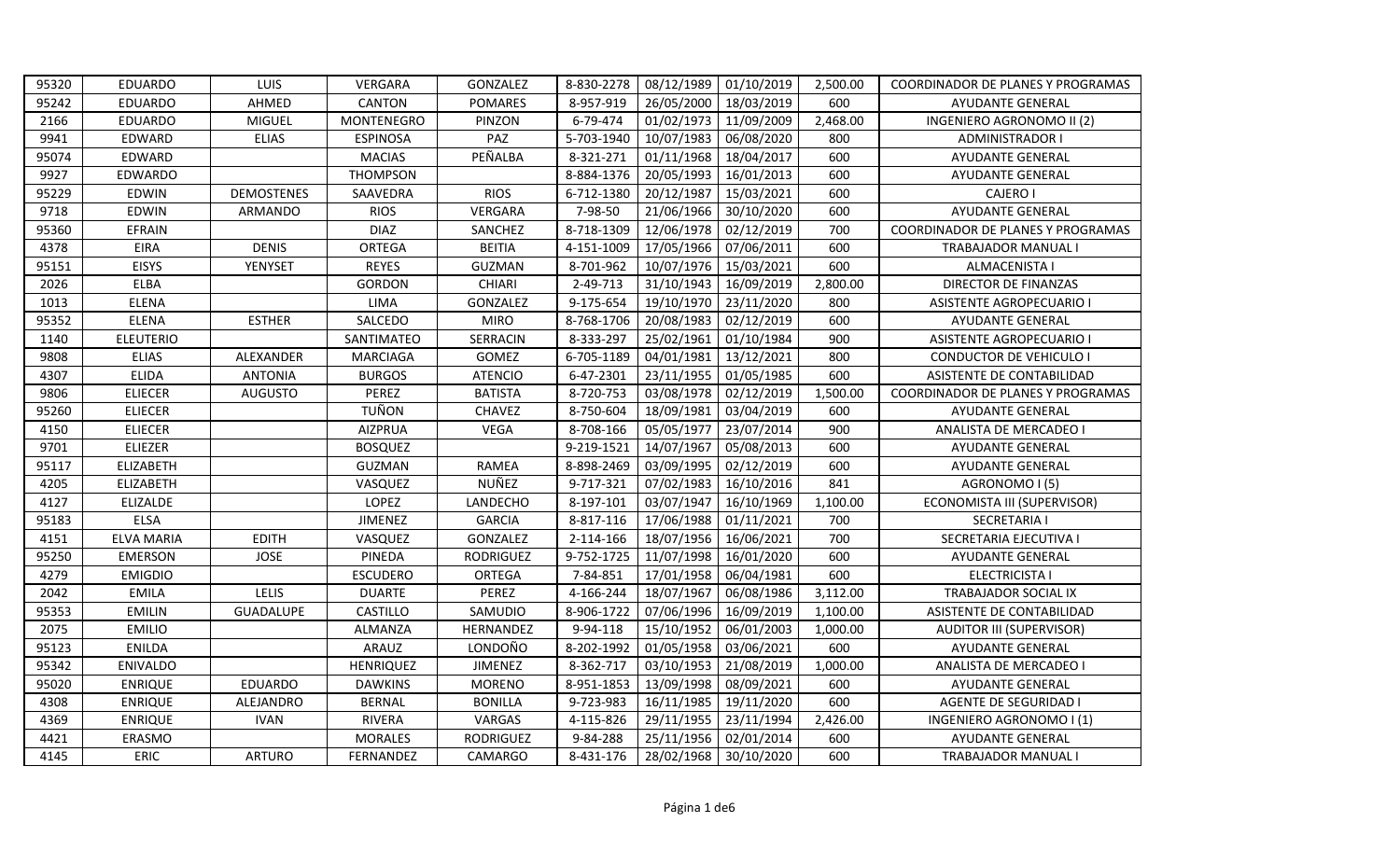| 9863  | <b>ERIC</b>       | ABDIEL           | <b>DE FRIAS</b>    | <b>NIETO</b>     | 7-700-902   | 18/02/1977 | 26/10/2020 | 600      | <b>AYUDANTE GENERAL</b>           |
|-------|-------------------|------------------|--------------------|------------------|-------------|------------|------------|----------|-----------------------------------|
| 9923  | <b>ERIC</b>       | CONSTANTINO      | CASTILLO           | UREÑA            | 3-100-360   | 14/12/1969 | 03/02/2020 | 600      | AYUDANTE GENERAL                  |
| 3080  | <b>ERICK</b>      |                  | VILLARREAL         | CARRILLO         | 8-726-651   | 23/02/1979 | 10/12/2020 | 1,500.00 | <b>AGENTE DE MERCADEO</b>         |
| 6314  | ERICK             | ARIEL            | <b>ALVAREZ</b>     | QUIROZ           | 9-730-347   | 10/01/1989 | 24/01/2014 | 1,735.00 | INGENIERO AGRONOMO 1 (2)          |
| 4274  | ERID              | <b>ALBERTO</b>   | HERNANDEZ          | <b>IBARGUEN</b>  | 5-711-729   | 12/04/1994 | 03/02/2015 | 600      | <b>CONDUCTOR DE VEHICULO I</b>    |
| 4141  | <b>ERNESTO</b>    | LUIS             | <b>ATENCIO</b>     | <b>RODRIGUEZ</b> | 9-703-1026  | 24/10/1977 | 01/07/2020 | 1,200.00 | <b>ASISTENTE AGROPECUARIO I</b>   |
| 95222 | <b>ERNESTO</b>    | <b>ANTONIO</b>   | <b>AGUILERA</b>    | SANDI            | 3-73-2310   | 29/05/1959 | 01/07/2020 | 650      | <b>CAJERO I</b>                   |
| 95050 | ERVIN             | <b>ELIECER</b>   | CRUZ               | <b>BONILLA</b>   | 8-927-247   | 02/10/1997 | 03/08/2020 | 600      | AYUDANTE GENERAL                  |
| 4368  | <b>EUFEMIO</b>    | <b>ARISTIDES</b> | ALMANZA            | <b>RIOS</b>      | 6-43-955    | 21/11/1956 | 12/02/1981 | 600      | <b>AYUDANTE GENERAL</b>           |
| 4211  | <b>EULISES</b>    | <b>ANTONIO</b>   | <b>RAMOS</b>       | <b>BLANCO</b>    | PE-10-1073  | 27/10/1984 | 10/05/2012 | 2,426.00 | INGENIERO AGRONOMO I (1)          |
| 9710  | <b>EVEIDA</b>     | <b>MARIA</b>     | <b>BRAVO</b>       | VELAZCO          | 7-109-554   | 19/07/1955 | 31/07/2015 | 1,000.00 | ASISTENTE DE CONTABILIDAD         |
| 9716  | <b>EVELIA</b>     | <b>MIREYA</b>    | <b>FRANCO</b>      | HERNANDEZ        | 4-701-100   | 30/01/1976 | 09/03/2017 | 800      | ASISTENTE DE CONTABILIDAD         |
| 9959  | <b>EVELIN</b>     | <b>ANET</b>      | <b>WONG</b>        | SALAZAR          | 3-721-584   | 26/05/1988 | 18/11/2019 | 600      | <b>AYUDANTE GENERAL</b>           |
| 2228  | <b>EVELIO</b>     |                  | <b>DIAZ</b>        | <b>RODRIGUEZ</b> | 9-82-1966   | 14/12/1951 | 16/09/2002 | 600      | OPERADOR DE MAQUINA INDUSTRIAL    |
| 2200  | <b>EVIS</b>       | <b>ESTEBAN</b>   | <b>BETHANCOURT</b> | <b>NAVAS</b>     | 2-99-37     | 29/06/1963 | 27/06/1997 | 1,199.00 | AGRONOMO I (1)                    |
| 2174  | <b>EYNAR</b>      | <b>JAVIER</b>    | PEÑALBA            | PEREZ            | 9-706-1517  | 26/09/1978 | 01/04/2010 | 2,426.00 | INGENIERO AGRONOMO I (1)          |
| 95187 | <b>EZEQUIEL</b>   |                  | <b>PISARIO</b>     | <b>NEGRIA</b>    | 5-706-111   | 13/09/1987 | 01/07/2020 | 600      | AYUDANTE GENERAL                  |
| 95084 | <b>FABIAN</b>     | <b>JACINTO</b>   | CASTRELLON         | HERNANDEZ        | 9-745-2371  | 27/09/1995 | 03/05/2021 | 600      | AYUDANTE GENERAL                  |
| 95329 | <b>FABIAN</b>     |                  | HERNANDEZ          | HERNANDEZ        | 9-147-690   | 12/10/1961 | 02/03/2020 | 1,000.00 | OFICIAL - TRAFICO AGROINDUSTRIAL  |
| 95132 | <b>FEDERINDO</b>  |                  | PIMENTEL           | <b>BARRIA</b>    | 6-32-628    | 19/10/1946 | 01/07/2020 | 1,000.00 | <b>AYUDANTE GENERAL</b>           |
| 6312  | FELA              | CAROLINA         | LOO                | CABALLERO        | 4-261-391   | 12/03/1973 | 02/01/2013 | 1,000.00 | <b>ADMINISTRADOR II</b>           |
| 2148  | <b>FELICIA</b>    | <b>GISELA</b>    | GOMEZ              | AZCARRAGA        | 6-85-189    | 18/09/1974 | 22/07/2014 | 600      | SECRETARIA III                    |
| 9873  | <b>FELICIO</b>    |                  | VARGAS             | <b>DE GRACIA</b> | 8-437-766   | 20/07/1973 | 29/10/2020 | 800      | AYUDANTE GENERAL                  |
| 95251 | <b>FELIPE</b>     |                  | SAMANIEGO          | <b>CASTILLO</b>  | 7-84-1738   | 10/11/1957 | 18/03/2021 | 600      | <b>AYUDANTE GENERAL</b>           |
| 95306 | <b>FELIPE</b>     |                  | <b>RODRIGUEZ</b>   | VALLARINO        | 8-737-1615  | 14/11/1966 | 06/10/2020 | 600      | CAJERO I                          |
| 4125  | FERNANDELIO       |                  | <b>DIAZ</b>        | <b>DIAZ</b>      | 10-710-1580 | 29/12/1989 | 01/06/2013 | 2,426.00 | INGENIERO AGRONOMO I (1)          |
| 2193  | FERNANDO          |                  | HERRERA            | GIL              | 2-104-698   | 02/03/1963 | 01/08/2019 | 1,500.00 | DIRECTOR REGIONAL                 |
| 4336  | FERNANDO          |                  | JAIME              | <b>MOLINA</b>    | 5-9-588     | 01/02/1953 | 01/02/1979 | 600      | <b>TRABAJADOR MANUAL II</b>       |
| 9707  | <b>FLOR</b>       | <b>MARIA</b>     | <b>FLORES</b>      | LEDEZMA          | 8-806-969   | 20/05/1987 | 02/06/2016 | 800      | AYUDANTE GENERAL                  |
| 9955  | <b>FLORBELA</b>   | ADELINA          | VERGARA            | <b>MARTINEZ</b>  | 8-230-1147  | 15/09/1960 | 16/03/2016 | 600      | AYUDANTE GENERAL                  |
| 4423  | <b>FLORENTINO</b> |                  | <b>MURILLO</b>     |                  | 9-101-1507  | 17/10/1957 | 02/01/2013 | 600      | AYUDANTE GENERAL                  |
| 95102 | <b>FLORISABEL</b> |                  | CHACON             | PEÑALBA          | 8-485-352   | 06/12/1974 | 02/03/2015 | 600      | AYUDANTE GENERAL                  |
| 9810  | <b>FRANCISCA</b>  |                  | CASTILLO           | <b>FLORES</b>    | 9-131-644   | 03/12/1965 | 16/04/2013 | 650      | <b>SECRETARIA I</b>               |
| 4420  | <b>FRANCISCO</b>  |                  | <b>ROMERO</b>      | <b>AVILA</b>     | 6-76-474    | 27/03/1972 | 06/10/2020 | 600      | <b>AGENTE DE SEGURIDAD I</b>      |
| 4136  | <b>FRANCISCO</b>  | <b>JAVIER</b>    | <b>CHIU</b>        | <b>MERCADO</b>   | 1-19-1513   | 03/12/1956 | 02/09/2019 | 1,800.00 | ADMINISTRADOR REGIONAL            |
| 95297 | <b>FRANCISCO</b>  | <b>GABRIEL</b>   | <b>UBARTE</b>      | CORDOBA          | 8-465-175   | 23/05/1974 | 16/08/2018 | 600      | CAJERO I                          |
| 95061 | <b>FRANCISCO</b>  |                  | DELGADO            | <b>BATISTA</b>   | 8-793-2040  | 08/03/1986 | 01/07/2016 | 1,000.00 | COORDINADOR DE PLANES Y PROGRAMAS |
| 2261  | <b>FRANCISCO</b>  |                  | <b>RODRIGUEZ</b>   | <b>TORRES</b>    | 9-136-324   | 18/02/1967 | 18/09/2012 | 2,426.00 | INGENIERO AGRONOMO I (1)          |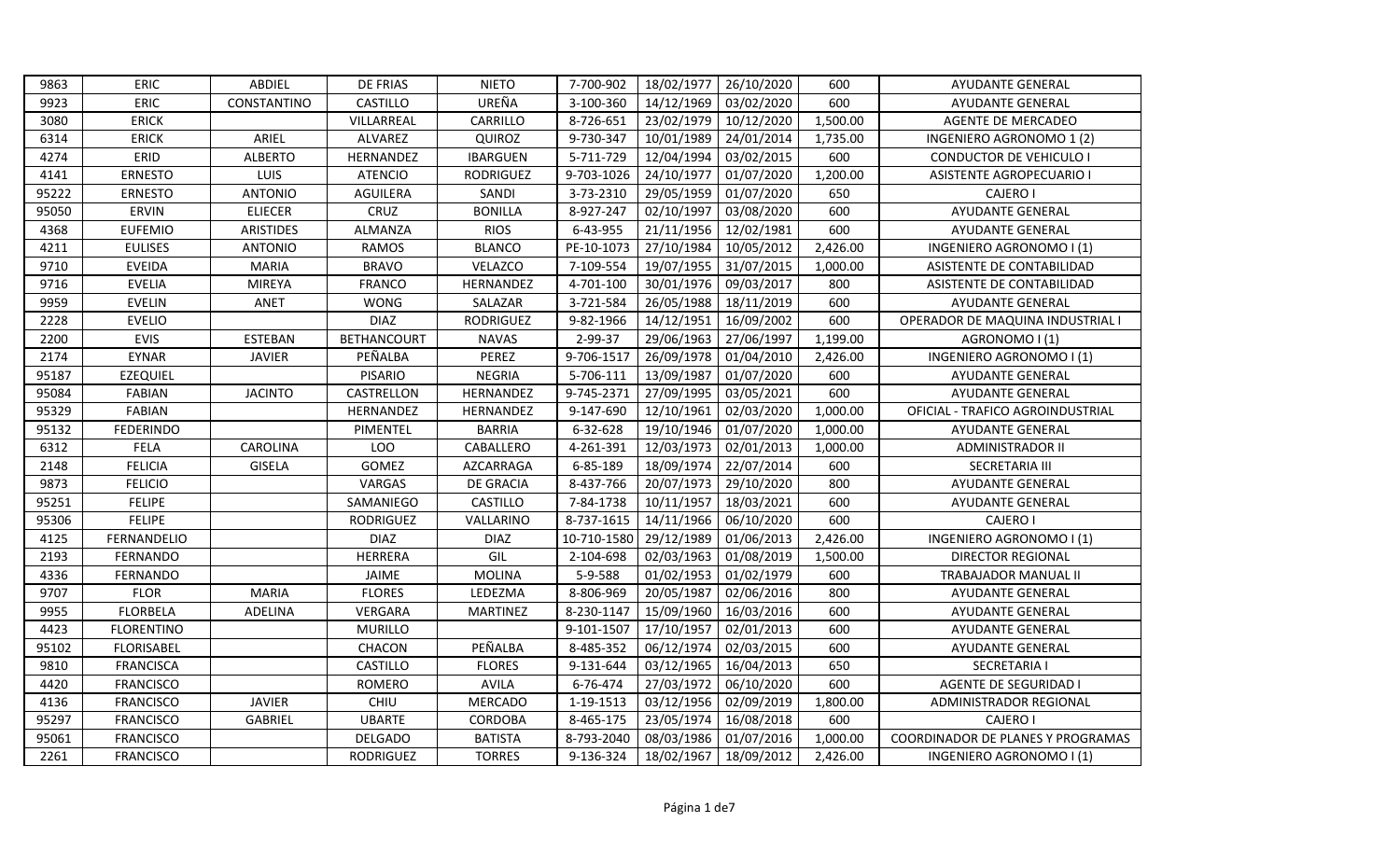| 24/07/1961<br>2211<br><b>FRANCISCO</b><br><b>CASTRO</b><br>2-103-1473<br>02/10/1995<br>3,367.00<br>INGENIERO AGRONOMO II (1)<br>9713<br><b>FRANKLIN</b><br><b>GUTIERREZ</b><br>CASTILLERO<br>7-105-118<br>18/01/1969<br>02/02/2015<br>600<br><b>EDGARDO</b><br><b>AYUDANTE GENERAL</b><br>600<br>GABRIEL<br><b>HIDALGO</b><br>8-503-947<br>20/09/2021<br>9985<br><b>ESPINOSA</b><br>30/09/1973<br><b>ALMACENISTA I</b><br>600<br>4391<br>GABRIEL<br><b>ULISES</b><br>VILLARREAL<br><b>ESPINOSA</b><br>7-711-1722<br>12/07/1998<br>03/05/2021<br><b>ASISTENTE AGROPECUARIO I</b><br>600<br>9606<br>GABRIEL<br><b>GARCIA</b><br>MELENDEZ<br>7-83-240<br>03/10/1950<br>01/07/2020<br><b>ALMACENISTA I</b><br>600<br>4289<br>GABRIEL<br><b>ANTONIO</b><br><b>ALEGRIA</b><br><b>ROSERO</b><br>5-713-2261<br>16/10/1993<br>02/03/2015<br>AYUDANTE GENERAL<br>2157<br>GABRIEL<br><b>ALEXI</b><br>GONZALEZ<br><b>CAMPOS</b><br>9-166-436<br>21/11/1969<br>03/01/2011<br>600<br><b>SECRETARIA III</b><br>600<br>9856<br>GASPAR<br><b>ANTONIO</b><br>LOPEZ<br><b>DOMINGUEZ</b><br>2-709-1769<br>29/10/1981<br><b>CONDUCTOR DE VEHICULO I</b><br>16/04/2021<br>9820<br><b>GASPAR</b><br>EDMUNDO<br>VILLARREAL<br><b>GOTI</b><br>8-224-2099<br>28/11/1961<br>10/03/2015<br>1,000.00<br><b>CONDUCTOR DE VEHICULO I</b><br>AGRAJE<br>HERNANDEZ<br>2-101-779<br>20/09/1964<br>02/12/2019<br>600<br>9933<br><b>GENARO</b><br><b>AYUDANTE GENERAL</b><br>6-36-101<br>10/03/1948<br>25/07/1994<br>600<br>2243<br><b>GENERINO</b><br><b>MARCIAGA</b><br><b>BARRIA</b><br>AGENTE DE SEGURIDAD I<br><b>BEITIA</b><br>16/07/1952<br>600<br>GENEROSO<br><b>NAVARRO</b><br>4-101-2531<br>01/09/1974<br>LABORATORISTA<br>4321<br>9-759-2392<br>GENESIS<br>NAZARETH<br>GONZALEZ<br>LEON<br>06/11/2001<br>600<br>4412<br>01/06/2021<br><b>TRABAJADOR MANUAL I</b><br>9895<br>GEORGE<br><b>NICHOLS</b><br>8-486-883<br>25/04/1975<br>600<br>SAMUELK<br><b>JOHNSON</b><br>02/07/2015<br>AYUDANTE GENERAL<br>95295<br><b>GEOVANNI</b><br><b>DEL CARMEN</b><br><b>ALFONSO</b><br>SANTOS<br>9-163-697<br>08/03/1969<br>16/01/2020<br>650<br>CAJERO I<br>CEDEÑO<br>4-759-2232<br>16/05/1991<br>1002<br><b>GERMAN</b><br>GONZALEZ<br>27/09/2021<br>1,500.00<br>SUB-DIRECTOR ADMINISTRATIVO<br><b>GERMAN</b><br><b>BATISTA</b><br>LOPEZ<br>6-703-620<br>03/12/1978<br>ASISTENTE DE CONTABILIDAD<br>1021<br>16/03/2020<br>1,200.00<br>GEYZEL<br>SULKERINE<br>1-726-2235<br>25/02/1992<br>600<br>9833<br><b>SMITH</b><br><b>EUGENIO</b><br>03/05/2021<br><b>AYUDANTE GENERAL</b><br>11/02/1998<br>600<br>4118<br><b>GILBERTO</b><br><b>JOSE</b><br>RODRIGUEZ<br><b>CORRALES</b><br>2-741-64<br>25/09/2020<br><b>SECRETARIA I</b><br>PEÑAFIEL<br>09/01/1957<br>9804<br><b>GILBERTO</b><br><b>TAMAYO</b><br>8-367-272<br>02/01/2013<br>1,200.00<br>95300<br><b>ROSA</b><br><b>DEL RIO</b><br><b>BONILLA</b><br>8-831-787<br>01/12/1989<br>03/02/2020<br>600<br>CAJERO I<br><b>GILMA</b><br><b>MARYERING</b><br>15/04/1992<br>800<br>95160<br><b>GILMA</b><br><b>IBARRA</b><br><b>MEDINA</b><br>8-866-1199<br>16/01/2020<br>TRABAJADOR MANUAL I<br>8-213-1002<br>16/02/1959<br>2185<br><b>GINELA</b><br><b>MARIA</b><br><b>ROMAN</b><br>SOLANILLA<br>03/01/2012<br>2,426.00<br>INGENIERO AGRONOMO I (1)<br>95000<br><b>GISELLE</b><br><b>ICELA</b><br>SALDAÑA<br>SERRANO<br>4-722-2164<br>25/08/1981<br>16/09/2021<br>1,200.00<br>OFICINISTA DE RECURSOS HUMANOS<br>600<br>3101<br><b>GLADYS</b><br>AMERICA<br>GONZALEZ<br>ANGEL<br>8-173-339<br>20/04/1955<br>16/04/1975<br>ASISTENTE DE CONTABILIDAD<br>7-96-161<br>14/12/1965<br>1,000.00<br>2244<br><b>GLAYSTER</b><br>MANUEL<br>GONZALEZ<br><b>ESPINOSA</b><br>10/04/2017<br>ANALISTA DE MERCADEO II<br>11/03/1968<br>600<br>9908<br><b>GLORIA</b><br><b>JANETH</b><br>MONTENEGRO<br>GONZALEZ<br>7-102-719<br>04/09/2014<br><b>AYUDANTE GENERAL</b><br>95182<br><b>GLORIELA</b><br><b>MORAN</b><br>GONZALEZ<br>2-132-800<br>28/12/1970<br>17/07/2017<br>700<br><b>ENILSA</b><br><b>COORDINADOR DE FERIAS</b><br>650<br>1142<br><b>GLORIELA</b><br>CUELLAR<br><b>GARCIA</b><br>8-320-766<br>20/03/1965<br>20/06/1997<br>ASISTENTE DE ESTADISTICA<br><b>NAVARRO</b><br>8-223-1503<br>09/09/1959<br>03/09/1979<br>600<br>2067<br><b>GLORIELA</b><br><b>BUSTAMANTE</b><br>CAJERO I<br><b>GRACE</b><br><b>GISSELLE</b><br>11/05/1992<br>600<br>9885<br>LORENZO<br>MENDOZA<br>2-729-1472<br>19/04/2021<br>AYUDANTE GENERAL<br>950<br>GRISELDA<br><b>MARIA</b><br>8-211-1835<br>18/11/1951<br>01/02/1974<br>2029<br>ARGUELLES<br><b>RODRIGUEZ</b><br><b>SECRETARIA I</b><br>SANCHEZ<br>8-742-1293<br>12/12/1980<br>1,100.00<br>4406<br><b>GUADALUPE</b><br><b>DEL CARMEN</b><br>GONZALEZ<br>16/06/2021<br>ASISTENTE DE CONTABILIDAD<br>5-712-2183<br>9867<br><b>ANTONIO</b><br><b>BALOYES</b><br>RENTERIA<br>25/08/1993<br>01/07/2020<br>600<br><b>GUILLERMO</b><br><b>AYUDANTE GENERAL</b><br>600<br>95274<br><b>GUILLERMO</b><br>MANUEL<br>LUKOWSKY<br>AMEGLIO<br>8-918-1056<br>08/05/1997<br>02/04/2018<br><b>AYUDANTE GENERAL</b><br><b>GUILLERMO</b><br>8-363-451<br>1,300.00<br>2093<br><b>AUGUSTO</b><br><b>AIZPURUA</b><br>VASQUEZ<br>24/05/1968<br>20/04/2005<br>ANALISTA DE MERCADEO I<br>95202<br>PEREZ<br>PEREZ<br>2-707-863<br>02/12/2019<br>600<br><b>GUSTAVO</b><br>26/04/1980<br><b>AYUDANTE GENERAL</b><br>600<br>9936<br><b>HECTOR</b><br><b>JOVANNE</b><br>ALMANZA<br><b>ESCOBAR</b><br>3-117-375<br>18/01/1974<br>16/03/2020<br><b>AYUDANTE GENERAL</b> |  |  |  |  |                                   |
|-----------------------------------------------------------------------------------------------------------------------------------------------------------------------------------------------------------------------------------------------------------------------------------------------------------------------------------------------------------------------------------------------------------------------------------------------------------------------------------------------------------------------------------------------------------------------------------------------------------------------------------------------------------------------------------------------------------------------------------------------------------------------------------------------------------------------------------------------------------------------------------------------------------------------------------------------------------------------------------------------------------------------------------------------------------------------------------------------------------------------------------------------------------------------------------------------------------------------------------------------------------------------------------------------------------------------------------------------------------------------------------------------------------------------------------------------------------------------------------------------------------------------------------------------------------------------------------------------------------------------------------------------------------------------------------------------------------------------------------------------------------------------------------------------------------------------------------------------------------------------------------------------------------------------------------------------------------------------------------------------------------------------------------------------------------------------------------------------------------------------------------------------------------------------------------------------------------------------------------------------------------------------------------------------------------------------------------------------------------------------------------------------------------------------------------------------------------------------------------------------------------------------------------------------------------------------------------------------------------------------------------------------------------------------------------------------------------------------------------------------------------------------------------------------------------------------------------------------------------------------------------------------------------------------------------------------------------------------------------------------------------------------------------------------------------------------------------------------------------------------------------------------------------------------------------------------------------------------------------------------------------------------------------------------------------------------------------------------------------------------------------------------------------------------------------------------------------------------------------------------------------------------------------------------------------------------------------------------------------------------------------------------------------------------------------------------------------------------------------------------------------------------------------------------------------------------------------------------------------------------------------------------------------------------------------------------------------------------------------------------------------------------------------------------------------------------------------------------------------------------------------------------------------------------------------------------------------------------------------------------------------------------------------------------------------------------------------------------------------------------------------------------------------------------------------------------------------------------------------------------------------------------------------------------------------------------------------------------------------------------------------------------------------------------------------------------------------------------------------------------------------------------------------------------------------------------------------------------------------------------------------------------------------------------------------------------------------------------------------------------------------------------------------------------------------------------------------------------------------------------------------------------------------------------------------------------------------------------------------------------------------------------------------------------------------------------------------------------------------------------------------------------------------------------------------------------------------------------------------|--|--|--|--|-----------------------------------|
|                                                                                                                                                                                                                                                                                                                                                                                                                                                                                                                                                                                                                                                                                                                                                                                                                                                                                                                                                                                                                                                                                                                                                                                                                                                                                                                                                                                                                                                                                                                                                                                                                                                                                                                                                                                                                                                                                                                                                                                                                                                                                                                                                                                                                                                                                                                                                                                                                                                                                                                                                                                                                                                                                                                                                                                                                                                                                                                                                                                                                                                                                                                                                                                                                                                                                                                                                                                                                                                                                                                                                                                                                                                                                                                                                                                                                                                                                                                                                                                                                                                                                                                                                                                                                                                                                                                                                                                                                                                                                                                                                                                                                                                                                                                                                                                                                                                                                                                                                                                                                                                                                                                                                                                                                                                                                                                                                                                                                                                                                   |  |  |  |  |                                   |
|                                                                                                                                                                                                                                                                                                                                                                                                                                                                                                                                                                                                                                                                                                                                                                                                                                                                                                                                                                                                                                                                                                                                                                                                                                                                                                                                                                                                                                                                                                                                                                                                                                                                                                                                                                                                                                                                                                                                                                                                                                                                                                                                                                                                                                                                                                                                                                                                                                                                                                                                                                                                                                                                                                                                                                                                                                                                                                                                                                                                                                                                                                                                                                                                                                                                                                                                                                                                                                                                                                                                                                                                                                                                                                                                                                                                                                                                                                                                                                                                                                                                                                                                                                                                                                                                                                                                                                                                                                                                                                                                                                                                                                                                                                                                                                                                                                                                                                                                                                                                                                                                                                                                                                                                                                                                                                                                                                                                                                                                                   |  |  |  |  |                                   |
|                                                                                                                                                                                                                                                                                                                                                                                                                                                                                                                                                                                                                                                                                                                                                                                                                                                                                                                                                                                                                                                                                                                                                                                                                                                                                                                                                                                                                                                                                                                                                                                                                                                                                                                                                                                                                                                                                                                                                                                                                                                                                                                                                                                                                                                                                                                                                                                                                                                                                                                                                                                                                                                                                                                                                                                                                                                                                                                                                                                                                                                                                                                                                                                                                                                                                                                                                                                                                                                                                                                                                                                                                                                                                                                                                                                                                                                                                                                                                                                                                                                                                                                                                                                                                                                                                                                                                                                                                                                                                                                                                                                                                                                                                                                                                                                                                                                                                                                                                                                                                                                                                                                                                                                                                                                                                                                                                                                                                                                                                   |  |  |  |  |                                   |
|                                                                                                                                                                                                                                                                                                                                                                                                                                                                                                                                                                                                                                                                                                                                                                                                                                                                                                                                                                                                                                                                                                                                                                                                                                                                                                                                                                                                                                                                                                                                                                                                                                                                                                                                                                                                                                                                                                                                                                                                                                                                                                                                                                                                                                                                                                                                                                                                                                                                                                                                                                                                                                                                                                                                                                                                                                                                                                                                                                                                                                                                                                                                                                                                                                                                                                                                                                                                                                                                                                                                                                                                                                                                                                                                                                                                                                                                                                                                                                                                                                                                                                                                                                                                                                                                                                                                                                                                                                                                                                                                                                                                                                                                                                                                                                                                                                                                                                                                                                                                                                                                                                                                                                                                                                                                                                                                                                                                                                                                                   |  |  |  |  |                                   |
|                                                                                                                                                                                                                                                                                                                                                                                                                                                                                                                                                                                                                                                                                                                                                                                                                                                                                                                                                                                                                                                                                                                                                                                                                                                                                                                                                                                                                                                                                                                                                                                                                                                                                                                                                                                                                                                                                                                                                                                                                                                                                                                                                                                                                                                                                                                                                                                                                                                                                                                                                                                                                                                                                                                                                                                                                                                                                                                                                                                                                                                                                                                                                                                                                                                                                                                                                                                                                                                                                                                                                                                                                                                                                                                                                                                                                                                                                                                                                                                                                                                                                                                                                                                                                                                                                                                                                                                                                                                                                                                                                                                                                                                                                                                                                                                                                                                                                                                                                                                                                                                                                                                                                                                                                                                                                                                                                                                                                                                                                   |  |  |  |  |                                   |
|                                                                                                                                                                                                                                                                                                                                                                                                                                                                                                                                                                                                                                                                                                                                                                                                                                                                                                                                                                                                                                                                                                                                                                                                                                                                                                                                                                                                                                                                                                                                                                                                                                                                                                                                                                                                                                                                                                                                                                                                                                                                                                                                                                                                                                                                                                                                                                                                                                                                                                                                                                                                                                                                                                                                                                                                                                                                                                                                                                                                                                                                                                                                                                                                                                                                                                                                                                                                                                                                                                                                                                                                                                                                                                                                                                                                                                                                                                                                                                                                                                                                                                                                                                                                                                                                                                                                                                                                                                                                                                                                                                                                                                                                                                                                                                                                                                                                                                                                                                                                                                                                                                                                                                                                                                                                                                                                                                                                                                                                                   |  |  |  |  |                                   |
|                                                                                                                                                                                                                                                                                                                                                                                                                                                                                                                                                                                                                                                                                                                                                                                                                                                                                                                                                                                                                                                                                                                                                                                                                                                                                                                                                                                                                                                                                                                                                                                                                                                                                                                                                                                                                                                                                                                                                                                                                                                                                                                                                                                                                                                                                                                                                                                                                                                                                                                                                                                                                                                                                                                                                                                                                                                                                                                                                                                                                                                                                                                                                                                                                                                                                                                                                                                                                                                                                                                                                                                                                                                                                                                                                                                                                                                                                                                                                                                                                                                                                                                                                                                                                                                                                                                                                                                                                                                                                                                                                                                                                                                                                                                                                                                                                                                                                                                                                                                                                                                                                                                                                                                                                                                                                                                                                                                                                                                                                   |  |  |  |  |                                   |
|                                                                                                                                                                                                                                                                                                                                                                                                                                                                                                                                                                                                                                                                                                                                                                                                                                                                                                                                                                                                                                                                                                                                                                                                                                                                                                                                                                                                                                                                                                                                                                                                                                                                                                                                                                                                                                                                                                                                                                                                                                                                                                                                                                                                                                                                                                                                                                                                                                                                                                                                                                                                                                                                                                                                                                                                                                                                                                                                                                                                                                                                                                                                                                                                                                                                                                                                                                                                                                                                                                                                                                                                                                                                                                                                                                                                                                                                                                                                                                                                                                                                                                                                                                                                                                                                                                                                                                                                                                                                                                                                                                                                                                                                                                                                                                                                                                                                                                                                                                                                                                                                                                                                                                                                                                                                                                                                                                                                                                                                                   |  |  |  |  |                                   |
|                                                                                                                                                                                                                                                                                                                                                                                                                                                                                                                                                                                                                                                                                                                                                                                                                                                                                                                                                                                                                                                                                                                                                                                                                                                                                                                                                                                                                                                                                                                                                                                                                                                                                                                                                                                                                                                                                                                                                                                                                                                                                                                                                                                                                                                                                                                                                                                                                                                                                                                                                                                                                                                                                                                                                                                                                                                                                                                                                                                                                                                                                                                                                                                                                                                                                                                                                                                                                                                                                                                                                                                                                                                                                                                                                                                                                                                                                                                                                                                                                                                                                                                                                                                                                                                                                                                                                                                                                                                                                                                                                                                                                                                                                                                                                                                                                                                                                                                                                                                                                                                                                                                                                                                                                                                                                                                                                                                                                                                                                   |  |  |  |  |                                   |
|                                                                                                                                                                                                                                                                                                                                                                                                                                                                                                                                                                                                                                                                                                                                                                                                                                                                                                                                                                                                                                                                                                                                                                                                                                                                                                                                                                                                                                                                                                                                                                                                                                                                                                                                                                                                                                                                                                                                                                                                                                                                                                                                                                                                                                                                                                                                                                                                                                                                                                                                                                                                                                                                                                                                                                                                                                                                                                                                                                                                                                                                                                                                                                                                                                                                                                                                                                                                                                                                                                                                                                                                                                                                                                                                                                                                                                                                                                                                                                                                                                                                                                                                                                                                                                                                                                                                                                                                                                                                                                                                                                                                                                                                                                                                                                                                                                                                                                                                                                                                                                                                                                                                                                                                                                                                                                                                                                                                                                                                                   |  |  |  |  |                                   |
|                                                                                                                                                                                                                                                                                                                                                                                                                                                                                                                                                                                                                                                                                                                                                                                                                                                                                                                                                                                                                                                                                                                                                                                                                                                                                                                                                                                                                                                                                                                                                                                                                                                                                                                                                                                                                                                                                                                                                                                                                                                                                                                                                                                                                                                                                                                                                                                                                                                                                                                                                                                                                                                                                                                                                                                                                                                                                                                                                                                                                                                                                                                                                                                                                                                                                                                                                                                                                                                                                                                                                                                                                                                                                                                                                                                                                                                                                                                                                                                                                                                                                                                                                                                                                                                                                                                                                                                                                                                                                                                                                                                                                                                                                                                                                                                                                                                                                                                                                                                                                                                                                                                                                                                                                                                                                                                                                                                                                                                                                   |  |  |  |  |                                   |
|                                                                                                                                                                                                                                                                                                                                                                                                                                                                                                                                                                                                                                                                                                                                                                                                                                                                                                                                                                                                                                                                                                                                                                                                                                                                                                                                                                                                                                                                                                                                                                                                                                                                                                                                                                                                                                                                                                                                                                                                                                                                                                                                                                                                                                                                                                                                                                                                                                                                                                                                                                                                                                                                                                                                                                                                                                                                                                                                                                                                                                                                                                                                                                                                                                                                                                                                                                                                                                                                                                                                                                                                                                                                                                                                                                                                                                                                                                                                                                                                                                                                                                                                                                                                                                                                                                                                                                                                                                                                                                                                                                                                                                                                                                                                                                                                                                                                                                                                                                                                                                                                                                                                                                                                                                                                                                                                                                                                                                                                                   |  |  |  |  |                                   |
|                                                                                                                                                                                                                                                                                                                                                                                                                                                                                                                                                                                                                                                                                                                                                                                                                                                                                                                                                                                                                                                                                                                                                                                                                                                                                                                                                                                                                                                                                                                                                                                                                                                                                                                                                                                                                                                                                                                                                                                                                                                                                                                                                                                                                                                                                                                                                                                                                                                                                                                                                                                                                                                                                                                                                                                                                                                                                                                                                                                                                                                                                                                                                                                                                                                                                                                                                                                                                                                                                                                                                                                                                                                                                                                                                                                                                                                                                                                                                                                                                                                                                                                                                                                                                                                                                                                                                                                                                                                                                                                                                                                                                                                                                                                                                                                                                                                                                                                                                                                                                                                                                                                                                                                                                                                                                                                                                                                                                                                                                   |  |  |  |  |                                   |
|                                                                                                                                                                                                                                                                                                                                                                                                                                                                                                                                                                                                                                                                                                                                                                                                                                                                                                                                                                                                                                                                                                                                                                                                                                                                                                                                                                                                                                                                                                                                                                                                                                                                                                                                                                                                                                                                                                                                                                                                                                                                                                                                                                                                                                                                                                                                                                                                                                                                                                                                                                                                                                                                                                                                                                                                                                                                                                                                                                                                                                                                                                                                                                                                                                                                                                                                                                                                                                                                                                                                                                                                                                                                                                                                                                                                                                                                                                                                                                                                                                                                                                                                                                                                                                                                                                                                                                                                                                                                                                                                                                                                                                                                                                                                                                                                                                                                                                                                                                                                                                                                                                                                                                                                                                                                                                                                                                                                                                                                                   |  |  |  |  |                                   |
|                                                                                                                                                                                                                                                                                                                                                                                                                                                                                                                                                                                                                                                                                                                                                                                                                                                                                                                                                                                                                                                                                                                                                                                                                                                                                                                                                                                                                                                                                                                                                                                                                                                                                                                                                                                                                                                                                                                                                                                                                                                                                                                                                                                                                                                                                                                                                                                                                                                                                                                                                                                                                                                                                                                                                                                                                                                                                                                                                                                                                                                                                                                                                                                                                                                                                                                                                                                                                                                                                                                                                                                                                                                                                                                                                                                                                                                                                                                                                                                                                                                                                                                                                                                                                                                                                                                                                                                                                                                                                                                                                                                                                                                                                                                                                                                                                                                                                                                                                                                                                                                                                                                                                                                                                                                                                                                                                                                                                                                                                   |  |  |  |  |                                   |
|                                                                                                                                                                                                                                                                                                                                                                                                                                                                                                                                                                                                                                                                                                                                                                                                                                                                                                                                                                                                                                                                                                                                                                                                                                                                                                                                                                                                                                                                                                                                                                                                                                                                                                                                                                                                                                                                                                                                                                                                                                                                                                                                                                                                                                                                                                                                                                                                                                                                                                                                                                                                                                                                                                                                                                                                                                                                                                                                                                                                                                                                                                                                                                                                                                                                                                                                                                                                                                                                                                                                                                                                                                                                                                                                                                                                                                                                                                                                                                                                                                                                                                                                                                                                                                                                                                                                                                                                                                                                                                                                                                                                                                                                                                                                                                                                                                                                                                                                                                                                                                                                                                                                                                                                                                                                                                                                                                                                                                                                                   |  |  |  |  |                                   |
|                                                                                                                                                                                                                                                                                                                                                                                                                                                                                                                                                                                                                                                                                                                                                                                                                                                                                                                                                                                                                                                                                                                                                                                                                                                                                                                                                                                                                                                                                                                                                                                                                                                                                                                                                                                                                                                                                                                                                                                                                                                                                                                                                                                                                                                                                                                                                                                                                                                                                                                                                                                                                                                                                                                                                                                                                                                                                                                                                                                                                                                                                                                                                                                                                                                                                                                                                                                                                                                                                                                                                                                                                                                                                                                                                                                                                                                                                                                                                                                                                                                                                                                                                                                                                                                                                                                                                                                                                                                                                                                                                                                                                                                                                                                                                                                                                                                                                                                                                                                                                                                                                                                                                                                                                                                                                                                                                                                                                                                                                   |  |  |  |  |                                   |
|                                                                                                                                                                                                                                                                                                                                                                                                                                                                                                                                                                                                                                                                                                                                                                                                                                                                                                                                                                                                                                                                                                                                                                                                                                                                                                                                                                                                                                                                                                                                                                                                                                                                                                                                                                                                                                                                                                                                                                                                                                                                                                                                                                                                                                                                                                                                                                                                                                                                                                                                                                                                                                                                                                                                                                                                                                                                                                                                                                                                                                                                                                                                                                                                                                                                                                                                                                                                                                                                                                                                                                                                                                                                                                                                                                                                                                                                                                                                                                                                                                                                                                                                                                                                                                                                                                                                                                                                                                                                                                                                                                                                                                                                                                                                                                                                                                                                                                                                                                                                                                                                                                                                                                                                                                                                                                                                                                                                                                                                                   |  |  |  |  |                                   |
|                                                                                                                                                                                                                                                                                                                                                                                                                                                                                                                                                                                                                                                                                                                                                                                                                                                                                                                                                                                                                                                                                                                                                                                                                                                                                                                                                                                                                                                                                                                                                                                                                                                                                                                                                                                                                                                                                                                                                                                                                                                                                                                                                                                                                                                                                                                                                                                                                                                                                                                                                                                                                                                                                                                                                                                                                                                                                                                                                                                                                                                                                                                                                                                                                                                                                                                                                                                                                                                                                                                                                                                                                                                                                                                                                                                                                                                                                                                                                                                                                                                                                                                                                                                                                                                                                                                                                                                                                                                                                                                                                                                                                                                                                                                                                                                                                                                                                                                                                                                                                                                                                                                                                                                                                                                                                                                                                                                                                                                                                   |  |  |  |  |                                   |
|                                                                                                                                                                                                                                                                                                                                                                                                                                                                                                                                                                                                                                                                                                                                                                                                                                                                                                                                                                                                                                                                                                                                                                                                                                                                                                                                                                                                                                                                                                                                                                                                                                                                                                                                                                                                                                                                                                                                                                                                                                                                                                                                                                                                                                                                                                                                                                                                                                                                                                                                                                                                                                                                                                                                                                                                                                                                                                                                                                                                                                                                                                                                                                                                                                                                                                                                                                                                                                                                                                                                                                                                                                                                                                                                                                                                                                                                                                                                                                                                                                                                                                                                                                                                                                                                                                                                                                                                                                                                                                                                                                                                                                                                                                                                                                                                                                                                                                                                                                                                                                                                                                                                                                                                                                                                                                                                                                                                                                                                                   |  |  |  |  | COORDINADOR DE PLANES Y PROGRAMAS |
|                                                                                                                                                                                                                                                                                                                                                                                                                                                                                                                                                                                                                                                                                                                                                                                                                                                                                                                                                                                                                                                                                                                                                                                                                                                                                                                                                                                                                                                                                                                                                                                                                                                                                                                                                                                                                                                                                                                                                                                                                                                                                                                                                                                                                                                                                                                                                                                                                                                                                                                                                                                                                                                                                                                                                                                                                                                                                                                                                                                                                                                                                                                                                                                                                                                                                                                                                                                                                                                                                                                                                                                                                                                                                                                                                                                                                                                                                                                                                                                                                                                                                                                                                                                                                                                                                                                                                                                                                                                                                                                                                                                                                                                                                                                                                                                                                                                                                                                                                                                                                                                                                                                                                                                                                                                                                                                                                                                                                                                                                   |  |  |  |  |                                   |
|                                                                                                                                                                                                                                                                                                                                                                                                                                                                                                                                                                                                                                                                                                                                                                                                                                                                                                                                                                                                                                                                                                                                                                                                                                                                                                                                                                                                                                                                                                                                                                                                                                                                                                                                                                                                                                                                                                                                                                                                                                                                                                                                                                                                                                                                                                                                                                                                                                                                                                                                                                                                                                                                                                                                                                                                                                                                                                                                                                                                                                                                                                                                                                                                                                                                                                                                                                                                                                                                                                                                                                                                                                                                                                                                                                                                                                                                                                                                                                                                                                                                                                                                                                                                                                                                                                                                                                                                                                                                                                                                                                                                                                                                                                                                                                                                                                                                                                                                                                                                                                                                                                                                                                                                                                                                                                                                                                                                                                                                                   |  |  |  |  |                                   |
|                                                                                                                                                                                                                                                                                                                                                                                                                                                                                                                                                                                                                                                                                                                                                                                                                                                                                                                                                                                                                                                                                                                                                                                                                                                                                                                                                                                                                                                                                                                                                                                                                                                                                                                                                                                                                                                                                                                                                                                                                                                                                                                                                                                                                                                                                                                                                                                                                                                                                                                                                                                                                                                                                                                                                                                                                                                                                                                                                                                                                                                                                                                                                                                                                                                                                                                                                                                                                                                                                                                                                                                                                                                                                                                                                                                                                                                                                                                                                                                                                                                                                                                                                                                                                                                                                                                                                                                                                                                                                                                                                                                                                                                                                                                                                                                                                                                                                                                                                                                                                                                                                                                                                                                                                                                                                                                                                                                                                                                                                   |  |  |  |  |                                   |
|                                                                                                                                                                                                                                                                                                                                                                                                                                                                                                                                                                                                                                                                                                                                                                                                                                                                                                                                                                                                                                                                                                                                                                                                                                                                                                                                                                                                                                                                                                                                                                                                                                                                                                                                                                                                                                                                                                                                                                                                                                                                                                                                                                                                                                                                                                                                                                                                                                                                                                                                                                                                                                                                                                                                                                                                                                                                                                                                                                                                                                                                                                                                                                                                                                                                                                                                                                                                                                                                                                                                                                                                                                                                                                                                                                                                                                                                                                                                                                                                                                                                                                                                                                                                                                                                                                                                                                                                                                                                                                                                                                                                                                                                                                                                                                                                                                                                                                                                                                                                                                                                                                                                                                                                                                                                                                                                                                                                                                                                                   |  |  |  |  |                                   |
|                                                                                                                                                                                                                                                                                                                                                                                                                                                                                                                                                                                                                                                                                                                                                                                                                                                                                                                                                                                                                                                                                                                                                                                                                                                                                                                                                                                                                                                                                                                                                                                                                                                                                                                                                                                                                                                                                                                                                                                                                                                                                                                                                                                                                                                                                                                                                                                                                                                                                                                                                                                                                                                                                                                                                                                                                                                                                                                                                                                                                                                                                                                                                                                                                                                                                                                                                                                                                                                                                                                                                                                                                                                                                                                                                                                                                                                                                                                                                                                                                                                                                                                                                                                                                                                                                                                                                                                                                                                                                                                                                                                                                                                                                                                                                                                                                                                                                                                                                                                                                                                                                                                                                                                                                                                                                                                                                                                                                                                                                   |  |  |  |  |                                   |
|                                                                                                                                                                                                                                                                                                                                                                                                                                                                                                                                                                                                                                                                                                                                                                                                                                                                                                                                                                                                                                                                                                                                                                                                                                                                                                                                                                                                                                                                                                                                                                                                                                                                                                                                                                                                                                                                                                                                                                                                                                                                                                                                                                                                                                                                                                                                                                                                                                                                                                                                                                                                                                                                                                                                                                                                                                                                                                                                                                                                                                                                                                                                                                                                                                                                                                                                                                                                                                                                                                                                                                                                                                                                                                                                                                                                                                                                                                                                                                                                                                                                                                                                                                                                                                                                                                                                                                                                                                                                                                                                                                                                                                                                                                                                                                                                                                                                                                                                                                                                                                                                                                                                                                                                                                                                                                                                                                                                                                                                                   |  |  |  |  |                                   |
|                                                                                                                                                                                                                                                                                                                                                                                                                                                                                                                                                                                                                                                                                                                                                                                                                                                                                                                                                                                                                                                                                                                                                                                                                                                                                                                                                                                                                                                                                                                                                                                                                                                                                                                                                                                                                                                                                                                                                                                                                                                                                                                                                                                                                                                                                                                                                                                                                                                                                                                                                                                                                                                                                                                                                                                                                                                                                                                                                                                                                                                                                                                                                                                                                                                                                                                                                                                                                                                                                                                                                                                                                                                                                                                                                                                                                                                                                                                                                                                                                                                                                                                                                                                                                                                                                                                                                                                                                                                                                                                                                                                                                                                                                                                                                                                                                                                                                                                                                                                                                                                                                                                                                                                                                                                                                                                                                                                                                                                                                   |  |  |  |  |                                   |
|                                                                                                                                                                                                                                                                                                                                                                                                                                                                                                                                                                                                                                                                                                                                                                                                                                                                                                                                                                                                                                                                                                                                                                                                                                                                                                                                                                                                                                                                                                                                                                                                                                                                                                                                                                                                                                                                                                                                                                                                                                                                                                                                                                                                                                                                                                                                                                                                                                                                                                                                                                                                                                                                                                                                                                                                                                                                                                                                                                                                                                                                                                                                                                                                                                                                                                                                                                                                                                                                                                                                                                                                                                                                                                                                                                                                                                                                                                                                                                                                                                                                                                                                                                                                                                                                                                                                                                                                                                                                                                                                                                                                                                                                                                                                                                                                                                                                                                                                                                                                                                                                                                                                                                                                                                                                                                                                                                                                                                                                                   |  |  |  |  |                                   |
|                                                                                                                                                                                                                                                                                                                                                                                                                                                                                                                                                                                                                                                                                                                                                                                                                                                                                                                                                                                                                                                                                                                                                                                                                                                                                                                                                                                                                                                                                                                                                                                                                                                                                                                                                                                                                                                                                                                                                                                                                                                                                                                                                                                                                                                                                                                                                                                                                                                                                                                                                                                                                                                                                                                                                                                                                                                                                                                                                                                                                                                                                                                                                                                                                                                                                                                                                                                                                                                                                                                                                                                                                                                                                                                                                                                                                                                                                                                                                                                                                                                                                                                                                                                                                                                                                                                                                                                                                                                                                                                                                                                                                                                                                                                                                                                                                                                                                                                                                                                                                                                                                                                                                                                                                                                                                                                                                                                                                                                                                   |  |  |  |  |                                   |
|                                                                                                                                                                                                                                                                                                                                                                                                                                                                                                                                                                                                                                                                                                                                                                                                                                                                                                                                                                                                                                                                                                                                                                                                                                                                                                                                                                                                                                                                                                                                                                                                                                                                                                                                                                                                                                                                                                                                                                                                                                                                                                                                                                                                                                                                                                                                                                                                                                                                                                                                                                                                                                                                                                                                                                                                                                                                                                                                                                                                                                                                                                                                                                                                                                                                                                                                                                                                                                                                                                                                                                                                                                                                                                                                                                                                                                                                                                                                                                                                                                                                                                                                                                                                                                                                                                                                                                                                                                                                                                                                                                                                                                                                                                                                                                                                                                                                                                                                                                                                                                                                                                                                                                                                                                                                                                                                                                                                                                                                                   |  |  |  |  |                                   |
|                                                                                                                                                                                                                                                                                                                                                                                                                                                                                                                                                                                                                                                                                                                                                                                                                                                                                                                                                                                                                                                                                                                                                                                                                                                                                                                                                                                                                                                                                                                                                                                                                                                                                                                                                                                                                                                                                                                                                                                                                                                                                                                                                                                                                                                                                                                                                                                                                                                                                                                                                                                                                                                                                                                                                                                                                                                                                                                                                                                                                                                                                                                                                                                                                                                                                                                                                                                                                                                                                                                                                                                                                                                                                                                                                                                                                                                                                                                                                                                                                                                                                                                                                                                                                                                                                                                                                                                                                                                                                                                                                                                                                                                                                                                                                                                                                                                                                                                                                                                                                                                                                                                                                                                                                                                                                                                                                                                                                                                                                   |  |  |  |  |                                   |
|                                                                                                                                                                                                                                                                                                                                                                                                                                                                                                                                                                                                                                                                                                                                                                                                                                                                                                                                                                                                                                                                                                                                                                                                                                                                                                                                                                                                                                                                                                                                                                                                                                                                                                                                                                                                                                                                                                                                                                                                                                                                                                                                                                                                                                                                                                                                                                                                                                                                                                                                                                                                                                                                                                                                                                                                                                                                                                                                                                                                                                                                                                                                                                                                                                                                                                                                                                                                                                                                                                                                                                                                                                                                                                                                                                                                                                                                                                                                                                                                                                                                                                                                                                                                                                                                                                                                                                                                                                                                                                                                                                                                                                                                                                                                                                                                                                                                                                                                                                                                                                                                                                                                                                                                                                                                                                                                                                                                                                                                                   |  |  |  |  |                                   |
|                                                                                                                                                                                                                                                                                                                                                                                                                                                                                                                                                                                                                                                                                                                                                                                                                                                                                                                                                                                                                                                                                                                                                                                                                                                                                                                                                                                                                                                                                                                                                                                                                                                                                                                                                                                                                                                                                                                                                                                                                                                                                                                                                                                                                                                                                                                                                                                                                                                                                                                                                                                                                                                                                                                                                                                                                                                                                                                                                                                                                                                                                                                                                                                                                                                                                                                                                                                                                                                                                                                                                                                                                                                                                                                                                                                                                                                                                                                                                                                                                                                                                                                                                                                                                                                                                                                                                                                                                                                                                                                                                                                                                                                                                                                                                                                                                                                                                                                                                                                                                                                                                                                                                                                                                                                                                                                                                                                                                                                                                   |  |  |  |  |                                   |
|                                                                                                                                                                                                                                                                                                                                                                                                                                                                                                                                                                                                                                                                                                                                                                                                                                                                                                                                                                                                                                                                                                                                                                                                                                                                                                                                                                                                                                                                                                                                                                                                                                                                                                                                                                                                                                                                                                                                                                                                                                                                                                                                                                                                                                                                                                                                                                                                                                                                                                                                                                                                                                                                                                                                                                                                                                                                                                                                                                                                                                                                                                                                                                                                                                                                                                                                                                                                                                                                                                                                                                                                                                                                                                                                                                                                                                                                                                                                                                                                                                                                                                                                                                                                                                                                                                                                                                                                                                                                                                                                                                                                                                                                                                                                                                                                                                                                                                                                                                                                                                                                                                                                                                                                                                                                                                                                                                                                                                                                                   |  |  |  |  |                                   |
|                                                                                                                                                                                                                                                                                                                                                                                                                                                                                                                                                                                                                                                                                                                                                                                                                                                                                                                                                                                                                                                                                                                                                                                                                                                                                                                                                                                                                                                                                                                                                                                                                                                                                                                                                                                                                                                                                                                                                                                                                                                                                                                                                                                                                                                                                                                                                                                                                                                                                                                                                                                                                                                                                                                                                                                                                                                                                                                                                                                                                                                                                                                                                                                                                                                                                                                                                                                                                                                                                                                                                                                                                                                                                                                                                                                                                                                                                                                                                                                                                                                                                                                                                                                                                                                                                                                                                                                                                                                                                                                                                                                                                                                                                                                                                                                                                                                                                                                                                                                                                                                                                                                                                                                                                                                                                                                                                                                                                                                                                   |  |  |  |  |                                   |
|                                                                                                                                                                                                                                                                                                                                                                                                                                                                                                                                                                                                                                                                                                                                                                                                                                                                                                                                                                                                                                                                                                                                                                                                                                                                                                                                                                                                                                                                                                                                                                                                                                                                                                                                                                                                                                                                                                                                                                                                                                                                                                                                                                                                                                                                                                                                                                                                                                                                                                                                                                                                                                                                                                                                                                                                                                                                                                                                                                                                                                                                                                                                                                                                                                                                                                                                                                                                                                                                                                                                                                                                                                                                                                                                                                                                                                                                                                                                                                                                                                                                                                                                                                                                                                                                                                                                                                                                                                                                                                                                                                                                                                                                                                                                                                                                                                                                                                                                                                                                                                                                                                                                                                                                                                                                                                                                                                                                                                                                                   |  |  |  |  |                                   |
|                                                                                                                                                                                                                                                                                                                                                                                                                                                                                                                                                                                                                                                                                                                                                                                                                                                                                                                                                                                                                                                                                                                                                                                                                                                                                                                                                                                                                                                                                                                                                                                                                                                                                                                                                                                                                                                                                                                                                                                                                                                                                                                                                                                                                                                                                                                                                                                                                                                                                                                                                                                                                                                                                                                                                                                                                                                                                                                                                                                                                                                                                                                                                                                                                                                                                                                                                                                                                                                                                                                                                                                                                                                                                                                                                                                                                                                                                                                                                                                                                                                                                                                                                                                                                                                                                                                                                                                                                                                                                                                                                                                                                                                                                                                                                                                                                                                                                                                                                                                                                                                                                                                                                                                                                                                                                                                                                                                                                                                                                   |  |  |  |  |                                   |
|                                                                                                                                                                                                                                                                                                                                                                                                                                                                                                                                                                                                                                                                                                                                                                                                                                                                                                                                                                                                                                                                                                                                                                                                                                                                                                                                                                                                                                                                                                                                                                                                                                                                                                                                                                                                                                                                                                                                                                                                                                                                                                                                                                                                                                                                                                                                                                                                                                                                                                                                                                                                                                                                                                                                                                                                                                                                                                                                                                                                                                                                                                                                                                                                                                                                                                                                                                                                                                                                                                                                                                                                                                                                                                                                                                                                                                                                                                                                                                                                                                                                                                                                                                                                                                                                                                                                                                                                                                                                                                                                                                                                                                                                                                                                                                                                                                                                                                                                                                                                                                                                                                                                                                                                                                                                                                                                                                                                                                                                                   |  |  |  |  |                                   |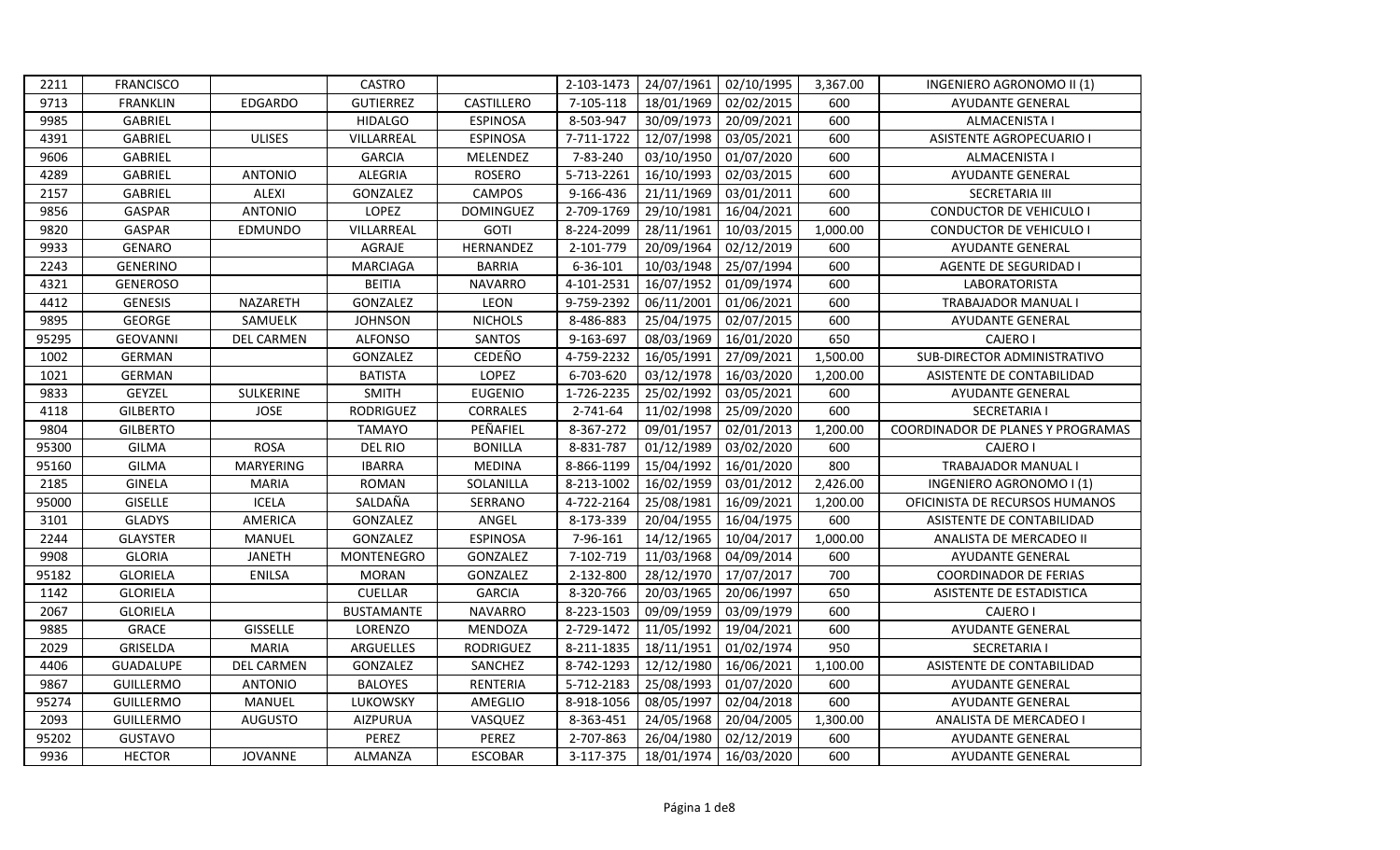| 95064 | <b>HECTOR</b>    | ABDIEL            | <b>MITRE</b>     | <b>ARJONA</b>   | 6-711-2174 | 27/05/1986 | 04/09/2017 | 600      | <b>AYUDANTE GENERAL</b>              |
|-------|------------------|-------------------|------------------|-----------------|------------|------------|------------|----------|--------------------------------------|
| 4311  | <b>HECTOR</b>    |                   | <b>MOJICA</b>    | GONZALEZ        | 8-388-514  | 21/10/1970 | 23/01/2015 | 750      | <b>TRABAJADOR MANUAL I</b>           |
| 9872  | <b>HECTOR</b>    | <b>JAVIER</b>     | <b>CORDOBA</b>   | CARDENAS        | 7-94-420   | 21/03/1965 | 02/01/2013 | 600      | <b>AYUDANTE GENERAL</b>              |
| 9961  | <b>HEIDY</b>     | <b>MARIETH</b>    | <b>REINOSO</b>   | SOTO            | 4-714-1609 | 03/12/1978 | 16/04/2021 | 3,000.00 | ASISTENTE ADMINISTRATIVO I           |
| 1004  | <b>HEIDY</b>     | ARLENY            | <b>MENESES</b>   | SANTANA         | 2-734-1472 | 25/02/1995 | 21/10/2019 | 750      | <b>SECRETARIA I</b>                  |
| 4375  | <b>HELIODORA</b> |                   | AROSEMENA        | <b>RUIZ</b>     | 9-707-1119 | 30/01/1979 | 06/10/2020 | 600      | <b>TRABAJADOR MANUAL I</b>           |
| 95203 | <b>HENRY</b>     | SANTIAGO          | ZAPATA           | <b>CEBALLOS</b> | 4-735-1873 | 04/08/1984 | 01/04/2021 | 600      | AYUDANTE GENERAL                     |
| 6377  | HERMELINDA       | <b>XIOMARA</b>    | AIZPU            | MACKAY          | 8-374-694  | 22/02/1971 | 16/07/2014 | 750      | JEFE DE SERVICIOS GENERALES          |
| 4326  | <b>HERMES</b>    | <b>BOLIVAR</b>    | <b>BERNAL</b>    | <b>ARCIA</b>    | 7-702-1674 | 03/11/1981 | 08/06/2011 | 600      | <b>CONDUCTOR DE VEHICULOS II</b>     |
| 9979  | <b>HILDALIA</b>  |                   | LANA             | CARAQUITO       | 3-119-145  | 08/05/1974 | 09/05/2016 | 600      | <b>AYUDANTE GENERAL</b>              |
| 95177 | HILDAURA         | <b>ANTONIA</b>    | <b>APARICIO</b>  |                 | 6-85-312   | 01/09/1974 | 01/07/2020 | 700      | <b>COORDINADOR DE FERIAS</b>         |
| 95089 | <b>HORACIO</b>   | <b>RIGOBERTO</b>  | <b>BRUCE</b>     | <b>ANAYA</b>    | 8-756-1738 | 19/04/1982 | 02/12/2019 | 700      | AYUDANTE GENERAL                     |
| 4387  | <b>HOWY</b>      | <b>ESTRUC</b>     | <b>BATISTA</b>   | <b>TORIBIO</b>  | 6-717-1497 | 14/01/1994 | 14/05/2021 | 600      | <b>AYUDANTE GENERAL</b>              |
| 9604  | <b>HUMBERTO</b>  |                   | PINEDA           | VASQUEZ         | 9-749-5    | 14/09/1996 | 15/03/2021 | 600      | ASISTENTE DE CONTABILIDAD            |
| 9640  | <b>HUMBERTO</b>  | <b>ALEXIS</b>     | SANDOVAL         | PEREZ           | 8-846-1097 | 16/08/1990 | 06/08/2020 | 1,300.00 | COORDINADOR DE PLANES Y PROGRAMAS    |
| 9617  | <b>IDA</b>       | <b>ELENA</b>      | GONZALEZ         | <b>QUIROS</b>   | 6-704-1548 | 14/03/1980 | 02/12/2019 | 800      | <b>CONDUCTOR DE VEHICULO I</b>       |
| 95116 | <b>IDALDO</b>    | <b>ANTONIO</b>    | PEREZ            | PEREZ           | 6-707-1703 | 03/04/1983 | 16/04/2021 | 900      | <b>AYUDANTE GENERAL</b>              |
| 1012  | <b>IDALIA</b>    | <b>JUDITH</b>     | <b>GUTIERREZ</b> |                 | 8-210-501  | 24/09/1958 | 18/01/1979 | 850      | OFICINISTA DE PLANILLAS (SUPERVISOR) |
| 2190  | <b>IDALMY</b>    |                   | DE LEON          | QUINTERO        | 4-233-707  | 11/08/1971 | 12/01/2015 | 700      | PROGRAMADOR DE COMPUTADORAS II       |
| 95371 | <b>IDANETH</b>   | <b>ESTHER</b>     | <b>IBARRA</b>    | <b>TORRES</b>   | 8-947-58   | 05/06/1997 | 02/12/2019 | 650      | <b>AYUDANTE GENERAL</b>              |
| 3094  | <b>ILEANA</b>    |                   | CRUZ             |                 | 8-719-139  | 07/01/1977 | 01/02/2021 | 2,800.00 | DIRECTOR ADMINISTRATIVO              |
| 2245  | <b>ILKA</b>      | YANIS             | <b>BATISTA</b>   | ABREGO          | 8-367-287  | 14/07/1970 | 21/10/2019 | 1,500.00 | ADMINISTRADOR I                      |
| 4119  | <b>ILKA</b>      | <b>MABEL</b>      | <b>BONILLA</b>   | LUCERO          | 8-530-1623 | 18/06/1975 | 20/03/1995 | 600      | SECRETARIA EJECUTIVA I               |
| 9847  | <b>IMARA</b>     | <b>ISEL</b>       | SANCHEZ          | LORENZO         | 8-797-2407 | 22/10/1985 | 02/12/2019 | 600      | <b>AYUDANTE GENERAL</b>              |
| 6390  | INELSA           | YAMILETH          | TUÑON            | <b>AVILA</b>    | 8-340-338  | 27/06/1967 | 15/10/2021 | 800      | <b>SECRETARIA I</b>                  |
| 95119 | <b>INOCENTE</b>  |                   | ARENA            | ARENA           | 9-737-270  | 28/12/1991 | 25/09/2020 | 600      | AYUDANTE GENERAL                     |
| 95088 | <b>IRAIDA</b>    | <b>ANAYS</b>      | <b>RODRIGUEZ</b> | MARCELINO       | 8-530-1260 | 11/10/1975 | 02/12/2019 | 600      | <b>AYUDANTE GENERAL</b>              |
| 9878  | <b>IRVING</b>    | <b>ANTONIO</b>    | CEDEÑO           | NUÑEZ           | 8-863-1054 | 09/10/1992 | 18/11/2019 | 600      | <b>AYUDANTE GENERAL</b>              |
| 1027  | <b>IRVING</b>    | ARMANDO           | <b>GUARDIA</b>   | CHAVARRIA       | 8-757-684  | 19/06/1982 | 16/10/2014 | 900      | AUXILIAR DE ALMACENISTA              |
| 95231 | <b>ISABEL</b>    | <b>DEL CARMEN</b> | VERGARA          | PEREZ           | 6-717-407  | 01/08/1993 | 01/06/2021 | 600      | <b>CAJERO I</b>                      |
| 9892  | <b>ISABEL</b>    | <b>EULALIA</b>    | SALINAS          | <b>HIGUERO</b>  | 8-924-1974 | 10/09/1991 | 01/07/2020 | 800      | ASISTENTE DE CONTABILIDAD            |
| 4296  | <b>ISAIAS</b>    |                   | <b>BARSALLO</b>  | ADAMES          | 9-107-297  | 26/12/1958 | 01/04/1984 | 600      | ELECTROMECANICO I                    |
| 4283  | <b>ISIDRO</b>    |                   | HERNANDEZ        | VALDES          | 4-103-501  | 15/03/1956 | 23/07/1973 | 600      | <b>AYUDANTE GENERAL</b>              |
| 95277 | <b>ISOLDA</b>    | <b>EDITH</b>      | <b>RIVERA</b>    |                 | 8-416-99   | 20/03/1972 | 03/02/2020 | 600      | AYUDANTE GENERAL                     |
| 9879  | <b>IVAN</b>      |                   | <b>MENA</b>      | <b>PLICETT</b>  | 8-366-9    | 11/03/1965 | 08/09/2021 | 600      | <b>AYUDANTE GENERAL</b>              |
| 95374 | <b>IVAN</b>      | <b>ENRIQUE</b>    | LASSO            | <b>DAVIS</b>    | 8-832-641  | 19/12/1989 | 16/10/2020 | 600      | CONDUCTOR DE VEHICULO I              |
| 95105 | <b>IVAN</b>      | <b>ALEXIS</b>     | VILLALAZ         | <b>ACEVEDO</b>  | 7-103-600  | 25/05/1968 | 25/09/2020 | 600      | <b>AYUDANTE GENERAL</b>              |
| 95268 | <b>IVAN</b>      |                   | <b>BATISTA</b>   | LASSO           | 8-854-2378 | 08/02/1989 | 16/03/2022 | 600.00   | <b>AYUDANTE GENERAL</b>              |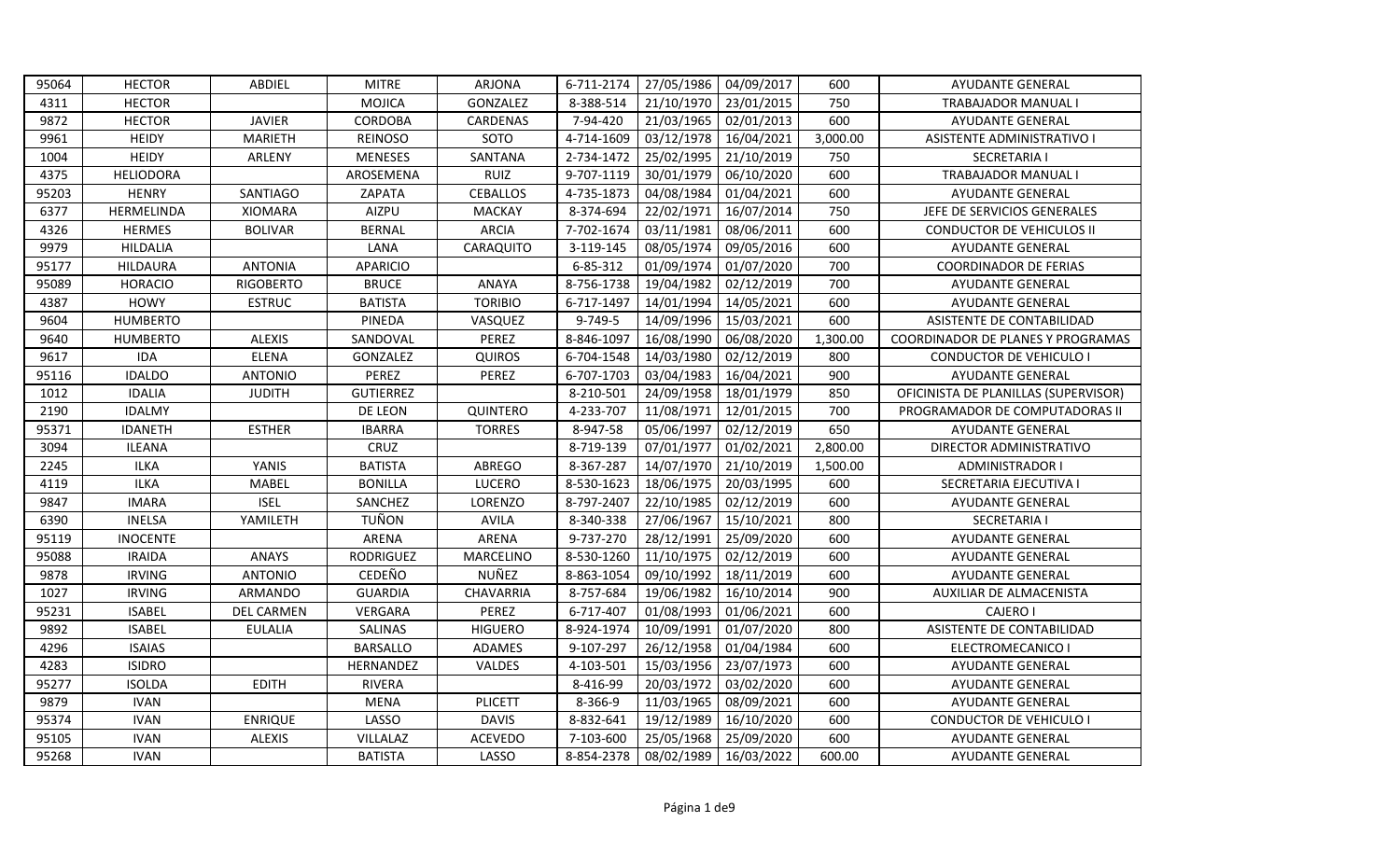| 95307 | <b>IVETH</b>      | YARAVI               | <b>GAMBOA</b>  | <b>BLANDON</b>      | 8-769-985     | 23/08/1983 | 16/01/2020 | 600      | CAJERO I                          |
|-------|-------------------|----------------------|----------------|---------------------|---------------|------------|------------|----------|-----------------------------------|
| 2247  | <b>IVONNE</b>     | <b>DEL CARMEN</b>    | <b>LINCE</b>   | HERNANDEZ           | 9-720-1995    | 08/10/1984 | 01/04/2010 | 600      | <b>SECRETARIA II</b>              |
| 3095  | <b>JACINTO</b>    | <b>MANUEL</b>        | QUINTERO       | QUINTERO            | 8-451-264     | 23/08/1954 | 16/03/1995 | 1,300.00 | JEFE DE AUDITORIA INTERNA         |
| 9719  | <b>JACQUELINE</b> | <b>JESENIA</b>       | MARISCAL       |                     | 8-264-419     | 19/05/1967 | 01/07/2020 | 600      | <b>AYUDANTE GENERAL</b>           |
| 95067 | <b>JAHIR</b>      | ABRAHAM              | CARVAJAL       | <b>RODRIGUEZ</b>    | 8-942-445     | 22/04/1998 | 10/09/2020 | 600      | <b>AYUDANTE GENERAL</b>           |
| 95023 | JAIME             | <b>JAVIER</b>        | PEREZ          | <b>RAMOS</b>        | 7-703-2137    | 13/01/1984 | 18/10/2021 | 1,800.00 | COORDINADOR DE PLANES Y PROGRAMAS |
| 4143  | JAIME             | RAUL                 | HERNANDEZ      |                     | 7-107-145     | 15/09/1969 | 26/08/2020 | 600      | <b>TRABAJADOR MANUAL I</b>        |
| 9894  | JAIME             | LUIS                 | <b>HERRERA</b> | <b>CACERES</b>      | 4-744-1164    | 28/09/1987 | 16/01/2020 | 1,000.00 | COORDINADOR DE PLANES Y PROGRAMAS |
| 95175 | <b>JAIME</b>      | <b>MARTIN</b>        | <b>GRIS</b>    | <b>LINDENTHALER</b> | PE-8-2416     | 20/11/1969 | 04/09/2019 | 2,000.00 | INGENIERO DE TELECOMUNICACIONES   |
| 95239 | JAIME             |                      | PEÑALBA        |                     | 8-753-370     | 30/08/1965 | 06/02/2018 | 600      | <b>AYUDANTE GENERAL</b>           |
| 2207  | JAIME             | <b>JAVIER</b>        | <b>CUEVAS</b>  |                     | 8-714-752     | 28/08/1977 | 23/06/2005 | 600      | <b>AYUDANTE GENERAL</b>           |
| 4154  | <b>JAIRO</b>      | <b>ARCINDO</b>       | GONZALEZ       | <b>FIGUEROA</b>     | 9-124-1438    | 16/11/1962 | 26/10/2020 | 600      | <b>CAJERO I</b>                   |
| 9845  | JAIRZIÑO          | <b>JOSE</b>          | <b>CAMARGO</b> | <b>MARQUEZ</b>      | 2-153-196     | 04/07/1974 | 16/04/2021 | 600      | <b>AYUDANTE GENERAL</b>           |
| 9633  | JAMES             | <b>NELIER</b>        | <b>FRANCO</b>  | ARAUZ               | 4-811-2118    | 22/03/2001 | 01/04/2021 | 600      | <b>CONDUCTOR DE VEHICULO I</b>    |
| 4384  | <b>JANINA</b>     | <b>ARGELIS</b>       | <b>MORENO</b>  | SANCHEZ             | 8-474-398     | 09/09/1974 | 02/12/2019 | 600      | <b>AYUDANTE GENERAL</b>           |
| 4303  | <b>JAPHETH</b>    | <b>KALIFF</b>        | <b>CATUY</b>   | <b>MARTINEZ</b>     | 8-839-194     | 28/08/1990 | 18/10/2016 | 600      | ASISTENTE DE CONTABILIDAD         |
| 95131 | <b>JAVIER</b>     | <b>ENRIQUE</b>       | <b>DUQUE</b>   | <b>ROMAN</b>        | 8-237-555     | 11/09/1963 | 19/04/2021 | 600      | <b>AYUDANTE GENERAL</b>           |
| 95014 | <b>JAVIER</b>     | <b>ELIAS</b>         | HERNANDEZ      | <b>ARJONA</b>       | 7-700-802     | 10/03/1977 | 04/02/2019 | 800      | ASISTENTE DE CONTABILIDAD         |
| 95356 | <b>JAZMIN</b>     | <b>MARIELA</b>       | QUIEL          | <b>JUSTAVINO</b>    | 4-720-218     | 17/11/1980 | 22/10/2019 | 1,500.00 | ELECTROMECANICO I                 |
| 95137 | <b>JEAN</b>       | CARLOS               | <b>MIRANDA</b> | HERNANDEZ           | 4-810-1090    | 30/11/2000 | 19/04/2021 | 600      | <b>AYUDANTE GENERAL</b>           |
| 3104  | <b>JENIFFER</b>   | YARELYS              | <b>FORERO</b>  | <b>ITURRIAGA</b>    | 9-729-559     | 25/08/1988 | 01/06/2011 | 1,051.00 | TECNICO AGROPECUARIO I (4)        |
| 4140  | <b>JENNIFER</b>   | <b>TAMARA</b>        | SANJUR         | QUIJADA             | 8-880-780     | 25/02/1994 | 02/12/2019 | 600      | ASISTENTE DE CONTABILIDAD         |
| 4342  | <b>JEORGE</b>     |                      | HERNANDEZ      | SANTOS              | $9 - 150 - 9$ | 16/11/1967 | 10/09/2003 | 600      | OPERADOR DE MAQUINA INDUSTRIAL I  |
| 2238  | <b>JERONIMO</b>   |                      | PINZON         | MADRIGAL            | 8-807-171     | 16/07/1987 | 24/07/2012 | 2,468.00 | INGENIERO AGRONOMO II (3)         |
| 95165 | <b>JESSE</b>      | <b>DAVID</b>         | <b>CHAVEZ</b>  | <b>MORENO</b>       | 1-42-776      | 16/07/1972 | 02/06/2021 | 4,000.00 | ASESOR I                          |
| 95144 | <b>JESSICA</b>    | <b>MERCEDES</b>      | <b>REYNA</b>   | PERIÑAN             | 8-402-465     | 23/07/1971 | 03/02/2020 | 700      | ASISTENTE DE CONTABILIDAD         |
| 95013 | <b>JESUS</b>      | <b>ANTONIO</b>       | CAMARENA       | <b>RIVAS</b>        | 8-736-1897    | 17/04/1980 | 14/04/2021 | 750      | <b>CONDUCTOR DE VEHICULOS II</b>  |
| 1017  | <b>JESUS</b>      | <b>MARIA</b>         | MUÑOZ          | PINZON              | 8-901-1649    | 17/01/1996 | 01/07/2020 | 800      | AUXILIAR DE ALMACENISTA           |
| 9730  | <b>JESUS</b>      | <b>CARLOS YOHELL</b> | <b>ESCOBAR</b> | <b>ZEBALLOS</b>     | 9-746-1781    | 13/01/1996 | 02/12/2019 | 1,000.00 | COORDINADOR DE PLANES Y PROGRAMAS |
| 9846  | <b>JESUS</b>      | <b>ANTONIO</b>       | OSES           | <b>ALONSO</b>       | 8-953-1268    | 26/10/1999 | 02/12/2019 | 600      | <b>AYUDANTE GENERAL</b>           |
| 95110 | <b>JESUS</b>      | <b>ANTONIO</b>       | <b>GARCIA</b>  | PEREZ               | 8-877-1297    | 21/10/1993 | 07/11/2017 | 600      | <b>AYUDANTE GENERAL</b>           |
| 3113  | <b>JESUS</b>      | <b>JOEL</b>          | VASQUEZ        | DE SEDAS            | 8-904-2129    | 18/02/1996 | 11/01/2016 | 1,000.00 | ASISTENTE DE CONTABILIDAD         |
| 95011 | <b>JINETT</b>     | MARIELA              | <b>RUIZ</b>    | VASQUEZ             | 8-820-2336    | 01/12/1988 | 01/06/2021 | 1,100.00 | <b>CONDUCTOR DE VEHICULOS II</b>  |
| 95185 | <b>JOEL</b>       | <b>ANTONIO</b>       | <b>REYES</b>   | <b>BASMESON</b>     | 8-908-1866    | 18/07/1996 | 02/01/2018 | 600      | ASISTENTE DE CONTABILIDAD         |
| 95191 | <b>JOEL</b>       | <b>ANTONIO</b>       | VILLARREAL     | HERNANDEZ           | 8-893-7       | 24/09/1994 | 01/07/2017 | 600      | <b>AYUDANTE GENERAL</b>           |
| 95142 | <b>JOHAM</b>      | SBEL                 | SAAVEDRA       | ARENAS              | 6-60-849      | 22/08/1966 | 01/07/2020 | 600      | <b>CONDUCTOR DE VEHICULO I</b>    |
| 2150  | <b>JOHANA</b>     | <b>ITZEL</b>         | MIRANDA        | CEDEÑO              | 1-718-1310    | 26/10/1987 | 21/04/2015 | 600      | OFICINISTA I                      |
| 95321 | <b>JOHANN</b>     | ANIBAL               | <b>TAM</b>     | <b>CASTRO</b>       | 8-907-1682    | 07/06/1996 | 03/02/2020 | 650      | CAJERO I                          |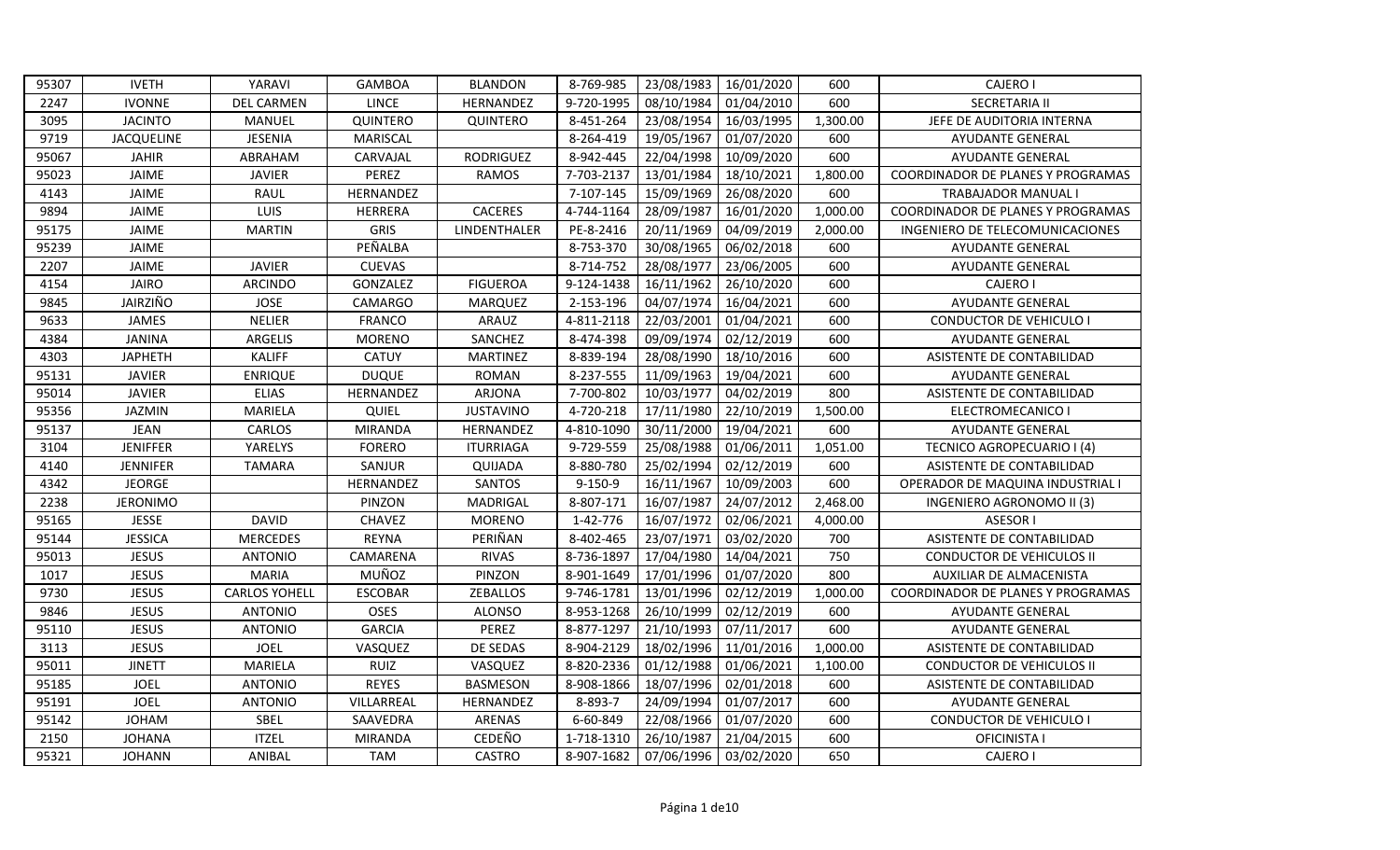| 95164 | <b>JOHN</b>     | <b>ANTHONY</b>    | QUIEL            | <b>ARIAS</b>     | 8-873-1253 | 05/09/1993 | 18/02/2016 | 1,000.00 | ASISTENTE DE CONTABILIDAD         |
|-------|-----------------|-------------------|------------------|------------------|------------|------------|------------|----------|-----------------------------------|
| 9623  | <b>JONATHAN</b> |                   | CONCEPCION       | ARENA            | 8-825-2334 | 30/05/1989 | 06/10/2020 | 600      | INSPECTOR DE SEGURIDAD            |
| 9807  | <b>JONATHAN</b> | <b>JOEL</b>       | <b>ACOSTA</b>    | <b>ACEVEDO</b>   | 8-898-541  | 15/10/1995 | 04/02/2019 | 800      | COORDINADOR DE PLANES Y PROGRAMAS |
| 95197 | <b>JORGE</b>    |                   | <b>GARCIA</b>    | LEZCANO          | 4-778-22   | 07/07/1995 | 03/06/2021 | 800      | <b>AYUDANTE GENERAL</b>           |
| 95091 | <b>JORGE</b>    | LUIS              | <b>BELLIDO</b>   | <b>BERNAL</b>    | 8-929-1941 | 03/09/1997 | 01/06/2021 | 600      | <b>AYUDANTE GENERAL</b>           |
| 4149  | <b>JORGE</b>    | LUIS              | HERNANDEZ        | SANCHEZ          | 9-737-2419 | 23/04/1991 | 05/10/2020 | 600      | <b>TRABAJADOR MANUAL I</b>        |
| 96399 | <b>JORGE</b>    | LUIS              | MENDOZA          | <b>RODRIGUEZ</b> | 6-705-1696 | 03/02/1981 | 03/02/2020 | 1,000.00 | <b>AYUDANTE GENERAL</b>           |
| 9950  | <b>JORGE</b>    | <b>ANTONIO</b>    | <b>TORRES</b>    | LEWIS            | 8-235-1224 | 17/09/1964 | 02/10/2017 | 600      | <b>AYUDANTE GENERAL</b>           |
| 95037 | <b>JORGE</b>    | <b>ALBERTO</b>    | OWENS            | MENENDEZ         | 1-714-487  | 08/04/1985 | 17/05/2017 | 600      | AYUDANTE GENERAL                  |
| 9639  | <b>JORGE</b>    | <b>AQUILES</b>    | <b>DOMINGUEZ</b> | <b>BARAHONA</b>  | 7-115-858  | 10/09/1972 | 04/07/2014 | 3,300.00 | <b>ASESOR I</b>                   |
| 2214  | <b>JORGE</b>    | <b>IVAN</b>       | <b>ESPINOSA</b>  | <b>BRANDA</b>    | 4-155-1616 | 16/01/1967 | 19/08/2009 | 600      | CELADOR                           |
| 9632  | <b>JORMAN</b>   | SABDIEL           | <b>ARCIA</b>     | COZARELLY        | 8-917-1725 | 11/02/1997 | 23/11/2020 | 800      | ASISTENTE DE CONTABILIDAD         |
| 95257 | JOSE            | MANUEL            | <b>HURTADO</b>   | CORDOBA          | 8-860-697  | 08/01/1992 | 01/06/2021 | 750      | ASISTENTE DE CONTABILIDAD         |
| 9634  | <b>JOSE</b>     | <b>HIPOLITO</b>   | <b>RODRIGUEZ</b> | <b>GUTIERREZ</b> | 7-107-695  | 25/12/1969 | 16/04/2021 | 600      | <b>CONDUCTOR DE VEHICULO I</b>    |
| 95031 | <b>JOSE</b>     | ERASMO            | <b>RODRIGUEZ</b> | PINILLA          | 6-715-469  | 01/05/1991 | 16/04/2021 | 750      | AYUDANTE GENERAL                  |
| 9854  | <b>JOSE</b>     | <b>MARIA</b>      | <b>AGUILAR</b>   | <b>ESTRIBI</b>   | 4-123-2455 | 05/03/1955 | 19/03/2021 | 850      | <b>AYUDANTE GENERAL</b>           |
| 95244 | <b>JOSE</b>     | <b>EVELIO</b>     | SERRANO          | CACERES          | 9-173-115  | 19/11/1969 | 17/03/2021 | 600      | CAJERO I                          |
| 6391  | <b>JOSE</b>     | LUIS              | CORREA           | <b>RODRIGUEZ</b> | 9-712-1017 | 06/01/1976 | 10/12/2020 | 700      | <b>ALMACENISTA I</b>              |
| 95204 | <b>JOSE</b>     | ANGEL             | LEZCANO          | <b>MARIN</b>     | 8-922-505  | 18/04/1997 | 01/07/2020 | 600      | <b>AYUDANTE GENERAL</b>           |
| 4409  | <b>JOSE</b>     | DANIEL            | <b>CASTRO</b>    |                  | 9-728-1656 | 11/12/1987 | 16/03/2020 | 600      | <b>AYUDANTE GENERAL</b>           |
| 6309  | <b>JOSE</b>     | <b>GULIANI</b>    | <b>ROBINSON</b>  | <b>AVILA</b>     | 8-827-449  | 24/07/1989 | 16/03/2020 | 1,200.00 | <b>ASESOR I</b>                   |
| 4416  | <b>JOSE</b>     | <b>ANTONIO</b>    | <b>BANDA</b>     | SANJUR           | 8-838-1721 | 16/07/1990 | 16/01/2020 | 600      | <b>TRABAJADOR MANUAL I</b>        |
| 9869  | <b>JOSE</b>     | <b>LUIS</b>       | HERNANDEZ        | GONZALEZ         | 2-713-1215 | 16/12/1983 | 02/12/2019 | 700      | <b>AYUDANTE GENERAL</b>           |
| 2028  | <b>JOSE</b>     | <b>HILARIO</b>    | <b>LOPEZ</b>     | CANO             | 7-69-2294  | 24/08/1952 | 01/08/2019 | 1,500.00 | DIRECTOR REGIONAL                 |
| 4400  | <b>JOSE</b>     | DE LA CRUZ        | <b>APARICIO</b>  | <b>MORALES</b>   | 4-119-1337 | 03/05/1956 | 16/05/2018 | 600      | <b>AGENTE DE SEGURIDAD I</b>      |
| 9825  | <b>JOSE</b>     | DE LA ROSA        | <b>CORTES</b>    | CORDOBA          | 7-109-158  | 30/09/1970 | 02/03/2017 | 600      | CONDUCTOR DE VEHICULO I           |
| 95053 | <b>JOSE</b>     | ARIEL             | VILLARREAL       |                  | 1-32-339   | 26/04/1969 | 16/09/2016 | 600      | <b>AYUDANTE GENERAL</b>           |
| 9631  | <b>JOSE</b>     | <b>FRANCISCO</b>  | CAMPOS           | <b>MURILLO</b>   | 8-850-2264 | 22/07/1991 | 01/04/2016 | 750      | <b>CONDUCTOR DE VEHICULO I</b>    |
| 4155  | <b>JOSE</b>     | <b>IRENE</b>      | GUZMAN           | <b>RODRIGUEZ</b> | 8-241-813  | 17/04/1964 | 16/01/2015 | 600      | TRABAJADOR MANUAL I               |
| 9855  | <b>JOSE</b>     | <b>GREGORIO</b>   | <b>MENDIETA</b>  | SANCHEZ          | 8-230-1661 | 04/06/1961 | 16/09/2013 | 600      | <b>AYUDANTE GENERAL</b>           |
| 2156  | <b>JOSE</b>     | <b>ISABEL</b>     | <b>ESCUDERO</b>  | SERRANO          | 7-93-389   | 19/10/1963 | 03/10/2011 | 625      | ANALISTA DE MERCADEO I            |
| 4335  | <b>JOSE</b>     | <b>DEL CARMEN</b> | <b>JURADO</b>    | SANCHEZ          | 4-226-791  | 02/01/1971 | 01/09/2001 | 600      | AGENTE DE SEGURIDAD I             |
| 2154  | <b>JOSE</b>     | LUIS              | GONZALEZ         | <b>MARTINEZ</b>  | 8-448-643  | 28/07/1954 | 23/03/1981 | 3,367.00 | INGENIERO AGRONOMO II (1)         |
| 4350  | <b>JOSE</b>     | <b>EDIBERTO</b>   | PASCUAL          | CONTE            | 2-69-380   | 27/08/1948 | 03/12/1974 | 600      | OPERADOR DE MAQUINA INDUSTRIAL I  |
| 9717  | <b>JOSELYN</b>  | LINETH            | <b>MACIAS</b>    | <b>ACEVEDO</b>   | 8-938-1594 | 27/12/1998 | 02/03/2017 | 750      | AYUDANTE GENERAL                  |
| 95139 | <b>JOSUE</b>    | SAUL              | PEREZ            | MENDOZA          | 6-724-270  | 10/04/2001 | 30/11/2020 | 600      | <b>AYUDANTE GENERAL</b>           |
| 4212  | <b>JOYCE</b>    | <b>ALLAN</b>      | <b>TOUBES</b>    | MUÑOZ            | 2-701-1294 | 06/03/1976 | 21/09/2011 | 1,786.00 | TECNICO AGROPECUARIO I (1)        |
| 2045  | JUAN            | BAUTISTA          | <b>GALLARDO</b>  | VALENCIA         | 8-309-136  | 09/05/1969 | 01/11/2021 | 1,000.00 | OFICINISTA I                      |
|       |                 |                   |                  |                  |            |            |            |          |                                   |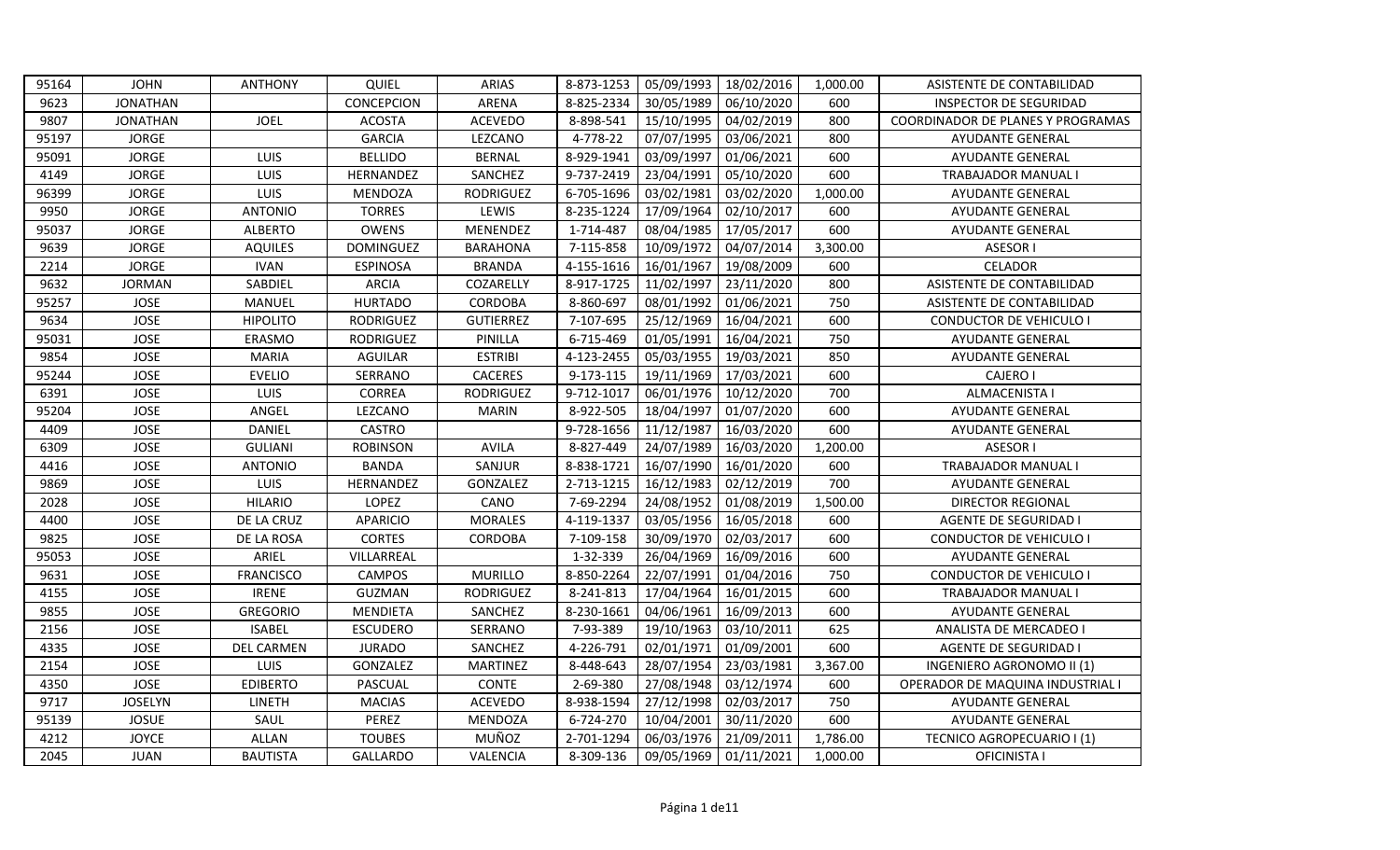| 2040  | <b>JUAN</b>    | <b>ARTURO</b>     | <b>ALAIN</b>     |                    | 9-759-2262    | 07/10/2001 | 03/05/2021 | 600      | <b>SECRETARIA II</b>              |
|-------|----------------|-------------------|------------------|--------------------|---------------|------------|------------|----------|-----------------------------------|
| 9628  | <b>JUAN</b>    | CARLOS            | <b>ROMERO</b>    | SOSA               | 8-892-1485    | 05/07/1994 | 29/04/2021 | 600      | AYUDANTE GENERAL                  |
| 9849  | <b>JUAN</b>    | <b>JOSE</b>       | CARRASCO         | <b>ALABARCA</b>    | 6-71-188      | 29/03/1970 | 24/09/2020 | 600      | <b>AYUDANTE GENERAL</b>           |
| 9818  | <b>JUAN</b>    | <b>INES</b>       | <b>TREJOS</b>    | PERALTA            | 7-105-212     | 28/01/1969 | 01/07/2020 | 800      | ANALISTA DE MERCADEO I            |
| 9947  | <b>JUAN</b>    | SALVADOR          | <b>NAVARRO</b>   | <b>RAMOS</b>       | 7-706-1038    | 12/12/1988 | 01/07/2020 | 900      | <b>AYUDANTE GENERAL</b>           |
| 95007 | <b>JUAN</b>    |                   | <b>ROBLES</b>    | <b>BETHANCOURT</b> | 8-157-1274    | 01/12/1950 | 01/07/2020 | 800      | ASISTENTE DE CONTABILIDAD         |
| 95216 | <b>JUAN</b>    | <b>ALBERTO</b>    | GONZALEZ         | <b>BETHANCOURT</b> | 8-885-1844    | 26/12/1993 | 01/07/2020 | 750      | <b>CAJERO I</b>                   |
| 4427  | <b>JUAN</b>    | MANUEL            | CEDEÑO           | PINILLA            | $6 - 70 - 18$ | 07/03/1970 | 02/12/2019 | 600      | ALMACENISTA I                     |
| 4435  | <b>JUAN</b>    | <b>ALEXIS</b>     | ORO              | RIVERA             | 7-109-612     | 28/10/1970 | 02/01/2015 | 600      | <b>CELADOR</b>                    |
| 2196  | <b>JUAN</b>    | CARLOS            | MARQUEZ          | <b>RODRIGUEZ</b>   | 2-724-2446    | 24/01/1990 | 18/08/2014 | 600      | <b>ALMACENISTA I</b>              |
| 2047  | <b>JUAN</b>    |                   | <b>SENCION</b>   | <b>TORRES</b>      | 9-700-1651    | 15/08/1976 | 17/01/2011 | 600      | MENSAJERO INTERNO                 |
| 3115  | <b>JUAN</b>    | <b>MARIA</b>      | VARGAS           | ANGULO             | 7-92-19       | 14/03/1961 | 08/04/2010 | 600      | ANALISTA DE PRESUPUESTO I         |
| 2086  | <b>JUAN</b>    | <b>ANTONIO</b>    | <b>BOTELLO</b>   | ARGUELLES          | 6-051-2323    | 05/12/1966 | 02/04/2007 | 600      | OPERADOR DE COMPUTADORA I         |
| 4346  | JUAN           | <b>ALBERTO</b>    | PINEDA           | <b>RICO</b>        | 9-102-878     | 27/05/1957 | 01/06/1982 | 600      | OPERADOR DE MAQUINA INDUSTRIAL I  |
| 9920  | <b>JUDITH</b>  | <b>ISABEL</b>     | MELENDEZ         | CASTILLO           | 8-888-1722    | 20/12/1994 | 16/04/2021 | 1,000.00 | <b>AYUDANTE GENERAL</b>           |
| 4425  | <b>JULIAN</b>  |                   | <b>GARCIA</b>    |                    | 8-408-952     | 06/09/1956 | 02/01/2015 | 600      | <b>AYUDANTE GENERAL</b>           |
| 2222  | <b>JULIO</b>   | <b>ISAIAS</b>     | NUÑEZ            | <b>MARQUEZ</b>     | 2-79-156      | 10/10/1955 | 22/06/1995 | 1,735.00 | INGENIERO AGRONOMO I (3)          |
| 95025 | <b>JULISSA</b> | <b>ROXANA</b>     | CEDEÑO           | <b>PINTO</b>       | 6-714-834     | 26/08/1989 | 28/10/2020 | 600      | <b>AYUDANTE GENERAL</b>           |
| 95118 | <b>JUSTO</b>   | <b>PASTOR</b>     | <b>RAMOS</b>     | <b>RIVAS</b>       | 2-122-321     | 09/12/1968 | 02/03/2020 | 600      | <b>AYUDANTE GENERAL</b>           |
| 2242  | <b>JUSTO</b>   | MANUEL            | GONZALEZ         | <b>BATISTA</b>     | 6-53-1298     | 18/11/1961 | 01/08/1996 | 1,199.00 | AGRONOMO I (1)                    |
| 9608  | <b>KARELIS</b> | CAROLINA          | CASAS            | CABALLERO          | 6-716-2429    | 22/03/1993 | 16/04/2021 | 600      | <b>ALMACENISTA I</b>              |
| 9723  | <b>KAREN</b>   | ALEJANDRA         | <b>RIOS</b>      | ALVAREZ            | 8-914-179     | 22/01/1997 | 01/11/2021 | 1,100.00 | ANALISTA DE MERCADEO I            |
| 95188 | <b>KARINA</b>  | <b>ISVETH</b>     | <b>MONTEZUMA</b> | SANCHEZ            | 12-707-1392   | 16/03/2001 | 01/04/2021 | 600      | <b>AYUDANTE GENERAL</b>           |
| 95039 | <b>KARLA</b>   | <b>DEL CARMEN</b> | <b>HERRERA</b>   | <b>DIAZ</b>        | 7-703-1432    | 08/07/1983 | 26/08/2020 | 600      | AYUDANTE GENERAL                  |
| 9986  | KATHERINE      | VANESSA           | <b>CLARKE</b>    | <b>GRAY</b>        | 8-815-121     | 05/03/1988 | 16/04/2021 | 600      | <b>AYUDANTE GENERAL</b>           |
| 9857  | KATHERINE      | <b>DEL CARMEN</b> | <b>RODRIGUEZ</b> | GONZALEZ           | 9-733-2025    | 06/08/1989 | 26/10/2020 | 600      | <b>AYUDANTE GENERAL</b>           |
| 4133  | KATHERINE      | CAROLAYN          | <b>MORALES</b>   | DE LEON            | 8-866-938     | 08/01/1993 | 16/01/2020 | 800      | <b>CONDUCTOR DE VEHICULO I</b>    |
| 95130 | KATHERINE      | ZARETH            | CHAVEZ           | SOLIS              | 8-896-1874    | 05/09/1995 | 09/07/2014 | 600      | <b>AYUDANTE GENERAL</b>           |
| 9724  | <b>KATHIA</b>  | LARITZA           | AÑINO            | <b>NIETO</b>       | 6-70-296      | 20/03/1970 | 30/11/2020 | 700      | <b>AGENTE DE MERCADEO</b>         |
| 95049 | <b>KAYRA</b>   | <b>ESTHER</b>     | <b>VERGARA</b>   | HERRERA            | 7-709-417     | 03/02/1994 | 24/11/2020 | 800      | ASISTENTE DE CONTABILIDAD         |
| 6311  | <b>KEISY</b>   | <b>NICOLE</b>     | <b>GUERRA</b>    | VALDERRAMA         | 8-904-628     | 31/12/1995 | 21/01/2020 | 1,000.00 | SECRETARIA EJECUTIVA I            |
| 95326 | <b>KENIA</b>   | <b>JUDITH</b>     | GONZALEZ         | <b>ATENCIO</b>     | 6-700-2351    | 27/10/1976 | 16/04/2021 | 700      | ANALISTA DE MERCADEO I            |
| 95021 | <b>KENIA</b>   | <b>MABEL</b>      | SANCHEZ          | ORTEGA             | 8-706-398     | 26/02/1976 | 08/04/2021 | 800      | <b>AYUDANTE GENERAL</b>           |
| 4130  | <b>KENIA</b>   |                   | GALVEZ           | <b>ECHEONA</b>     | 8-730-926     | 02/08/1979 | 02/12/2019 | 1,000.00 | ANALISTA DE PRESUPUESTO I         |
| 9910  | <b>KEVIN</b>   | <b>ELIESER</b>    | ZAMBRANO         | VALDESPINO         | 8-826-1535    | 07/07/1989 | 02/12/2019 | 600      | <b>AYUDANTE GENERAL</b>           |
| 9726  | <b>KEVIN</b>   | <b>JAFET</b>      | CEDEÑO           | <b>AGUIRRE</b>     | 4-746-1909    | 01/07/1987 | 16/10/2019 | 800      | <b>ALMACENISTA I</b>              |
| 9829  | <b>KEVIN</b>   | <b>JADANY</b>     | GOMEZ            | VALDIVIESO         | 8-879-2078    | 03/05/1994 | 18/03/2013 | 700      | <b>SECRETARIA I</b>               |
| 6310  | KEYLA          | SOFIA             | <b>BERESFORD</b> | ZURITA             | 3-707-1027    | 16/08/1980 | 01/06/2021 | 1,200.00 | COORDINADOR DE PLANES Y PROGRAMAS |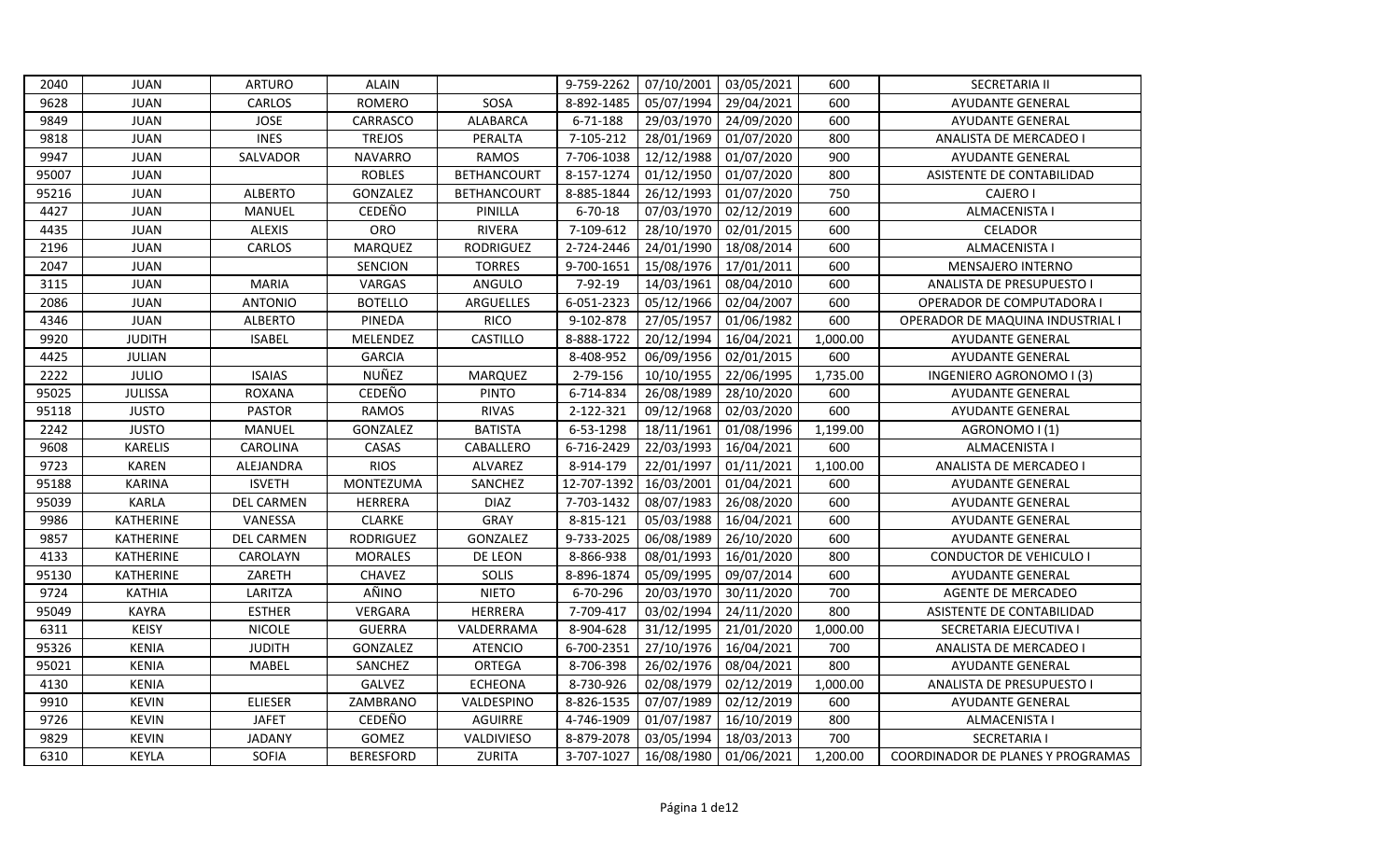| 95120 | LARELIS         |                   | HERNANDEZ        |                  | 8-883-668   | 24/08/1992 | 01/04/2021 | 600      | AYUDANTE GENERAL                  |
|-------|-----------------|-------------------|------------------|------------------|-------------|------------|------------|----------|-----------------------------------|
| 1019  | LARYS           | LAYDA             | <b>RODRIGUEZ</b> | CARDENAS         | 6-53-1147   | 14/08/1961 | 20/10/1980 | 800      | ASISTENTE DE ANALISTA DE PERSONAL |
| 9837  | LAURENTINO      |                   | PALACIO          | <b>JIMENEZ</b>   | 12-704-2345 | 18/11/2000 | 04/05/2021 | 600      | <b>AYUDANTE GENERAL</b>           |
| 96397 | LAXMI           | <b>ISABEL</b>     | CERNA            | <b>GUTIERREZ</b> | 8-890-943   | 07/02/1995 | 07/09/2020 | 2,000.00 | <b>ALMACENISTA I</b>              |
| 95247 | LAYESTANI       | <b>LISETT</b>     | <b>JAEN</b>      | ARGUELLES        | 8-494-659   | 26/08/1975 | 01/02/2018 | 600      | AYUDANTE GENERAL                  |
| 9980  | LEOCADIO        |                   | <b>QUIROS</b>    | <b>MARTINEZ</b>  | 2-139-18    | 09/12/1971 | 02/12/2019 | 600      | AYUDANTE GENERAL                  |
| 9871  | LEONARDO        |                   | <b>MONTERREY</b> | PIMENTEL         | 6-61-66     | 05/04/1967 | 25/09/2020 | 600      | AYUDANTE GENERAL                  |
| 95124 | LEONCIO         |                   | SAMUDIO          |                  | 8-792-1760  | 21/02/1983 | 07/09/2018 | 600      | <b>AYUDANTE GENERAL</b>           |
| 95252 | <b>LEONER</b>   | <b>ANTONIO</b>    | GONZALEZ         | ORTEGA           | 9-166-960   | 10/11/1969 | 03/04/2019 | 600      | AYUDANTE GENERAL                  |
| 4422  | LIBIA           | <b>MARGOT</b>     | <b>TORRES</b>    | DE LA ROSA       | 8-400-625   | 30/12/1971 | 02/01/2013 | 600      | <b>OFICINISTA II</b>              |
| 2160  | LIDIA           | <b>ESTHER</b>     | VALDERRAMA       | MELENDEZ         | 8-275-436   | 19/11/1965 | 01/05/1985 | 600      | ASISTENTE DE CONTABILIDAD         |
| 95233 | LILIAN          | MARUSHELL         | ALVARADO         | <b>BATISTA</b>   | 8-856-2375  | 05/02/1992 | 02/10/2017 | 650      | CAJERO I                          |
| 9643  | LILIANE         | <b>KRYSTEL</b>    | <b>BALOYES</b>   | GORDON           | 8-801-529   | 05/12/1986 | 03/08/2020 | 1,500.00 | <b>ASESOR I</b>                   |
| 96403 | LILIETH         | SULEYMA           | <b>JIMENEZ</b>   | <b>BEYTIA</b>    | 4-719-374   | 10/07/1980 | 01/06/2021 | 1,000.00 | ASISTENTE DE CONTABILIDAD         |
| 9851  | LINCOLN         | <b>ANTONIO</b>    | QUINTERO         | GONZALEZ         | 3-87-2071   | 21/12/1964 | 16/09/2015 | 900      | COORDINADOR DE PLANES Y PROGRAMAS |
| 9939  | <b>LIRA</b>     | <b>ISABEL</b>     | <b>RODRIGUEZ</b> | <b>APARICIO</b>  | 8-734-958   | 31/01/1980 | 24/06/2020 | 850      | ASISTENTE DE CONTABILIDAD         |
| 9918  | <b>LISBETH</b>  | <b>MELISSA</b>    | GONZALEZ         | <b>RODRIGUEZ</b> | 6-721-1439  | 26/05/1997 | 26/08/2020 | 600      | <b>AYUDANTE GENERAL</b>           |
| 9860  | LISBETH         | <b>LISEICA</b>    | CHAVEZ           | RODRIGUEZ        | 8-306-887   | 06/03/1966 | 21/08/2019 | 1,000.00 | ASISTENTE DE CONTABILIDAD         |
| 9953  | <b>LISMARY</b>  |                   | CARVAJAL         | <b>ESPINOSA</b>  | 6-710-1030  | 20/10/1985 | 02/12/2019 | 600      | <b>AYUDANTE GENERAL</b>           |
| 9970  | LISSETH         | <b>DEL CARMEN</b> | <b>NAVARRO</b>   | HERNANDEZ        | 8-971-2251  | 25/04/2001 | 01/07/2020 | 600      | <b>AYUDANTE GENERAL</b>           |
| 9813  | <b>LISSETTE</b> | <b>MARIA</b>      | <b>RODRIGUEZ</b> | CRUZ             | 8-909-1894  | 08/09/1996 | 02/12/2019 | 800      | ASISTENTE DE CONTABILIDAD         |
| 9864  | LIZBETH         | <b>ALICIA</b>     | <b>DUQUE</b>     | <b>LINDO</b>     | 8-798-46    | 07/07/1986 | 23/04/2019 | 600      | AYUDANTE GENERAL                  |
| 95220 | LONGINO         |                   | <b>RODRIGUEZ</b> | <b>MOLINAR</b>   | 3-82-441    | 20/09/1961 | 16/10/2019 | 600      | CAJERO I                          |
| 95324 | LORENA          | LINNETH           | CAMARGO          | CAMARGO          | 2-730-1204  | 29/07/1992 | 01/06/2021 | 700      | OFICINISTA DE PLANILLAS           |
| 9995  | <b>LUCIO</b>    |                   | <b>ESPINOZA</b>  | MUÑOZ            | 9-105-1465  | 19/10/1954 | 21/01/2020 | 600      | <b>AYUDANTE GENERAL</b>           |
| 95205 | LUCY            | <b>ENEIDA</b>     | SANCHEZ          | GOMEZ            | 2-703-1642  | 12/04/1978 | 18/03/2019 | 600      | AYUDANTE GENERAL                  |
| 95082 | LUIS            | <b>DAVID</b>      | <b>OCAÑA</b>     |                  | 6-721-2137  | 27/08/1998 | 15/10/2021 | 600      | <b>AYUDANTE GENERAL</b>           |
| 96392 | LUIS            | <b>ALEXIS</b>     | SAMANIEGO        | QUINTERO         | 6-718-329   | 06/09/1994 | 01/06/2021 | 600      | AYUDANTE GENERAL                  |
| 4429  | <b>LUIS</b>     |                   | RODRIGUEZ        | ABREGO           | 9-208-79    | 07/04/1974 | 16/01/2020 | 600      | CELADOR                           |
| 4134  | <b>LUIS</b>     | <b>ANTONIO</b>    | <b>BANDA</b>     | SANJUR           | 8-815-1475  | 03/05/1988 | 02/12/2019 | 870      | ASISTENTE DE CONTABILIDAD         |
| 95016 | <b>LUIS</b>     | CARLOS            | SANTANA          |                  | 2-709-656   | 10/03/1981 | 02/12/2019 | 600      | <b>AYUDANTE GENERAL</b>           |
| 4419  | LUIS            | <b>ENRIQUE</b>    | <b>ATENCIO</b>   | <b>RODRIGUEZ</b> | 4-139-1454  | 20/03/1962 | 22/10/2019 | 1,000.00 | AYUDANTE GENERAL                  |
| 4153  | LUIS            | <b>ANTONIO</b>    | SAMANIEGO        | <b>RODRIGUEZ</b> | 4-748-62    | 15/11/1988 | 16/07/2019 | 2,000.00 | <b>ASESOR I</b>                   |
| 4376  | LUIS            |                   | CASTILLERO       | <b>GARCIA</b>    | 6-83-493    | 03/07/1974 | 22/07/2014 | 600      | ELECTROMECANICO I                 |
| 95052 | LUIS            | <b>ANTONIO</b>    | <b>ROJAS</b>     | COVALEDA         | 9-137-234   | 25/05/1963 | 16/01/2014 | 600      | AYUDANTE GENERAL                  |
| 2265  | LUIS            | <b>ALBERTO</b>    | <b>GARCIA</b>    | GIL              | 8-832-2218  | 01/02/1988 | 08/04/2013 | 1,735.00 | INGENIERO AGRONOMO 1 (2)          |
| 4126  | LUIS            | CARLOS            | <b>AMADOR</b>    | <b>RIVAS</b>     | 8-355-199   | 18/09/1963 | 01/05/1985 | 750      | <b>ESTADISTICO I</b>              |
| 95241 | LUZ             | ERENIA            | <b>CALLES</b>    | PEÑALBA          | 9-722-1640  | 05/02/1985 | 01/10/2021 | 600      | <b>AYUDANTE GENERAL</b>           |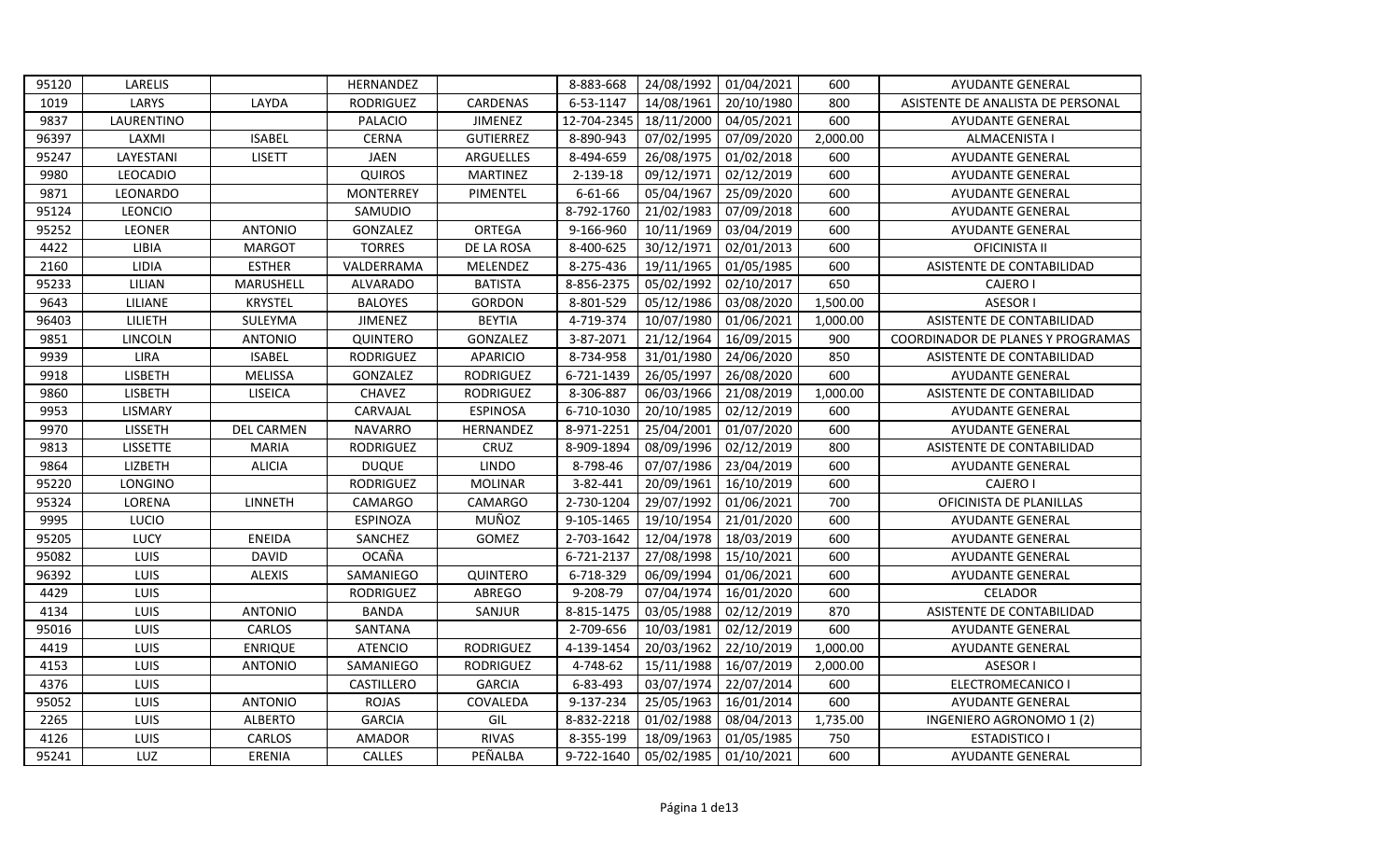| 95040 | LUZ              | ARACELLYS         | VEGA               | COLOMA          | 6-702-838  | 01/02/1978 | 01/07/2020 | 600      | AYUDANTE GENERAL                         |
|-------|------------------|-------------------|--------------------|-----------------|------------|------------|------------|----------|------------------------------------------|
| 95338 | LUZ              | <b>JANETH</b>     | VASQUEZ            |                 | 7-104-886  | 23/11/1968 | 14/01/2020 | 600      | <b>AYUDANTE GENERAL</b>                  |
| 9945  | LUZ              | GRISELDA          | CALDERON           | AGUILAR         | 8-161-809  | 12/08/1955 | 24/03/2015 | 600      | AYUDANTE GENERAL                         |
| 9826  | MADELANE         | <b>MASSIEL</b>    | PEREZ              | PEÑA            | 8-886-697  | 26/02/1994 | 02/12/2019 | 800      | <b>SECRETARIA I</b>                      |
| 9621  | <b>MAGALIS</b>   | <b>MARLENIS</b>   | GONZALEZ           | <b>FIGUEROA</b> | 9-705-1339 | 05/06/1978 | 26/10/2020 | 600      | AYUDANTE GENERAL                         |
| 9700  | MAGELA           | <b>EDITH</b>      | UREÑA              | GONZALEZ        | 6-717-1174 | 19/10/1993 | 30/11/2020 | 600      | AYUDANTE GENERAL                         |
| 95032 | MAICOL           | <b>ERNESTO</b>    | VEGA               |                 | 8-773-2296 | 08/08/1983 | 16/03/2018 | 600      | ASISTENTE DE CONTABILIDAD                |
| 95035 | MANUEL           | MIGUEL            | VERGARA            | <b>CORPAS</b>   | 3-722-2306 | 09/04/1989 | 01/10/2021 | 600      | <b>AYUDANTE GENERAL</b>                  |
| 9870  | MANUEL           | <b>CRISTO</b>     | <b>BETHANCOURT</b> | PEREZ           | 8-840-54   | 11/03/1989 | 02/12/2019 | 600      | AYUDANTE GENERAL                         |
| 95240 | <b>MANUEL</b>    |                   | <b>MARTINEZ</b>    | <b>FIGUEROA</b> | 8-738-870  | 29/08/1968 | 27/08/2019 | 1,000.00 | <b>ASISTENTE AGROPECUARIO I</b>          |
| 4377  | MANUEL           | ANIANO            | <b>ESPINO</b>      |                 | 7-51-539   | 22/01/1947 | 24/06/2011 | 600      | ASISTENTE ADMINISTRATIVO I               |
| 4204  | MANUEL           |                   | <b>AGUILAR</b>     | <b>FIGUEROA</b> | 8-765-789  | 08/04/1983 | 03/01/2011 | 2,426.00 | INGENIERO AGRONOMO I (1)                 |
| 2218  | <b>MARA</b>      | <b>MAYABEL</b>    | <b>MORENO</b>      | <b>BARRIOS</b>  | 7-116-66   | 27/10/1972 | 06/10/1997 | 2,837.00 | INGENIERO AGRONOMO II (1)                |
| 9602  | MARCELA          | <b>CRISTINA</b>   | <b>BERNAL</b>      | MC CLEAN        | 8-717-161  | 21/04/1978 | 01/04/2016 | 600      | AYUDANTE GENERAL                         |
| 9844  | <b>MARCIANA</b>  |                   | DE LA CRUZ         |                 | 2-123-879  | 19/04/1969 | 05/05/2021 | 600      | AYUDANTE GENERAL                         |
| 4124  | <b>MARCO</b>     | <b>TULIO</b>      | <b>MOSCOSO</b>     | <b>FALCO</b>    | 7-73-917   | 06/02/1953 | 01/09/1992 | 3,367.00 | INGENIERO AGRONOMO II (1)                |
| 95026 | <b>MARCOS</b>    |                   | GONZALEZ           | GONZALEZ        | 9-159-491  | 04/10/1968 | 24/09/2020 | 600      | <b>AYUDANTE GENERAL</b>                  |
| 2161  | <b>MARCOS</b>    | <b>ANTONIO</b>    | VASQUEZ            | ARBOLEDA        | 2-134-554  | 06/03/1971 | 11/04/1994 | 2,049.00 | AGRONOMO I (2)                           |
| 9711  | <b>MARGARITA</b> |                   | <b>BATISTA</b>     | PRADO           | 8-178-391  | 10/09/1952 | 03/02/2020 | 700      | AYUDANTE GENERAL                         |
| 9882  | <b>MARIA</b>     | <b>ISABEL</b>     | <b>MORENO</b>      | MAGALLON        | 8-520-238  | 29/10/1971 | 18/10/2021 | 600      | AYUDANTE GENERAL                         |
| 9811  | <b>MARIA</b>     | <b>DANIELA</b>    | HERRERA            | <b>BERNAL</b>   | 8-940-1974 | 05/02/1999 | 01/06/2021 | 1,000.00 | <b>SECRETARIA I</b>                      |
| 95045 | <b>MARIA</b>     | <b>JOAQUINA</b>   | CAICEDO            |                 | 8-861-783  | 24/08/1990 | 01/06/2021 | 600      | OPERADOR DE MAQUINA INDUSTRIAL I         |
| 95254 | <b>MARIA</b>     | <b>DEL CARMEN</b> | <b>ECHEONA</b>     | DE LEON         | 8-245-848  | 07/08/1958 | 03/05/2021 | 600      | AYUDANTE GENERAL                         |
| 9638  | <b>MARIA</b>     | DEL CARMEN        | SILVERA            | PEREZ           | 8-344-420  | 05/03/1970 | 16/04/2021 | 3,200.00 | ABOGADO 1                                |
| 95215 | <b>MARIA</b>     |                   | LASSO              | <b>MORENO</b>   | 8-828-225  | 06/03/1986 | 20/11/2020 | 650      | <b>CAJERO I</b>                          |
| 95047 | <b>MARIA</b>     | ALEJANDRA         | HERRERA            | <b>FRIAS</b>    | 7-711-421  | 21/07/1997 | 30/10/2020 | 700      | AYUDANTE GENERAL                         |
| 1006  | <b>MARIA</b>     | SILVIA            | DE LEON            | <b>BONILLA</b>  | 9-99-1823  | 12/08/1956 | 03/02/2020 | 2,000.00 | <b>SUB-DIRECTOR DE FINANZAS</b>          |
| 9952  | <b>MARIA</b>     | <b>VICTORIA</b>   | SANCHEZ            | DE LEON         | 8-400-431  | 25/09/1971 | 20/09/2016 | 600      | <b>AYUDANTE GENERAL</b>                  |
| 9732  | <b>MARIA</b>     | <b>MARGARITA</b>  | <b>RAMOS</b>       | <b>AVILA</b>    | 8-257-1320 | 16/04/1959 | 17/07/2014 | 1,100.00 | <b>COORDINADOR DE PLANES Y PROGRAMAS</b> |
| 95027 | <b>MARIA</b>     | <b>GENOVEVA</b>   | <b>RIVERA</b>      |                 | 2-101-2169 | 03/01/1965 | 16/01/2014 | 600      | AYUDANTE GENERAL                         |
| 4363  | <b>MARIA</b>     | DEL ROSARIO       | CEDEÑO             | CHAVEZ          | 8-518-1938 | 26/05/1968 | 07/04/2008 | 600      | OFICINISTA I                             |
| 2203  | <b>MARIA</b>     | <b>GUADALUPE</b>  | CEDEÑO             | <b>ALFONSO</b>  | 2-108-666  | 11/12/1963 | 13/11/1995 | 600      | ASISTENTE DE CONTABILIDAD                |
| 1134  | <b>MARIA</b>     | <b>ROSA</b>       | COBA               | MUÑOZ           | 4-160-629  | 08/12/1964 | 09/06/1994 | 700      | RELACIONISTA PUBLICO                     |
| 9834  | MARIANELA        |                   | <b>OCAÑA</b>       | <b>MORALES</b>  | 8-251-15   | 07/02/1966 | 01/09/2020 | 1,000.00 | AYUDANTE GENERAL                         |
| 2176  | MARIBEL          | <b>EUSEBIA</b>    | SAENZ              | CARVAJAL        | 8-244-95   | 20/12/1964 | 25/10/1991 | 2,426.00 | INGENIERO AGRONOMO 1 (2)                 |
| 4310  | MARINA           | YAMILETH          | <b>BARRIA</b>      | <b>GARCIA</b>   | 9-730-1129 | 04/03/1989 | 26/10/2020 | 600      | ASISTENTE DE CONTABILIDAD                |
| 95111 | <b>MARIO</b>     | <b>ALBERTO</b>    | <b>ESCOBAR</b>     | <b>CORTEZ</b>   | 7-700-131  | 09/09/1976 | 01/07/2020 | 600      | AYUDANTE GENERAL                         |
| 6313  | MARISEL          | <b>ENITH</b>      | REQUENA            | <b>APARICIO</b> | 4-281-926  | 16/01/1975 | 21/10/2019 | 1,000.00 | <b>ASESORI</b>                           |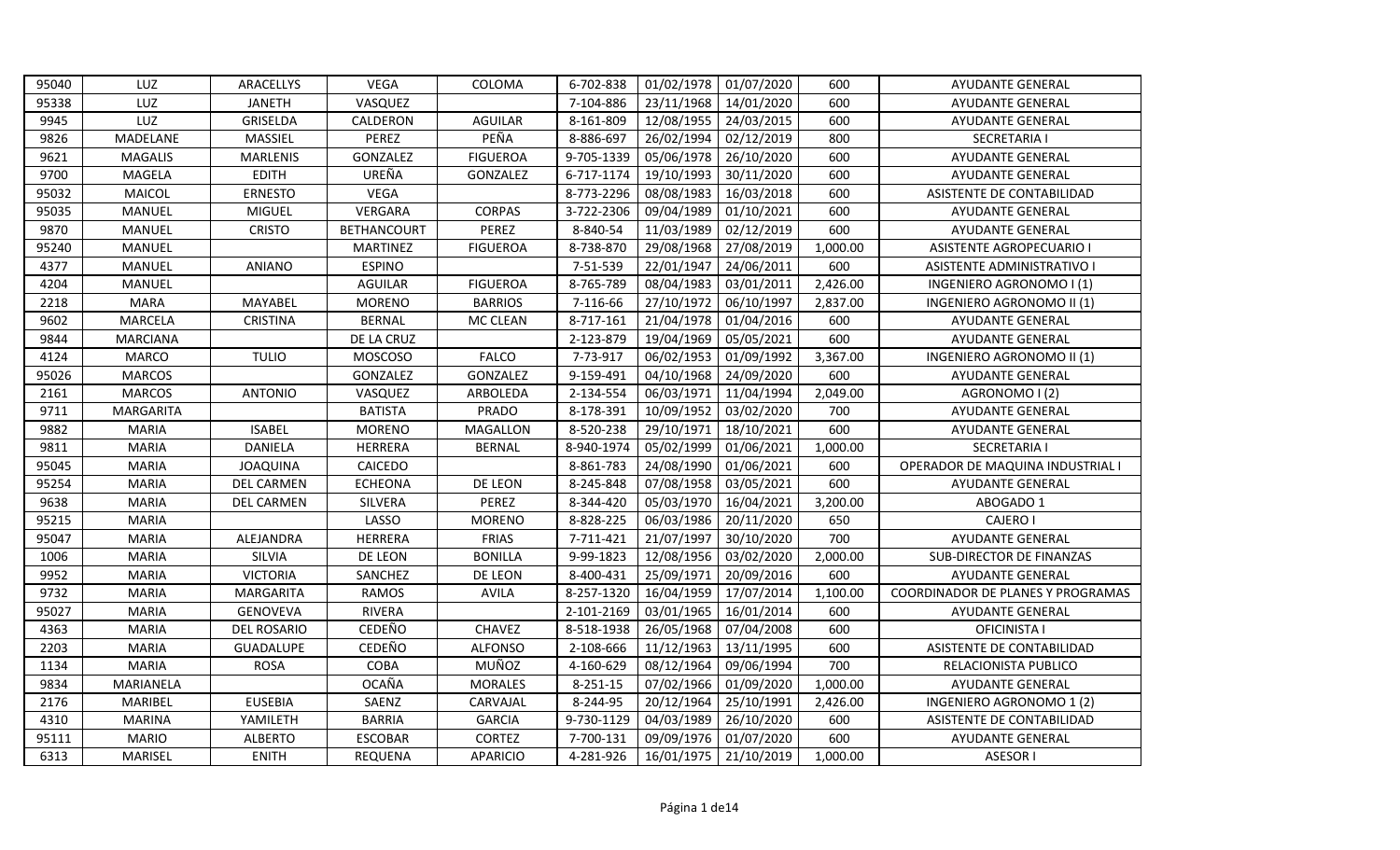| 2037  | MARISELA          |                   | DE LEON          | DE LA CRUZ      | 8-213-1332 |            | 31/05/1959 09/10/1978 | 800      | <b>SECRETARIA III</b>                 |
|-------|-------------------|-------------------|------------------|-----------------|------------|------------|-----------------------|----------|---------------------------------------|
| 95256 | <b>MARISOL</b>    |                   | <b>TUÑON</b>     | <b>MEDINA</b>   | 2-105-2594 | 23/06/1966 | 02/12/2019            | 600      | <b>AYUDANTE GENERAL</b>               |
| 95309 | <b>MARISOL</b>    |                   | <b>TORIBIO</b>   | SOLIS           | 9-711-1002 | 26/06/1980 | 02/12/2019            | 600      | <b>CAJERO I</b>                       |
| 4137  | <b>MARITZA</b>    |                   | DE LEON          | GIL             | 8-209-947  | 22/09/1958 | 02/01/2015            | 700      | <b>SECRETARIA I</b>                   |
| 9904  | MARIVEL           |                   | <b>ALONZO</b>    | PEREZ           | 7-93-1107  | 14/02/1964 | 26/08/2020            | 600      | <b>AYUDANTE GENERAL</b>               |
| 9890  | <b>MARLEIBYS</b>  | <b>MERCEDES</b>   | FERNANDEZ        | CASTILLO        | 2-711-1977 | 22/10/1982 | 02/01/2015            | 600      | <b>AYUDANTE GENERAL</b>               |
| 96401 | MARLENE           | ALEJANDRINA       | <b>NARANJO</b>   | <b>QUINTANA</b> | 8-425-734  | 07/11/1972 | 17/06/2021            | 3,000.00 | ABOGADO 1                             |
| 6380  | MARLENE           | ODERAY            | SAMANIEGO        | <b>CORDOBA</b>  | 7-104-284  | 26/08/1968 | 31/10/2014            | 1,700.00 | <b>CONTADOR I</b>                     |
| 4322  | MARLENE           | <b>DEL CARMEN</b> | SOTO             | <b>ATENCIO</b>  | 8-514-2094 |            | 19/02/1975 16/04/2014 | 600      | OPERADOR DE MAQUINA INDUSTRIAL I      |
| 95017 | MARLINA           | <b>DEL CARMEN</b> | PIMENTEL         | <b>JIMENEZ</b>  | 7-705-1804 | 17/07/1987 | 26/10/2020            | 600      | <b>AYUDANTE GENERAL</b>               |
| 95012 | <b>MARLYN</b>     | <b>JANETH</b>     | <b>ESQUIVEL</b>  | VILLARREAL      | 4-706-349  | 13/01/1978 | 03/05/2021            | 800      | CONDUCTOR DE VEHICULOS II             |
| 95366 | <b>MARLYNA</b>    | LILIBETH          | <b>GARCIA</b>    | <b>MARTINEZ</b> | 8-958-1783 | 19/01/2000 | 26/08/2019            | 650      | CAJERO I                              |
| 95207 | <b>MARTA</b>      | <b>MARIA</b>      | <b>CHERIGO</b>   | QUINTERO        | 8-718-597  | 08/09/1977 | 01/10/2021            | 600      | <b>AYUDANTE GENERAL</b>               |
| 3107  | <b>MARTA</b>      | OLIVIA            | ARCE             |                 | 7-103-152  | 28/02/1968 | 28/06/2010            | 600      | ASISTENTE DE CONTABILIDAD             |
| 4372  | <b>MATILDE</b>    | LORENA            | QUINTERO         | <b>BATISTA</b>  | 9-193-434  | 20/09/1972 | 19/11/2012            | 2,049.00 | INGENIERO AGRONOMO 1 (2)              |
| 9962  | <b>MAURICIO</b>   |                   | ZARRAONANDIA     | VASQUEZ         | 4-122-2159 | 01/06/1957 | 16/07/2013            | 750      | MECANICO AUTOMOTRIZ I                 |
| 4202  | <b>MAXIMO</b>     | <b>ENRIQUE</b>    | HEURTEMATTE      | <b>MAESTRE</b>  | 3-81-1993  | 17/09/1960 | 16/09/2019            | 1,800.00 | <b>ASISTENTE EJECUTIVO I</b>          |
| 1135  | MAYBEL            | AYLEEN            | ARAUZ            | PEREA           | 8-878-619  | 09/02/1994 | 01/08/2019            | 3,400.00 | SECRETARIO GENERAL                    |
| 1132  | <b>MAYERLIN</b>   |                   | SANCHEZ          | <b>ORTEGA</b>   | 2-129-492  | 24/06/1970 | 16/03/2020            | 1,378.00 | DE CENTRO DE INFORMACION Y DOCUMENTA  |
| 9812  | MAYKA             | SAMETH            | RODRIGUEZ        |                 | 8-816-1873 | 12/02/1988 | 09/06/2015            | 1,000.00 | DISEÑADOR GRAFICO                     |
| 95127 | <b>MAYLIN</b>     | MARIEL            | <b>MURILLO</b>   | SILVA           | 8-916-1955 | 01/03/1997 | 16/05/2016            | 800      | <b>AYUDANTE GENERAL</b>               |
| 9814  | MELANI            | JAZMIN            | POLANCO          | GOMEZ           | 8-897-2432 | 20/10/1995 | 02/11/2020            | 700      | ASIST. DE INFORMACION Y REL. PUBLICAS |
| 1018  | MELISSA           | MASIEL            | PINZON           | SIERRA          | 2-720-228  | 13/04/1987 | 01/09/2020            | 1,100.00 | COORDINADOR DE PLANES Y PROGRAMAS     |
| 9624  | <b>MELQUIADES</b> | VIGABRIEL         | CASTILLO         | <b>MARTINEZ</b> | 9-161-160  | 13/01/1969 | 15/10/2021            | 600      | INSPECTOR DE SEGURIDAD                |
| 6386  | <b>MELQUIADES</b> |                   | <b>MARTINEZ</b>  | <b>PINTO</b>    | 6-82-996   | 17/04/1974 | 06/10/2020            | 750      | ASISTENTE DE CONTABILIDAD             |
| 9803  | <b>MERY</b>       | YOVANA            | GUZMAN           | DE LA CRUZ      | 8-715-245  | 14/01/1978 | 02/12/2019            | 1,500.00 | COORDINADOR DE PLANES Y PROGRAMAS     |
| 4304  | <b>MEYBIS</b>     | <b>ILEANA</b>     | <b>FLORES</b>    | <b>RIOS</b>     | 6-707-387  | 04/07/1982 | 01/07/2020            | 600      | ASISTENTE DE CONTABILIDAD             |
| 95349 | MIGUEL            | <b>ENRIQUE</b>    | <b>BERNAL</b>    | <b>AYALA</b>    | 8-772-2133 | 04/02/1984 | 19/04/2021            | 600      | AYUDANTE GENERAL                      |
| 4380  | MIGUEL            | ANGEL             | <b>RIOS</b>      | <b>VEGA</b>     | 6-40-180   | 02/10/1950 | 24/08/2020            | 600      | INSPECTOR DE SEGURIDAD                |
| 95072 | MIGUEL            | ANGEL             | <b>BARRIA</b>    | CONCEPCION      | 9-756-476  | 10/09/1999 | 16/01/2020            | 600      | AYUDANTE GENERAL                      |
| 95367 | <b>MIGUEL</b>     | <b>ALBERTO</b>    | MENDOZA          | CABALLERO       | 7-711-1845 | 06/02/1998 | 02/09/2019            | 650      | <b>CAJERO I</b>                       |
| 95018 | MIGUEL            | ANGEL             | <b>RIOS</b>      | <b>REINA</b>    | 9-720-1423 | 22/03/1984 | 16/02/2017            | 600      | AYUDANTE GENERAL                      |
| 95101 | <b>MIGUEL</b>     | ANGEL             | <b>ALMANZA</b>   | VERGARA         | 8-351-586  | 03/03/1960 | 02/01/2015            | 600      | <b>AYUDANTE GENERAL</b>               |
| 1138  | MIGUEL            | ANGEL             | <b>BERMUDEZ</b>  | QUINTERO        | 8-235-719  | 14/08/1964 | 01/05/1985            | 600      | ASISTENTE DE ESTADISTICA              |
| 4323  | <b>MIGUEL</b>     | ANGEL             | <b>RODRIGUEZ</b> |                 | 8-199-1025 | 14/04/1953 | 24/11/1974            | 600      | <b>AGENTE DE SEGURIDAD I</b>          |
| 9603  | <b>MILCIADES</b>  |                   | GONZALEZ         | <b>DELGADO</b>  | 8-492-310  | 06/12/1969 | 02/03/2022            | 1,000.00 | SUPERVISOR DE MANTENIMIENTO           |
| 2173  | <b>MILVA</b>      | <b>MARIA</b>      | <b>RODRIGUEZ</b> | <b>OLMOS</b>    | 4-129-314  | 12/03/1968 | 02/04/2012            | 600      | ALMACENISTA I                         |
| 95272 | <b>MILVIN</b>     | <b>KARLIN</b>     | <b>GUERRA</b>    | <b>GUERRA</b>   | 9-713-1010 |            | 22/07/1981 05/10/2020 | 600      | <b>AYUDANTE GENERAL</b>               |
|       |                   |                   |                  |                 |            |            |                       |          |                                       |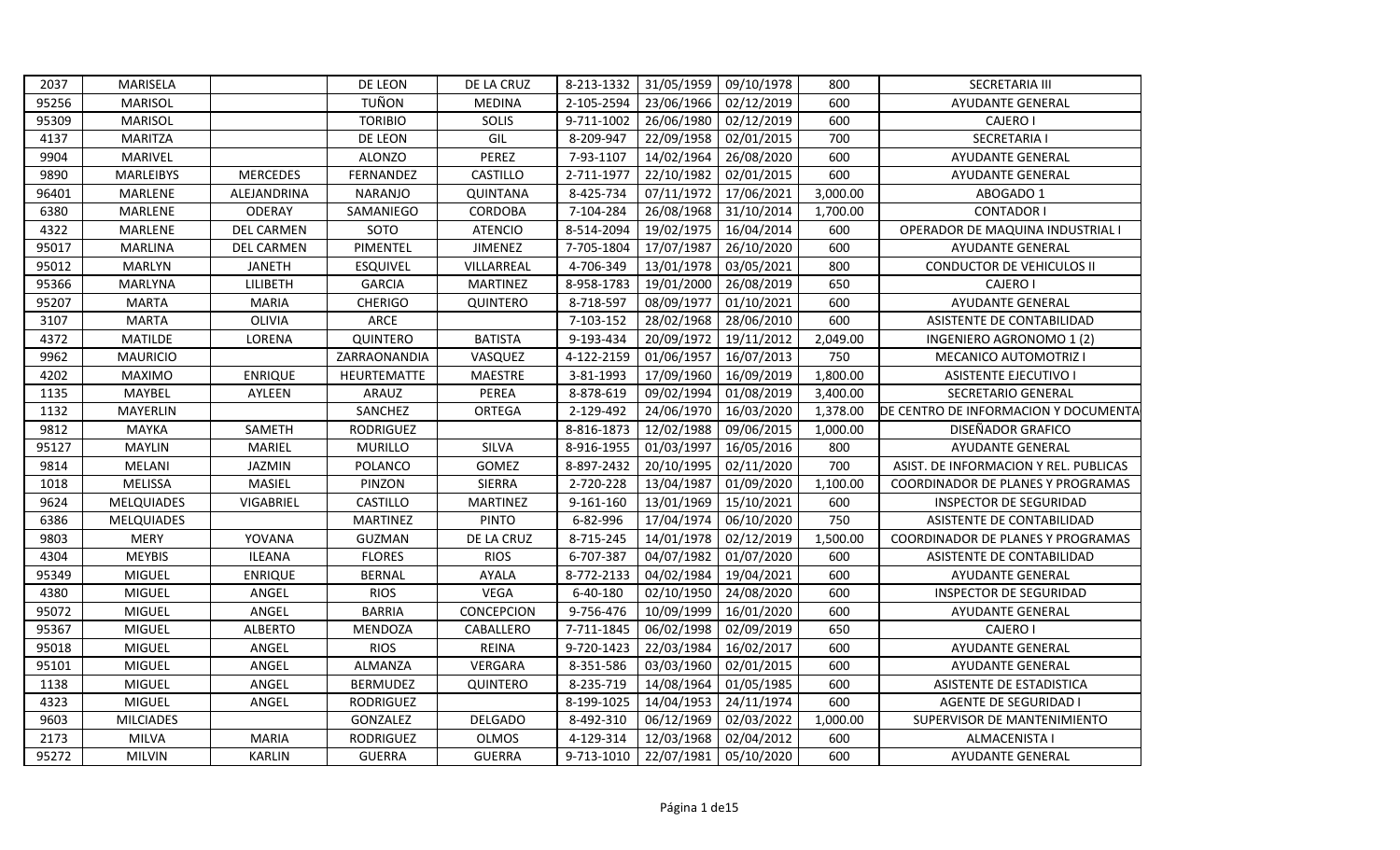| 3108  | <b>MIREYA</b>   | <b>EUGENIA</b>   | VASQUEZ          | <b>JIMENEZ</b>   | 8-419-700     | 27/10/1961 | 01/07/1981 | 700      | ASISTENTE DE CONTABILIDAD                |
|-------|-----------------|------------------|------------------|------------------|---------------|------------|------------|----------|------------------------------------------|
| 2027  | <b>MIRIAM</b>   | <b>ELIZABETH</b> | <b>PINO</b>      | <b>TREJOS</b>    | 6-701-1021    | 06/03/1977 | 26/02/2007 | 1,375.00 | JEFE DE SISTEMATIZACION DE DATOS         |
| 9889  | <b>MIRNA</b>    | <b>KARINA</b>    | HERNANDEZ        |                  | 8-721-2197    | 01/07/1977 | 02/12/2019 | 750      | ASISTENTE DE CONTABILIDAD                |
| 9991  | MIRTELINA       |                  | ADAMES           |                  | 8-727-1079    | 03/04/1978 | 02/01/2015 | 600      | <b>AYUDANTE GENERAL</b>                  |
| 1030  | <b>MIURYZ</b>   | <b>JINELA</b>    | <b>MORALEZ</b>   | RUIZ             | 9-727-579     | 07/12/1986 | 17/07/2017 | 600      | ANALISTA DE MERCADEO I                   |
| 9840  | <b>MOISES</b>   |                  | CASTILLO         | <b>TORRES</b>    | 8-220-2460    | 03/08/1961 | 24/09/2020 | 600      | AYUDANTE GENERAL                         |
| 95301 | <b>MONICA</b>   | YARISEL          | <b>MEDINA</b>    | <b>GALLARDO</b>  | 8-781-1895    | 16/11/1984 | 03/02/2020 | 600      | CAJERO I                                 |
| 9931  | <b>MONICO</b>   |                  | <b>SANTOS</b>    | ZURDO            | 4PI-17-914    | 15/05/1958 | 02/03/2022 | 600.00   | <b>AYUDANTE GENERAL</b>                  |
| 95355 | <b>NADIA</b>    | <b>IVETTE</b>    | <b>MEDINA</b>    | <b>PONTILES</b>  | 8-517-1917    | 09/06/1967 | 18/03/2019 | 700      | COORDINADOR DE PLANES Y PROGRAMAS        |
| 9992  | <b>NAHOLY</b>   | <b>MELISSA</b>   | PEREZ            | <b>OJO</b>       | 8-886-1079    | 17/11/1993 | 16/02/2018 | 600      | <b>AYUDANTE GENERAL</b>                  |
| 95337 | <b>NANCY</b>    | VANESSA          | <b>JAEN</b>      | <b>MEDINA</b>    | 8-222-1596    | 24/02/1962 | 17/02/2021 | 2,500.00 | SECRETARIA EJECUTIVA I                   |
| 2159  | <b>NARCISA</b>  | <b>EDITH</b>     | GONZALEZ         | <b>MARTINEZ</b>  | 7-72-1792     | 25/04/1955 | 18/01/1982 | 3,367.00 | INGENIERO AGRONOMO II (1)                |
| 9998  | <b>NARCISO</b>  |                  | <b>RIOS</b>      | <b>RODRIGUEZ</b> | 9-84-2318     | 30/10/1955 | 16/03/2017 | 600      | AYUDANTE GENERAL                         |
| 4128  | NATHALIE        | <b>NICOLE</b>    | <b>RUIZ</b>      | <b>FLORES</b>    | 8-908-1691    | 08/07/1996 | 21/10/2019 | 600      | ANALISTA DE PRESUPUESTO I                |
| 9928  | NATIVIDAD       |                  | <b>MARTINEZ</b>  | SANCHEZ          | 2-115-269     | 08/09/1967 | 10/12/2020 | 600      | AYUDANTE GENERAL                         |
| 9883  | NEDELKA         | YANETH           | <b>GUTIERREZ</b> | SAMANIEGO        | 6-80-983      | 22/08/1973 | 03/05/2021 | 600      | AYUDANTE GENERAL                         |
| 4337  | <b>NEIKA</b>    | YASIBEL          | <b>JOVANE</b>    | SANCHEZ          | 9-736-940     | 07/11/1991 | 02/12/2019 | 1,000.00 | <b>ASISTENTE EJECUTIVO I</b>             |
| 2204  | <b>NEISA</b>    | <b>ELIDA</b>     | <b>NAVAS</b>     | JARAMILLO        | 2-116-222     | 28/07/1960 | 27/06/1997 | 600      | <b>SECRETARIA I</b>                      |
| 95184 | NELISBETH       | YOLANDA          | <b>FABREGA</b>   | <b>RODRIGUEZ</b> | 9-710-52      | 24/01/1980 | 01/11/2021 | 600      | AYUDANTE GENERAL                         |
| 4147  | <b>NELSON</b>   | ARIEL            | <b>GUERRA</b>    | <b>CISNEROS</b>  | 9-732-1452    | 10/11/1986 | 20/09/2021 | 800      | AGENTE DE SEGURIDAD I                    |
| 9922  | <b>NELSON</b>   | <b>JAVIER</b>    | CASTILLO         | VILLARREAL       | 8-809-22      | 02/09/1987 | 02/01/2013 | 800      | <b>CONDUCTOR DE VEHICULO I</b>           |
| 6383  | <b>NERY</b>     | <b>BIANET</b>    | MUÑOZ            | CASTILLO         | 9-751-614     | 20/11/1997 | 06/10/2020 | 800      | COORDINADOR DE PLANES Y PROGRAMAS        |
| 9615  | <b>NESTOR</b>   |                  | PIMENTEL         | <b>GALLARDO</b>  | 6-46-1468     | 26/08/1951 | 02/12/2019 | 900      | CONDUCTOR DE VEHICULO I                  |
| 4315  | <b>NICOLAS</b>  | <b>JOSE</b>      | GONZALEZ         | PERALTA          | 9-731-1854    | 07/11/1989 | 15/03/2021 | 1,000.00 | <b>COORDINADOR DE PLANES Y PROGRAMAS</b> |
| 95029 | <b>NILVIA</b>   | CAROLINA         | <b>BARRIOS</b>   | <b>ALONZO</b>    | 7-711-1485    | 20/04/1998 | 23/11/2020 | 600      | <b>AYUDANTE GENERAL</b>                  |
| 1022  | <b>NIRIA</b>    | NEREIKA          | MC ELFRESH       | <b>RACEY</b>     | 8-301-212     | 14/11/1968 | 10/04/1995 | 825      | OFICINISTA DE PLANILLAS                  |
| 95136 | <b>NOEL</b>     |                  | PITTI            | <b>SUIRA</b>     | 4-188-548     | 09/05/1968 | 12/04/2021 | 600      | <b>AYUDANTE GENERAL</b>                  |
| 9909  | <b>NOHELIA</b>  | <b>DEL PILAR</b> | <b>MACHUCA</b>   | CAMAÑO           | 9-753-1353    | 12/10/1998 | 10/12/2020 | 600      | AYUDANTE GENERAL                         |
| 9969  | <b>NORBERTO</b> |                  | CASTILLO         | <b>GUTIERREZ</b> | 2-703-1589    | 05/05/1978 | 01/12/2021 | 600      | CONDUCTOR DE VEHICULO I                  |
| 2189  | <b>NORIS</b>    | <b>ESTHER</b>    | VASQUEZ          | CORTEZ           | 7-117-799     | 04/09/1973 | 08/10/1997 | 1,250.00 | PROGRAMADOR DE COMPUTADORAS              |
| 4298  | <b>NORIS</b>    | <b>MINERVA</b>   | CASTILLO         | <b>TORRES</b>    | 9-122-2118    | 29/04/1961 | 01/07/1995 | 700      | SECRETARIA EJECUTIVA I                   |
| 9627  | <b>OLGA</b>     | <b>DELICIA</b>   | MELGAR           | <b>POVEDA</b>    | $6 - 63 - 19$ | 08/08/1967 | 01/07/2020 | 600      | <b>AYUDANTE GENERAL</b>                  |
| 95076 | <b>OLGA</b>     | <b>ESTELA</b>    | ARAUZ            | <b>RIOS</b>      | 8-452-924     | 13/10/1972 | 02/01/2015 | 600      | AYUDANTE GENERAL                         |
| 1023  | OLGA            |                  | <b>SCHMID</b>    | HERNANDEZ        | 9-202-596     | 19/05/1961 | 12/10/1981 | 800      | <b>SECRETARIA I</b>                      |
| 96400 | <b>OLIVER</b>   |                  | <b>JIMENEZ</b>   | <b>BALSA</b>     | 4-739-2304    | 22/05/1985 | 02/03/2021 | 1,000.00 | AYUDANTE GENERAL                         |
| 95073 | OLIVER          | <b>ANTONIO</b>   | MELENDEZ         |                  | 8-930-307     | 22/04/1996 | 16/01/2020 | 600      | AYUDANTE GENERAL                         |
| 2202  | OLIVETH         | <b>ROXANA</b>    | <b>RODRIGUEZ</b> | ORTIZ            | 2-128-835     | 13/10/1968 | 13/11/1995 | 600      | OFICINISTA I                             |
| 9805  | <b>OLMEDO</b>   |                  | <b>CERRUD</b>    | ALVEO            | 2-125-216     | 20/05/1969 | 02/12/2019 | 1,000.00 | COORDINADOR DE PLANES Y PROGRAMAS        |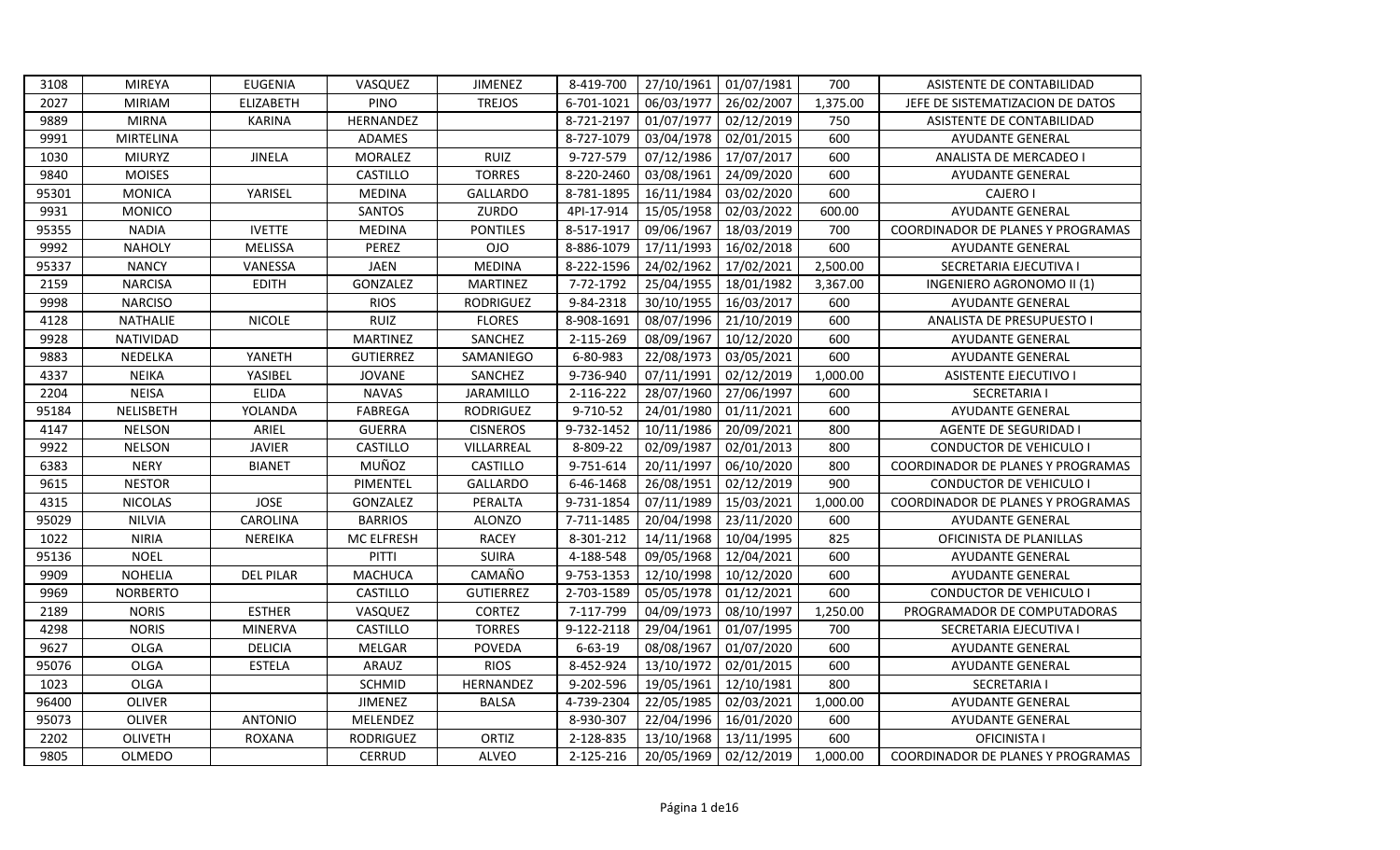| 9925  | <b>OMAR</b>     | <b>ENRIQUE</b>    | VILLALAZ         | MONTENEGRO         | 7-91-1679    | 02/10/1961 | 19/04/2021 | 600      | <b>AYUDANTE GENERAL</b>                 |
|-------|-----------------|-------------------|------------------|--------------------|--------------|------------|------------|----------|-----------------------------------------|
| 2198  | <b>OMAR</b>     | <b>HERLINDO</b>   | <b>QUIROS</b>    | <b>MARTINEZ</b>    | 2-87-842     | 21/09/1957 | 02/05/1995 | 1,199.00 | AGRONOMO I (1)                          |
| 4121  | <b>OMAR</b>     | <b>HONORIO</b>    | <b>BARAHONA</b>  | <b>ESTRIBI</b>     | 8-139-636    | 16/01/1948 | 21/11/1994 | 900      | ECONOMISTA III (SUPERVISOR)             |
| 95288 | ORIS            | <b>MICHEL</b>     | <b>CAMARGO</b>   | ANDRADE            | 9-741-2138   | 03/07/1993 | 02/12/2019 | 600      | <b>CAJERO I</b>                         |
| 9905  | ORLANDO         | <b>ANTONIO</b>    | LOPEZ            | <b>BETHANCOURT</b> | 8-277-141    | 07/11/1963 | 14/04/2021 | 700      | AYUDANTE GENERAL                        |
| 96398 | ORLANDO         | <b>JOSUE</b>      | GONZALEZ         | <b>BROCE</b>       | 8-930-1931   | 19/04/1998 | 26/10/2020 | 1,000.00 | AYUDANTE GENERAL                        |
| 9629  | ORLANDO         | MANUEL            | MENDOZA          | <b>ALONSO</b>      | 8-864-705    | 25/09/1992 | 13/01/2016 | 600      | AYUDANTE GENERAL                        |
| 95092 | <b>OSCAR</b>    | <b>VIRGILIO</b>   | <b>MONTERREY</b> | VILLARREAL         | 8-455-928    | 12/02/1974 | 02/12/2019 | 600      | AYUDANTE GENERAL                        |
| 95361 | <b>OSCAR</b>    | ORLANDO           | OLACIREGUI       | CAMERO             | 8-403-148    | 23/05/1969 | 18/02/2019 | 700      | COORDINADOR DE PLANES Y PROGRAMAS       |
| 9601  | <b>OSIRIS</b>   | YANIN             | <b>APARICIO</b>  | CARVAJAL           | 8-284-730    | 14/08/1967 | 01/03/2016 | 800      | <b>ASISTENTE ADMINISTRATIVO I</b>       |
| 1016  | <b>OSIRIS</b>   | DEL CARMEN        | <b>BARRIOS</b>   | <b>ESCOBAR</b>     | 7-704-1170   | 19/03/1985 | 24/07/2014 | 900      | JEFE DE CONTABILIDAD II                 |
| 9853  | <b>OSVALDO</b>  | <b>ANTONIO</b>    | LOAIZA           | VILLAVERDE         | 8-822-1729   | 22/12/1988 | 16/01/2020 | 600      | <b>AYUDANTE GENERAL</b>                 |
| 4388  | OSVALDO         |                   | GONZALEZ         | LONG               | 8-826-155    | 19/07/1988 | 16/03/2016 | 1,000.00 | ASISTENTE DE CONTABILIDAD               |
| 2169  | <b>OSVALDO</b>  | <b>IVAN</b>       | <b>CHRISTIE</b>  | VASQUEZ            | 8-241-252    | 05/09/1962 | 01/05/1985 | 850      | ASISTENTE DE ESTADISTICA                |
| 95245 | <b>OVIDIO</b>   |                   | ZUÑIGA           | VASQUEZ            | 8-730-2439   | 11/09/1979 | 16/02/2018 | 600      | AYUDANTE GENERAL                        |
| 9721  | PABLO           | <b>ELIESER</b>    | CASTILLO         | <b>BOSQUEZ</b>     | 9-750-1372   | 07/09/1997 | 01/12/2021 | 900      | <b>ADMINISTRADOR I</b>                  |
| 9831  | PABLO           | MANUEL            | VASQUEZ          | VARGAS             | 7-713-173    | 15/03/2001 | 23/11/2020 | 600      | <b>SECRETARIA I</b>                     |
| 4394  | PABLO           |                   | PINEDA           | PIEDRA             | 9-755-1124   | 27/07/1999 | 30/10/2020 | 600      | <b>AYUDANTE GENERAL</b>                 |
| 2062  | PABLO           |                   | <b>DIAZ</b>      | GONZALEZ           | 9-115-1999   | 30/08/1959 | 04/02/2002 | 600      | AYUDANTE GENERAL                        |
| 95302 | <b>PAOLIS</b>   | <b>EUCARIS</b>    | <b>TELLO</b>     | PHILLIPS           | 8-965-2207   | 24/12/2000 | 10/12/2020 | 650      | CAJERO I                                |
| 95267 | <b>PASTOR</b>   | <b>ENRIQUE</b>    | CHAVEZ           | GONZALEZ           | 3-738-1482   | 07/01/1997 | 01/06/2021 | 700      | AYUDANTE GENERAL                        |
| 9901  | <b>PASTORA</b>  |                   | PINEDA           | PEREZ              | 8-399-114    | 09/02/1969 | 24/09/2020 | 600      | AYUDANTE GENERAL                        |
| 95169 | <b>PATRICIA</b> | <b>ESTHER</b>     | <b>WILLIAMS</b>  | HERNANDEZ          | 8-778-331    | 12/12/1980 | 30/10/2020 | 3,500.00 | ASESOR I                                |
| 1011  | <b>PAULA</b>    | <b>INES</b>       | <b>VELIZ</b>     | HERRERA            | 8-193-312    | 19/05/1954 | 20/06/1997 | 630      | ASISTENTE DE ABOGADO III                |
| 9977  | PAULETTE        | CRISTINA          | <b>RODRIGUEZ</b> | <b>FRANCO</b>      | 8-819-2195   | 14/10/1988 | 16/05/2013 | 600      | <b>AYUDANTE GENERAL</b>                 |
| 4348  | PEDRO           | <b>ANTONIO</b>    | MARIN            | MUÑOZ              | 9-757-363    | 05/12/1999 | 16/04/2021 | 600      | OPERADOR DE MAQUINA INDUSTRIAL I        |
| 4432  | PERSEBERANDO    |                   | <b>RODRIGUEZ</b> | GONZALEZ           | 9-738-1447   | 26/06/1992 | 03/05/2021 | 600      | <b>CELADOR</b>                          |
| 95134 | PLINIO          | <b>ALBERTO</b>    | SANJUR           | <b>CAMARGO</b>     | 8-727-1525   | 17/05/1979 | 16/04/2021 | 2,000.00 | CONDUCTOR DE VEHICULO IV (DE EJECUTIVO) |
| 4431  | PLINIO          |                   | <b>VEGA</b>      | ARMUELLES          | 3-107-356    | 09/06/1971 | 05/10/2020 | 600      | <b>AYUDANTE GENERAL</b>                 |
| 2056  | <b>PORFIRIA</b> |                   | VALDERRAMA       | <b>RODRIGUEZ</b>   | 2-105-1473   | 26/02/1966 | 12/01/2015 | 600      | TRABAJADOR MANUAL II                    |
| 4144  | <b>RAFAEL</b>   | <b>ANTONIO</b>    | <b>RODRIGUEZ</b> | <b>RIOS</b>        | 9-750-1509   | 26/08/1997 | 24/09/2020 | 600      | TRABAJADOR MANUAL I                     |
| 9733  | <b>RAFAEL</b>   | <b>CRISTOPHER</b> | <b>STEVENS</b>   | CAMARENA           | 8-870-908    | 27/11/1992 | 25/08/2020 | 800      | COORDINADOR DE PLANES Y PROGRAMAS       |
| 4339  | <b>RAFAEL</b>   | <b>ANTONIO</b>    | <b>MARENGO</b>   | <b>WILLIS</b>      | 8-915-1741   | 05/03/1997 | 21/10/2019 | 800      | JEFE DE ALMACEN                         |
| 3110  | <b>RAFAEL</b>   | <b>ANTONIO</b>    | <b>MARTINEZ</b>  | <b>DIAZ</b>        | 8-205-1717   | 20/12/1956 | 18/05/2010 | 750      | ASISTENTE DE CONTABILIDAD               |
| 1007  | RAIMUNDO        |                   | VALENCIA         | <b>BROOKS</b>      | 3-64-2403    | 17/02/1955 | 01/02/2021 | 3,700.00 | <b>SUB-DIRECTOR GENERAL</b>             |
| 95100 | <b>RAISA</b>    |                   | HERNANDEZ        | <b>MITRE</b>       | 6-722-2255   | 31/12/1998 | 15/03/2021 | 600      | AYUDANTE GENERAL                        |
| 95373 | RAMIRO          |                   | <b>MATOS</b>     | VARGAS             | 2-148-963    | 14/08/1973 | 16/04/2021 | 600      | <b>CONDUCTOR DE VEHICULO I</b>          |
| 4428  | RAMIRO          |                   | <b>GUTIERREZ</b> | <b>CASTRO</b>      | $6 - 84 - 4$ | 12/02/1956 | 16/03/2017 | 600      | <b>AYUDANTE GENERAL</b>                 |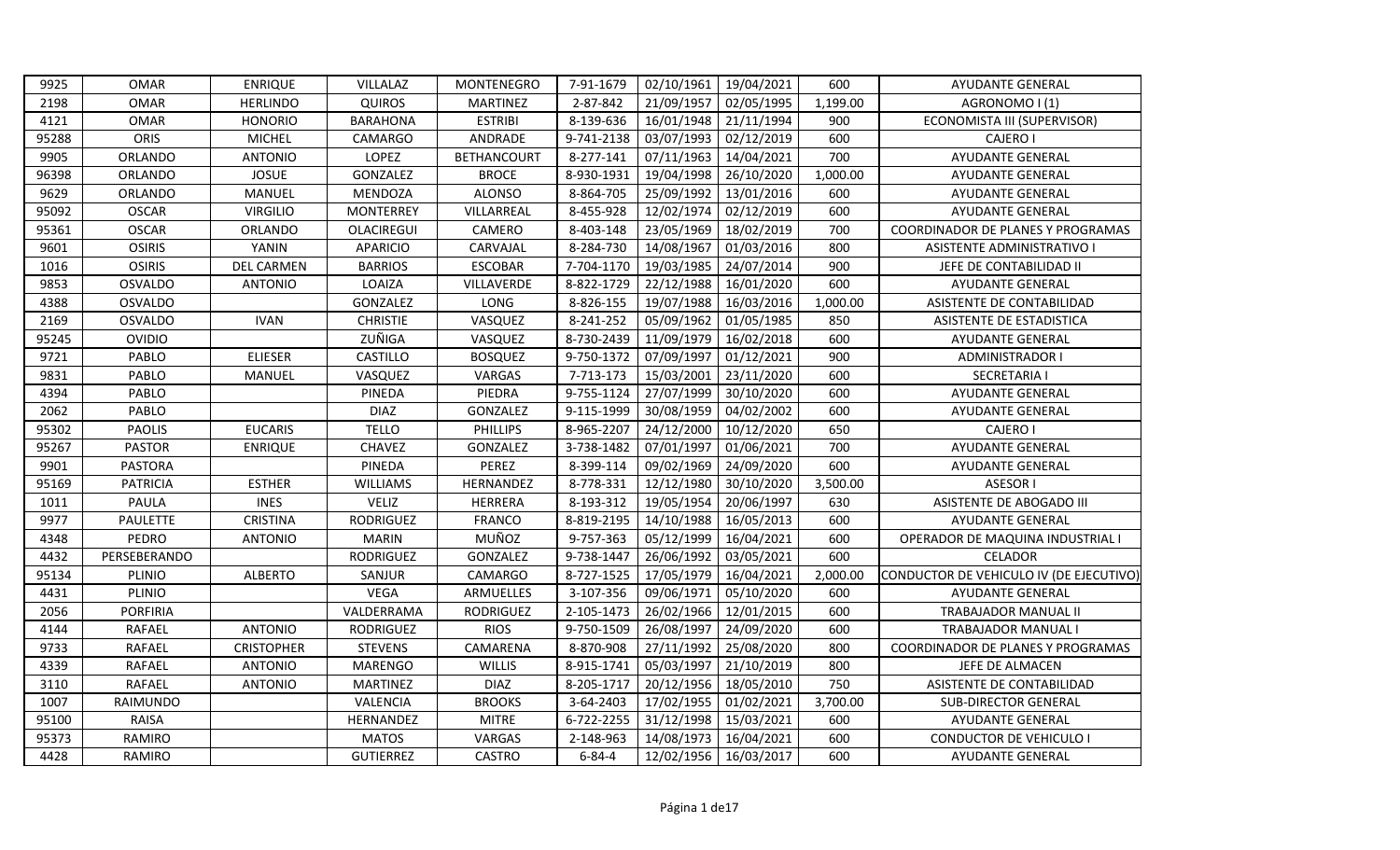| 4434  | <b>RAMSES</b>    | <b>EDWIN</b>    | SANCHEZ          | PEÑA             | 9-727-11   | 04/07/1987 | 27/10/2020 | 600      | <b>CELADOR</b>                        |
|-------|------------------|-----------------|------------------|------------------|------------|------------|------------|----------|---------------------------------------|
| 95275 | RANDALL          | <b>ALBERTO</b>  | LOZADA           | REVILLA          | 8-909-277  | 18/07/1996 | 16/03/2022 | 600.00   | <b>AYUDANTE GENERAL</b>               |
| 4404  | RANDOL           | ABDIEL          | <b>GUEVARA</b>   | <b>MADRID</b>    | 9-756-1203 | 21/02/2000 | 03/05/2021 | 600      | ASISTENTE DE CONTABILIDAD             |
| 95236 | <b>RAUL</b>      | <b>ROLANDO</b>  | ZUÑIGA           | <b>ALVARADO</b>  | 8-717-165  | 20/04/1978 | 23/11/2020 | 700      | <b>CAJERO I</b>                       |
| 4414  | <b>RAUL</b>      | <b>ALEXIS</b>   | <b>BATISTA</b>   | <b>BATISTA</b>   | 9-727-143  | 15/07/1987 | 26/10/2020 | 600      | TRABAJADOR MANUAL I                   |
| 2227  | <b>REBECA</b>    |                 | <b>CUMBRERAS</b> | SALINAS          | 2-86-2689  | 14/03/1958 | 15/02/1982 | 600      | SECRETARIA III                        |
| 2220  | <b>REGINA</b>    | <b>INES</b>     | <b>RAMOS</b>     | <b>OSES</b>      | 8-472-202  | 27/05/1974 | 04/02/2002 | 600      | MENSAJERO INTERNO                     |
| 2068  | REINALDO         | <b>ANDRES</b>   | GONZALEZ         | GONZALEZ         | 9-723-649  | 05/10/1985 | 10/12/2020 | 700      | <b>ASISTENTE DE ABOGADO I</b>         |
| 2155  | <b>RENE</b>      | <b>ALCIDES</b>  | <b>MORAN</b>     | GALVEZ           | 2-78-342   | 01/07/1952 | 16/12/1993 | 3,367.00 | INGENIERO AGRONOMO II (1)             |
| 95129 | <b>REYES</b>     |                 | <b>OJO</b>       | <b>BARRIA</b>    | 6-702-591  | 06/01/1978 | 16/04/2021 | 600      | <b>AYUDANTE GENERAL</b>               |
| 4273  | <b>RICARDO</b>   | JAMES           | PEART            | <b>ROMERO</b>    | 8-945-229  | 28/01/1984 | 01/12/2020 | 2,500.00 | 0                                     |
| 4397  | <b>RICARDO</b>   | <b>HARMODIO</b> | <b>GARRIDO</b>   | <b>GARCIA</b>    | 7-71-1681  | 30/05/1955 | 10/09/2020 | 600      | AYUDANTE GENERAL                      |
| 95225 | <b>RICARDO</b>   | ARIEL           | CORDOBA          | VILLARREAL       | 8-946-159  | 29/06/1999 | 16/09/2019 | 650      | <b>CAJERO I</b>                       |
| 9994  | <b>RICARDO</b>   | <b>ADOLFO</b>   | <b>MORO</b>      | DE LEON          | 8-225-789  | 30/03/1962 | 07/01/2015 | 600      | AYUDANTE GENERAL                      |
| 4405  | RICAUTER         | <b>ROBINET</b>  | SAAVEDRA         | SANDOVAL         | 6-705-1498 | 12/02/1981 | 02/09/2019 | 1,000.00 | AUXILIAR DE ALMACENISTA               |
| 9978  | <b>RICHARD</b>   | <b>ABDIEL</b>   | MUÑOZ            | <b>BUITRAGO</b>  | 2-726-2259 | 18/02/1991 | 01/07/2020 | 600      | <b>CAJERO I</b>                       |
| 95193 | <b>RICHARDS</b>  | <b>ANTHONY</b>  | <b>GUERREL</b>   | <b>GUTIERREZ</b> | 2-712-1560 | 11/05/1983 | 02/12/2019 | 600      | AYUDANTE GENERAL                      |
| 9990  | RICHELIEU        | <b>ARIATHNA</b> | MARQUINEZ        | DE LEON          | 8-822-1873 | 28/01/1989 | 17/03/2015 | 600      | AYUDANTE GENERAL                      |
| 95058 | <b>RIGOBERTO</b> | <b>JESUS</b>    | ORO              | GONZALEZ         | 6-705-10   | 29/06/1980 | 02/12/2019 | 600      | AYUDANTE GENERAL                      |
| 2167  | <b>RIGOBERTO</b> | <b>ALEXIS</b>   | <b>RODRIGUEZ</b> | <b>RODRIGUEZ</b> | 9-163-157  | 10/05/1965 | 27/06/1995 | 1,199.00 | AGRONOMO I (1)                        |
| 4385  | <b>RITA</b>      | <b>ENEIDA</b>   | <b>VEGA</b>      | GONZALEZ         | 7-110-475  | 17/01/1971 | 10/10/2016 | 1,200.00 | ASIST. DE INFORMACION Y REL. PUBLICAS |
| 95305 | <b>ROBERTO</b>   |                 | <b>JAEN</b>      | CARRILLO         | 8-524-2397 | 12/04/1972 | 16/01/2020 | 600      | <b>CAJERO I</b>                       |
| 4398  | <b>ROBERTO</b>   | <b>ENRIQUE</b>  | GONZALEZ         | PEREZ            | 9-181-430  | 03/08/1971 | 20/03/2015 | 600      | CAJERO I                              |
| 2146  | <b>ROBINSON</b>  |                 | <b>PINTO</b>     | <b>ALFONSO</b>   | 6-73-854   | 21/07/1971 | 01/08/2019 | 1,500.00 | <b>DIRECTOR REGIONAL</b>              |
| 95348 | <b>RODERICK</b>  |                 | <b>HERRERA</b>   | <b>RODRIGUEZ</b> | 8-955-595  | 03/04/2000 | 10/09/2020 | 600      | <b>AYUDANTE GENERAL</b>               |
| 1024  | <b>RODERICK</b>  |                 | <b>GUZMAN</b>    | <b>MEZA</b>      | 8-420-757  | 12/11/1957 | 16/07/1997 | 900      | ASIST. DE INFORMACION Y REL. PUBLICAS |
| 9974  | <b>RODRIGO</b>   |                 | MONTENEGRO       | <b>RODRIGUEZ</b> | 8-531-1241 | 03/01/1971 | 19/04/2021 | 600      | <b>AYUDANTE GENERAL</b>               |
| 4341  | <b>ROGELIO</b>   | <b>ANTONIO</b>  | <b>GARCIA</b>    | <b>FLORES</b>    | 6-056-153  | 07/08/1963 | 16/02/2016 | 600      | ANALISTA DE MERCADEO I                |
| 3266  | <b>ROGERS</b>    |                 | <b>MORALES</b>   | DE LAS CASAS     | 8-709-1800 | 22/06/1977 | 07/08/2009 | 1,000.00 | PROGRAMADOR DE COMPUTADORAS           |
| 9973  | <b>ROMEL</b>     | <b>RODOLFO</b>  | <b>RAMOS</b>     | <b>QUIÑONES</b>  | 8-918-906  | 05/03/1997 | 30/11/2020 | 700      | AYUDANTE GENERAL                      |
| 9956  | <b>ROSA</b>      | <b>MARIA</b>    | <b>ORTIZ</b>     | CARRION          | 8-522-696  | 04/09/1964 | 26/08/2019 | 1,500.00 | <b>ADMINISTRADOR I</b>                |
| 4206  | <b>ROSARIO</b>   |                 | <b>RODRIGUEZ</b> | <b>APARICIO</b>  | 6-76-464   | 24/03/1972 | 18/08/2014 | 900      | ASISTENTE DE CONTABILIDAD             |
| 95318 | <b>RUBEN</b>     | <b>ANTONIO</b>  | JARAMILLO        |                  | 6-702-1414 | 10/02/1978 | 01/07/2020 | 950      | COORDINADOR DE PLANES Y PROGRAMAS     |
| 95322 | <b>RUBEN</b>     |                 | GONZALEZ         | CAMARENA         | 8-491-421  | 21/12/1973 | 01/11/2019 | 650      | <b>CAJERO I</b>                       |
| 95114 | <b>RUBEN</b>     | <b>DARIO</b>    | <b>RODRIGUEZ</b> | VALDES           | 8-450-712  | 21/01/1974 | 07/03/2019 | 600      | AYUDANTE GENERAL                      |
| 9897  | <b>RUBEN</b>     | <b>DARIO</b>    | SOTO             | SEVILLANO        | 8-826-1482 | 21/06/1989 | 22/10/2018 | 600      | AYUDANTE GENERAL                      |
| 2250  | <b>RUBIER</b>    | <b>ALEXIS</b>   | <b>DIAZ</b>      | <b>RODRIGUEZ</b> | 6-41-2504  | 23/09/1956 | 21/03/1979 | 900      | <b>ADMINISTRADOR I</b>                |
| 6315  | <b>RUFINA</b>    |                 | NUÑEZ            | DE LEON          | 8-715-1070 | 02/01/1978 | 02/03/2022 | 2,300.00 | ASISTENTE DE ABOGADO                  |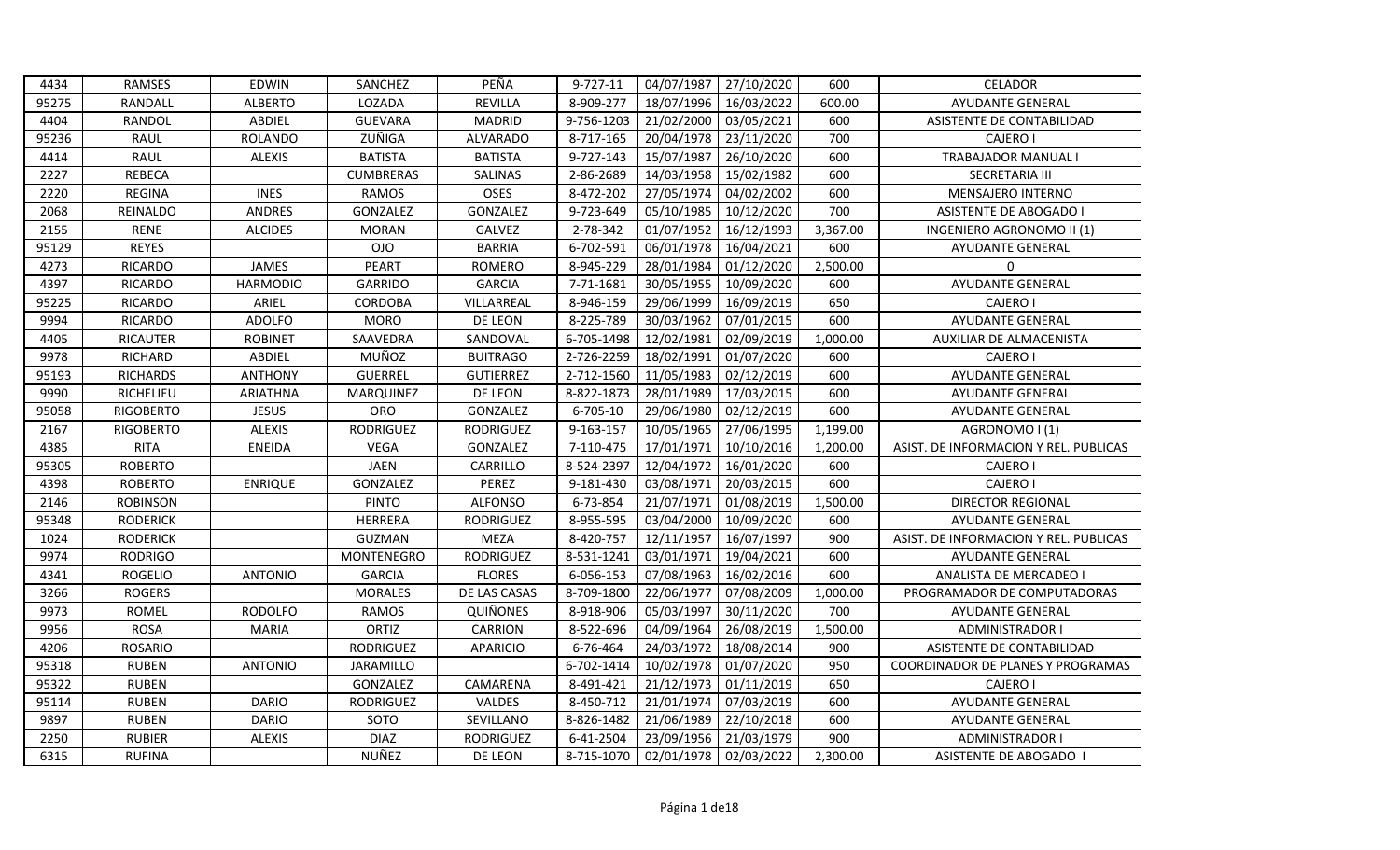| 95271 | <b>RUSIBETH</b>  | <b>RACHEL</b>    | <b>ROQUEBERT</b>  | <b>MENESES</b>  | 8-759-239   | 07/03/1981 | 20/03/2018 | 600      | AYUDANTE GENERAL                      |
|-------|------------------|------------------|-------------------|-----------------|-------------|------------|------------|----------|---------------------------------------|
| 6308  | SADIA            | <b>ILEANA</b>    | FERNANDEZ         | SAMANIEGO       | 8-249-732   | 18/11/1960 | 16/07/2015 | 1,200.00 | COORDINADOR DE PLANES Y PROGRAMAS     |
| 95327 | SAMUEL           |                  | <b>ALFONSO</b>    | <b>MORENO</b>   | 6-48-877    | 28/09/1953 | 01/07/2020 | 1,000.00 | <b>AYUDANTE GENERAL</b>               |
| 95097 | SANDOVA          |                  | <b>OTERO</b>      | SANJUR          | 4-110-790   | 21/10/1951 | 02/09/2019 | 1,450.00 | ASISTENTE DE CONTABILIDAD             |
| 2164  | SANTA            |                  | <b>MARTINEZ</b>   | CAMARENA        | 4-702-1255  | 12/03/1976 | 20/08/2014 | 650      | <b>TRABAJADOR MANUAL I</b>            |
| 95208 | SANTIAGO         |                  | ALMANZA           | CABALLERO       | 6-705-1338  | 12/10/1980 | 13/08/2021 | 600      | <b>AYUDANTE GENERAL</b>               |
| 9852  | SANTIAGO         |                  | <b>MORENO</b>     | <b>DIAZ</b>     | 7-709-2480  | 26/06/1995 | 03/05/2021 | 1,000.00 | COORDINADOR DE PLANES Y PROGRAMAS     |
| 2184  | SANTIAGO         |                  | <b>ALARCON</b>    | VALDES          | 3-101-964   | 28/05/1970 | 16/09/2019 | 1,500.00 | <b>DIRECTOR REGIONAL</b>              |
| 4275  | <b>SANTOS</b>    |                  | <b>MORALES</b>    | MARQUINEZ       | 4-221-86    | 06/10/1958 | 15/06/1978 | 600      | SOLDADOR III (SUPERVISOR)             |
| 95063 | SASHA            | <b>ESTEFANIE</b> | SANCHEZ           | MUÑOZ           | 8-1007-1418 | 28/04/1993 | 02/12/2019 | 600      | AYUDANTE GENERAL                      |
| 4318  | SAYARY           | <b>ITZEL</b>     | <b>TINOCO</b>     | CORDOBA         | 8-746-258   | 27/04/1981 | 02/07/2019 | 4,000.00 | ASESOR I                              |
| 4320  | SECUNDINO        |                  | <b>GUERRA</b>     | SANJUR          | 4-132-2493  | 21/05/1958 | 04/08/1997 | 600      | SOLDADOR I                            |
| 9968  | <b>SERGIO</b>    | ANDRE            | <b>VILLAR</b>     | LEÓN            | 9-755-2442  | 08/11/1999 | 09/08/2021 | 600      | AYUDANTE GENERAL                      |
| 2177  | <b>SERGIO</b>    | <b>ARTURO</b>    | <b>HARBOR</b>     | <b>DOWNER</b>   | 1-22-891    | 02/04/1962 | 01/06/2021 | 2,426.00 | INGENIERO AGRONOMO I (1)              |
| 95122 | <b>SERGIO</b>    |                  | <b>RODRIGUEZ</b>  | CANO            | 7-101-638   | 07/10/1967 | 06/01/2015 | 600      | <b>AYUDANTE GENERAL</b>               |
| 9881  | SHANIDAD         | <b>ANYURI</b>    | <b>CHEMG</b>      | <b>RAMOS</b>    | 3-704-1721  | 07/09/1978 | 01/11/2019 | 600      | AYUDANTE GENERAL                      |
| 9704  | SHEYLA           | <b>LISBETH</b>   | <b>MARTINEZ</b>   | LAY             | 5-703-1265  | 28/08/1982 | 02/12/2021 | 750      | <b>SECRETARIA I</b>                   |
| 9815  | <b>SIXTA</b>     | LORENA           | <b>FIGUEROA</b>   | ORTEGA          | 8-774-1045  | 02/08/1983 | 02/12/2019 | 700      | ASIST. DE INFORMACION Y REL. PUBLICAS |
| 1130  | <b>SOCRATES</b>  |                  | <b>THEOKTISTO</b> | <b>DIAZ</b>     | PE-13-234   | 02/12/1989 | 27/07/2015 | 2,050.00 | <b>SUB-DIRECTOR NACIONAL</b>          |
|       |                  |                  |                   |                 |             |            |            |          |                                       |
| 95133 | <b>SOFIA</b>     | LOURDES          | <b>MORON</b>      | CASTILLO        | 9-129-319   | 07/05/1965 | 01/02/2016 | 3,500.00 | <b>ASESOR II</b>                      |
| 6378  | <b>SOFIA</b>     |                  | CASTILLO          |                 | 8-482-378   | 30/01/1975 | 07/02/2003 | 3,367.00 | INGENIERO AGRONOMO II (1)             |
| 95171 | SOMARA           |                  | <b>DIAZ</b>       | <b>BORBON</b>   | 8-488-669   | 30/06/1956 | 01/07/2020 | 1,000.00 | <b>AYUDANTE GENERAL</b>               |
| 2066  | SONIA            | <b>EDITH</b>     | <b>RENGIFO</b>    | <b>CERRUD</b>   | 8-486-502   | 26/10/1966 | 01/11/1995 | 600      | <b>TRABAJADOR MANUAL I</b>            |
| 95083 | <b>STEPHANIE</b> | ALEXANDRA        | <b>ESPINOSA</b>   | <b>GARCIA</b>   | 8-840-344   | 15/08/1990 | 26/10/2020 | 850      | SECRETARIA EJECUTIVA I                |
| 4209  | <b>STEPHANY</b>  | <b>MARARIT</b>   | DE LA ROSA        | NUÑEZ           | 8-763-1397  | 04/12/1982 | 27/06/2011 | 600      | CONDUCTOR DE VEHICULO I               |
| 95056 | <b>STEVEN</b>    | ABDIEL           | <b>ESQUIVEL</b>   |                 | 4-813-1615  | 04/12/2000 | 01/04/2021 | 600      | <b>AYUDANTE GENERAL</b>               |
| 95098 | SUNITZA          | ARIADNE          | <b>RAMOS</b>      | PIMIENTA        | 8-936-1629  | 28/10/1997 | 02/12/2019 | 600      | <b>AYUDANTE GENERAL</b>               |
| 95125 | SUSANA           | VALERIA          | LOPEZ             | <b>FLAVILLE</b> | 8-506-150   | 22/06/1963 | 02/03/2020 | 600      | AYUDANTE GENERAL                      |
| 4117  | <b>TANIA</b>     | <b>LISBETH</b>   | <b>APARICIO</b>   | <b>NORIEGA</b>  | 8-473-90    | 28/08/1974 | 01/06/2020 | 2,300.00 | ANALISTA DE MERCADEO III (SUP)        |
| 4132  | <b>TANSHKA</b>   | <b>RACHEL</b>    | <b>BERROCAL</b>   | <b>CHERIGO</b>  | 8-917-2232  | 07/05/1997 | 19/04/2021 | 600      | SECRETARIA III                        |
| 9906  | <b>THAIS</b>     | <b>MERCEDES</b>  | <b>DIAZ</b>       | <b>REYES</b>    | 8-1001-2039 | 29/03/1995 | 01/12/2020 | 1,000.00 | ASISTENTE DE CONTABILIDAD             |
| 4276  | <b>URBINO</b>    |                  | RODRIGUEZ         | CARRASCO        | 6-49-1170   | 14/04/1957 | 04/06/1980 | 600      | SOLDADOR II                           |
| 9824  | VANESA           | LIZBETH          | LORENZO           | HERRERA         | 8-780-453   | 22/01/1984 | 02/03/2020 | 800      | <b>CONDUCTOR DE VEHICULO I</b>        |
| 95096 | <b>VERONICA</b>  | ANETH            | MUÑOZ             |                 | 9-727-2282  | 21/03/1987 | 02/09/2014 | 600      | <b>CAJERO I</b>                       |
| 4271  | <b>VIANETH</b>   |                  | <b>MURILLO</b>    | <b>POTES</b>    | 5-713-1481  | 12/02/1987 | 16/08/2019 | 1,500.00 | <b>DIRECTOR NACIONAL</b>              |
| 95246 | <b>VICENTA</b>   |                  | SALINA            | <b>SALINA</b>   | 4-244-208   | 22/01/1972 | 07/06/2021 | 600      | AYUDANTE GENERAL                      |
| 95126 | <b>VICTOR</b>    |                  | <b>MARIN</b>      | <b>BARRIA</b>   | 6-709-2122  | 13/01/1985 | 16/04/2021 | 600      | <b>AYUDANTE GENERAL</b>               |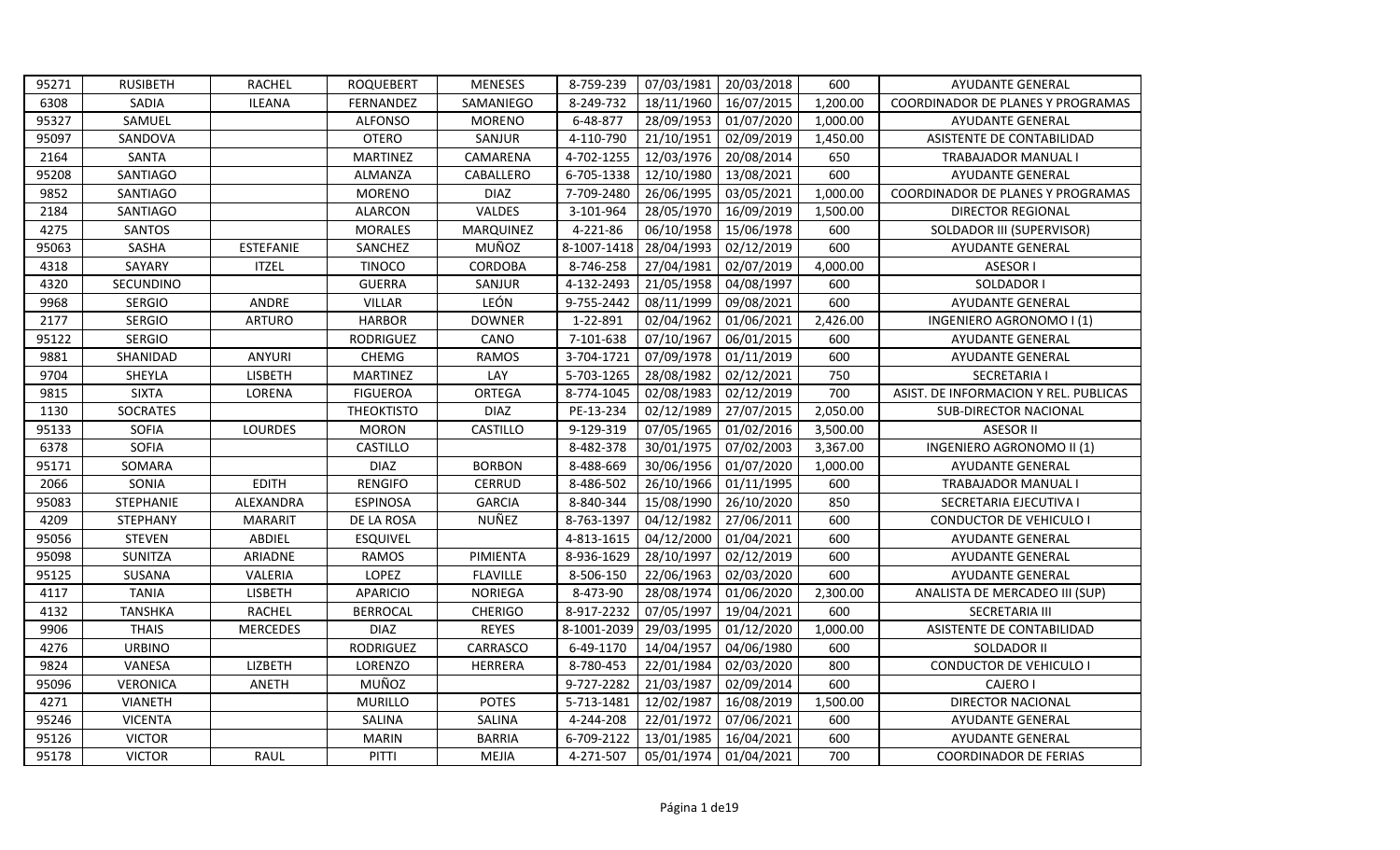| 95015 | <b>VICTOR</b>   | <b>ALBERTO</b>    | CABRERA          | GONZALEZ         | 6-704-1364 | 20/02/1980 | 26/08/2020 | 600      | <b>AYUDANTE GENERAL</b>           |
|-------|-----------------|-------------------|------------------|------------------|------------|------------|------------|----------|-----------------------------------|
| 9801  | <b>VICTOR</b>   | MANUEL            | SANJUR           | <b>VEGA</b>      | 8-308-40   | 06/03/1969 | 10/02/2015 | 1,500.00 | ADMINISTRADOR I                   |
| 4347  | <b>VICTOR</b>   | MANUEL            | CAMARGO          |                  | 9-97-1322  | 10/12/1952 | 01/11/1973 | 600      | ALMACENISTA I                     |
| 4390  | <b>VIELCI</b>   | <b>HAYDEE</b>     | HERNANDEZ        | <b>MARTINEZ</b>  | 2-714-977  | 13/05/1984 | 04/07/2016 | 600      | ASISTENTE DE CONTABILIDAD         |
| 95296 | <b>VIELKA</b>   | <b>CRISTINA</b>   | HANSELL          | <b>BLAKE</b>     | 8-716-1323 | 10/01/1978 | 02/12/2019 | 600      | <b>CAJERO I</b>                   |
| 95006 | <b>VIELKA</b>   | <b>RUTH</b>       | <b>MAYORGA</b>   | <b>OBANDO</b>    | 1-45-942   | 11/02/1973 | 16/03/2022 | 1,000.00 | OPERADOR DE COMPUTADORA I         |
| 2036  | <b>VILMA</b>    | <b>ELENA</b>      | <b>RAMOS</b>     | <b>HIGUERO</b>   | 8-227-862  | 18/08/1959 | 19/02/1979 | 1,725.00 | JEFE DE PERSONAL                  |
| 95238 | VIODELDA        | ARACELLYS         | NUÑEZ            | <b>BRAVO</b>     | 7-101-716  | 01/10/1967 | 18/06/2018 | 600      | <b>AYUDANTE GENERAL</b>           |
| 96394 | <b>VIRGINIA</b> | YARITZEL          | SANTAMARIA       | VARGAS           | 8-820-950  | 17/11/1988 | 08/03/2017 | 1,000.00 | ASISTENTE DE CONTABILIDAD         |
| 95085 | <b>VIVIANA</b>  | <b>BEATRIZ</b>    | <b>CASTILLO</b>  | <b>JORDAN</b>    | 8-752-2199 | 10/10/1981 | 09/03/2017 | 800      | AYUDANTE GENERAL                  |
| 9874  | <b>VLADIMIR</b> |                   | <b>MARTINEZ</b>  | SAMANIEGO        | 9-729-1747 | 09/11/1988 | 01/10/2021 | 600      | <b>AYUDANTE GENERAL</b>           |
| 95028 | <b>VLADIMIR</b> | <b>GABRIEL</b>    | <b>MATIAS</b>    | <b>ROMAN</b>     | 8-829-2337 | 10/11/1989 | 16/04/2021 | 2,200.00 | ASISTENTE DE ABOGADO III          |
| 9703  | <b>WALTER</b>   |                   | CARPINTERO       | CASTRELLON       | 4-764-1450 | 13/08/1987 | 04/09/2019 | 1,500.00 | COORDINADOR DE PLANES Y PROGRAMAS |
| 9916  | <b>WIGBERTO</b> | <b>DANIEL</b>     | <b>NAVARRO</b>   | PEREZ            | 6-720-931  | 05/02/1997 | 26/10/2020 | 600      | <b>AYUDANTE GENERAL</b>           |
| 4314  | <b>WINDY</b>    | <b>ELENA</b>      | ORTIZ            | <b>ESPINOSA</b>  | 9-745-814  | 18/01/1995 | 03/05/2021 | 600      | <b>AYUDANTE GENERAL</b>           |
| 96402 | <b>XAVIER</b>   | ALEXANDER         | <b>TAPIA</b>     | DE LEON          | 4-726-704  | 20/05/1982 | 01/06/2021 | 1,000.00 | ING. EN SISTEMAS COMPUTACIONALES  |
| 4135  | <b>XIOMARA</b>  | <b>JOREANY</b>    | <b>BARRAZA</b>   | <b>ALANIS</b>    | 4-758-981  | 30/08/1991 | 01/09/2020 | 3,000.00 | ANALISTA DE RECURSOS HUMANOS      |
| 9943  | <b>XIOMARA</b>  | <b>DIANETH</b>    | <b>TEJADA</b>    | PINEDA           | 8-378-74   | 23/04/1968 | 04/02/2016 | 600      | <b>AYUDANTE GENERAL</b>           |
| 9819  | YAHIR           | <b>ALFONSO</b>    | <b>REYES</b>     | SALAZAR          | 3-120-926  | 05/09/1974 | 16/04/2021 | 3,000.00 | <b>ASESOR I</b>                   |
| 95099 | YAMILETH        | <b>DEL CARMEN</b> | <b>RODRIGUEZ</b> |                  | 6-710-2447 | 26/05/1986 | 16/04/2021 | 600      | <b>AYUDANTE GENERAL</b>           |
| 1026  | YAMILETH        | <b>MARLU</b>      | LAURIN           | <b>ATENCIO</b>   | 2-706-689  | 02/07/1977 | 01/07/2020 | 900      | COORDINADOR DE PLANES Y PROGRAMAS |
| 9827  | YAMILETH        | <b>ROXANA</b>     | <b>MARTINEZ</b>  | <b>DUNCAN</b>    | 1-733-2164 | 29/06/1994 | 02/12/2019 | 600      | <b>SECRETARIA I</b>               |
| 2241  | YAMILETH        | <b>EDITH</b>      | ARROCHA          | PITTI            | 8-744-1075 | 26/02/1981 | 23/02/2015 | 650      | ADMINISTRADOR REGIONAL            |
| 95161 | YANETH          | <b>IRINA</b>      | DE LA CRUZ       | <b>TORRE</b>     | 8-803-1502 | 18/02/1987 | 01/10/2021 | 600      | TRABAJADOR MANUAL I               |
| 95008 | YAQUELIN        | <b>AIVES</b>      | <b>NIÑO</b>      | NUÑEZ            | 8-427-911  | 17/02/1973 | 01/07/2020 | 800      | <b>OFICINISTA I</b>               |
| 9715  | YARINETH        | YARIELA           | <b>ESPINOSA</b>  | SANTANA          | 8-734-1801 | 22/01/1980 | 15/10/2021 | 600      | <b>AYUDANTE GENERAL</b>           |
| 9917  | YARISELKI       | VANESSA           | VALENCIA         | SAAVEDRA         | 8-753-444  | 18/12/1981 | 03/05/2021 | 600      | AYUDANTE GENERAL                  |
| 9607  | YASDEN          | <b>YIRAIS</b>     | <b>RUIZ</b>      | <b>MORENO</b>    | 8-791-2077 | 18/09/1985 | 23/06/2015 | 700      | ALMACENISTA I                     |
| 9893  | YELINA          | <b>ELIZABETH</b>  | QUIJADA          | <b>FUENTES</b>   | 4-236-780  | 30/10/1971 | 02/12/2019 | 700      | ASISTENTE DE CONTABILIDAD         |
| 9702  | <b>YENERI</b>   | DEL CARMEN        | SALCEDO          | CORDOBA          | 8-709-748  | 04/07/1977 | 02/12/2019 | 600      | <b>AYUDANTE GENERAL</b>           |
| 4411  | YERENI          |                   | <b>RODRIGUEZ</b> | <b>RODRIGUEZ</b> | 9-744-300  | 19/10/1994 | 03/05/2021 | 600      | ASISTENTE DE CONTABILIDAD         |
| 9987  | YESENIA         | <b>MARBELYS</b>   | <b>REYES</b>     | <b>MITRE</b>     | 7-710-614  | 09/12/1995 | 20/11/2020 | 700      | <b>ANALISTA DE MERCADEO I</b>     |
| 3100  | YESSENIA        | <b>ENELITH</b>    | GONZALEZ         | CEDEÑO           | 8-871-1674 | 13/07/1993 | 01/07/2017 | 600      | ASISTENTE DE CONTABILIDAD         |
| 95199 | <b>YIBETH</b>   | <b>MILITZA</b>    | NUÑEZ            | PIMIENTA         | 8-713-312  | 09/09/1977 | 01/07/2020 | 800      | <b>OFICINISTA I</b>               |
| 95103 | YOBANA          | <b>OMARIS</b>     | <b>TORRES</b>    | <b>RIOS</b>      | 8-743-1299 | 25/12/1980 | 04/09/2019 | 1,500.00 | ASISTENTE DE CONTABILIDAD         |
| 4156  | YONDELIS        |                   | <b>BATISTA</b>   | <b>BARRIA</b>    | 9-749-757  | 16/10/1996 | 24/09/2020 | 600      | TRABAJADOR MANUAL I               |
| 95041 | YONIS           | ABEL              | MUÑOZ            | <b>NAVARRO</b>   | 9-751-1960 | 11/02/1998 | 20/11/2020 | 600      | AYUDANTE GENERAL                  |
|       |                 |                   |                  |                  |            |            |            |          |                                   |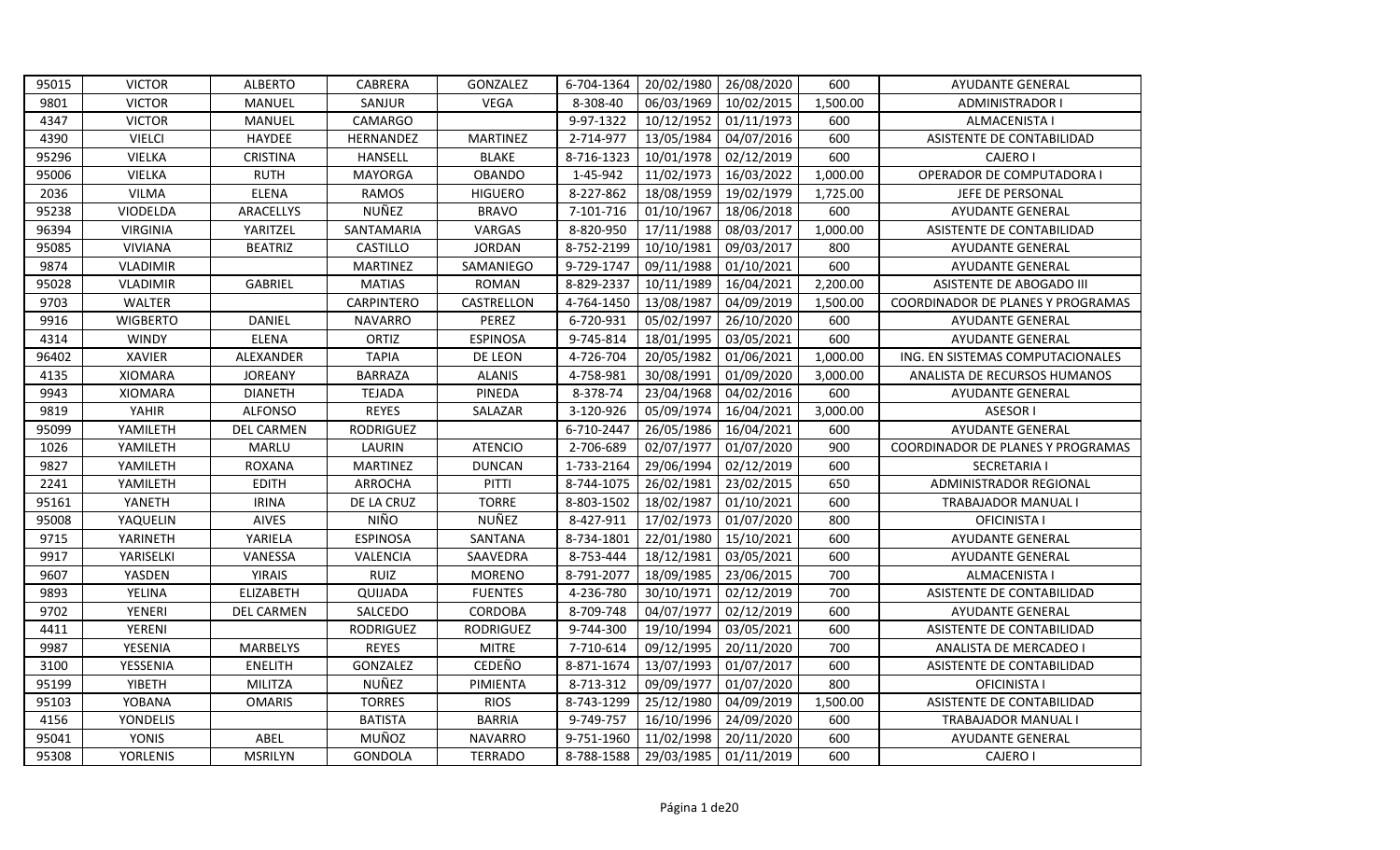| 4417  | <b>YOSEPH</b>   | <b>ISAAC</b>    | <b>FRIAS</b>     | <b>SANTOS</b>     | 8-753-958   | 18/12/1981 | 03/07/2020            | 680      | <b>CAJERO I</b>                  |
|-------|-----------------|-----------------|------------------|-------------------|-------------|------------|-----------------------|----------|----------------------------------|
| 9625  | YOSHIMAR        | <b>SHAMET</b>   | MANUEL           | <b>BRATHWAITE</b> | 1-718-445   |            | 13/10/1986 02/03/2022 | 600.00   | <b>INSPECTOR DE SEGURIDAD I</b>  |
| 4367  | YUEALY          | <b>MARAT</b>    | <b>SINGH</b>     | VILLARREAL        | 8-721-01064 |            | 19/09/1978 03/08/2006 | 600      | ASISTENTE DE CONTABILIDAD        |
| 95043 | <b>YUNIER</b>   | ZACARIA         | VASQUEZ          | <b>MIRANDA</b>    | 2-729-322   | 12/04/1992 | 03/05/2021            | 600      | OPERADOR DE MAQUINA INDUSTRIAL I |
| 95146 | <b>YURISLEI</b> | <b>ESTHER</b>   | <b>GUTIERREZ</b> | VILLARREAL        | 8-770-1854  | 06/10/1983 | 17/03/2021            | 1,000.00 | ASISTENTE DE CONTABILIDAD        |
| 9850  | ZASTHIA         | LIRIELSY        | <b>PINEDA</b>    | <b>ARAUZ</b>      | 4-761-1638  | 10/11/1987 | 16/02/2017            | 600      | <b>AYUDANTE GENERAL</b>          |
| 6305  | ZAYBETH         | <b>DELIA</b>    | <b>MURILLO</b>   | <b>COLLINS</b>    | 8-502-51    | 07/08/1975 | 02/01/2013            | 600      | ANALISTA DE MERCADEO I           |
| 9896  | <b>ZOBEIDA</b>  | <b>BETZAIDA</b> | ANTIOCO          | <b>BENITEZ</b>    | 3-720-988   | 23/06/1986 | 01/10/2021            | 600      | ASISTENTE DE CONTABILIDAD        |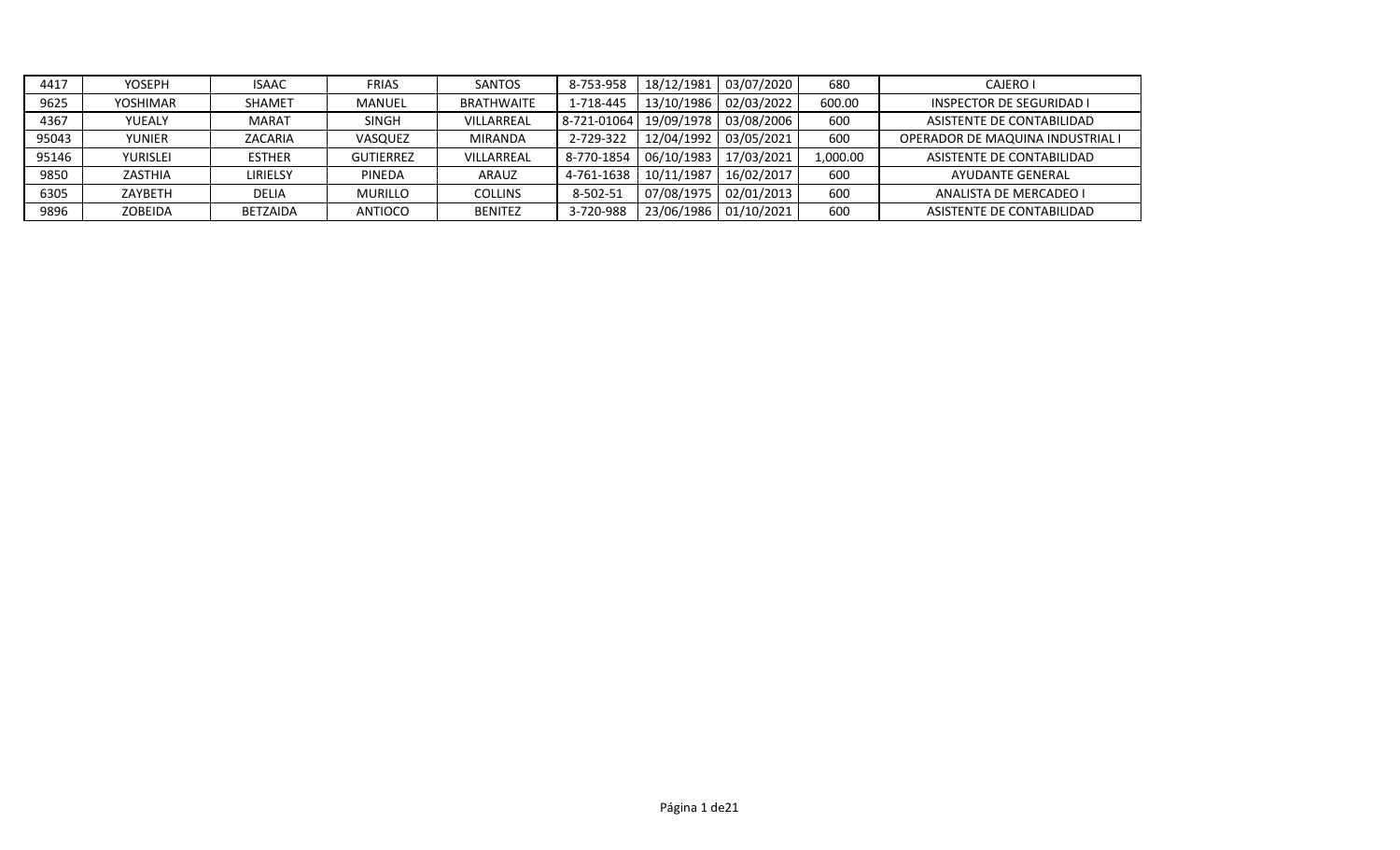| <b>Direccion</b>                         | Objeto de<br>Gasto | <b>Tipo</b>      |
|------------------------------------------|--------------------|------------------|
| DIRECCION REGIONAL DE VERAGUAS           | 001                | PERMANENTE       |
| DIRECCION REGIONAL DE HERRERA            | 001                | PERMANENTE       |
| DIRECCION REGIONAL METROPOLITANA         | 004                | <b>INVERSIÓN</b> |
| DEPARTAMENTO DE SEGURIDAD                | 001                | PERMANENTE       |
| DIRECCION REGIONAL METROPOLITANA         | 004                | <b>INVERSIÓN</b> |
| DIRECCION REGIONAL DE DARIEN             | 004                | <b>INVERSIÓN</b> |
| DIRECCION REGIONAL DE LOS SANTOS         | 004                | <b>INVERSIÓN</b> |
| DIRECCION DE ADMINISTRACION              | 004                | <b>INVERSIÓN</b> |
| DIRECCION REGIONAL METROPOLITANA         | 001                | PERMANENTE       |
| DIRECCION REGIONAL DE HERRERA            | 004                | <b>INVERSION</b> |
| DEPARTAMENTO DE CONTABILIDAD             | 001                | PERMANENTE       |
| DIRECCION REGIONAL DE HERRERA            | 004                | <b>INVERSIÓN</b> |
| DIRECCION REGIONAL DE VERAGUAS           | 001                | PERMANENTE       |
| DIRECCION REGIONAL METROPOLITANA         | 001                | PERMANENTE       |
| DIRECCION REGIONAL DE HERRERA            | 004                | <b>INVERSIÓN</b> |
| DIRECCION REGIONAL DE COLON              | 004                | <b>INVERSIÓN</b> |
| DIRECCION REGIONAL DE LOS SANTOS         | 001                | PERMANENTE       |
| DIRECCION DE MERCADEO Y COMERCIALIZACION | 001                | PERMANENTE       |
| DIRECCION REGIONAL DE COCLE              | 001                | PERMANENTE       |
| DIRECCION REGIONAL DE CHIRIQUI           | 004                | <b>INVERSIÓN</b> |
| <b>DIRECCION GENERAL</b>                 | 004                | <b>INVERSIÓN</b> |
| DIRECCION REGIONAL METROPOLITANA         | 001                | PERMANENTE       |
| <b>DIRECCION GENERAL</b>                 | 004                | <b>INVERSIÓN</b> |
| <b>DIRECCION GENERAL</b>                 | 004                | <b>INVERSIÓN</b> |
| DIRECCION REGIONAL METROPOLITANA         | 001                | PERMANENTE       |
| DIRECCION DE ADMINISTRACION              | 004                | <b>INVERSIÓN</b> |
| DIRECCION REGIONAL DE VERAGUAS           | 004                | <b>INVERSIÓN</b> |
| DIRECCION REGIONAL METROPOLITANA         | 004                | <b>INVERSIÓN</b> |
| SILOS LA HONDA                           | 001                | PERMANENTE       |
| DIRECCION REGIONAL DE VERAGUAS           | 004                | <b>INVERSIÓN</b> |
| DIRECCION REGIONAL METROPOLITANA         | 001                | PERMANENTE       |
| DIRECCION REGIONAL DE LOS SANTOS         | 004                | <b>INVERSIÓN</b> |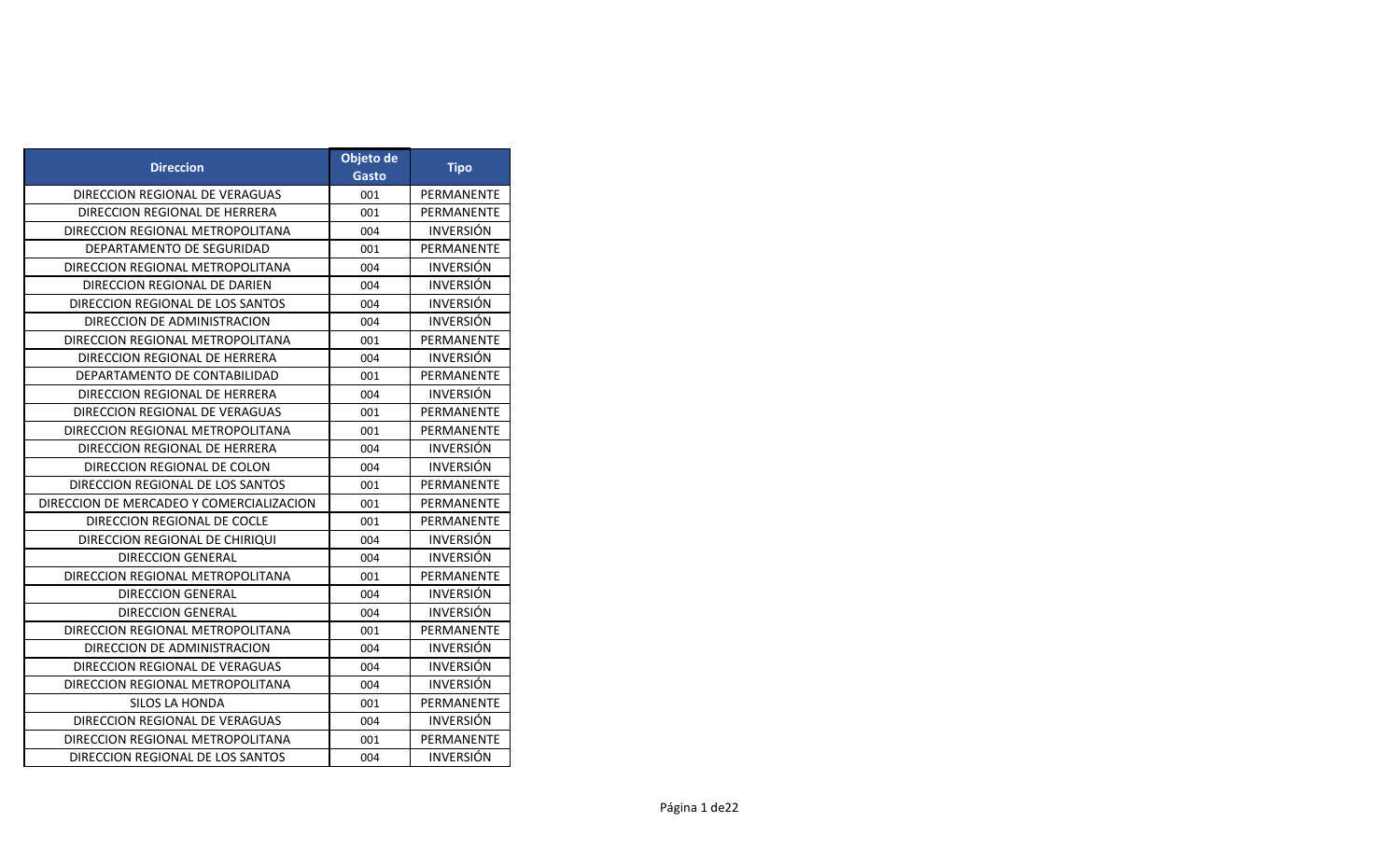| DIRECCION DE ADMINISTRACION              | 004 | <b>INVERSION</b> |
|------------------------------------------|-----|------------------|
| DIRECCION DE MERCADEO Y COMERCIALIZACION | 004 | <b>INVERSIÓN</b> |
| DIRECCION REGIONAL DE VERAGUAS           | 004 | <b>INVERSION</b> |
| AGENCIA DE SONA                          | 001 | PERMANENTE       |
| <b>DIRECCION GENERAL</b>                 | 004 | <b>INVERSIÓN</b> |
| DIRECCION REGIONAL DE LOS SANTOS         | 001 | PERMANENTE       |
| DIRECCION REGIONAL DE COCLE              | 001 | PERMANENTE       |
| DIRECCION REGIONAL DE HERRERA            | 001 | PERMANENTE       |
| DIRECCION REGIONAL DE CHIRIQUI           | 004 | <b>INVERSIÓN</b> |
| DIRECCION DE MERCADEO Y COMERCIALIZACION | 004 | <b>INVERSIÓN</b> |
| <b>AGENCIA DE SONA</b>                   | 001 | PERMANENTE       |
| DIRECCION REGIONAL METROPOLITANA         | 001 | PERMANENTE       |
| DIRECCION DE MERCADEO Y COMERCIALIZACION | 004 | <b>INVERSIÓN</b> |
| DIRECCION REGIONAL DE HERRERA            | 004 | <b>INVERSIÓN</b> |
| DIRECCION REGIONAL DE DARIEN             | 004 | <b>INVERSIÓN</b> |
| DIRECCION DE MERCADEO Y COMERCIALIZACION | 001 | PERMANENTE       |
| DIRECCION DE ADMINISTRACION              | 004 | <b>INVERSIÓN</b> |
| DIRECCION REGIONAL DE CHIRIQUI           | 004 | <b>INVERSION</b> |
| DIRECCION DE MERCADEO Y COMERCIALIZACION | 004 | <b>INVERSIÓN</b> |
| DIRECCION REGIONAL METROPOLITANA         | 004 | <b>INVERSIÓN</b> |
| DIRECCION REGIONAL METROPOLITANA         | 001 | PERMANENTE       |
| DIRECCION REGIONAL DE LOS SANTOS         | 001 | PERMANENTE       |
| AGENCIA DE SONA                          | 001 | PERMANENTE       |
| DIRECCION REGIONAL DE CHIRIQUI           | 004 | <b>INVERSIÓN</b> |
| <b>DIRECCION GENERAL</b>                 | 004 | <b>INVERSION</b> |
| SILOS SAN PABLO                          | 001 | PERMANENTE       |
| DIRECCION REGIONAL DE LOS SANTOS         | 004 | <b>INVERSIÓN</b> |
| OFICINA DE RELACIONES PUBLICAS           | 001 | PERMANENTE       |
| AGENCIA DE SONA                          | 001 | PERMANENTE       |
| DIRECCION REGIONAL DE VERAGUAS           | 001 | PERMANENTE       |
| DIRECCION DE MERCADEO Y COMERCIALIZACION | 004 | <b>INVERSIÓN</b> |
| DEPARTAMENTO DE PRESUPUESTO              | 004 | <b>INVERSIÓN</b> |
| DIRECCION REGIONAL DE LOS SANTOS         | 001 | PERMANENTE       |
| DIRECCION REGIONAL DE LOS SANTOS         | 001 | PERMANENTE       |
| DIRECCION DE ADMINISTRACION              | 004 | <b>INVERSIÓN</b> |
| DIRECCION REGIONAL DE COLON              | 001 | PERMANENTE       |
| OFICINA DE ASESORIA LEGAL                | 001 | PERMANENTE       |
| DIRECCION REGIONAL METROPOLITANA         | 004 | <b>INVERSIÓN</b> |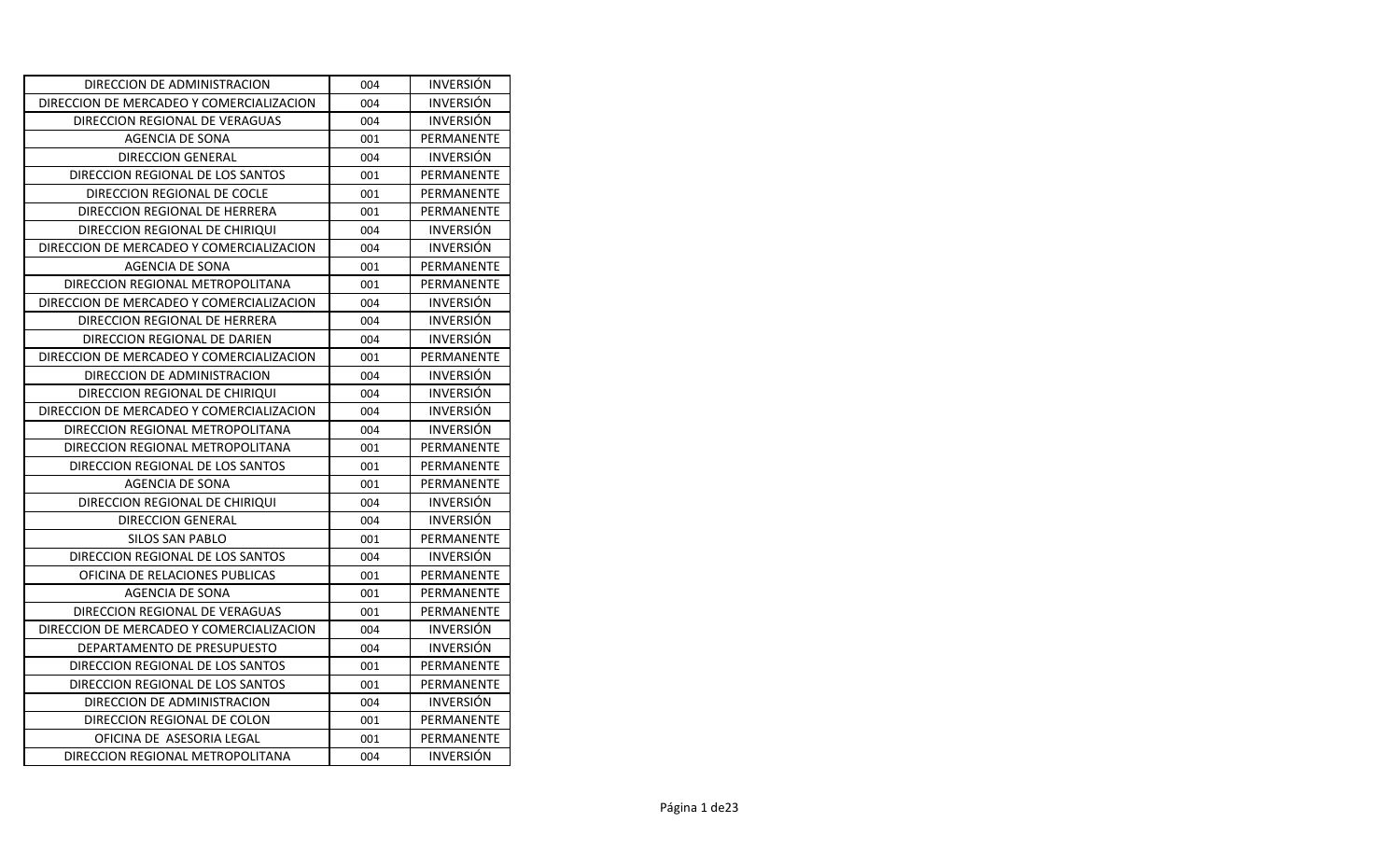| DIRECCION REGIONAL METROPOLITANA         | 001 | PERMANENTE       |
|------------------------------------------|-----|------------------|
| DEPARTAMENTO DE BIENES PATRIMONIALES     | 004 | <b>INVERSION</b> |
| DIRECCION DE ADMINISTRACION              | 004 | <b>INVERSION</b> |
| DIRECCION REGIONAL DE CHIRIQUI           | 004 | <b>INVERSIÓN</b> |
| DIRECCION GENERAL                        | 004 | <b>INVERSION</b> |
| DIRECCION REGIONAL DE HERRERA            | 001 | PERMANENTE       |
| DIRECCION REGIONAL DE HERRERA            | 001 | PERMANENTE       |
| DIRECCION REGIONAL DE VERAGUAS           | 004 | <b>INVERSIÓN</b> |
| AGENCIA DE BOCAS DEL TORO                | 004 | <b>INVERSIÓN</b> |
| DIRECCION REGIONAL DE LOS SANTOS         | 004 | <b>INVERSIÓN</b> |
| DIRECCION DE FINANZAS                    | 004 | <b>INVERSIÓN</b> |
| DIRECCION REGIONAL DE VERAGUAS           | 004 | <b>INVERSIÓN</b> |
| DIRECCION REGIONAL METROPOLITANA         | 004 | <b>INVERSIÓN</b> |
| DIRECCION DE MERCADEO Y COMERCIALIZACION | 004 | <b>INVERSION</b> |
| DIRECCION REGIONAL DE LOS SANTOS         | 004 | <b>INVERSIÓN</b> |
| DIRECCION DE ADMINISTRACION              | 004 | <b>INVERSIÓN</b> |
| DIRECCION REGIONAL DE VERAGUAS           | 004 | <b>INVERSION</b> |
| OFIC. INSTITUCIONAL DE RECURSOS HUMANOS  | 001 | PERMANENTE       |
| DIRECCION REGIONAL DE COCLE              | 001 | PERMANENTE       |
| DIRECCION REGIONAL METROPOLITANA         | 004 | <b>INVERSION</b> |
| DIRECCION REGIONAL DE CHIRIQUI           | 004 | <b>INVERSION</b> |
| DIRECCION DE MERCADEO Y COMERCIALIZACION | 001 | PERMANENTE       |
| DIRECCION REGIONAL DE HERRERA            | 004 | <b>INVERSION</b> |
| DIRECCION REGIONAL METROPOLITANA         | 004 | <b>INVERSIÓN</b> |
| DIRECCION REGIONAL DE CHIRIQUI           | 001 | PERMANENTE       |
| DIRECCION DE ADMINISTRACION              | 004 | <b>INVERSION</b> |
| DIRECCION REGIONAL DE VERAGUAS           | 001 | PERMANENTE       |
| DIRECCION REGIONAL DE LOS SANTOS         | 004 | <b>INVERSIÓN</b> |
| DIRECCION REGIONAL DE LOS SANTOS         | 004 | <b>INVERSION</b> |
| DIRECCION REGIONAL METROPOLITANA         | 001 | PERMANENTE       |
| DIRECCION REGIONAL DE LOS SANTOS         | 001 | PERMANENTE       |
| DIRECCION REGIONAL DE CHIRIQUI           | 004 | <b>INVERSION</b> |
| DIRECCION REGIONAL METROPOLITANA         | 004 | <b>INVERSIÓN</b> |
| <b>DIRECCION GENERAL</b>                 | 001 | PERMANENTE       |
| DIRECCION REGIONAL DE HERRERA            | 004 | <b>INVERSION</b> |
| DIRECCION REGIONAL DE VERAGUAS           | 004 | <b>INVERSION</b> |
| DIRECCION REGIONAL DE VERAGUAS           | 004 | <b>INVERSIÓN</b> |
| DIRECCION DE ADMINISTRACION              | 004 | <b>INVERSIÓN</b> |
|                                          |     |                  |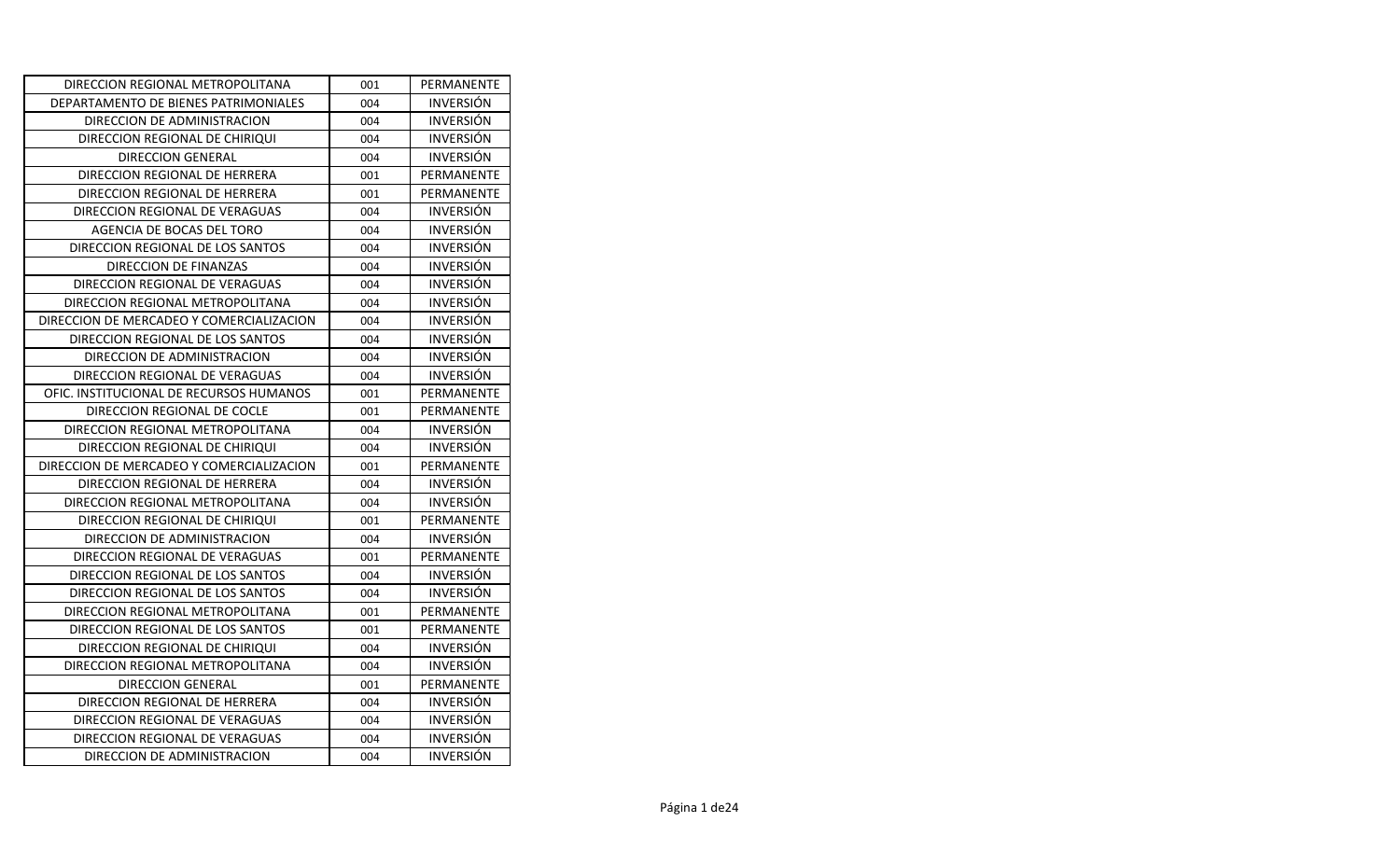| DIRECCION REGIONAL DE CHIRIQUI<br>001<br>DIRECCION REGIONAL DE VERAGUAS<br>001<br>DIRECCION DE MERCADEO Y COMERCIALIZACION<br>004<br>DIRECCION DE MERCADEO Y COMERCIALIZACION<br>004<br>DIRECCION REGIONAL DE CHIRIQUI<br>004<br>DIRECCION REGIONAL DE LOS SANTOS<br>001<br>DIRECCION REGIONAL DE CHIRIQUI<br>001<br>DIRECCION REGIONAL DE COLON<br>001<br>DIRECCION REGIONAL DE COCLE<br>001<br>DIRECCION REGIONAL DE LOS SANTOS<br>004<br>DIRECCION REGIONAL METROPOLITANA<br>004<br>DIRECCION REGIONAL METROPOLITANA<br>004<br>DIRECCION REGIONAL METROPOLITANA<br>004<br>DIRECCION REGIONAL DE VERAGUAS<br>001<br>DIRECCION DE MERCADEO Y COMERCIALIZACION<br>004<br>DIRECCION DE FINANZAS<br>004<br>DIRECCION REGIONAL DE HERRERA<br>001<br>DIRECCION REGIONAL DE COCLE<br>004<br>AGENCIA DE BOCAS DEL TORO<br>004<br><b>MERCA PANAMA</b><br>004<br>DIRECCION REGIONAL METROPOLITANA<br>001<br><b>SILOS SAN PABLO</b><br>001<br>DIRECCION REGIONAL DE VERAGUAS<br>001<br>AGENCIA DE BOCAS DEL TORO<br>001<br>DIRECCION REGIONAL DE VERAGUAS<br>004<br>DIRECCION REGIONAL DE HERRERA<br>004<br>AGENCIA DE BOCAS DEL TORO<br>004<br>DEPARTAMENTO DE CONTABILIDAD<br>001<br>DIRECCION DE MERCADEO Y COMERCIALIZACION<br>004<br>DIRECCION REGIONAL DE COCLE<br>004<br>DIRECCION REGIONAL DE COCLE<br>001<br>DIRECCION GENERAL<br>004 | DIRECCION DE MERCADEO Y COMERCIALIZACION | 004 | <b>INVERSION</b> |
|---------------------------------------------------------------------------------------------------------------------------------------------------------------------------------------------------------------------------------------------------------------------------------------------------------------------------------------------------------------------------------------------------------------------------------------------------------------------------------------------------------------------------------------------------------------------------------------------------------------------------------------------------------------------------------------------------------------------------------------------------------------------------------------------------------------------------------------------------------------------------------------------------------------------------------------------------------------------------------------------------------------------------------------------------------------------------------------------------------------------------------------------------------------------------------------------------------------------------------------------------------------------------------------------------------------------------------------|------------------------------------------|-----|------------------|
|                                                                                                                                                                                                                                                                                                                                                                                                                                                                                                                                                                                                                                                                                                                                                                                                                                                                                                                                                                                                                                                                                                                                                                                                                                                                                                                                       |                                          |     | PERMANENTE       |
|                                                                                                                                                                                                                                                                                                                                                                                                                                                                                                                                                                                                                                                                                                                                                                                                                                                                                                                                                                                                                                                                                                                                                                                                                                                                                                                                       |                                          |     | PERMANENTE       |
|                                                                                                                                                                                                                                                                                                                                                                                                                                                                                                                                                                                                                                                                                                                                                                                                                                                                                                                                                                                                                                                                                                                                                                                                                                                                                                                                       |                                          |     | <b>INVERSIÓN</b> |
|                                                                                                                                                                                                                                                                                                                                                                                                                                                                                                                                                                                                                                                                                                                                                                                                                                                                                                                                                                                                                                                                                                                                                                                                                                                                                                                                       |                                          |     | <b>INVERSIÓN</b> |
|                                                                                                                                                                                                                                                                                                                                                                                                                                                                                                                                                                                                                                                                                                                                                                                                                                                                                                                                                                                                                                                                                                                                                                                                                                                                                                                                       |                                          |     | <b>INVERSIÓN</b> |
|                                                                                                                                                                                                                                                                                                                                                                                                                                                                                                                                                                                                                                                                                                                                                                                                                                                                                                                                                                                                                                                                                                                                                                                                                                                                                                                                       |                                          |     | PERMANENTE       |
|                                                                                                                                                                                                                                                                                                                                                                                                                                                                                                                                                                                                                                                                                                                                                                                                                                                                                                                                                                                                                                                                                                                                                                                                                                                                                                                                       |                                          |     | PERMANENTE       |
|                                                                                                                                                                                                                                                                                                                                                                                                                                                                                                                                                                                                                                                                                                                                                                                                                                                                                                                                                                                                                                                                                                                                                                                                                                                                                                                                       |                                          |     | PERMANENTE       |
|                                                                                                                                                                                                                                                                                                                                                                                                                                                                                                                                                                                                                                                                                                                                                                                                                                                                                                                                                                                                                                                                                                                                                                                                                                                                                                                                       |                                          |     | PERMANENTE       |
|                                                                                                                                                                                                                                                                                                                                                                                                                                                                                                                                                                                                                                                                                                                                                                                                                                                                                                                                                                                                                                                                                                                                                                                                                                                                                                                                       |                                          |     | <b>INVERSION</b> |
|                                                                                                                                                                                                                                                                                                                                                                                                                                                                                                                                                                                                                                                                                                                                                                                                                                                                                                                                                                                                                                                                                                                                                                                                                                                                                                                                       |                                          |     | <b>INVERSIÓN</b> |
|                                                                                                                                                                                                                                                                                                                                                                                                                                                                                                                                                                                                                                                                                                                                                                                                                                                                                                                                                                                                                                                                                                                                                                                                                                                                                                                                       |                                          |     | <b>INVERSIÓN</b> |
|                                                                                                                                                                                                                                                                                                                                                                                                                                                                                                                                                                                                                                                                                                                                                                                                                                                                                                                                                                                                                                                                                                                                                                                                                                                                                                                                       |                                          |     | <b>INVERSIÓN</b> |
|                                                                                                                                                                                                                                                                                                                                                                                                                                                                                                                                                                                                                                                                                                                                                                                                                                                                                                                                                                                                                                                                                                                                                                                                                                                                                                                                       |                                          |     | PERMANENTE       |
|                                                                                                                                                                                                                                                                                                                                                                                                                                                                                                                                                                                                                                                                                                                                                                                                                                                                                                                                                                                                                                                                                                                                                                                                                                                                                                                                       |                                          |     | <b>INVERSION</b> |
|                                                                                                                                                                                                                                                                                                                                                                                                                                                                                                                                                                                                                                                                                                                                                                                                                                                                                                                                                                                                                                                                                                                                                                                                                                                                                                                                       |                                          |     | <b>INVERSION</b> |
|                                                                                                                                                                                                                                                                                                                                                                                                                                                                                                                                                                                                                                                                                                                                                                                                                                                                                                                                                                                                                                                                                                                                                                                                                                                                                                                                       |                                          |     | PERMANENTE       |
|                                                                                                                                                                                                                                                                                                                                                                                                                                                                                                                                                                                                                                                                                                                                                                                                                                                                                                                                                                                                                                                                                                                                                                                                                                                                                                                                       |                                          |     | <b>INVERSION</b> |
|                                                                                                                                                                                                                                                                                                                                                                                                                                                                                                                                                                                                                                                                                                                                                                                                                                                                                                                                                                                                                                                                                                                                                                                                                                                                                                                                       |                                          |     | <b>INVERSIÓN</b> |
|                                                                                                                                                                                                                                                                                                                                                                                                                                                                                                                                                                                                                                                                                                                                                                                                                                                                                                                                                                                                                                                                                                                                                                                                                                                                                                                                       |                                          |     | <b>INVERSIÓN</b> |
|                                                                                                                                                                                                                                                                                                                                                                                                                                                                                                                                                                                                                                                                                                                                                                                                                                                                                                                                                                                                                                                                                                                                                                                                                                                                                                                                       |                                          |     | PERMANENTE       |
|                                                                                                                                                                                                                                                                                                                                                                                                                                                                                                                                                                                                                                                                                                                                                                                                                                                                                                                                                                                                                                                                                                                                                                                                                                                                                                                                       |                                          |     | PERMANENTE       |
|                                                                                                                                                                                                                                                                                                                                                                                                                                                                                                                                                                                                                                                                                                                                                                                                                                                                                                                                                                                                                                                                                                                                                                                                                                                                                                                                       |                                          |     | PERMANENTE       |
|                                                                                                                                                                                                                                                                                                                                                                                                                                                                                                                                                                                                                                                                                                                                                                                                                                                                                                                                                                                                                                                                                                                                                                                                                                                                                                                                       |                                          |     | PERMANENTE       |
|                                                                                                                                                                                                                                                                                                                                                                                                                                                                                                                                                                                                                                                                                                                                                                                                                                                                                                                                                                                                                                                                                                                                                                                                                                                                                                                                       |                                          |     | <b>INVERSIÓN</b> |
|                                                                                                                                                                                                                                                                                                                                                                                                                                                                                                                                                                                                                                                                                                                                                                                                                                                                                                                                                                                                                                                                                                                                                                                                                                                                                                                                       |                                          |     | <b>INVERSION</b> |
|                                                                                                                                                                                                                                                                                                                                                                                                                                                                                                                                                                                                                                                                                                                                                                                                                                                                                                                                                                                                                                                                                                                                                                                                                                                                                                                                       |                                          |     | <b>INVERSIÓN</b> |
|                                                                                                                                                                                                                                                                                                                                                                                                                                                                                                                                                                                                                                                                                                                                                                                                                                                                                                                                                                                                                                                                                                                                                                                                                                                                                                                                       |                                          |     | PERMANENTE       |
|                                                                                                                                                                                                                                                                                                                                                                                                                                                                                                                                                                                                                                                                                                                                                                                                                                                                                                                                                                                                                                                                                                                                                                                                                                                                                                                                       |                                          |     | <b>INVERSION</b> |
|                                                                                                                                                                                                                                                                                                                                                                                                                                                                                                                                                                                                                                                                                                                                                                                                                                                                                                                                                                                                                                                                                                                                                                                                                                                                                                                                       |                                          |     | <b>INVERSIÓN</b> |
|                                                                                                                                                                                                                                                                                                                                                                                                                                                                                                                                                                                                                                                                                                                                                                                                                                                                                                                                                                                                                                                                                                                                                                                                                                                                                                                                       |                                          |     | PERMANENTE       |
|                                                                                                                                                                                                                                                                                                                                                                                                                                                                                                                                                                                                                                                                                                                                                                                                                                                                                                                                                                                                                                                                                                                                                                                                                                                                                                                                       |                                          |     | <b>INVERSION</b> |
|                                                                                                                                                                                                                                                                                                                                                                                                                                                                                                                                                                                                                                                                                                                                                                                                                                                                                                                                                                                                                                                                                                                                                                                                                                                                                                                                       | DIRECCION REGIONAL DE COLON              | 004 | <b>INVERSIÓN</b> |
| DIRECCION DE MERCADEO Y COMERCIALIZACION<br>004                                                                                                                                                                                                                                                                                                                                                                                                                                                                                                                                                                                                                                                                                                                                                                                                                                                                                                                                                                                                                                                                                                                                                                                                                                                                                       |                                          |     | <b>INVERSIÓN</b> |
| DIRECCION GENERAL<br>004                                                                                                                                                                                                                                                                                                                                                                                                                                                                                                                                                                                                                                                                                                                                                                                                                                                                                                                                                                                                                                                                                                                                                                                                                                                                                                              |                                          |     | <b>INVERSIÓN</b> |
| DIRECCION REGIONAL METROPOLITANA<br>004                                                                                                                                                                                                                                                                                                                                                                                                                                                                                                                                                                                                                                                                                                                                                                                                                                                                                                                                                                                                                                                                                                                                                                                                                                                                                               |                                          |     | <b>INVERSIÓN</b> |
| DIRECCION GENERAL<br>004                                                                                                                                                                                                                                                                                                                                                                                                                                                                                                                                                                                                                                                                                                                                                                                                                                                                                                                                                                                                                                                                                                                                                                                                                                                                                                              |                                          |     | <b>INVERSIÓN</b> |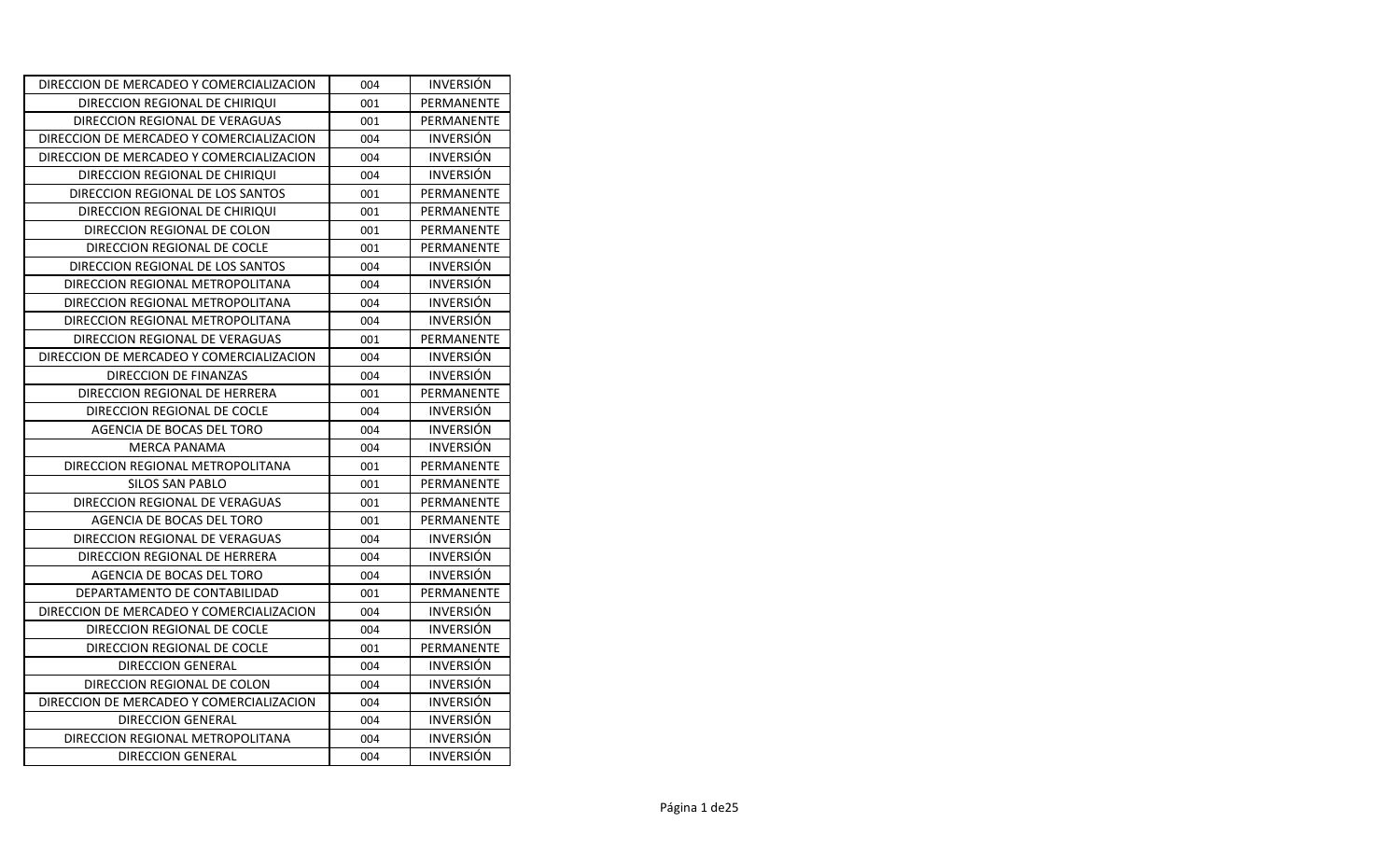| DIRECCION DE MERCADEO Y COMERCIALIZACION | 001 | PERMANENTE       |
|------------------------------------------|-----|------------------|
| DIRECCION REGIONAL DE COCLE              | 004 | <b>INVERSIÓN</b> |
| DIRECCION REGIONAL DE VERAGUAS           | 001 | PERMANENTE       |
| DIRECCION REGIONAL DE VERAGUAS           | 001 | PERMANENTE       |
| DIRECCION REGIONAL METROPOLITANA         | 004 | <b>INVERSIÓN</b> |
| DIRECCION REGIONAL DE VERAGUAS           | 001 | PERMANENTE       |
| DIRECCION REGIONAL METROPOLITANA         | 004 | <b>INVERSIÓN</b> |
| DIRECCION REGIONAL METROPOLITANA         | 004 | <b>INVERSIÓN</b> |
| DIRECCION DE ADMINISTRACION              | 004 | <b>INVERSIÓN</b> |
| DIRECCION REGIONAL DE HERRERA            | 004 | <b>INVERSIÓN</b> |
| DIRECCION REGIONAL DE CHIRIQUI           | 004 | <b>INVERSIÓN</b> |
| DIRECCION REGIONAL METROPOLITANA         | 004 | <b>INVERSIÓN</b> |
| OFICINA DE ASESORIA LEGAL                | 001 | PERMANENTE       |
| DIRECCION REGIONAL DE LOS SANTOS         | 004 | <b>INVERSIÓN</b> |
| DIRECCION REGIONAL METROPOLITANA         | 004 | <b>INVERSIÓN</b> |
| DIRECCION REGIONAL DE COCLE              | 004 | <b>INVERSIÓN</b> |
| DIRECCION REGIONAL METROPOLITANA         | 004 | <b>INVERSION</b> |
| DIRECCION REGIONAL METROPOLITANA         | 001 | PERMANENTE       |
| DIRECCION DE MERCADEO Y COMERCIALIZACION | 001 | PERMANENTE       |
| DIRECCION REGIONAL DE HERRERA            | 001 | PERMANENTE       |
| DIRECCION REGIONAL DE COCLE              | 004 | <b>INVERSION</b> |
| DIRECCION REGIONAL DE COCLE              | 001 | PERMANENTE       |
| DIRECCION REGIONAL METROPOLITANA         | 004 | <b>INVERSIÓN</b> |
| DIRECCION REGIONAL DE VERAGUAS           | 004 | <b>INVERSION</b> |
| DIRECCION REGIONAL DE LOS SANTOS         | 004 | <b>INVERSIÓN</b> |
| DIRECCION REGIONAL METROPOLITANA         | 004 | <b>INVERSIÓN</b> |
| DIRECCION REGIONAL METROPOLITANA         | 001 | PERMANENTE       |
| DIRECCION DE FINANZAS                    | 004 | <b>INVERSIÓN</b> |
| DIRECCION REGIONAL METROPOLITANA         | 004 | <b>INVERSIÓN</b> |
| DIRECCION REGIONAL DE VERAGUAS           | 004 | <b>INVERSIÓN</b> |
| DIRECCION REGIONAL DE LOS SANTOS         | 004 | <b>INVERSION</b> |
| DIRECCION REGIONAL METROPOLITANA         | 004 | <b>INVERSION</b> |
| DIRECCION GENERAL                        | 004 | <b>INVERSIÓN</b> |
| DIRECCION DE MERCADEO Y COMERCIALIZACION | 001 | PERMANENTE       |
| OFIC. INSTITUCIONAL DE RECURSOS HUMANOS  | 001 | PERMANENTE       |
| DIRECCION REGIONAL DE VERAGUAS           | 001 | PERMANENTE       |
| DIRECCION REGIONAL METROPOLITANA         | 004 | <b>INVERSIÓN</b> |
| DEPARTAMENTO DE PRESUPUESTO              | 001 | PERMANENTE       |
|                                          |     |                  |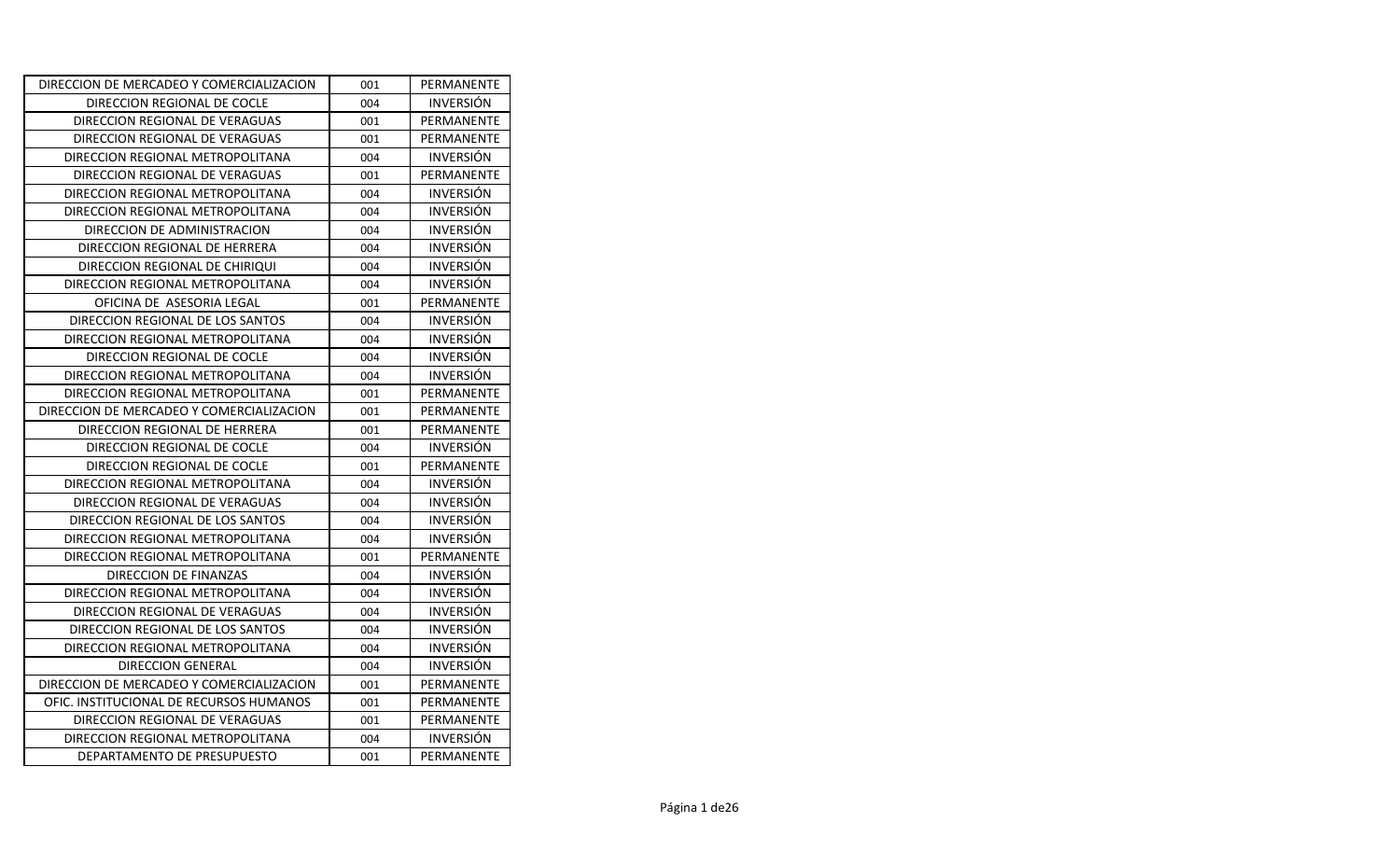| DIRECCION DE MERCADEO Y COMERCIALIZACION | 004 | <b>INVERSION</b> |
|------------------------------------------|-----|------------------|
| DIRECCION DE MERCADEO Y COMERCIALIZACION | 004 | <b>INVERSIÓN</b> |
| SILOS LA HONDA                           | 001 | PERMANENTE       |
| DIRECCION REGIONAL DE DARIEN             | 004 | <b>INVERSIÓN</b> |
| DIRECCION DE MERCADEO Y COMERCIALIZACION | 004 | <b>INVERSIÓN</b> |
| DIRECCION REGIONAL METROPOLITANA         | 004 | <b>INVERSIÓN</b> |
| DIRECCION REGIONAL DE HERRERA            | 004 | <b>INVERSIÓN</b> |
| DIRECCION REGIONAL DE LOS SANTOS         | 004 | <b>INVERSIÓN</b> |
| DIRECCION REGIONAL METROPOLITANA         | 004 | <b>INVERSIÓN</b> |
| DIRECCION REGIONAL METROPOLITANA         | 001 | PERMANENTE       |
| DIRECCION REGIONAL METROPOLITANA         | 004 | <b>INVERSIÓN</b> |
| OFICINA DE AUDITORIA INTERNA             | 001 | PERMANENTE       |
| DEPARTAMENTO DE PRESUPUESTO              | 001 | PERMANENTE       |
| DIRECCION REGIONAL METROPOLITANA         | 004 | <b>INVERSIÓN</b> |
| DIRECCION REGIONAL METROPOLITANA         | 001 | PERMANENTE       |
| DIRECCION REGIONAL DE HERRERA            | 004 | <b>INVERSION</b> |
| SILOS LA HONDA                           | 001 | PERMANENTE       |
| DIRECCION GENERAL                        | 004 | <b>INVERSIÓN</b> |
| DIRECCION DE ADMINISTRACION              | 004 | <b>INVERSIÓN</b> |
| DEPARTAMENTO DE PROVEEDURIA              | 001 | PERMANENTE       |
| DIRECCION REGIONAL DE VERAGUAS           | 004 | <b>INVERSIÓN</b> |
| DIRECCION REGIONAL METROPOLITANA         | 004 | <b>INVERSIÓN</b> |
| DIRECCION REGIONAL DE VERAGUAS           | 001 | PERMANENTE       |
| DEPTO. DE PROGRAMACION Y ANALISIS        | 001 | PERMANENTE       |
| DIRECCION REGIONAL DE CHIRIQUI           | 004 | <b>INVERSIÓN</b> |
| DIRECCION REGIONAL DE COCLE              | 001 | PERMANENTE       |
| DIRECCION REGIONAL DE VERAGUAS           | 004 | <b>INVERSION</b> |
| DEPTO. DE MANTENIMIENTO TECNICO AGROIND. | 001 | PERMANENTE       |
| OFIC. INSTITUCIONAL DE RECURSOS HUMANOS  | 001 | PERMANENTE       |
| <b>DIRECCION GENERAL</b>                 | 004 | <b>INVERSION</b> |
| OFICINA DE AUDITORIA INTERNA             | 001 | PERMANENTE       |
| DIRECCION REGIONAL DE LOS SANTOS         | 004 | <b>INVERSIÓN</b> |
| <b>MERCA PANAMA</b>                      | 004 | <b>INVERSION</b> |
| DIRECCION DE MERCADEO Y COMERCIALIZACION | 004 | <b>INVERSIÓN</b> |
| DIRECCION REGIONAL DE VERAGUAS           | 001 | PERMANENTE       |
| DIRECCION REGIONAL DE CHIRIQUI           | 001 | PERMANENTE       |
| DIRECCION REGIONAL METROPOLITANA         | 001 | PERMANENTE       |
| DIRECCION REGIONAL DE VERAGUAS           | 001 | PERMANENTE       |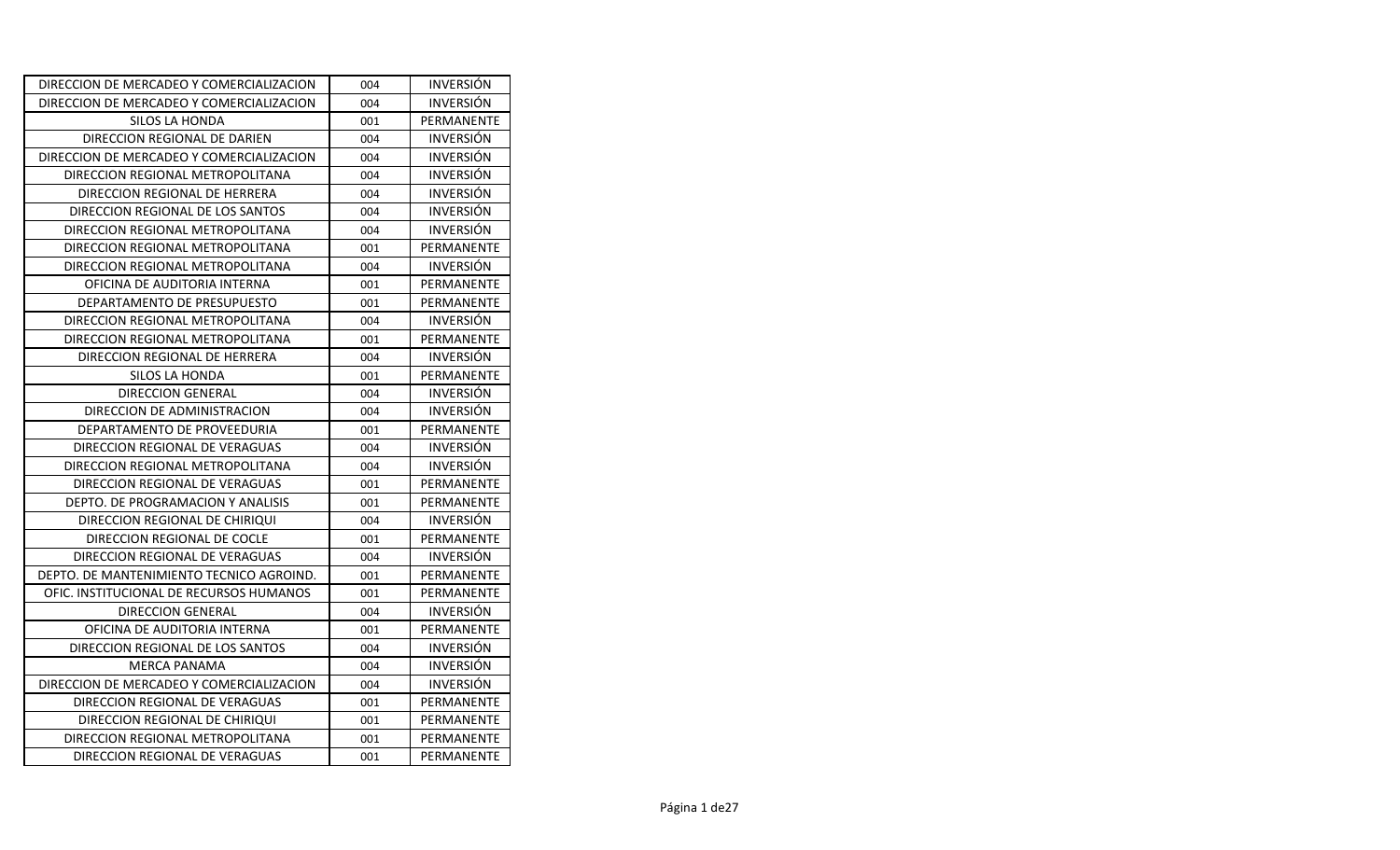| DIRECCION REGIONAL DE LOS SANTOS         | 004 | <b>INVERSION</b> |
|------------------------------------------|-----|------------------|
| DIRECCION REGIONAL METROPOLITANA         | 004 | <b>INVERSIÓN</b> |
| DIRECCION DE MERCADEO Y COMERCIALIZACION | 001 | PERMANENTE       |
| DIRECCION REGIONAL DE VERAGUAS           | 001 | PERMANENTE       |
| DIRECCION REGIONAL DE DARIEN             | 001 | PERMANENTE       |
| AGENCIA DE SONA                          | 001 | PERMANENTE       |
| DIRECCION REGIONAL DE COCLE              | 004 | <b>INVERSIÓN</b> |
| DIRECCION DE MERCADEO Y COMERCIALIZACION | 004 | <b>INVERSIÓN</b> |
| DIRECCION REGIONAL DE LOS SANTOS         | 001 | PERMANENTE       |
| DIRECCION DE MERCADEO Y COMERCIALIZACION | 001 | PERMANENTE       |
| DIRECCION DE FINANZAS                    | 004 | <b>INVERSIÓN</b> |
| DIRECCION DE MERCADEO Y COMERCIALIZACION | 004 | <b>INVERSIÓN</b> |
| DIRECCION REGIONAL DE COLON              | 004 | <b>INVERSIÓN</b> |
| <b>SILOS LA BARRERA</b>                  | 001 | PERMANENTE       |
| DIRECCION REGIONAL DE COCLE              | 001 | PERMANENTE       |
| DIRECCION REGIONAL DE VERAGUAS           | 001 | PERMANENTE       |
| DIRECCION REGIONAL DE DARIEN             | 004 | <b>INVERSIÓN</b> |
| DIRECCION REGIONAL DE VERAGUAS           | 004 | <b>INVERSION</b> |
| DIRECCION REGIONAL DE VERAGUAS           | 004 | <b>INVERSION</b> |
| DIRECCION REGIONAL DE HERRERA            | 004 | <b>INVERSIÓN</b> |
| DIRECCION REGIONAL DE CHIRIQUI           | 001 | PERMANENTE       |
| DIRECCION REGIONAL DE LOS SANTOS         | 001 | PERMANENTE       |
| DIRECCION REGIONAL METROPOLITANA         | 004 | <b>INVERSION</b> |
| DIRECCION REGIONAL DE LOS SANTOS         | 004 | <b>INVERSIÓN</b> |
| DIRECCION REGIONAL METROPOLITANA         | 004 | <b>INVERSION</b> |
| DIRECCION DE MERCADEO Y COMERCIALIZACION | 001 | PERMANENTE       |
| DIRECCION REGIONAL DE COCLE              | 001 | PERMANENTE       |
| DIRECCION REGIONAL METROPOLITANA         | 001 | PERMANENTE       |
| <b>DIRECCION GENERAL</b>                 | 004 | <b>INVERSIÓN</b> |
| DIRECCION REGIONAL METROPOLITANA         | 004 | <b>INVERSIÓN</b> |
| DIRECCION REGIONAL METROPOLITANA         | 001 | PERMANENTE       |
| DIRECCION REGIONAL METROPOLITANA         | 004 | <b>INVERSION</b> |
| DIRECCION DE ADMINISTRACION              | 004 | <b>INVERSIÓN</b> |
| DIRECCION REGIONAL DE HERRERA            | 001 | PERMANENTE       |
| AGENCIA DE BOCAS DEL TORO                | 001 | PERMANENTE       |
| DIRECCION DE MERCADEO Y COMERCIALIZACION | 004 | <b>INVERSION</b> |
| DIRECCION DE MERCADEO Y COMERCIALIZACION | 004 | <b>INVERSION</b> |
| DIRECCION REGIONAL DE VERAGUAS           | 001 | PERMANENTE       |
|                                          |     |                  |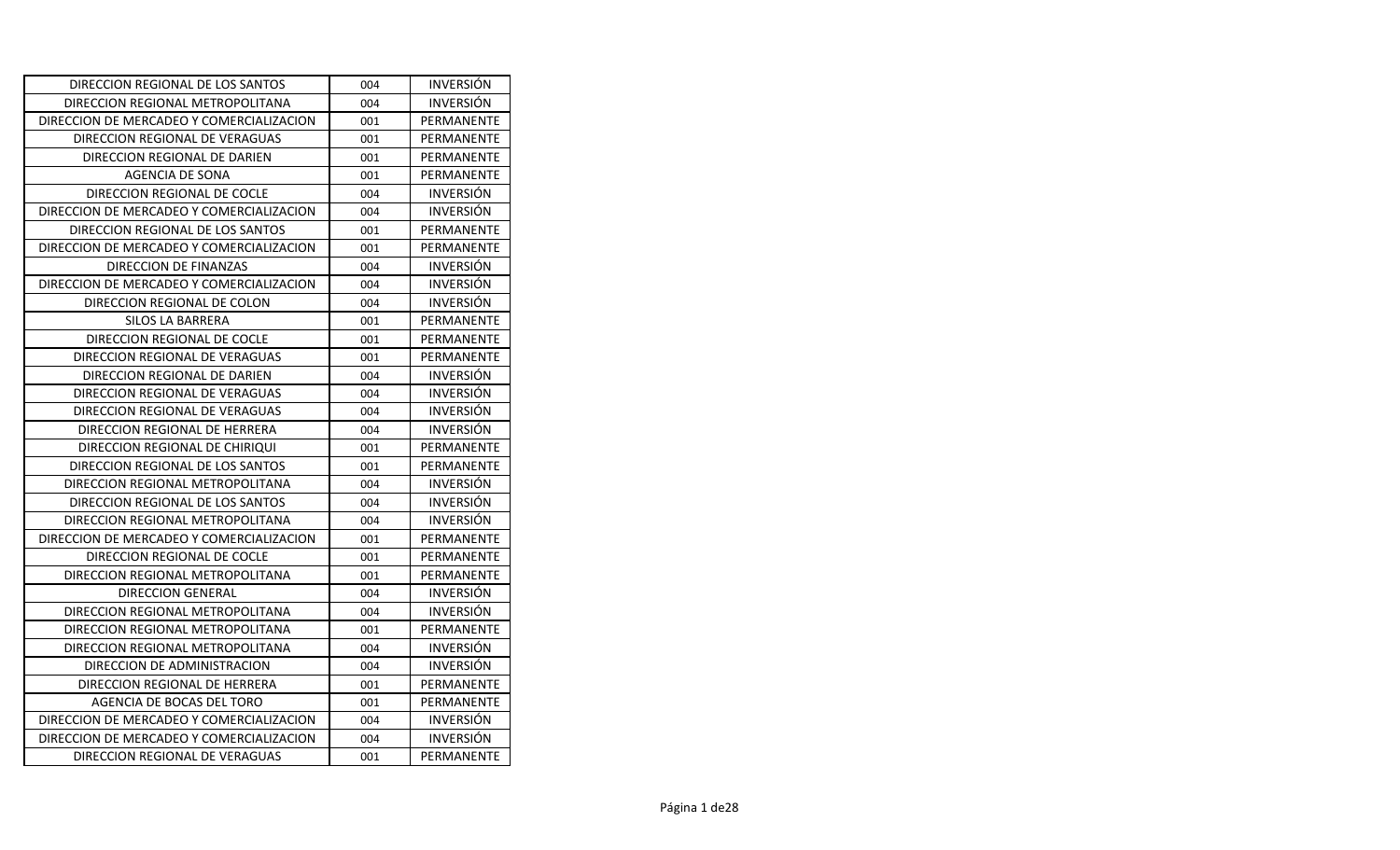| DIRECCION REGIONAL DE COCLE               | 001 | PERMANENTE       |
|-------------------------------------------|-----|------------------|
| DIRECCION REGIONAL DE LOS SANTOS          | 004 | <b>INVERSION</b> |
| DIRECCION REGIONAL METROPOLITANA          | 004 | <b>INVERSION</b> |
| DIRECCION REGIONAL DE LOS SANTOS          | 001 | PERMANENTE       |
| DIRECCION REGIONAL DE COCLE               | 004 | <b>INVERSION</b> |
| DIRECCION REGIONAL DE DARIEN              | 001 | PERMANENTE       |
| DIRECCION REGIONAL METROPOLITANA          | 001 | PERMANENTE       |
| DIRECCION REGIONAL DE COCLE               | 004 | <b>INVERSIÓN</b> |
| DIRECCION REGIONAL METROPOLITANA          | 004 | <b>INVERSIÓN</b> |
| DIRECCION REGIONAL DE COCLE               | 004 | <b>INVERSIÓN</b> |
| DIRECCION REGIONAL DE HERRERA             | 001 | PERMANENTE       |
| DIRECCION REGIONAL METROPOLITANA          | 001 | PERMANENTE       |
| DIRECCION REGIONAL DE VERAGUAS            | 001 | PERMANENTE       |
| DIRECCION REGIONAL METROPOLITANA          | 004 | <b>INVERSION</b> |
| DIRECCION REGIONAL METROPOLITANA          | 004 | <b>INVERSIÓN</b> |
| DIRECCION REGIONAL DE CHIRIQUI            | 001 | PERMANENTE       |
| DIRECCION REGIONAL DE HERRERA             | 001 | PERMANENTE       |
| AGENCIA DE BOCAS DEL TORO                 | 004 | <b>INVERSION</b> |
| DIRECCION REGIONAL DE COCLE               | 001 | PERMANENTE       |
| DIRECCION DE SERVICIOS A LA AGROINDUSTRIA | 004 | <b>INVERSION</b> |
| DIRECCION REGIONAL METROPOLITANA          | 004 | <b>INVERSION</b> |
| DIRECCION REGIONAL METROPOLITANA          | 004 | <b>INVERSIÓN</b> |
| DIRECCION DE MERCADEO Y COMERCIALIZACION  | 001 | PERMANENTE       |
| DIRECCION GENERAL                         | 004 | <b>INVERSIÓN</b> |
| DEPARTAMENTO DE TESORERIA                 | 001 | PERMANENTE       |
| DIRECCION REGIONAL DE LOS SANTOS          | 001 | PERMANENTE       |
| DIRECCION REGIONAL METROPOLITANA          | 004 | <b>INVERSION</b> |
| DIRECCION REGIONAL METROPOLITANA          | 004 | <b>INVERSIÓN</b> |
| DEPARTAMENTO DE PRESUPUESTO               | 001 | PERMANENTE       |
| DIRECCION REGIONAL METROPOLITANA          | 001 | PERMANENTE       |
| DIRECCION REGIONAL METROPOLITANA          | 004 | <b>INVERSIÓN</b> |
| <b>DIRECCION GENERAL</b>                  | 001 | PERMANENTE       |
| DEPARTAMENTO DE PROVEEDURIA               | 001 | PERMANENTE       |
| DIRECCION REGIONAL DE DARIEN              | 004 | <b>INVERSIÓN</b> |
| DIRECCION REGIONAL METROPOLITANA          | 004 | <b>INVERSION</b> |
| SECRETARIA GENERAL                        | 001 | PERMANENTE       |
| DIRECCION REGIONAL DE COCLE               | 004 | <b>INVERSIÓN</b> |
| DIRECCION REGIONAL DE VERAGUAS            | 004 | <b>INVERSION</b> |
|                                           |     |                  |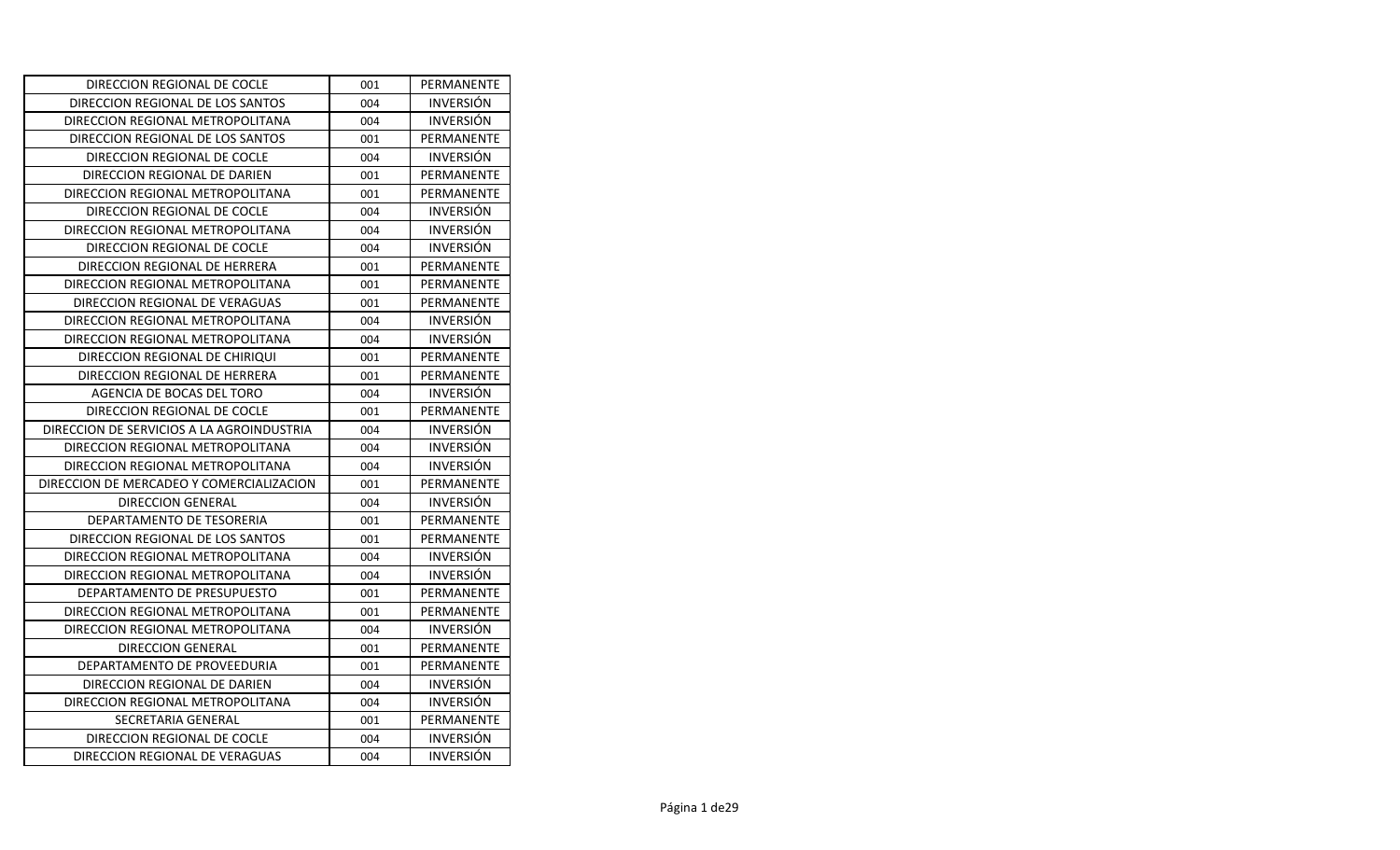| DIRECCION REGIONAL DE HERRERA            | 004 | <b>INVERSION</b> |
|------------------------------------------|-----|------------------|
| <b>MERCA PANAMA</b>                      | 001 | PERMANENTE       |
| DIRECCION REGIONAL DE HERRERA            | 004 | <b>INVERSION</b> |
| DIRECCION GENERAL                        | 004 | <b>INVERSIÓN</b> |
| OFICINA DE FISCALIZACION                 | 001 | PERMANENTE       |
| <b>AGENCIA DE SONA</b>                   | 001 | PERMANENTE       |
| DIRECCION REGIONAL DE CHIRIQUI           | 004 | <b>INVERSIÓN</b> |
| DEPARTAMENTO DE SERVICIOS GENERALES      | 001 | PERMANENTE       |
| <b>SILOS LA HONDA</b>                    | 001 | PERMANENTE       |
| DIRECCION REGIONAL METROPOLITANA         | 004 | <b>INVERSION</b> |
| DIRECCION DE MERCADEO Y COMERCIALIZACION | 004 | <b>INVERSIÓN</b> |
| DIRECCION DE MERCADEO Y COMERCIALIZACION | 004 | <b>INVERSIÓN</b> |
| DIRECCION REGIONAL DE VERAGUAS           | 001 | PERMANENTE       |
| DIRECCION REGIONAL DE VERAGUAS           | 004 | <b>INVERSIÓN</b> |
| DIRECCION DE FINANZAS                    | 004 | <b>INVERSION</b> |
| DIRECCION REGIONAL DE LOS SANTOS         | 004 | <b>INVERSIÓN</b> |
| DIRECCION DE ADMINISTRACION              | 004 | <b>INVERSION</b> |
| OFIC. INSTITUCIONAL DE RECURSOS HUMANOS  | 001 | PERMANENTE       |
| DIRECCION REGIONAL DE CHIRIQUI           | 001 | PERMANENTE       |
| DIRECCION REGIONAL METROPOLITANA         | 004 | <b>INVERSION</b> |
| DIRECCION DE ADMINISTRACION              | 001 | PERMANENTE       |
| DEPARTAMENTO DE CONTABILIDAD             | 001 | PERMANENTE       |
| DEPARTAMENTO DE CONTABILIDAD             | 001 | PERMANENTE       |
| DIRECCION REGIONAL METROPOLITANA         | 004 | <b>INVERSIÓN</b> |
| OFIC. INSTITUCIONAL DE RECURSOS HUMANOS  | 001 | PERMANENTE       |
| DIRECCION REGIONAL DE VERAGUAS           | 004 | <b>INVERSIÓN</b> |
| DIRECCION DE MERCADEO Y COMERCIALIZACION | 004 | <b>INVERSIÓN</b> |
| DIRECCION REGIONAL METROPOLITANA         | 004 | <b>INVERSION</b> |
| <b>SECCION DE TRANSPORTE</b>             | 001 | PERMANENTE       |
| DIRECCION REGIONAL DE HERRERA            | 004 | <b>INVERSIÓN</b> |
| DIRECCION REGIONAL METROPOLITANA         | 004 | <b>INVERSION</b> |
| SILOS LA BARRERA                         | 001 | PERMANENTE       |
| SILOS SAN PABLO                          | 001 | PERMANENTE       |
| DIRECCION REGIONAL METROPOLITANA         | 004 | <b>INVERSION</b> |
| DIRECCION DE MERCADEO Y COMERCIALIZACION | 004 | <b>INVERSION</b> |
| DIRECCION REGIONAL METROPOLITANA         | 004 | <b>INVERSION</b> |
| DIRECCION REGIONAL DE LOS SANTOS         | 004 | <b>INVERSIÓN</b> |
| <b>SECCION DE TRANSPORTE</b>             | 004 | <b>INVERSIÓN</b> |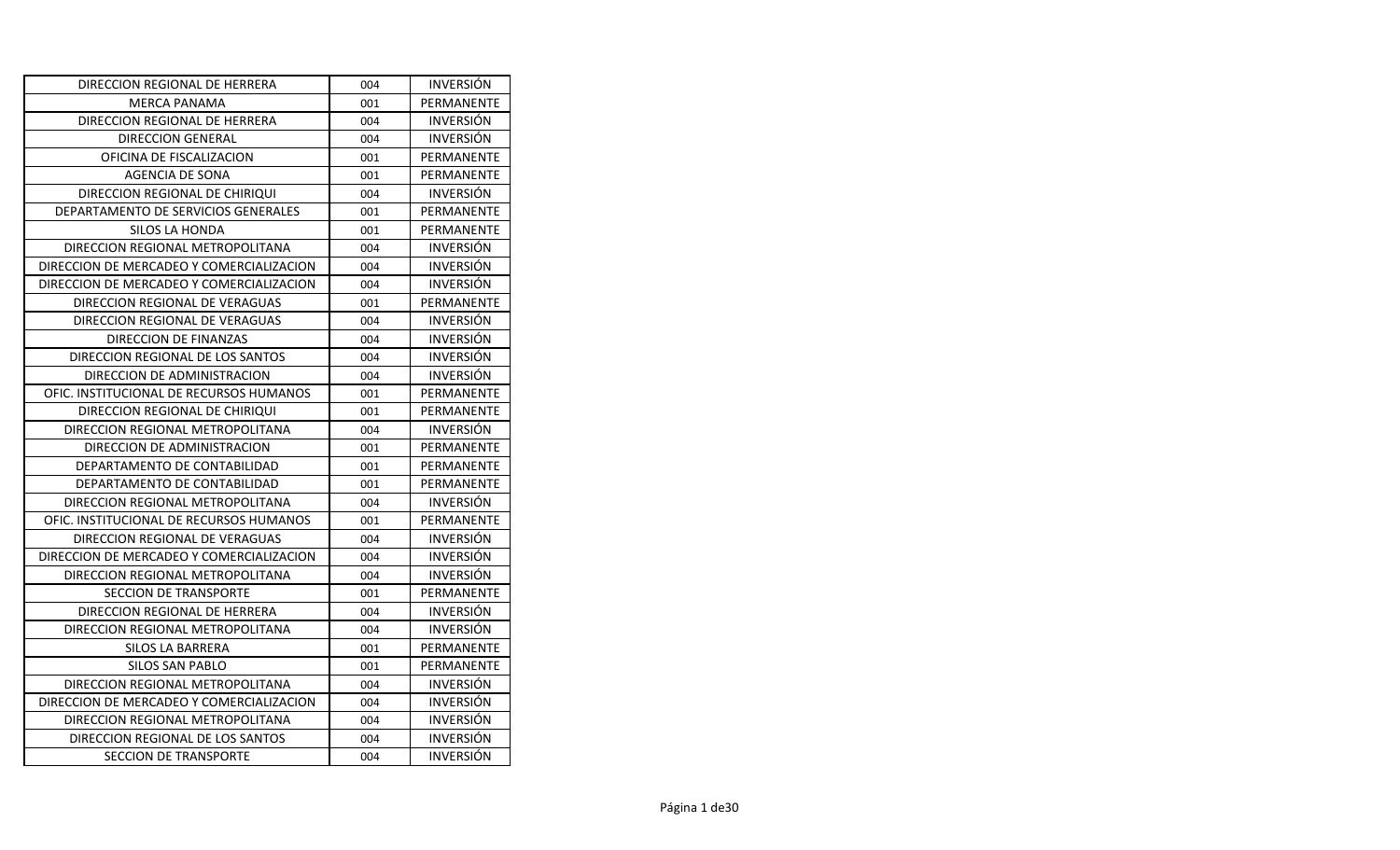| DIRECCION REGIONAL METROPOLITANA         | 004 | <b>INVERSION</b> |
|------------------------------------------|-----|------------------|
| DIRECCION REGIONAL DE VERAGUAS           | 001 | PERMANENTE       |
| DEPARTAMENTO DE CONTABILIDAD             | 001 | PERMANENTE       |
| DIRECCION REGIONAL METROPOLITANA         | 004 | <b>INVERSIÓN</b> |
| DIRECCION REGIONAL METROPOLITANA         | 004 | <b>INVERSIÓN</b> |
| DIRECCION DE MERCADEO Y COMERCIALIZACION | 004 | <b>INVERSIÓN</b> |
| DIRECCION REGIONAL DE LOS SANTOS         | 001 | PERMANENTE       |
| DIRECCION REGIONAL DE CHIRIQUI           | 004 | <b>INVERSIÓN</b> |
| DIRECCION DE MERCADEO Y COMERCIALIZACION | 004 | <b>INVERSIÓN</b> |
| DIRECCION DE ADMINISTRACION              | 004 | <b>INVERSIÓN</b> |
| DIRECCION REGIONAL METROPOLITANA         | 001 | PERMANENTE       |
| DIRECCION REGIONAL DE VERAGUAS           | 001 | PERMANENTE       |
| DIRECCION REGIONAL DE COCLE              | 004 | <b>INVERSIÓN</b> |
| DIRECCION REGIONAL DE CHIRIQUI           | 004 | <b>INVERSIÓN</b> |
| DIRECCION REGIONAL METROPOLITANA         | 001 | PERMANENTE       |
| DEPARTAMENTO DE INFORMATICA              | 001 | PERMANENTE       |
| DIRECCION REGIONAL METROPOLITANA         | 004 | <b>INVERSIÓN</b> |
| DIRECCION DE MERCADEO Y COMERCIALIZACION | 004 | <b>INVERSION</b> |
| DIRECCION REGIONAL DE CHIRIQUI           | 004 | <b>INVERSION</b> |
| AGENCIA DE BOCAS DEL TORO                | 004 | <b>INVERSIÓN</b> |
| DIRECCION REGIONAL DE VERAGUAS           | 001 | PERMANENTE       |
| DIRECCION REGIONAL METROPOLITANA         | 001 | PERMANENTE       |
| SILOS LA BARRERA                         | 001 | PERMANENTE       |
| DIRECCION REGIONAL METROPOLITANA         | 001 | PERMANENTE       |
| DIRECCION GENERAL                        | 004 | <b>INVERSION</b> |
| DIRECCION DE ADMINISTRACION              | 004 | <b>INVERSIÓN</b> |
| DIRECCION DE ADMINISTRACION              | 004 | <b>INVERSIÓN</b> |
| DIRECCION REGIONAL DE VERAGUAS           | 001 | PERMANENTE       |
| DIRECCION REGIONAL DE VERAGUAS           | 004 | <b>INVERSIÓN</b> |
| DIRECCION DE MERCADEO Y COMERCIALIZACION | 004 | <b>INVERSIÓN</b> |
| DIRECCION REGIONAL DE VERAGUAS           | 004 | <b>INVERSION</b> |
| DEPARTAMENTO DE TESORERIA                | 001 | PERMANENTE       |
| DIRECCION DE ADMINISTRACION              | 004 | <b>INVERSIÓN</b> |
| DIRECCION DE MERCADEO Y COMERCIALIZACION | 004 | <b>INVERSION</b> |
| DIRECCION DE MERCADEO Y COMERCIALIZACION | 004 | <b>INVERSION</b> |
| DIRECCION REGIONAL DE HERRERA            | 004 | <b>INVERSIÓN</b> |
| AGENCIA DE BOCAS DEL TORO                | 001 | PERMANENTE       |
| DIRECCION DE ADMINISTRACION              | 004 | <b>INVERSIÓN</b> |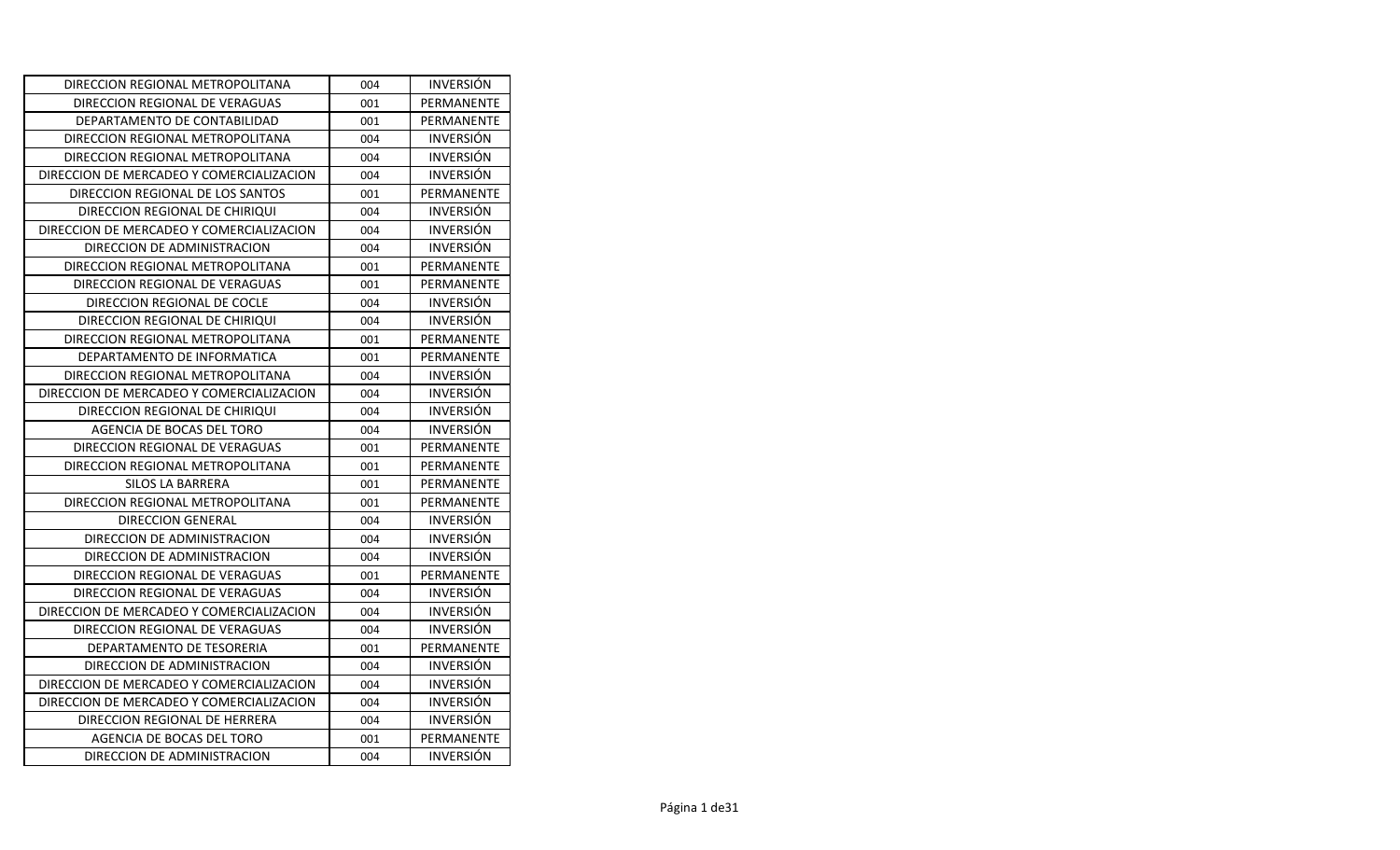| DIRECCION DE MERCADEO Y COMERCIALIZACION | 004 | <b>INVERSION</b> |
|------------------------------------------|-----|------------------|
| DIRECCION REGIONAL DE VERAGUAS           | 004 | <b>INVERSIÓN</b> |
| DIRECCION DE MERCADEO Y COMERCIALIZACION | 004 | <b>INVERSION</b> |
| DIRECCION REGIONAL DE CHIRIQUI           | 004 | <b>INVERSIÓN</b> |
| DIRECCION REGIONAL METROPOLITANA         | 004 | <b>INVERSIÓN</b> |
| DIRECCION REGIONAL DE VERAGUAS           | 001 | PERMANENTE       |
| DIRECCION REGIONAL DE LOS SANTOS         | 004 | <b>INVERSIÓN</b> |
| DIRECCION DE ADMINISTRACION              | 004 | <b>INVERSIÓN</b> |
| AGENCIA DE BOCAS DEL TORO                | 004 | <b>INVERSIÓN</b> |
| <b>MERCA PANAMA</b>                      | 004 | <b>INVERSIÓN</b> |
| DEPARTAMENTO DE SEGURIDAD                | 001 | PERMANENTE       |
| DIRECCION DE ADMINISTRACION              | 004 | <b>INVERSIÓN</b> |
| DIRECCION DE ADMINISTRACION              | 004 | <b>INVERSIÓN</b> |
| DIRECCION REGIONAL DE LOS SANTOS         | 004 | <b>INVERSIÓN</b> |
| DIRECCION REGIONAL DE HERRERA            | 004 | <b>INVERSIÓN</b> |
| DIRECCION DE ADMINISTRACION              | 004 | <b>INVERSIÓN</b> |
| DIRECCION REGIONAL DE VERAGUAS           | 004 | <b>INVERSION</b> |
| DIRECCION REGIONAL DE VERAGUAS           | 001 | PERMANENTE       |
| DIRECCION REGIONAL METROPOLITANA         | 004 | <b>INVERSION</b> |
| DIRECCION REGIONAL DE VERAGUAS           | 001 | PERMANENTE       |
| DEPARTAMENTO DE CONTABILIDAD             | 001 | PERMANENTE       |
| DIRECCION REGIONAL METROPOLITANA         | 001 | PERMANENTE       |
| DIRECCION REGIONAL DE COCLE              | 004 | <b>INVERSIÓN</b> |
| DIRECCION REGIONAL DE LOS SANTOS         | 001 | PERMANENTE       |
| DIRECCION REGIONAL DE CHIRIQUI           | 001 | PERMANENTE       |
| DIRECCION REGIONAL DE LOS SANTOS         | 004 | <b>INVERSION</b> |
| DIRECCION DE ADMINISTRACION              | 004 | <b>INVERSIÓN</b> |
| DIRECCION DE MERCADEO Y COMERCIALIZACION | 004 | <b>INVERSIÓN</b> |
| DEPARTAMENTO DE SEGURIDAD                | 001 | PERMANENTE       |
| DIRECCION DE MERCADEO Y COMERCIALIZACION | 004 | <b>INVERSION</b> |
| DIRECCION REGIONAL METROPOLITANA         | 001 | PERMANENTE       |
| SILOS SAN PABLO                          | 001 | PERMANENTE       |
| DIRECCION REGIONAL METROPOLITANA         | 001 | PERMANENTE       |
| DIRECCION REGIONAL DE COCLE              | 001 | PERMANENTE       |
| DIRECCION GENERAL                        | 004 | <b>INVERSION</b> |
| DIRECCION REGIONAL DE HERRERA            | 004 | <b>INVERSIÓN</b> |
| DIRECCION REGIONAL DE COCLE              | 001 | PERMANENTE       |
| DIRECCION REGIONAL METROPOLITANA         | 001 | PERMANENTE       |
|                                          |     |                  |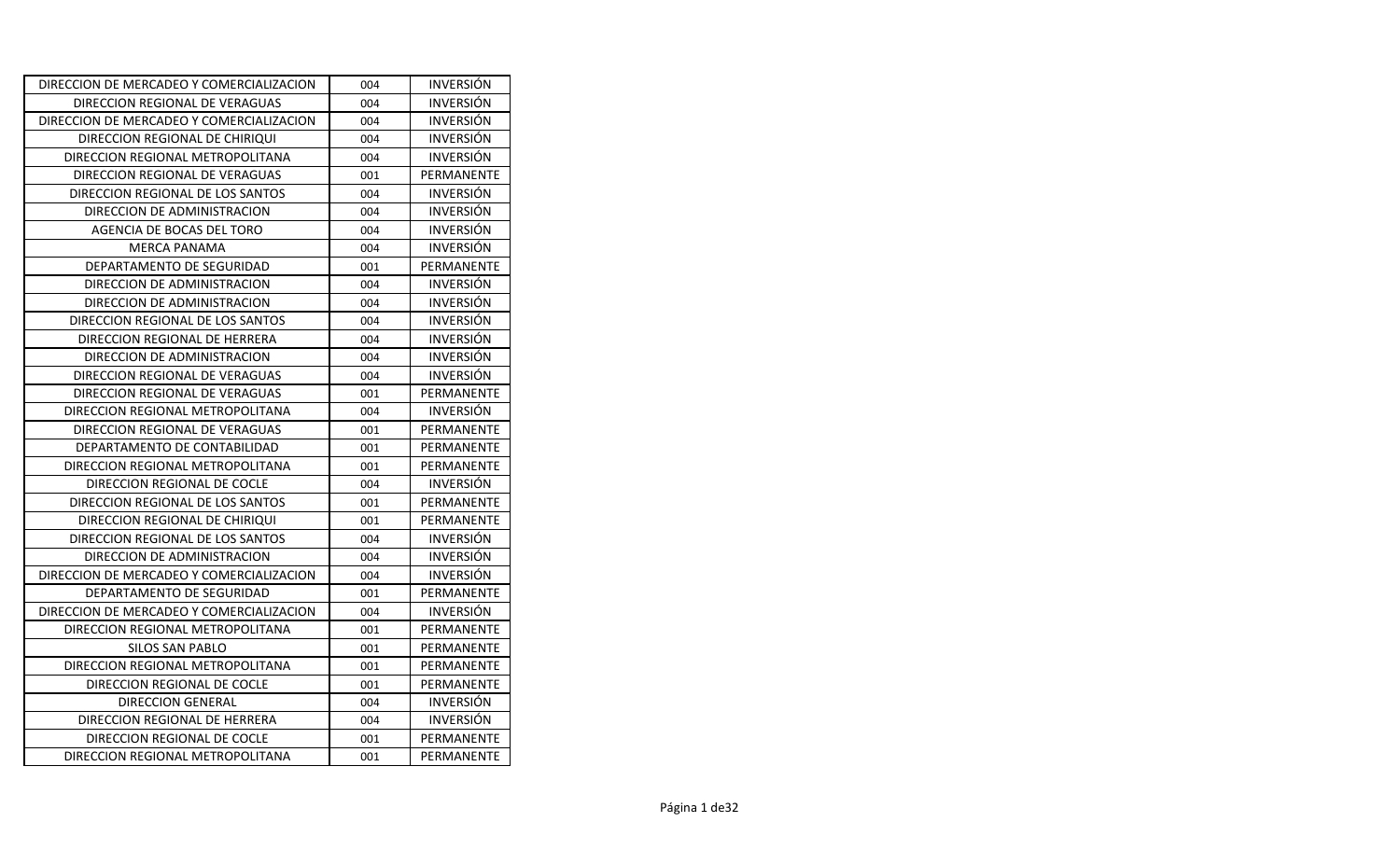| DIRECCION REGIONAL DE VERAGUAS          | 001 | PERMANENTE       |
|-----------------------------------------|-----|------------------|
| DIRECCION REGIONAL METROPOLITANA        | 004 | <b>INVERSION</b> |
| DIRECCION REGIONAL DE HERRERA           | 004 | <b>INVERSION</b> |
| DIRECCION REGIONAL DE LOS SANTOS        | 004 | <b>INVERSION</b> |
| DIRECCION REGIONAL DE LOS SANTOS        | 004 | <b>INVERSIÓN</b> |
| DIRECCION REGIONAL DE HERRERA           | 004 | <b>INVERSION</b> |
| DIRECCION DE ADMINISTRACION             | 004 | <b>INVERSIÓN</b> |
| DIRECCION REGIONAL DE LOS SANTOS        | 001 | PERMANENTE       |
| DIRECCION REGIONAL DE LOS SANTOS        | 001 | PERMANENTE       |
| DIRECCION REGIONAL DE COCLE             | 001 | PERMANENTE       |
| DIRECCION REGIONAL DE VERAGUAS          | 001 | PERMANENTE       |
| SILOS LA HONDA                          | 001 | PERMANENTE       |
| DEPARTAMENTO DE SERVICIOS GENERALES     | 001 | PERMANENTE       |
| AGENCIA DE SONA                         | 001 | PERMANENTE       |
| <b>DIRECCION GENERAL</b>                | 004 | <b>INVERSIÓN</b> |
| DIRECCION REGIONAL METROPOLITANA        | 001 | PERMANENTE       |
| DIRECCION REGIONAL DE COCLE             | 001 | PERMANENTE       |
| DIRECCION REGIONAL DE VERAGUAS          | 004 | <b>INVERSION</b> |
| DIRECCION REGIONAL DE COCLE             | 004 | <b>INVERSIÓN</b> |
| DIRECCION REGIONAL DE HERRERA           | 001 | PERMANENTE       |
| DIRECCION REGIONAL DE HERRERA           | 004 | <b>INVERSION</b> |
| <b>DIRECCION GENERAL</b>                | 004 | <b>INVERSION</b> |
| DIRECCION REGIONAL DE CHIRIQUI          | 004 | <b>INVERSIÓN</b> |
| DIRECCION REGIONAL DE LOS SANTOS        | 004 | <b>INVERSIÓN</b> |
| DIRECCION REGIONAL METROPOLITANA        | 004 | <b>INVERSION</b> |
| DIRECCION REGIONAL DE VERAGUAS          | 004 | <b>INVERSION</b> |
| DEPARTAMENTO DE TESORERIA               | 001 | PERMANENTE       |
| <b>MERCA PANAMA</b>                     | 004 | <b>INVERSIÓN</b> |
| DIRECCION REGIONAL DE COCLE             | 004 | <b>INVERSION</b> |
| DIRECCION REGIONAL DE LOS SANTOS        | 004 | <b>INVERSIÓN</b> |
| <b>MERCA PANAMA</b>                     | 001 | PERMANENTE       |
| DIRECCION REGIONAL DE HERRERA           | 004 | <b>INVERSIÓN</b> |
| DIRECCION REGIONAL METROPOLITANA        | 004 | <b>INVERSIÓN</b> |
| DEPARTAMENTO DE PRESUPUESTO             | 001 | PERMANENTE       |
| DIRECCION REGIONAL METROPOLITANA        | 004 | <b>INVERSIÓN</b> |
| DIRECCION REGIONAL DE CHIRIQUI          | 004 | <b>INVERSION</b> |
| DIRECCION DE ADMINISTRACION             | 004 | <b>INVERSIÓN</b> |
| OFIC. INSTITUCIONAL DE RECURSOS HUMANOS | 001 | PERMANENTE       |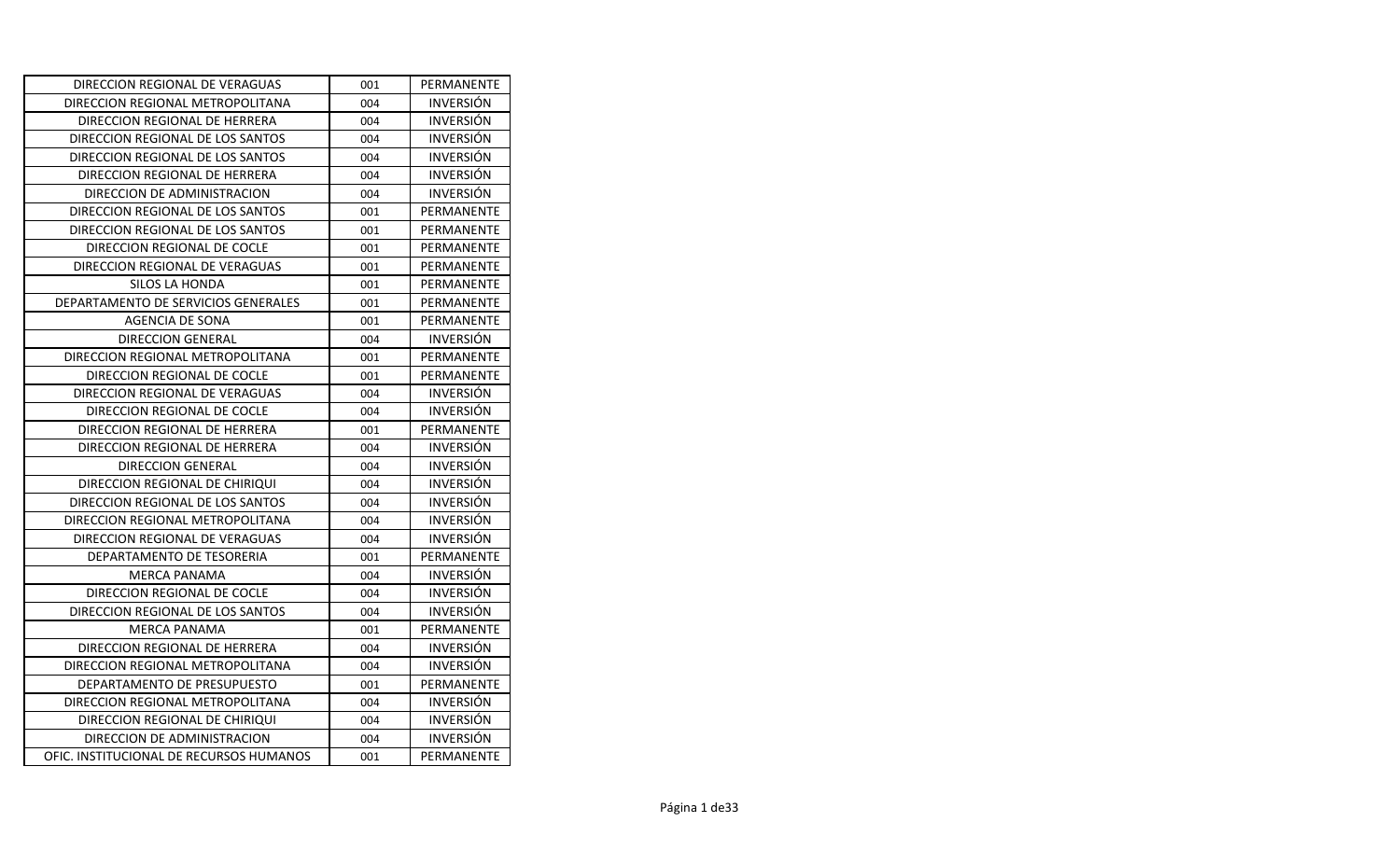| DIRECCION REGIONAL DE CHIRIQUI           | 004 | <b>INVERSION</b> |
|------------------------------------------|-----|------------------|
| DIRECCION REGIONAL DE HERRERA            | 001 | PERMANENTE       |
| AGENCIA DE BOCAS DEL TORO                | 004 | <b>INVERSION</b> |
| <b>DIRECCION GENERAL</b>                 | 004 | <b>INVERSIÓN</b> |
| DIRECCION DE MERCADEO Y COMERCIALIZACION | 004 | <b>INVERSIÓN</b> |
| DIRECCION REGIONAL DE COCLE              | 004 | <b>INVERSIÓN</b> |
| DIRECCION REGIONAL DE HERRERA            | 004 | <b>INVERSIÓN</b> |
| DIRECCION REGIONAL METROPOLITANA         | 004 | <b>INVERSIÓN</b> |
| DIRECCION DE ADMINISTRACION              | 004 | <b>INVERSIÓN</b> |
| DIRECCION REGIONAL METROPOLITANA         | 001 | PERMANENTE       |
| DIRECCION REGIONAL METROPOLITANA         | 001 | PERMANENTE       |
| DIRECCION DE FINANZAS                    | 004 | <b>INVERSIÓN</b> |
| <b>DIRECCION GENERAL</b>                 | 004 | <b>INVERSIÓN</b> |
| DIRECCION REGIONAL DE CHIRIQUI           | 004 | <b>INVERSIÓN</b> |
| DIRECCION REGIONAL DE LOS SANTOS         | 004 | <b>INVERSIÓN</b> |
| DIRECCION DE ADMINISTRACION              | 004 | <b>INVERSIÓN</b> |
| DIRECCION REGIONAL DE HERRERA            | 004 | <b>INVERSIÓN</b> |
| DIRECCION DE FINANZAS                    | 004 | <b>INVERSION</b> |
| DIRECCION REGIONAL DE HERRERA            | 004 | <b>INVERSIÓN</b> |
| DIRECCION REGIONAL METROPOLITANA         | 004 | <b>INVERSIÓN</b> |
| DIRECCION DE FINANZAS                    | 004 | <b>INVERSIÓN</b> |
| DIRECCION DE MERCADEO Y COMERCIALIZACION | 004 | <b>INVERSION</b> |
| DIRECCION REGIONAL DE COLON              | 004 | <b>INVERSION</b> |
| DIRECCION REGIONAL DE COCLE              | 004 | <b>INVERSIÓN</b> |
| DIRECCION REGIONAL DE VERAGUAS           | 004 | <b>INVERSIÓN</b> |
| DIRECCION REGIONAL DE COCLE              | 004 | <b>INVERSIÓN</b> |
| DIRECCION REGIONAL DE VERAGUAS           | 004 | <b>INVERSIÓN</b> |
| DIRECCION REGIONAL DE HERRERA            | 004 | <b>INVERSION</b> |
| DIRECCION REGIONAL DE VERAGUAS           | 001 | PERMANENTE       |
| DIRECCION REGIONAL METROPOLITANA         | 001 | PERMANENTE       |
| DIRECCION REGIONAL DE COCLE              | 004 | <b>INVERSION</b> |
| DIRECCION REGIONAL DE CHIRIQUI           | 001 | PERMANENTE       |
| DIRECCION REGIONAL DE CHIRIQUI           | 001 | PERMANENTE       |
| DIRECCION REGIONAL DE LOS SANTOS         | 001 | PERMANENTE       |
| DIRECCION REGIONAL DE VERAGUAS           | 004 | <b>INVERSION</b> |
| DIRECCION REGIONAL METROPOLITANA         | 001 | PERMANENTE       |
| DEPTO. DE PROGRAMACION Y ANALISIS        | 001 | PERMANENTE       |
| DIRECCION REGIONAL DE VERAGUAS           | 004 | <b>INVERSIÓN</b> |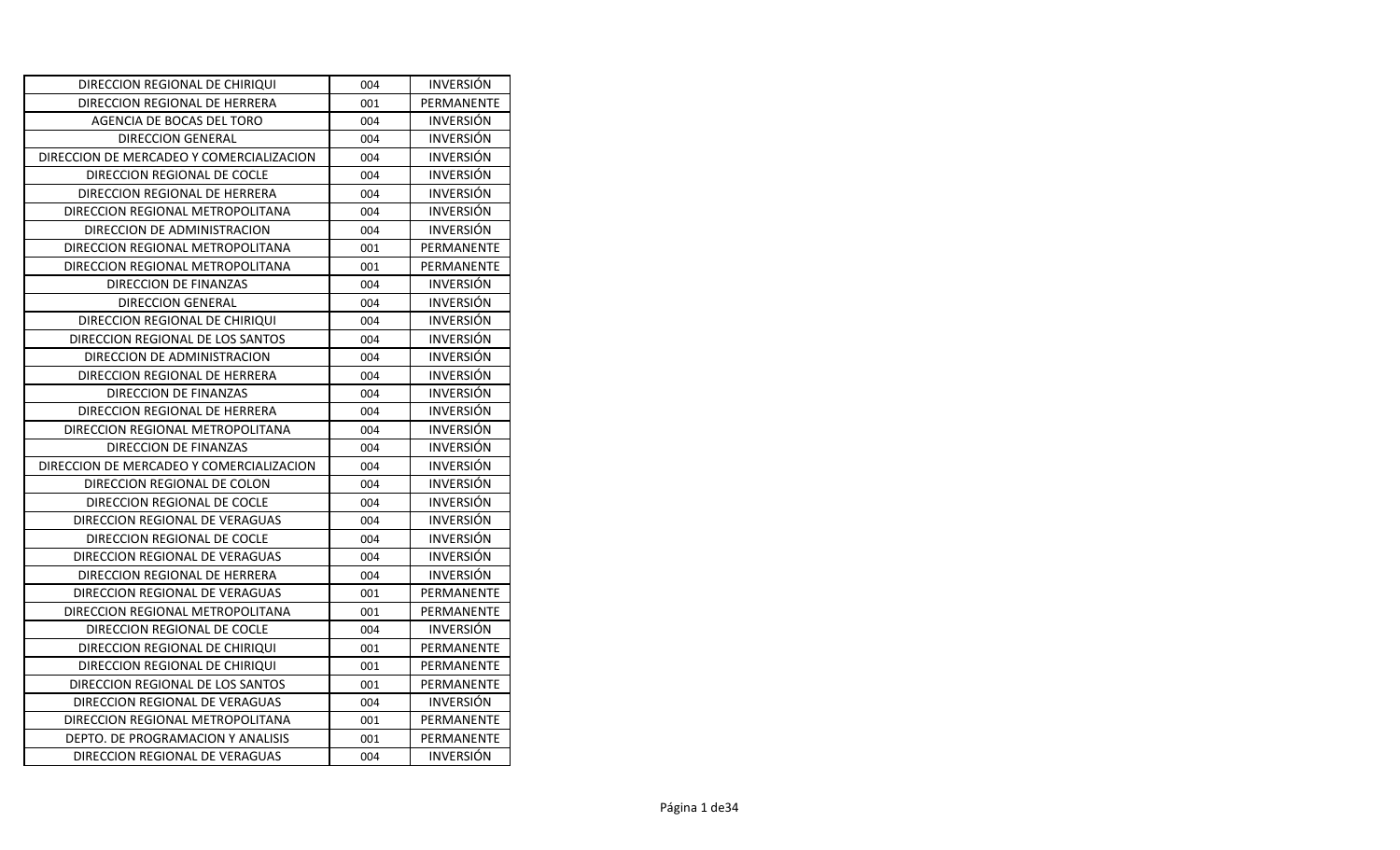| DIRECCION REGIONAL DE HERRERA             | 004 | <b>INVERSION</b> |
|-------------------------------------------|-----|------------------|
| DIRECCION REGIONAL DE LOS SANTOS          | 004 | <b>INVERSIÓN</b> |
| DIRECCION DE ADMINISTRACION               | 004 | <b>INVERSION</b> |
| <b>MERCA PANAMA</b>                       | 004 | <b>INVERSIÓN</b> |
| DIRECCION REGIONAL DE VERAGUAS            | 004 | <b>INVERSIÓN</b> |
| DIRECCION REGIONAL DE LOS SANTOS          | 004 | <b>INVERSIÓN</b> |
| DIRECCION REGIONAL METROPOLITANA          | 004 | <b>INVERSIÓN</b> |
| DIRECCION REGIONAL DE COLON               | 004 | <b>INVERSIÓN</b> |
| DIRECCION DE MERCADEO Y COMERCIALIZACION  | 004 | <b>INVERSIÓN</b> |
| DIRECCION REGIONAL METROPOLITANA          | 004 | <b>INVERSIÓN</b> |
| SILOS LA HONDA                            | 001 | PERMANENTE       |
| DIRECCION DE MERCADEO Y COMERCIALIZACION  | 001 | PERMANENTE       |
| DIRECCION REGIONAL DE LOS SANTOS          | 001 | PERMANENTE       |
| <b>MERCA PANAMA</b>                       | 004 | <b>INVERSIÓN</b> |
| DIRECCION REGIONAL METROPOLITANA          | 004 | <b>INVERSIÓN</b> |
| DIRECCION DE MERCADEO Y COMERCIALIZACION  | 001 | PERMANENTE       |
| DIRECCION REGIONAL DE VERAGUAS            | 004 | <b>INVERSIÓN</b> |
| DIRECCION REGIONAL METROPOLITANA          | 001 | PERMANENTE       |
| DIRECCION REGIONAL METROPOLITANA          | 004 | <b>INVERSIÓN</b> |
| DIRECCION DE ADMINISTRACION               | 004 | <b>INVERSIÓN</b> |
| DIRECCION DE SERVICIOS A LA AGROINDUSTRIA | 004 | <b>INVERSIÓN</b> |
| DIRECCION DE ADMINISTRACION               | 004 | <b>INVERSION</b> |
| DIRECCION DE MERCADEO Y COMERCIALIZACION  | 004 | <b>INVERSION</b> |
| DIRECCION DE ADMINISTRACION               | 004 | <b>INVERSIÓN</b> |
| DIRECCION DE MERCADEO Y COMERCIALIZACION  | 004 | <b>INVERSIÓN</b> |
| DIRECCION REGIONAL DE LOS SANTOS          | 004 | <b>INVERSIÓN</b> |
| SUBDIRECCION DE FINANZAS                  | 001 | PERMANENTE       |
| DIRECCION DE MERCADEO Y COMERCIALIZACION  | 004 | <b>INVERSION</b> |
| DIRECCION REGIONAL METROPOLITANA          | 004 | <b>INVERSIÓN</b> |
| DIRECCION REGIONAL METROPOLITANA          | 004 | <b>INVERSIÓN</b> |
| DIRECCION DE MERCADEO Y COMERCIALIZACION  | 001 | PERMANENTE       |
| DIRECCION REGIONAL DE COCLE               | 001 | PERMANENTE       |
| DIRECCION REGIONAL DE CHIRIQUI            | 001 | PERMANENTE       |
| DIRECCION REGIONAL METROPOLITANA          | 004 | <b>INVERSION</b> |
| DIRECCION REGIONAL METROPOLITANA          | 001 | PERMANENTE       |
| DIRECCION REGIONAL DE VERAGUAS            | 001 | PERMANENTE       |
| DIRECCION REGIONAL DE DARIEN              | 004 | <b>INVERSIÓN</b> |
| DIRECCION REGIONAL DE CHIRIQUI            | 001 | PERMANENTE       |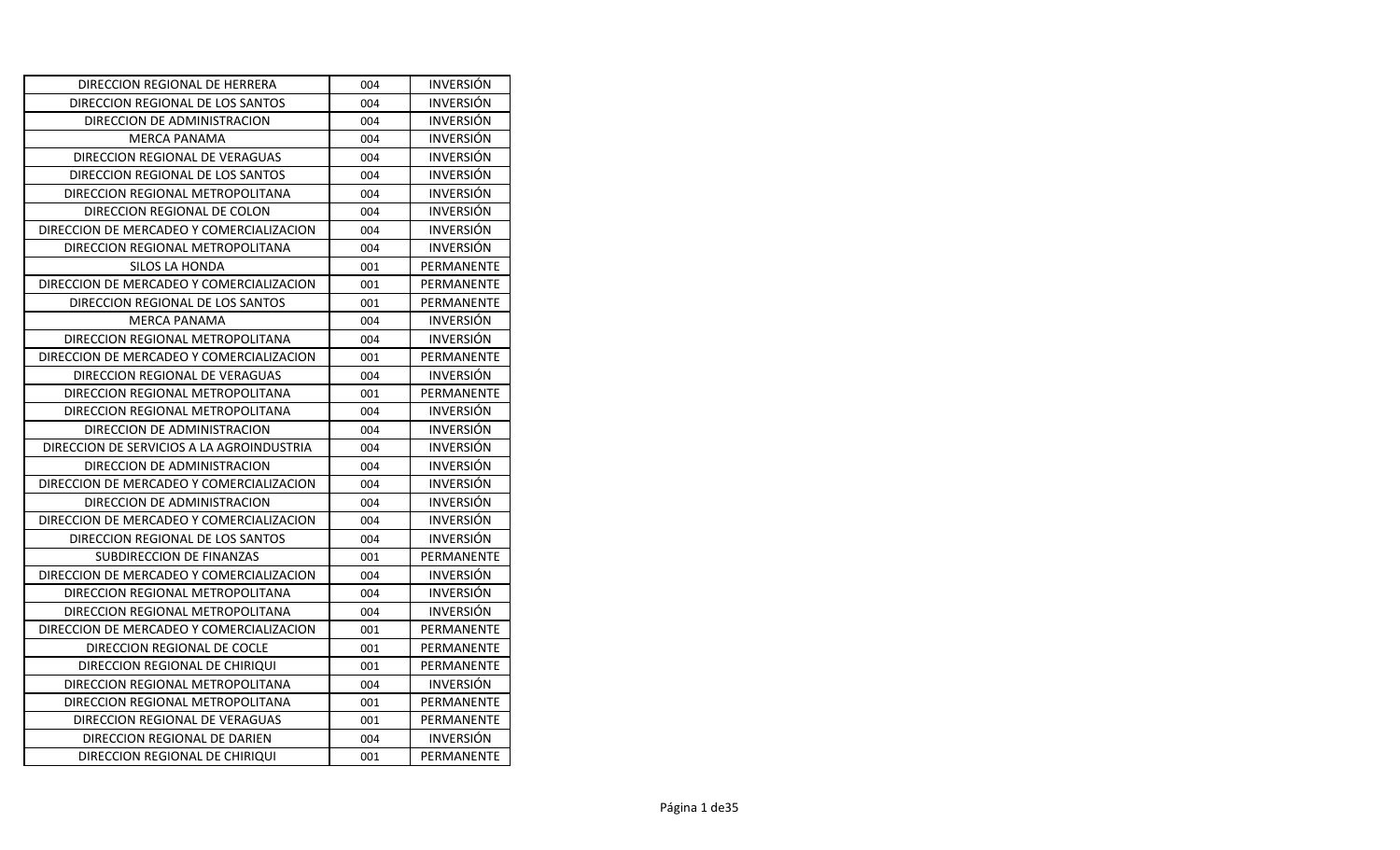| 001 | PERMANENTE       |
|-----|------------------|
| 004 | <b>INVERSIÓN</b> |
| 004 | <b>INVERSIÓN</b> |
| 001 | PERMANENTE       |
| 004 | <b>INVERSIÓN</b> |
| 004 | <b>INVERSIÓN</b> |
| 004 | <b>INVERSIÓN</b> |
| 001 | PERMANENTE       |
| 001 | PERMANENTE       |
| 004 | <b>INVERSIÓN</b> |
| 004 | <b>INVERSIÓN</b> |
| 004 | <b>INVERSIÓN</b> |
| 004 | <b>INVERSION</b> |
| 001 | PERMANENTE       |
| 001 | PERMANENTE       |
| 004 | <b>INVERSIÓN</b> |
| 001 | PERMANENTE       |
| 001 | PERMANENTE       |
| 001 | PERMANENTE       |
| 004 | <b>INVERSION</b> |
| 004 | <b>INVERSION</b> |
| 004 | <b>INVERSIÓN</b> |
| 001 | PERMANENTE       |
| 004 | <b>INVERSION</b> |
| 001 | PERMANENTE       |
| 004 | <b>INVERSIÓN</b> |
| 001 | PERMANENTE       |
| 004 | <b>INVERSIÓN</b> |
| 001 | PERMANENTE       |
| 004 | <b>INVERSIÓN</b> |
| 004 | <b>INVERSION</b> |
| 004 | <b>INVERSION</b> |
| 004 | <b>INVERSIÓN</b> |
| 001 | PERMANENTE       |
| 001 | PERMANENTE       |
| 004 | <b>INVERSION</b> |
| 001 | PERMANENTE       |
| 004 | <b>INVERSION</b> |
|     |                  |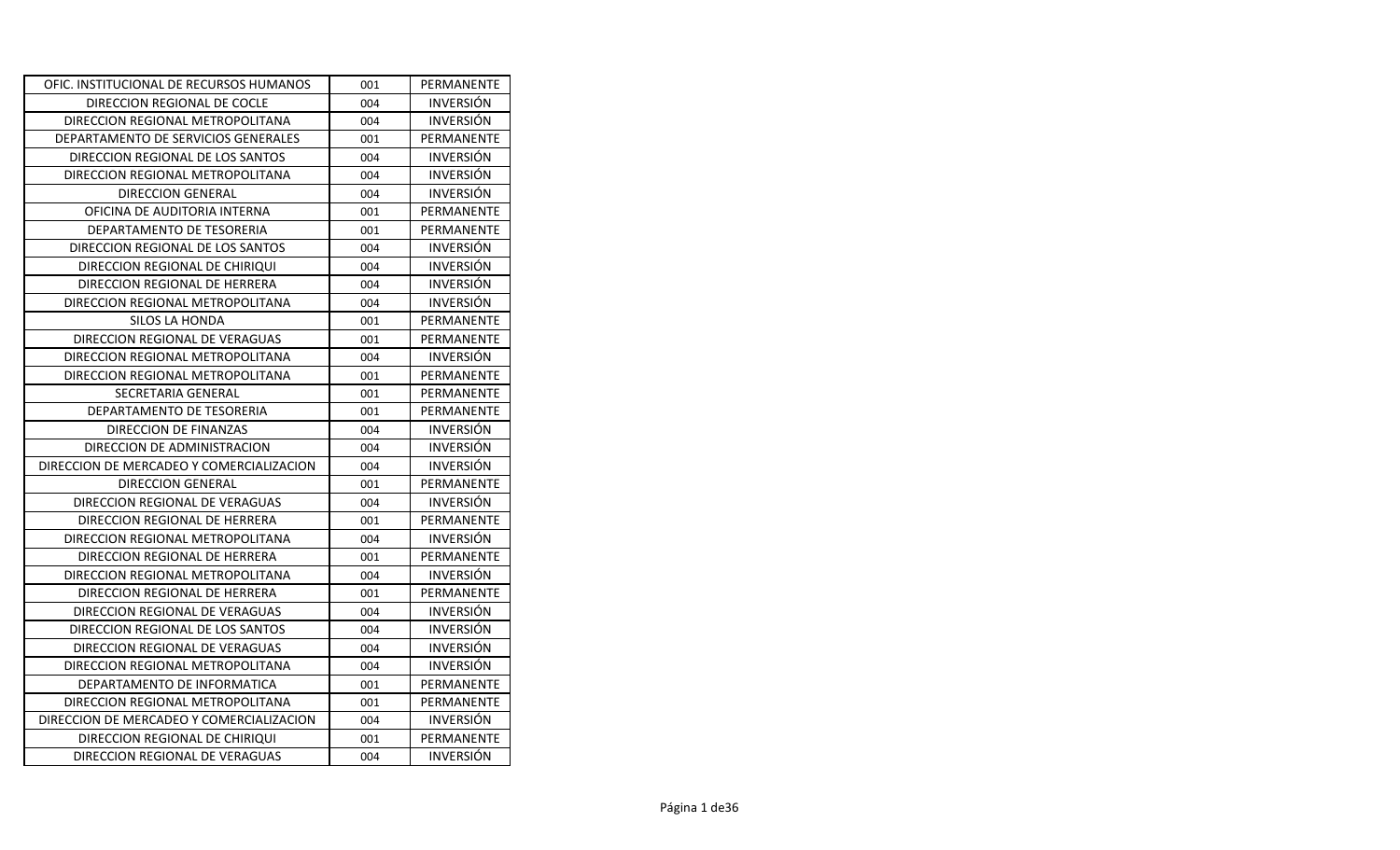| DEPARTAMENTO DE TESORERIA                 | 001 | PERMANENTE       |
|-------------------------------------------|-----|------------------|
| DEPARTAMENTO DE INFORMATICA               | 001 | PERMANENTE       |
| DIRECCION DE MERCADEO Y COMERCIALIZACION  | 004 | <b>INVERSION</b> |
| DIRECCION DE ADMINISTRACION               | 004 | <b>INVERSIÓN</b> |
| AGENCIA DE SONA                           | 001 | PERMANENTE       |
| DIRECCION REGIONAL METROPOLITANA          | 004 | <b>INVERSIÓN</b> |
| DIRECCION REGIONAL METROPOLITANA          | 004 | <b>INVERSIÓN</b> |
| DIRECCION REGIONAL DE CHIRIQUI            | 004 | <b>INVERSIÓN</b> |
| DIRECCION DE MERCADEO Y COMERCIALIZACION  | 004 | <b>INVERSIÓN</b> |
| DIRECCION REGIONAL METROPOLITANA          | 004 | <b>INVERSIÓN</b> |
| <b>DIRECCION GENERAL</b>                  | 004 | <b>INVERSIÓN</b> |
| DIRECCION DE SERVICIOS A LA AGROINDUSTRIA | 001 | PERMANENTE       |
| <b>MERCA PANAMA</b>                       | 004 | <b>INVERSIÓN</b> |
| DEPARTAMENTO DE TESORERIA                 | 001 | PERMANENTE       |
| DIRECCION REGIONAL DE COCLE               | 004 | <b>INVERSIÓN</b> |
| DIRECCION REGIONAL DE LOS SANTOS          | 004 | <b>INVERSIÓN</b> |
| DIRECCION REGIONAL DE VERAGUAS            | 001 | PERMANENTE       |
| DIRECCION REGIONAL DE COCLE               | 001 | PERMANENTE       |
| DIRECCION DE MERCADEO Y COMERCIALIZACION  | 004 | <b>INVERSIÓN</b> |
| DIRECCION REGIONAL DE VERAGUAS            | 001 | PERMANENTE       |
| <b>MERCA PANAMA</b>                       | 004 | <b>INVERSIÓN</b> |
| DIRECCION REGIONAL DE VERAGUAS            | 001 | PERMANENTE       |
| DIRECCION REGIONAL METROPOLITANA          | 004 | <b>INVERSION</b> |
| DIRECCION REGIONAL DE VERAGUAS            | 001 | PERMANENTE       |
| DIRECCION REGIONAL DE LOS SANTOS          | 004 | <b>INVERSIÓN</b> |
| OFIC. INSTITUCIONAL DE RECURSOS HUMANOS   | 001 | PERMANENTE       |
| DIRECCION REGIONAL DE CHIRIQUI            | 004 | <b>INVERSIÓN</b> |
| DIRECCION REGIONAL DE VERAGUAS            | 004 | <b>INVERSIÓN</b> |
| DIRECCION REGIONAL DE COCLE               | 004 | <b>INVERSION</b> |
| DEPARTAMENTO DE INFORMATICA               | 001 | PERMANENTE       |
| DIRECCION REGIONAL DE VERAGUAS            | 001 | PERMANENTE       |
| DIRECCION REGIONAL DE HERRERA             | 004 | <b>INVERSION</b> |
| DIRECCION REGIONAL DE CHIRIQUI            | 004 | <b>INVERSIÓN</b> |
| DEPARTAMENTO DE PROVEEDURIA               | 001 | PERMANENTE       |
| DIRECCION REGIONAL DE CHIRIQUI            | 004 | <b>INVERSION</b> |
| DIRECCION REGIONAL METROPOLITANA          | 004 | <b>INVERSIÓN</b> |
| DIRECCION REGIONAL DE COCLE               | 001 | PERMANENTE       |
| DIRECCION REGIONAL DE COCLE               | 004 | <b>INVERSIÓN</b> |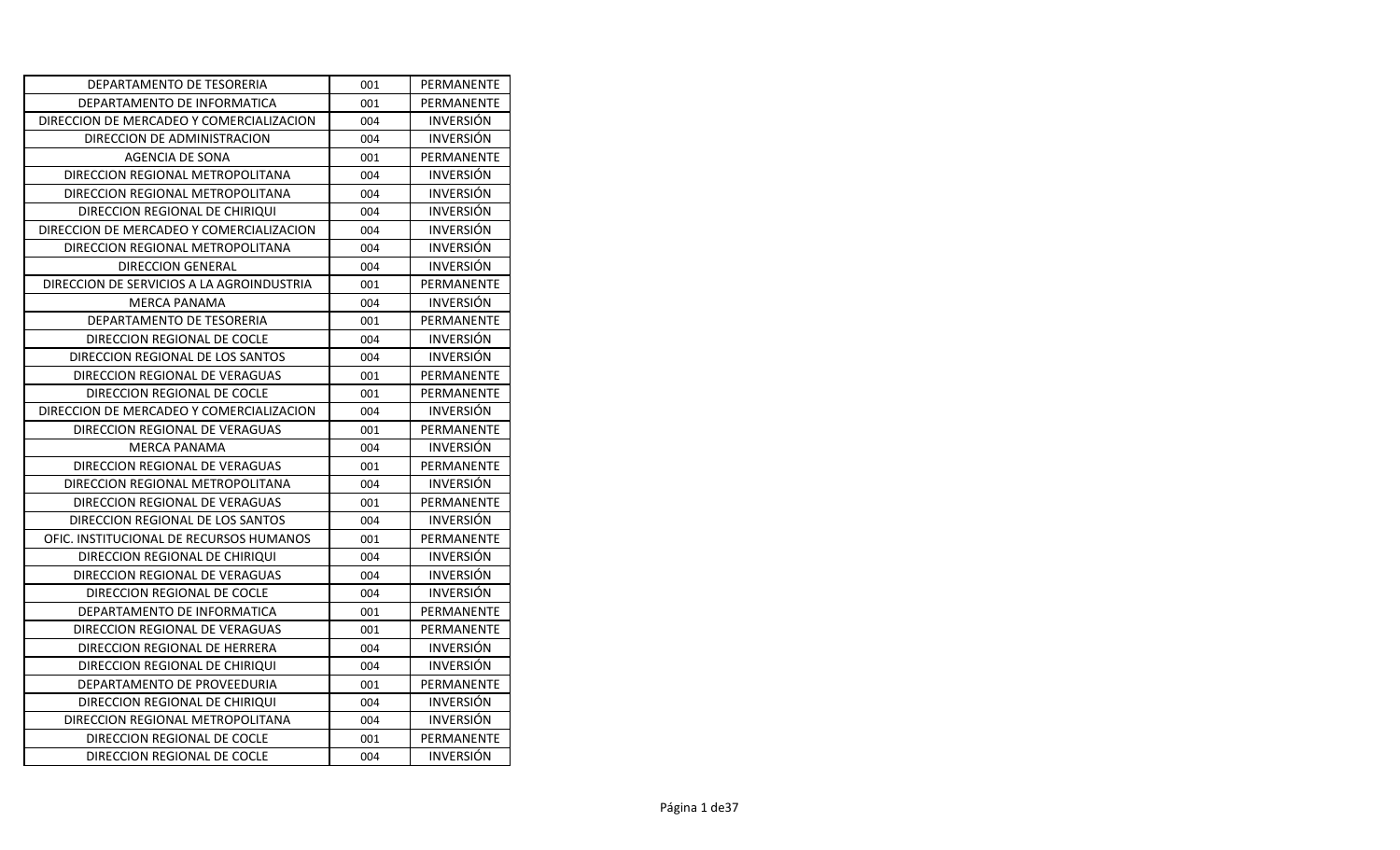| DIRECCION REGIONAL METROPOLITANA          | 004 | <b>INVERSION</b> |
|-------------------------------------------|-----|------------------|
| DIRECCION REGIONAL DE COCLE               | 001 | PERMANENTE       |
| DIRECCION DE PLANIFICACION                | 001 | PERMANENTE       |
| DIRECCION DE MERCADEO Y COMERCIALIZACION  | 004 | <b>INVERSIÓN</b> |
| DIRECCION DE ADMINISTRACION               | 004 | <b>INVERSION</b> |
| DIRECCION REGIONAL METROPOLITANA          | 004 | <b>INVERSIÓN</b> |
| DIRECCION DE MERCADEO Y COMERCIALIZACION  | 004 | <b>INVERSIÓN</b> |
| DIRECCION REGIONAL DE LOS SANTOS          | 004 | <b>INVERSION</b> |
| DIRECCION DE MERCADEO Y COMERCIALIZACION  | 004 | <b>INVERSIÓN</b> |
| DIRECCION DE FINANZAS                     | 004 | <b>INVERSIÓN</b> |
| DIRECCION REGIONAL DE LOS SANTOS          | 001 | PERMANENTE       |
| DIRECCION REGIONAL METROPOLITANA          | 004 | <b>INVERSIÓN</b> |
| DIRECCION DE MERCADEO Y COMERCIALIZACION  | 001 | PERMANENTE       |
| DIRECCION DE MERCADEO Y COMERCIALIZACION  | 001 | PERMANENTE       |
| DIRECCION DE MERCADEO Y COMERCIALIZACION  | 004 | <b>INVERSIÓN</b> |
| DIRECCION REGIONAL DE VERAGUAS            | 004 | <b>INVERSIÓN</b> |
| DIRECCION REGIONAL DE LOS SANTOS          | 004 | <b>INVERSION</b> |
| AGENCIA DE SONA                           | 001 | PERMANENTE       |
| DIRECCION DE SERVICIOS A LA AGROINDUSTRIA | 001 | PERMANENTE       |
| DIRECCION REGIONAL METROPOLITANA          | 004 | <b>INVERSION</b> |
| DIRECCION DE ADMINISTRACION               | 004 | <b>INVERSION</b> |
| DIRECCION REGIONAL METROPOLITANA          | 004 | <b>INVERSIÓN</b> |
| DIRECCION GENERAL                         | 004 | <b>INVERSION</b> |
| OFICINA DE ASESORIA LEGAL                 | 001 | PERMANENTE       |
| DIRECCION REGIONAL DE LOS SANTOS          | 004 | <b>INVERSIÓN</b> |
| DIRECCION REGIONAL DE VERAGUAS            | 001 | PERMANENTE       |
| DIRECCION REGIONAL DE VERAGUAS            | 001 | PERMANENTE       |
| <b>DIRECCION GENERAL</b>                  | 004 | <b>INVERSIÓN</b> |
| DIRECCION REGIONAL DE VERAGUAS            | 001 | PERMANENTE       |
| DIRECCION REGIONAL DE COCLE               | 001 | PERMANENTE       |
| AGENCIA DE SONA                           | 001 | PERMANENTE       |
| DIRECCION DE FINANZAS                     | 004 | <b>INVERSION</b> |
| SECCION DE SUMINISTROS                    | 001 | PERMANENTE       |
| SECCION DE TRANSPORTE                     | 001 | PERMANENTE       |
| <b>SUB-DIRECCION GENERAL</b>              | 001 | PERMANENTE       |
| DIRECCION REGIONAL DE VERAGUAS            | 004 | <b>INVERSION</b> |
| DIRECCION REGIONAL DE COCLE               | 004 | <b>INVERSIÓN</b> |
| DIRECCION REGIONAL DE LOS SANTOS          | 001 | PERMANENTE       |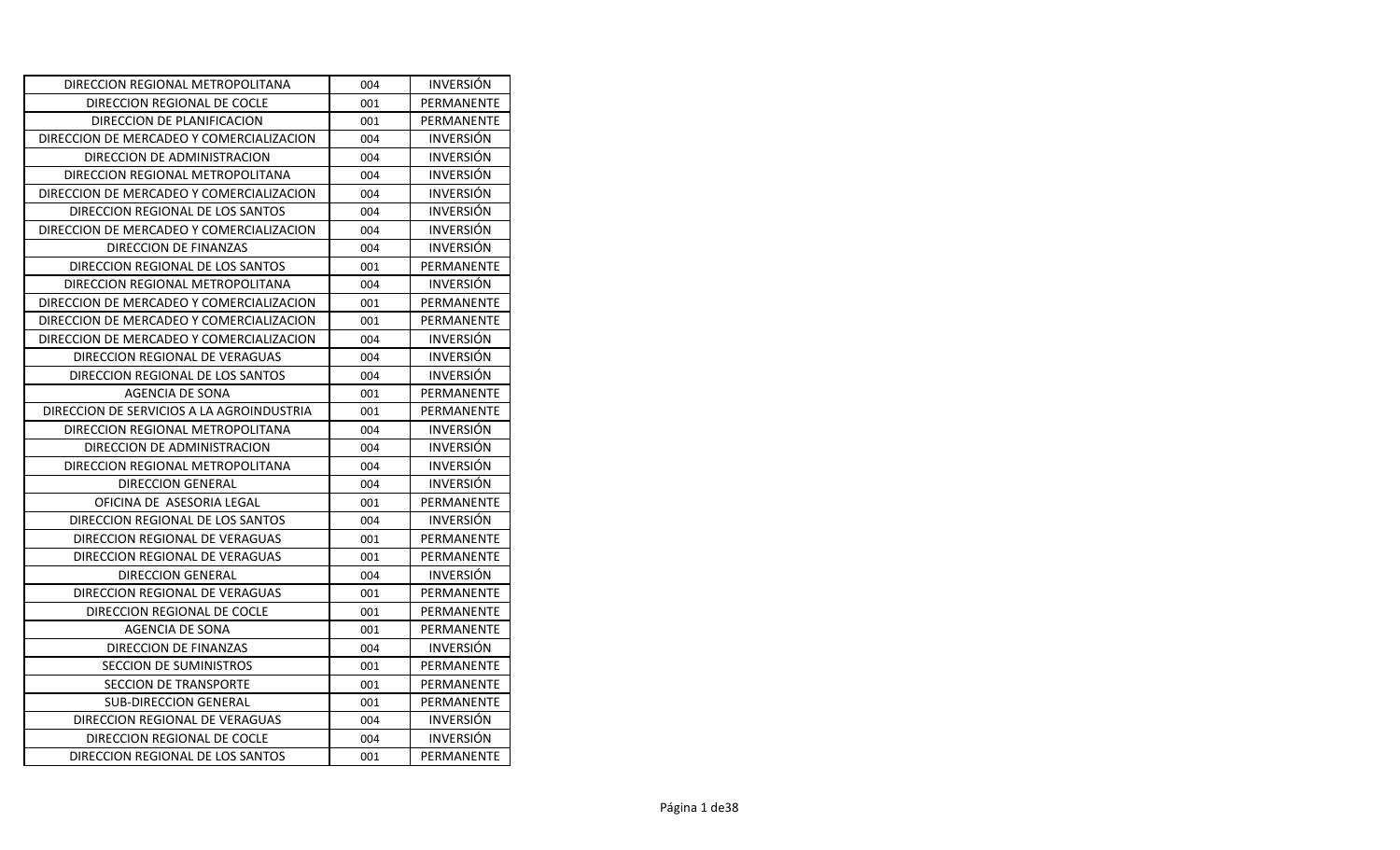| DIRECCION REGIONAL DE VERAGUAS           | 001 | PERMANENTE       |
|------------------------------------------|-----|------------------|
| DIRECCION DE MERCADEO Y COMERCIALIZACION | 004 | <b>INVERSIÓN</b> |
| DIRECCION REGIONAL DE VERAGUAS           | 001 | PERMANENTE       |
| DIRECCION DE ADMINISTRACION              | 004 | <b>INVERSIÓN</b> |
| DIRECCION REGIONAL DE VERAGUAS           | 001 | PERMANENTE       |
| SILOS LA BARRERA                         | 001 | PERMANENTE       |
| DEPARTAMENTO DE CONTABILIDAD             | 001 | PERMANENTE       |
| DIRECCION REGIONAL DE VERAGUAS           | 001 | PERMANENTE       |
| DIRECCION DE MERCADEO Y COMERCIALIZACION | 001 | PERMANENTE       |
| DIRECCION REGIONAL DE HERRERA            | 004 | <b>INVERSIÓN</b> |
| DIRECCION DE MERCADEO Y COMERCIALIZACION | 001 | PERMANENTE       |
| DIRECCION REGIONAL DE LOS SANTOS         | 001 | PERMANENTE       |
| DIRECCION DE MERCADEO Y COMERCIALIZACION | 004 | <b>INVERSIÓN</b> |
| DIRECCION DE ADMINISTRACION              | 004 | <b>INVERSIÓN</b> |
| DIRECCION REGIONAL DE LOS SANTOS         | 001 | PERMANENTE       |
| DIRECCION REGIONAL DE COCLE              | 004 | <b>INVERSIÓN</b> |
| DIRECCION REGIONAL DE COCLE              | 004 | <b>INVERSION</b> |
| DIRECCION REGIONAL DE COLON              | 004 | <b>INVERSION</b> |
| DIRECCION REGIONAL DE HERRERA            | 004 | <b>INVERSION</b> |
| DIRECCION REGIONAL METROPOLITANA         | 001 | PERMANENTE       |
| OFICINA DE RELACIONES PUBLICAS           | 001 | PERMANENTE       |
| DIRECCION REGIONAL METROPOLITANA         | 004 | <b>INVERSION</b> |
| DIRECCION REGIONAL DE VERAGUAS           | 001 | PERMANENTE       |
| DIRECCION REGIONAL DE HERRERA            | 001 | PERMANENTE       |
| DIRECCION DE ADMINISTRACION              | 004 | <b>INVERSION</b> |
| OFICINA DE RELACIONES PUBLICAS           | 001 | PERMANENTE       |
| DIRECCION REGIONAL METROPOLITANA         | 004 | <b>INVERSIÓN</b> |
| DIRECCION REGIONAL DE LOS SANTOS         | 001 | PERMANENTE       |
| DEPARTAMENTO DE INFORMATICA              | 001 | PERMANENTE       |
| <b>MERCA PANAMA</b>                      | 004 | <b>INVERSIÓN</b> |
| DIRECCION REGIONAL METROPOLITANA         | 004 | <b>INVERSION</b> |
| DIRECCION REGIONAL DE LOS SANTOS         | 001 | PERMANENTE       |
| DIRECCION REGIONAL DE HERRERA            | 004 | <b>INVERSIÓN</b> |
| DIRECCION REGIONAL METROPOLITANA         | 004 | <b>INVERSION</b> |
| DIRECCION DE ADMINISTRACION              | 004 | <b>INVERSION</b> |
| DIRECCION DE ADMINISTRACION              | 004 | <b>INVERSION</b> |
| DIRECCION REGIONAL DE HERRERA            | 001 | PERMANENTE       |
| OFICINA DE ASESORIA LEGAL                | 001 | PEMANENTE        |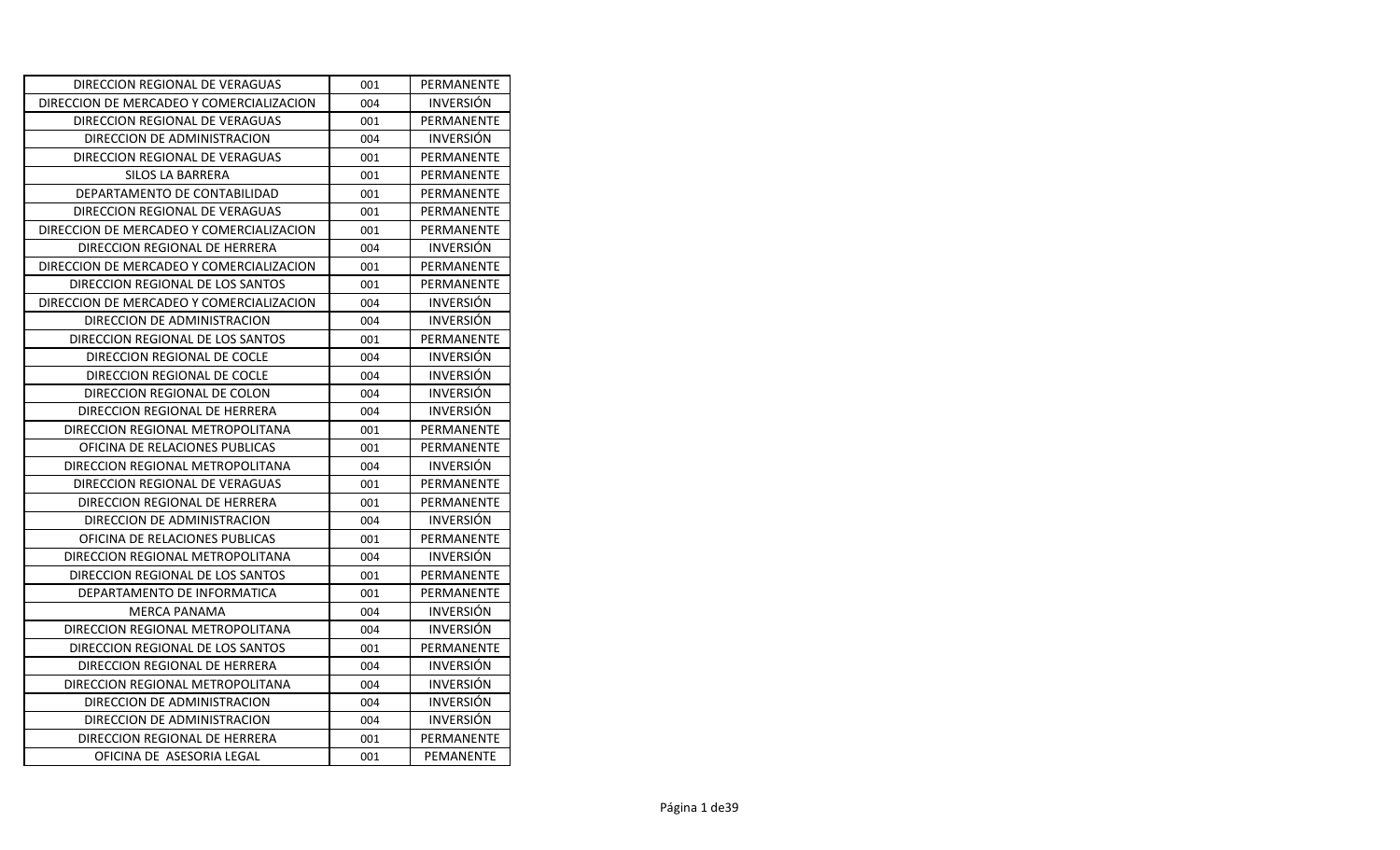| DIRECCION DE MERCADEO Y COMERCIALIZACION | 004 | <b>INVERSION</b> |
|------------------------------------------|-----|------------------|
| DIRECCION DE FINANZAS                    | 001 | PERMANENTE       |
| DIRECCION REGIONAL DE HERRERA            | 004 | <b>INVERSIÓN</b> |
| DIRECCION REGIONAL METROPOLITANA         | 004 | <b>INVERSIÓN</b> |
| <b>MERCA PANAMA</b>                      | 001 | PERMANENTE       |
| DIRECCION REGIONAL DE HERRERA            | 004 | <b>INVERSIÓN</b> |
| DIRECCION REGIONAL DE LOS SANTOS         | 004 | <b>INVERSIÓN</b> |
| DIRECCION REGIONAL DE COLON              | 001 | PERMANENTE       |
| DEPTO. DE MANTENIMIENTO TECNICO AGROIND. | 001 | PERMANENTE       |
| DIRECCION REGIONAL METROPOLITANA         | 004 | INVERSIÓN        |
| DIRECCION GENERAL                        | 001 | PERMANENTE       |
| DIRECCION REGIONAL DE COCLE              | 001 | PERMANENTE       |
| DIRECCION REGIONAL DE VERAGUAS           | 004 | <b>INVERSIÓN</b> |
| AGENCIA DE BOCAS DEL TORO                | 001 | PERMANENTE       |
| DIRECCION REGIONAL DE LOS SANTOS         | 004 | <b>INVERSIÓN</b> |
| DIRECCION REGIONAL DE COLON              | 004 | <b>INVERSIÓN</b> |
| DIRECCION REGIONAL DE COCLE              | 004 | <b>INVERSION</b> |
| DIRECCION REGIONAL METROPOLITANA         | 004 | <b>INVERSION</b> |
| DIRECCION DE MERCADEO Y COMERCIALIZACION | 001 | PERMANENTE       |
| DIRECCION DE FINANZAS                    | 004 | <b>INVERSIÓN</b> |
| DIRECCION REGIONAL METROPOLITANA         | 001 | PERMANENTE       |
| DIRECCION REGIONAL METROPOLITANA         | 004 | <b>INVERSION</b> |
| DIRECCION REGIONAL METROPOLITANA         | 001 | PERMANENTE       |
| DIRECCION DE ADMINISTRACION              | 004 | <b>INVERSIÓN</b> |
| DIRECCION REGIONAL METROPOLITANA         | 001 | PERMANENTE       |
| DIRECCION REGIONAL DE CHIRIQUI           | 004 | <b>INVERSION</b> |
| DIRECCION DE MERCADEO Y COMERCIALIZACION | 004 | <b>INVERSIÓN</b> |
| DIRECCION REGIONAL METROPOLITANA         | 004 | <b>INVERSIÓN</b> |
| DEPARTAMENTO DE PROVEEDURIA              | 001 | PERMANENTE       |
| DIRECCION REGIONAL METROPOLITANA         | 001 | PERMANENTE       |
| DIRECCION GENERAL                        | 004 | <b>INVERSIÓN</b> |
| DEPTO. DE MANTENIMIENTO TECNICO AGROIND. | 001 | PERMANENTE       |
| DIRECCION REGIONAL DE COCLE              | 004 | <b>INVERSION</b> |
| DIRECCION DE MERCADEO Y COMERCIALIZACION | 004 | <b>INVERSIÓN</b> |
| DIRECCION REGIONAL DE DARIEN             | 001 | PERMANENTE       |
| DIRECCION REGIONAL DE CHIRIQUI           | 004 | <b>INVERSIÓN</b> |
| DIRECCION REGIONAL DE HERRERA            | 004 | <b>INVERSION</b> |
| DIRECCION REGIONAL DE CHIRIQUI           | 004 | <b>INVERSIÓN</b> |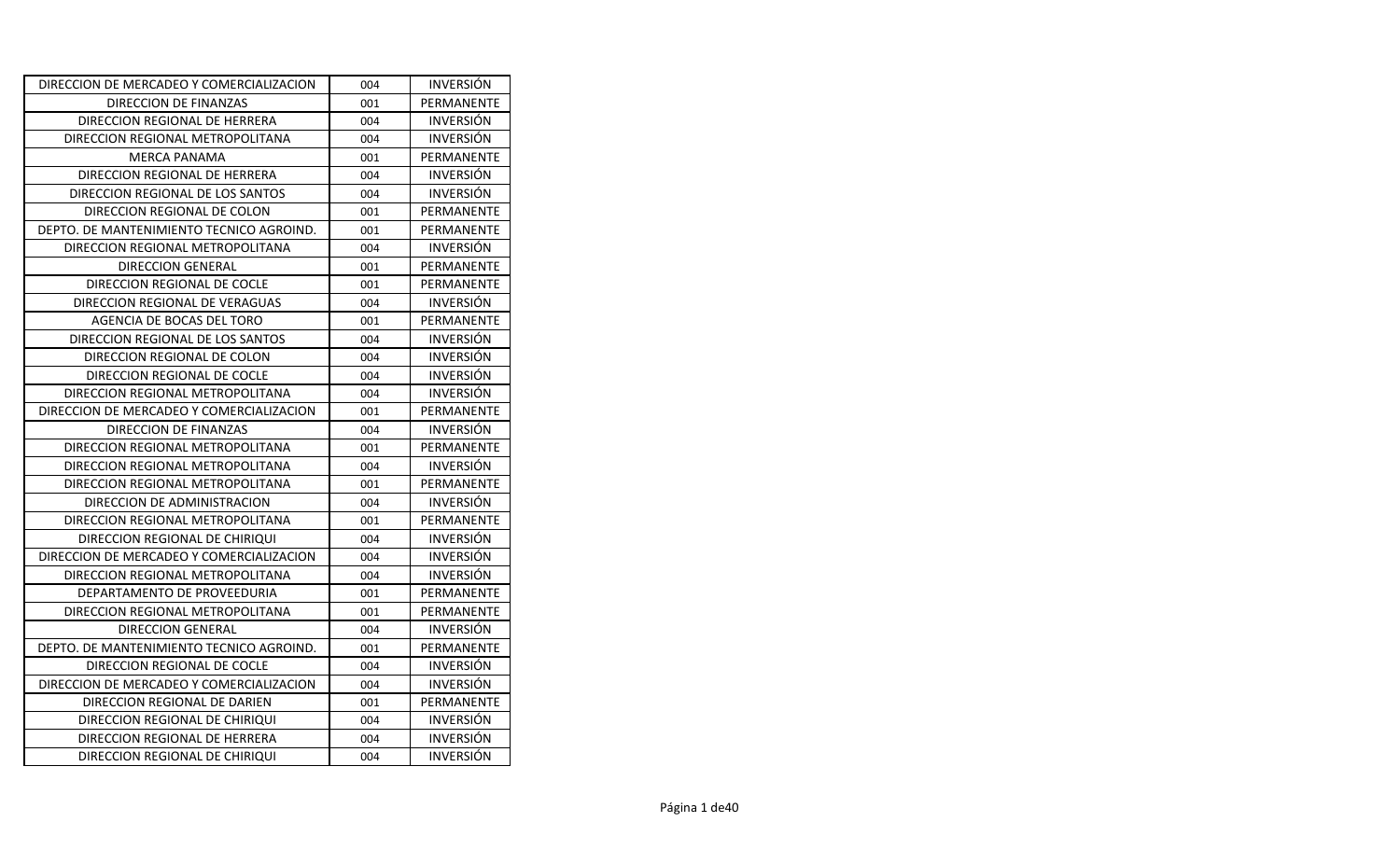| DIRECCION REGIONAL DE HERRERA            | 004 | <b>INVERSION</b> |
|------------------------------------------|-----|------------------|
| DIRECCION REGIONAL METROPOLITANA         | 004 | <b>INVERSION</b> |
| AGENCIA DE SONA                          | 001 | PERMANENTE       |
| DIRECCION REGIONAL DE COCLE              | 001 | PERMANENTE       |
| DIRECCION DE MERCADEO Y COMERCIALIZACION | 004 | <b>INVERSION</b> |
| DEPARTAMENTO DE PROVEEDURIA              | 004 | <b>INVERSIÓN</b> |
| DIRECCION REGIONAL METROPOLITANA         | 001 | PERMANENTE       |
| DIRECCION REGIONAL DE LOS SANTOS         | 004 | <b>INVERSIÓN</b> |
| <b>DIRECCION GENERAL</b>                 | 004 | <b>INVERSIÓN</b> |
| DIRECCION DE FINANZAS                    | 004 | <b>INVERSIÓN</b> |
| DIRECCION REGIONAL DE VERAGUAS           | 004 | <b>INVERSIÓN</b> |
| <b>DIRECCION GENERAL</b>                 | 004 | <b>INVERSIÓN</b> |
| DIRECCION REGIONAL DE CHIRIQUI           | 004 | <b>INVERSIÓN</b> |
| DIRECCION REGIONAL DE HERRERA            | 004 | <b>INVERSION</b> |
| DIRECCION REGIONAL DE VERAGUAS           | 001 | PERMANENTE       |
| DIRECCION REGIONAL DE CHIRIQUI           | 004 | <b>INVERSIÓN</b> |
| OFIC. INSTITUCIONAL DE RECURSOS HUMANOS  | 001 | PERMANENTE       |
| DIRECCION DE MERCADEO Y COMERCIALIZACION | 004 | <b>INVERSIÓN</b> |
| DIRECCION GENERAL                        | 004 | <b>INVERSIÓN</b> |
| DIRECCION REGIONAL DE HERRERA            | 004 | <b>INVERSION</b> |
| DIRECCION REGIONAL DE COCLE              | 001 | PERMANENTE       |
| AGENCIA DE BOCAS DEL TORO                | 004 | <b>INVERSIÓN</b> |
| DEPARTAMENTO DE COBROS                   | 001 | PERMANENTE       |
| DIRECCION REGIONAL METROPOLITANA         | 004 | <b>INVERSIÓN</b> |
| DIRECCION DE MERCADEO Y COMERCIALIZACION | 004 | <b>INVERSIÓN</b> |
| DIRECCION REGIONAL DE COCLE              | 004 | <b>INVERSION</b> |
| DIRECCION DE MERCADEO Y COMERCIALIZACION | 004 | <b>INVERSIÓN</b> |
| DIRECCION DE MERCADEO Y COMERCIALIZACION | 004 | <b>INVERSIÓN</b> |
| DIRECCION REGIONAL DE CHIRIQUI           | 004 | <b>INVERSION</b> |
| DIRECCION REGIONAL METROPOLITANA         | 004 | <b>INVERSIÓN</b> |
| DIRECCION REGIONAL DE VERAGUAS           | 001 | PERMANENTE       |
| DIRECCION REGIONAL DE LOS SANTOS         | 004 | <b>INVERSION</b> |
| DIRECCION REGIONAL METROPOLITANA         | 001 | PERMANENTE       |
| DIRECCION DE ADMINISTRACION              | 004 | <b>INVERSIÓN</b> |
| <b>DIRECCION GENERAL</b>                 | 004 | <b>INVERSIÓN</b> |
| AGENCIA DE SONA                          | 001 | PERMANENTE       |
| DIRECCION REGIONAL DE VERAGUAS           | 004 | <b>INVERSIÓN</b> |
| DIRECCION REGIONAL METROPOLITANA         | 004 | <b>INVERSIÓN</b> |
|                                          |     |                  |